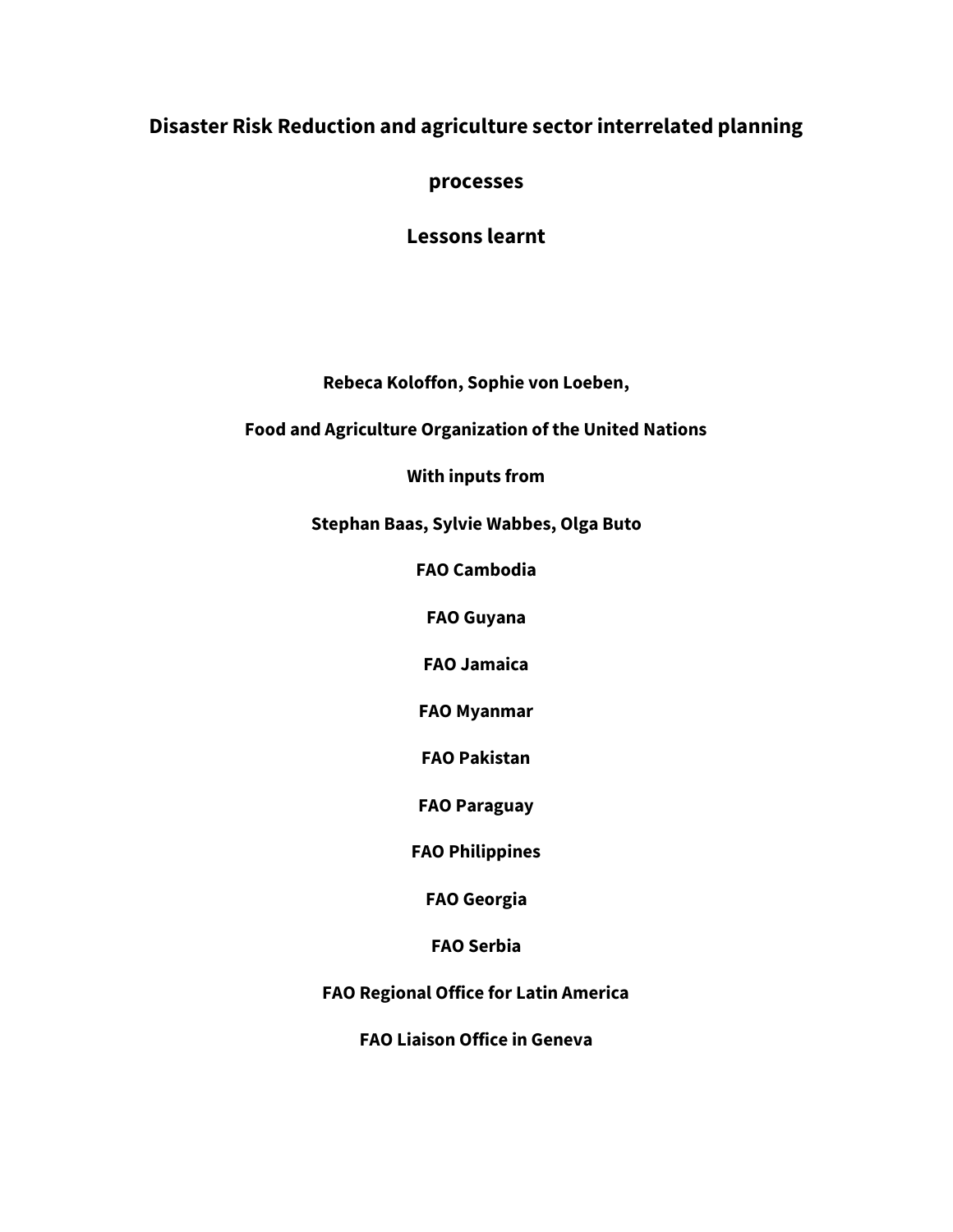# **Contents**

| 1. |                                                                                                                 |  |  |  |  |
|----|-----------------------------------------------------------------------------------------------------------------|--|--|--|--|
| 2. |                                                                                                                 |  |  |  |  |
| 3. |                                                                                                                 |  |  |  |  |
| 4. |                                                                                                                 |  |  |  |  |
|    |                                                                                                                 |  |  |  |  |
|    |                                                                                                                 |  |  |  |  |
|    | Ownership, participation and coordination of the planning processes on DRR for the agriculture sector  12       |  |  |  |  |
|    |                                                                                                                 |  |  |  |  |
|    |                                                                                                                 |  |  |  |  |
|    |                                                                                                                 |  |  |  |  |
|    |                                                                                                                 |  |  |  |  |
| 5. |                                                                                                                 |  |  |  |  |
|    | Annex 1. List of countries and available plans interconnecting DRR and agriculture planning processes  25       |  |  |  |  |
|    | Annex 2. Success factors and challenges for DRR planning processes in agriculture, as reported by countries  30 |  |  |  |  |
|    |                                                                                                                 |  |  |  |  |
|    |                                                                                                                 |  |  |  |  |
|    |                                                                                                                 |  |  |  |  |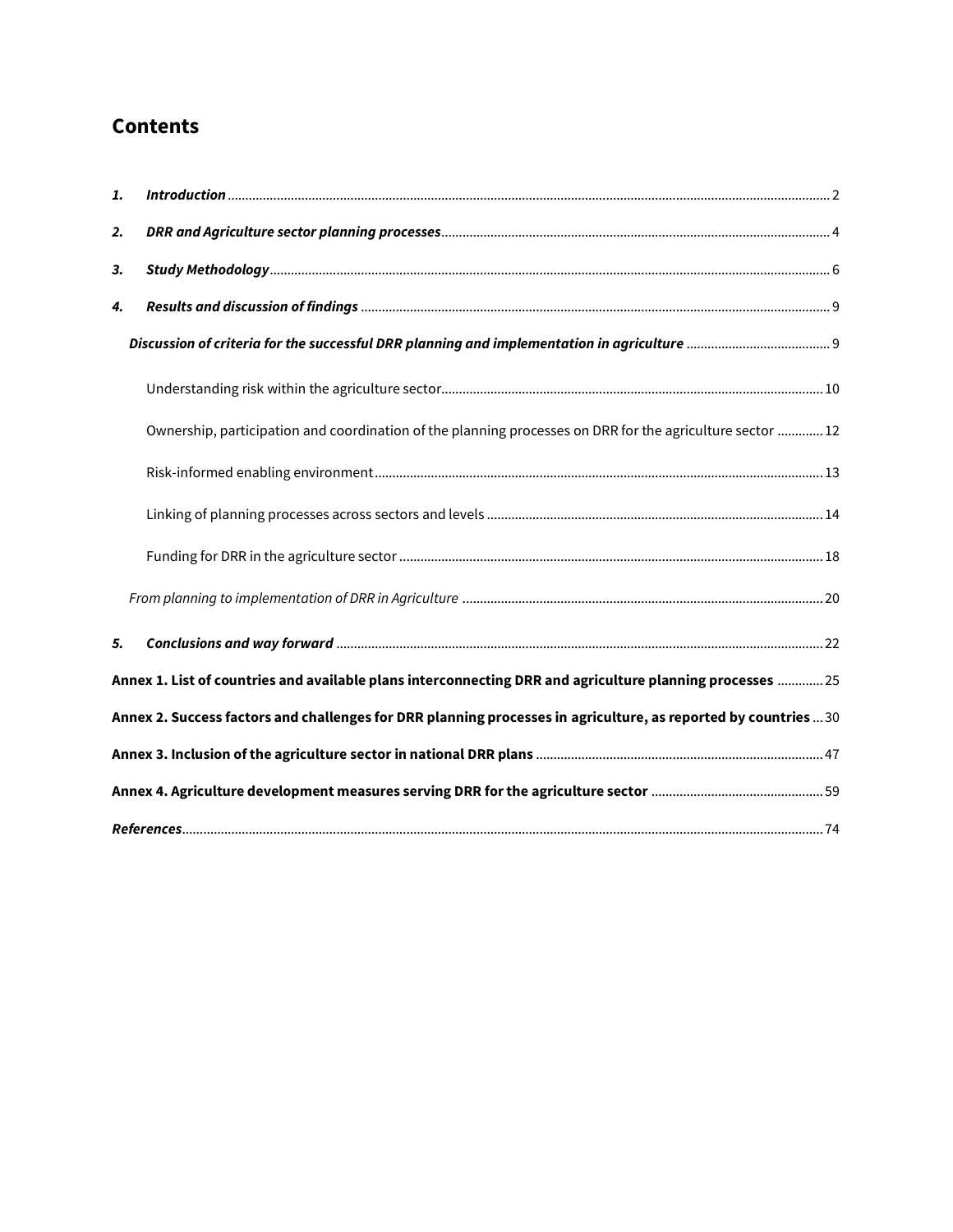# **1. Introduction**

l

The agriculture sector<sup>1</sup> is exposed to a wide range of risks, including socio-economic, natural hazards and food chain crises<sup>2</sup>, which occur at different levels and at different temporal scales. Given its crucial reliance on weather, climate and water, the agriculture sector is particularly vulnerable to climate and weather-related extremes, as well as to pests and diseases. Climate change adds another layer of risk, as it not only alters the intensity and frequency of climate extremes (IPCC 2012), but also decreases the resilience of many poor households and communities due to factors such as decreasing agricultural productivity and increasing disease vectors and shortages of water and energy in many disaster-prone regions (UNISDR 2009).

The 2018 FAO report on the impact of disasters and crises on agriculture and food security showed that the agriculture sector alone absorbed 23 percent of all damage and loss caused by medium-to large-scale disasters triggered by natural hazards in developing and low- and mid-income countries between 2006 and 2016. When only climate-related disasters (floods, drought, tropical storms) are considered, the share of damage and loss for agriculture increased to 26 percent. Drought affects the agriculture sector disproportionately: 83 percent of all damage and loss caused by drought was absorbed by agriculture. The crop and livestock sub-sectors are most affected by this slow-onset hazard (FAO 2018c).

The same study highlighted that "*disasters impact agriculture beyond the short-term; the sector often endures long-lasting and multi-prolonged consequences such as loss of harvest and livestock, outbreaks of disease and destruction of rural infrastructure and irrigation systems*" (FAO 2018c) reversing development gains. The sector continuously faces the challenge to anticipate and reduce the negative impacts that hazards may cause, such as loss of life, damage to property and environment, the destruction of agricultural livelihoods, disruption of services, reduced production and

<sup>&</sup>lt;sup>1</sup> For the purposes of this paper, the agriculture sector is understood to encompass the crops, livestock, fisheries and aquaculture and forestry sub-sectors.

<sup>&</sup>lt;sup>2</sup> Food Chain Crises, comprehends the fast-spreading insidious transboundary animal and plant pest and diseases that could compromise food security, human health, economic and social stability of people, communities and countries, and specially of the world's poorest (FAO 2018b).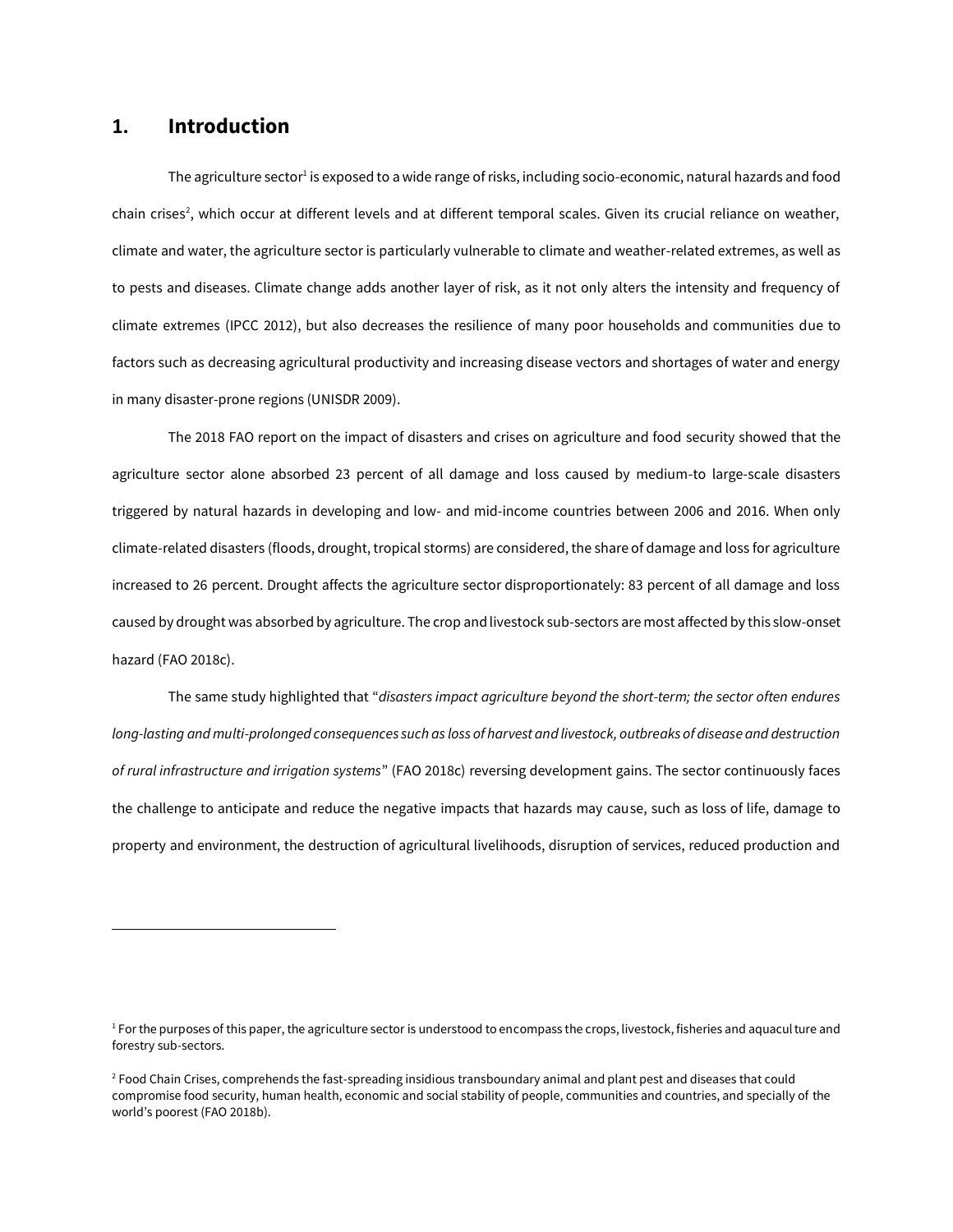consumption, as well as negative effects on employment, incomes and prices, which often hamper access to markets, trade and food supply.

The agriculture sector is among the most important economic sectors, as it provides roughly half of the total employment in less economically developed countries and significantly contributes to the national gross domestic product (GDP), constituting up to 30 percent in developing countries (FAO, 2018a). Worldwide, the livelihoods of 2.5 billion people depend on agriculture. Small-scale farmers manage over 80 percent of the world's estimated 500 million farms and provide over 80 percent of the food consumed in a large part of the developing world (IFAD and UN Environment 2013). These small-scale farmers, herders, fishers and forest-dependent communities are particularly at risk from disasters and are disproportionally affected when a hazard hits (FAO 2017b).

At the same time, they are custodians of the environment; the way they manage their natural resources can avoid the development of disasters. Risk-sensitive agriculture is part of the solution, as it offers cost-effective measures to reduce disaster risk, while promoting sustainable resources management, greater biodiversity and socio-economic development, thereby fostering long-term resilience building. Agriculture can also help to maintain the volume and genetic diversity of food supply, "*which results in both benefits and risk reductions against nutritional deficiencies, ecosystem degradation, and climate change*" (Fanzo 2017). Along these lines, it is evident that the agriculture sector plays a critical role in reducing disaster risks and in adapting to climate change for enhancing resilient and sustainable development.

It is therefore of paramount importance to continue enhancing capacities for DRR in the agriculture sector, across local, sub-national, national and regional levels, and with the active participation of smallholder farmers.

Priority for Action 2 of the Sendai Framework for Disaster Risk Reduction (SFDRR) on "Strengthening disaster risk governance to manage disaster risk" stresses the importance to "*mainstream and integrate disaster risk reduction*  within and across all sectors and [to] review and promote the coherence and further development, as appropriate, of *national and local frameworks of laws, regulations and public policies*" (UNISDR 2015).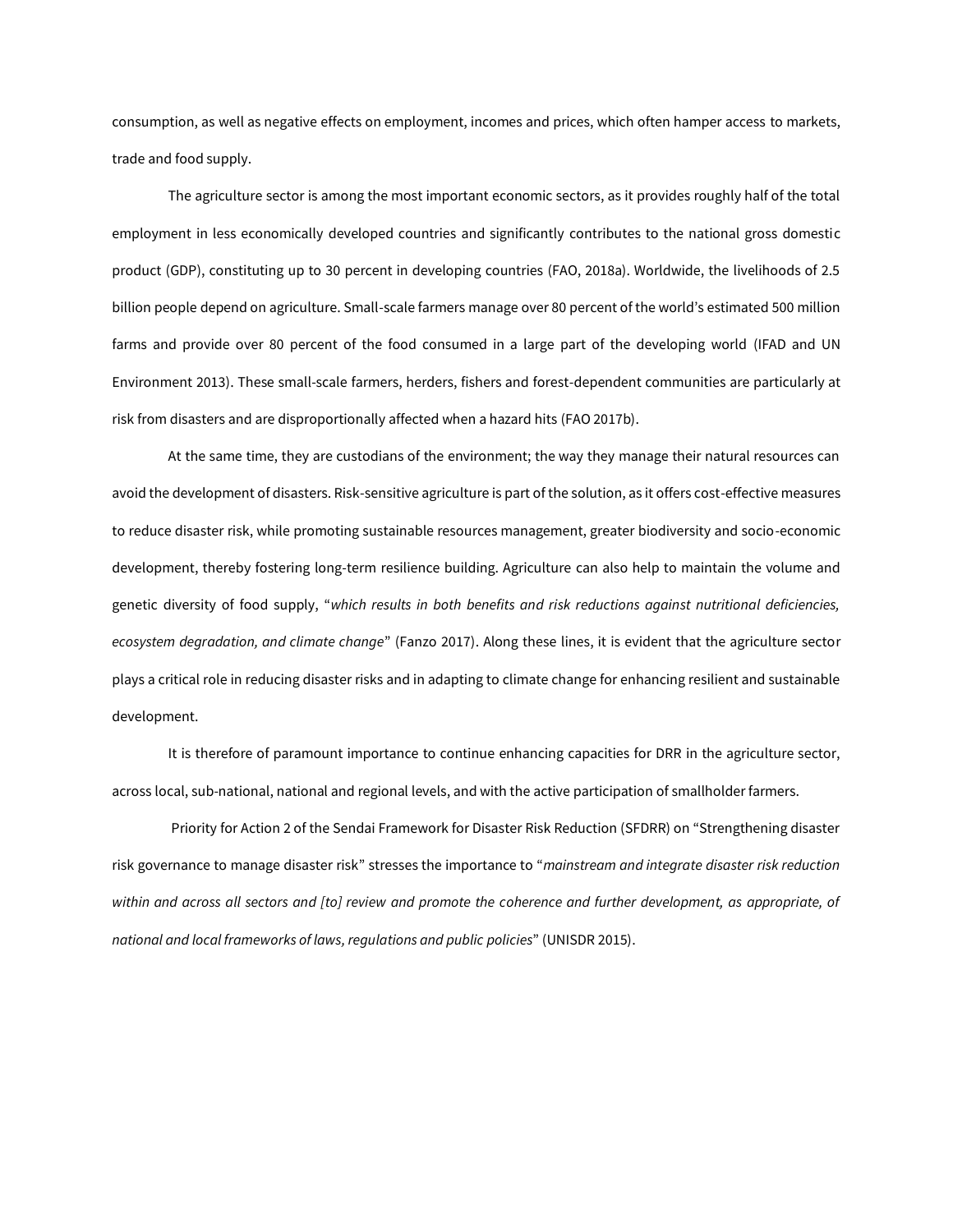Consequently, complementary planning<sup>3</sup> processes on DRR, climate change adaptation (CCA)<sup>4</sup> and agriculture should be and are currently being promoted in many high-risk countries through one or more of the following:

- (i) National DRR plans including the agriculture sector perspective,
- (ii) Mainstreaming of DRR into agriculture sector development plans<sup>5</sup>, and
- (iii) Specific DRR plans for the agriculture sector (DRR-Ag plans).

The present paper reviews and analyses these different types of complementary planning modalities and their ways of promoting DRR in the agriculture sector. Taking into account linkages with the climate change planning processes would require additional time and resources and is envisaged as a follow-up study. Based on a careful review of selected regional, national and sub-national DRR and agriculture sector planning processes, criteria for the successful formulation and implementation of these related plans are identified and discussed.

# **2. DRR and Agriculture sector planning processes**

 $\overline{a}$ 

Agriculture actors have always been aware and very conscious of the need to keep risks low and promote and implement vulnerability reduction measures. Measures have been both autonomous<sup>6</sup> at the local level and introduced as part of DRR and development programmes and plans.

<sup>&</sup>lt;sup>3</sup> DRR planning is aimed at preventing new and reducing existing disaster risk and managing residual risk, by analysing and addressing the root causal factors of risks of disasters and crisis, including through reduced exposure to hazard, lessen vulnerability of people and property, wise management of land and the environment, as well as improved preparedness for the response to adverse events all of which contribute to strengthening resilience and therefore to the achievement of sustainable development (UNGA 2016).

<sup>4</sup> DRR and CCA linkages are often implicit in the discourse of this paper, and in some cases, such as in Myanmar, Paraguay and the Philippines, DRR/CCA linkages are explicitly addressed in the policies analysed by this paper.

<sup>5</sup> Mainstreaming disaster risk reduction (DRR) into agriculture development planning implies incorporating key principles of DRR into the agriculture development goals, agriculture governance arrangements, policies and practices within and across the sector at all levels (adapted to the agriculture sector from ADPC, 2010), mainly to prevent new, and to reduce existing disaster risks in the face of hazards and food chain crisis, contributing to increase the resilience of agricultural livelihoods and therefore, to the achievement of sustainable development.

<sup>6</sup> Measures undertaken spontaneously, as a part of on-going agricultural practices, in light of the context relevant risks, and in the absence of specific policy initiatives, programmes or plans to support their implementation at the local level (Adapted from: Smit and Skinner, 2002; Smit et al., 1999).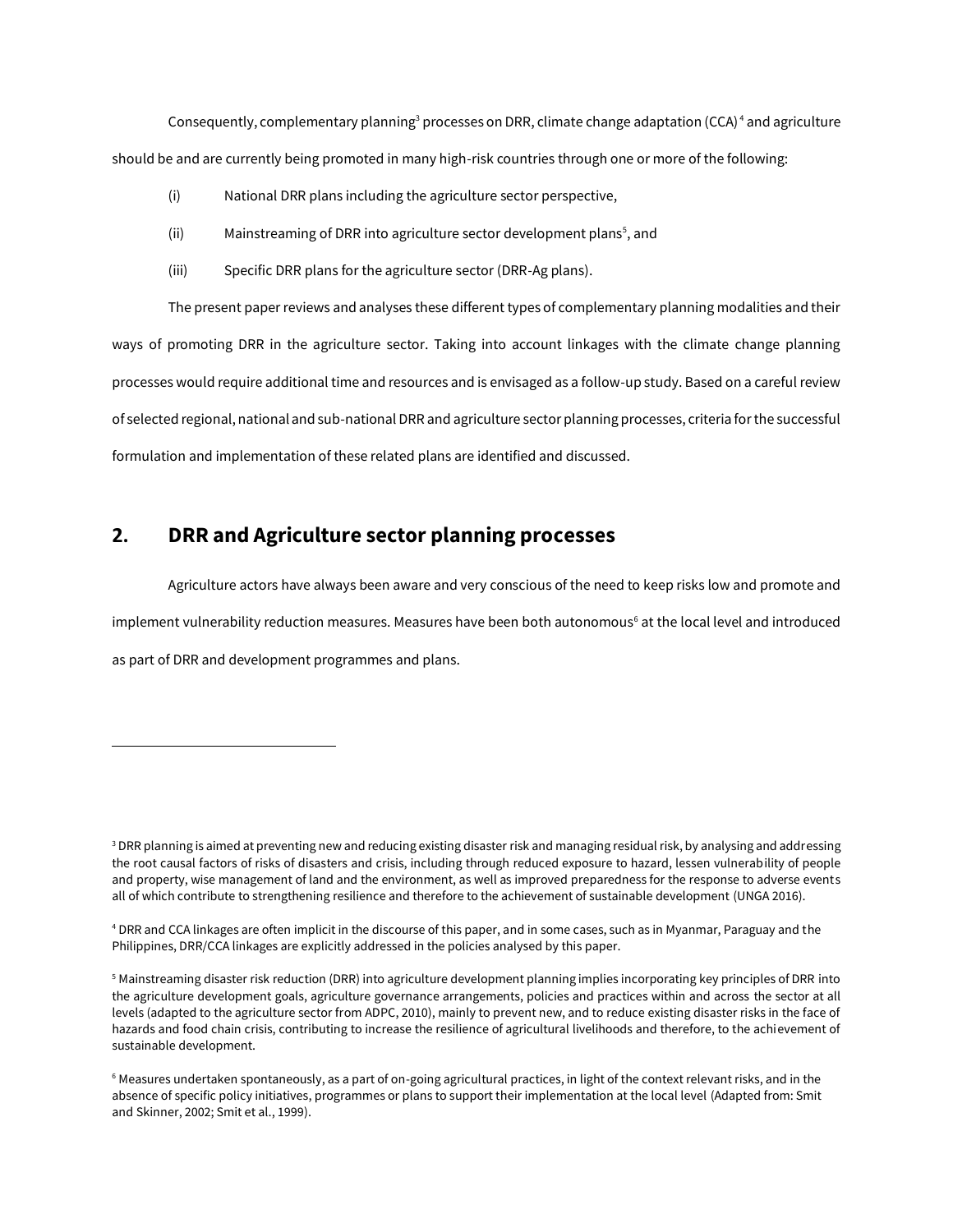In line with SFDRR Target E on promoting national and local DRR strategies by 2020, there are different possibilities for mainstreaming DRR into agriculture sector planning processes and vice versa, as described below and illustrated i[n Figure 1](#page-6-0)

i. **National DRR plans** are multi-hazard and multi-sectorial and cover the different development dimensions (economic, social and environmental). In view of its socio-economic role, especially in developing countries (in terms of livelihoods, food security and nutrition, employment and income and natural resource management), the agriculture sector should be included in national DRR planning processes along with and linked to other sectors' actions and demands.

ii. Thorough **agriculture development plans** offer a good opportunity to address root causes of vulnerability and exposure to multiple hazard risks reinforcing coping capacities, in order to reduce the impacts of disasters on the agriculture sector and people depending on agricultural livelihoods. The agriculture sector development plans are usually essential building blocks of the national socio-economic development plans. When they include DRR measures, they can strongly contribute to risk-sensitive development, promoting resilient and sustainable development results.

iii. **Specific DRR plans for the agriculture sector (DRR-Ag)** entail dedicated planning processes for the sector and its sub-sectors, which should be based on a context (local, sub-national, national or regional) and multiple hazardsspecific risk analyses that consider future risk scenarios that might be exacerbated by climate change. Depending on the type of agricultural livelihoods in a given area, a DRR-Ag plan could cover crops, livestock, fisheries and aquaculture and forestry (as well as other renewable natural resources such as water and soil, etc.), to prevent new, to reduce existing and to manage residual risks in the face of multiple hazards, including food chain threats. These DRR-Ag plans should feed into the national DRR (multi-sector and multi-hazard) plan and the agriculture development plan. DRR-Ag planning processes can also offer opportunities to stipulate the sustainable management of natural or modified agroecosystems, therefore, simultaneously providing ecosystem and biodiversity benefits that contribute to enhance the resilience of agricultural livelihoods. The DRR-Ag planning process recognizes the essential role the sector plays in providing food and income for the majority of those threatened or affected by disasters and crises on a stable basis, sustaining the means to prevent food insecurity (FAO 2018b).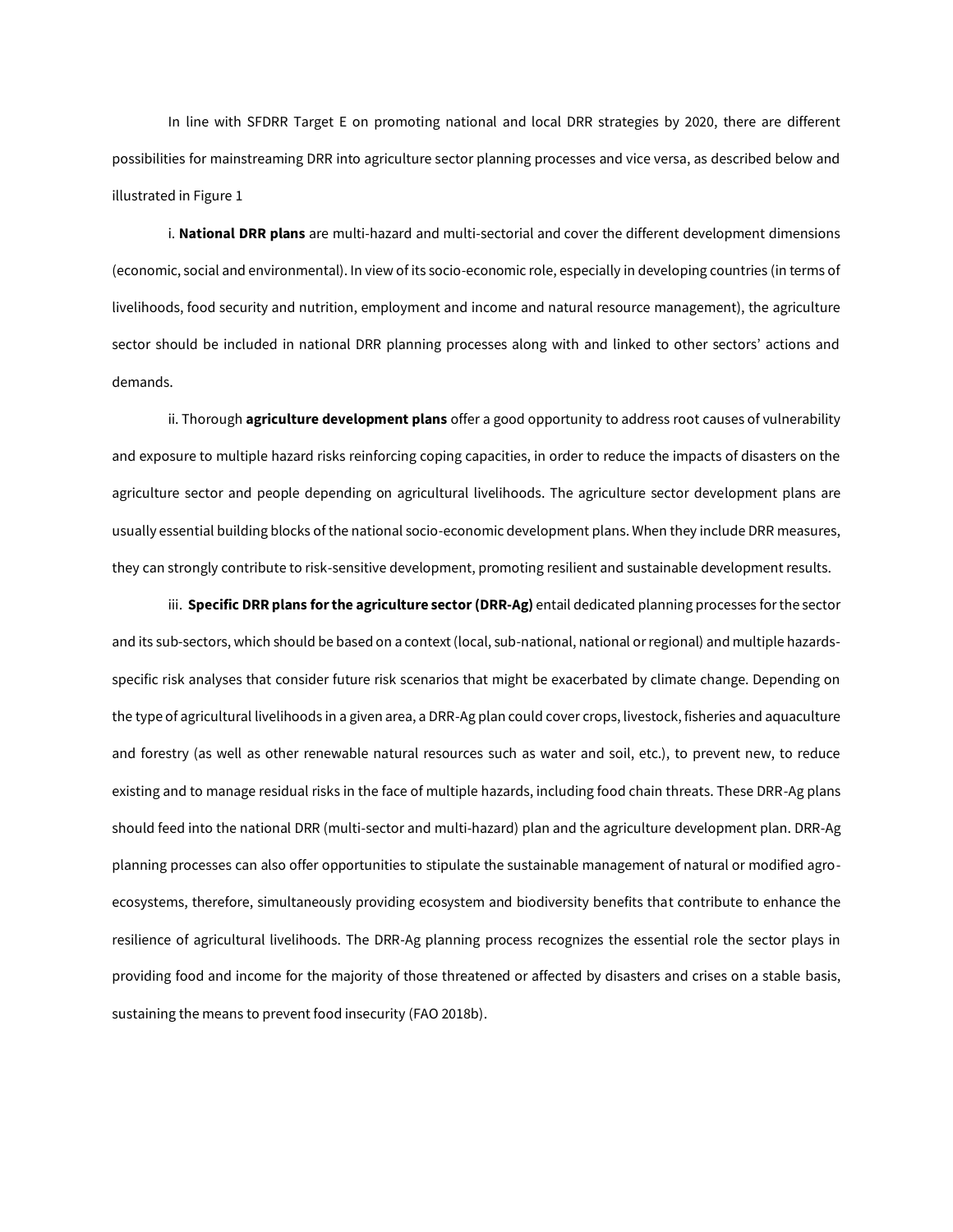<span id="page-6-0"></span>**Figure 1. Relations between the different planning processes on Disaster Risk Reduction and Climate Change Adaptation for the agriculture sector, and the linkages with National Socio-Economic Sustainable Development** 



**Plan<sup>7</sup>**

## **3. Study Methodology**

 $\overline{a}$ 

This study employs the case study methodology, which allows an in-depth analysis of a topic from different angles, involving several sources of data collection, and allowing cross-validation of findings, hence providing a holistic picture of the study subject and a basis for inferring broader theories, especially where complex processes require indepth study (Gomm, Hammersley, and Foster 2009; Harrison et al. 2017; Stake 1995). It is therefore a suitable method to analyse and illustrate the key elements necessary for successful DRR planning processes in the agriculture sector.

 $7$  The national multi-hazard and multi-sector DRR planning contributes to the achievement of sustainable development, therefore, together with the agriculture development plan, both contribute to reduce root causes of vulnerability and exposure to multiple hazard risks as well as reinforcing coping capacities of the agricultural livelihoods. The specific DRR planning for the agriculture sector, when available, links both with the national DRR plan and the agriculture development plan focusing on the design and implementation of disaster risk governance, information systems, vulnerability reduction measures and emergency preparedness and response actions for the agriculture sub-sectors. The synergies of the different planning modalities contribute to the national socio-economic development plan.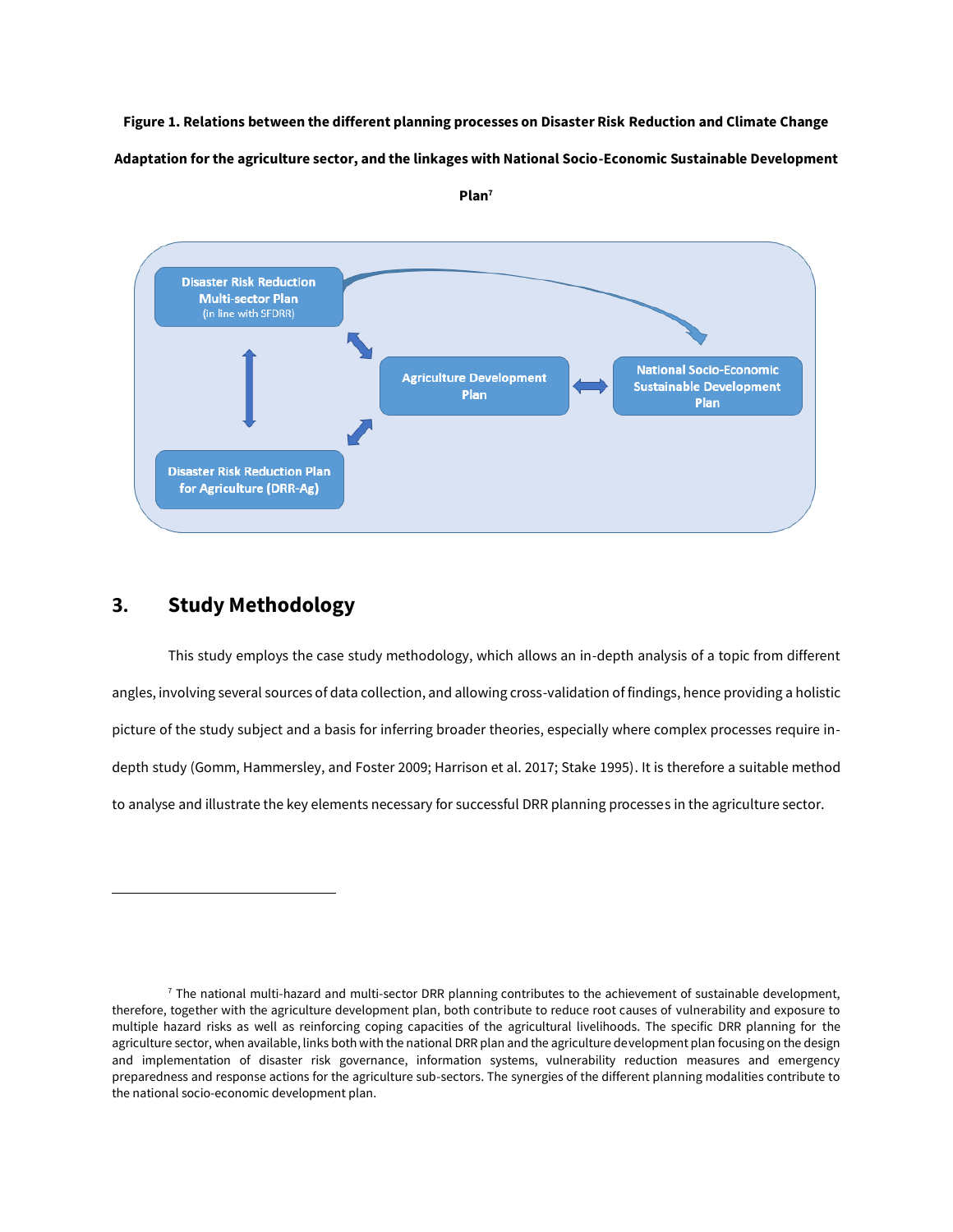The paper includes analyses of the three different planning processes on DRR and the agriculture sector in nine countries and one region, in which one or more of the above described planning processes were already completed or are currently underway. This study does not concentrate on legal frameworks and policy regulations (IFRC and UNDP 2014), nor includes the analysis of linkages to climate change planning processes, but rather focuses on the processes of formulation and implementation of DRR and agriculture sector related plans.

Planning processes for DRR in the agriculture sector at national level were analysed in Cambodia, Georgia, Guyana, Jamaica, Myanmar, Pakistan, Paraguay, the Philippines and Serbia. In Pakistan, the analysis focused on the planning process at sub-national level. Additionally, the planning process of the "Regional Strategy for Disaster Risk Management (DRM) in the agriculture sector and food security and nutrition in Latin America and the Caribbean (2018- 2030)" was analysed (See [Figure 2](#page-8-0) for types and number of plans analysed and . The planning processes at sub-national, national and regional level discussed in this study have been or are being directly supported by FAO or through the Capacity for Disaster Reduction Initiative (CADRI)<sup>8</sup>, to which FAO contributes from an agriculture sector perspective in the development of the multi-sector DRR plans.

l

<sup>8</sup> FAO officially joined the CADRI Partnership in 2012 and became the Co-Chair of the CADRI Board since 2015.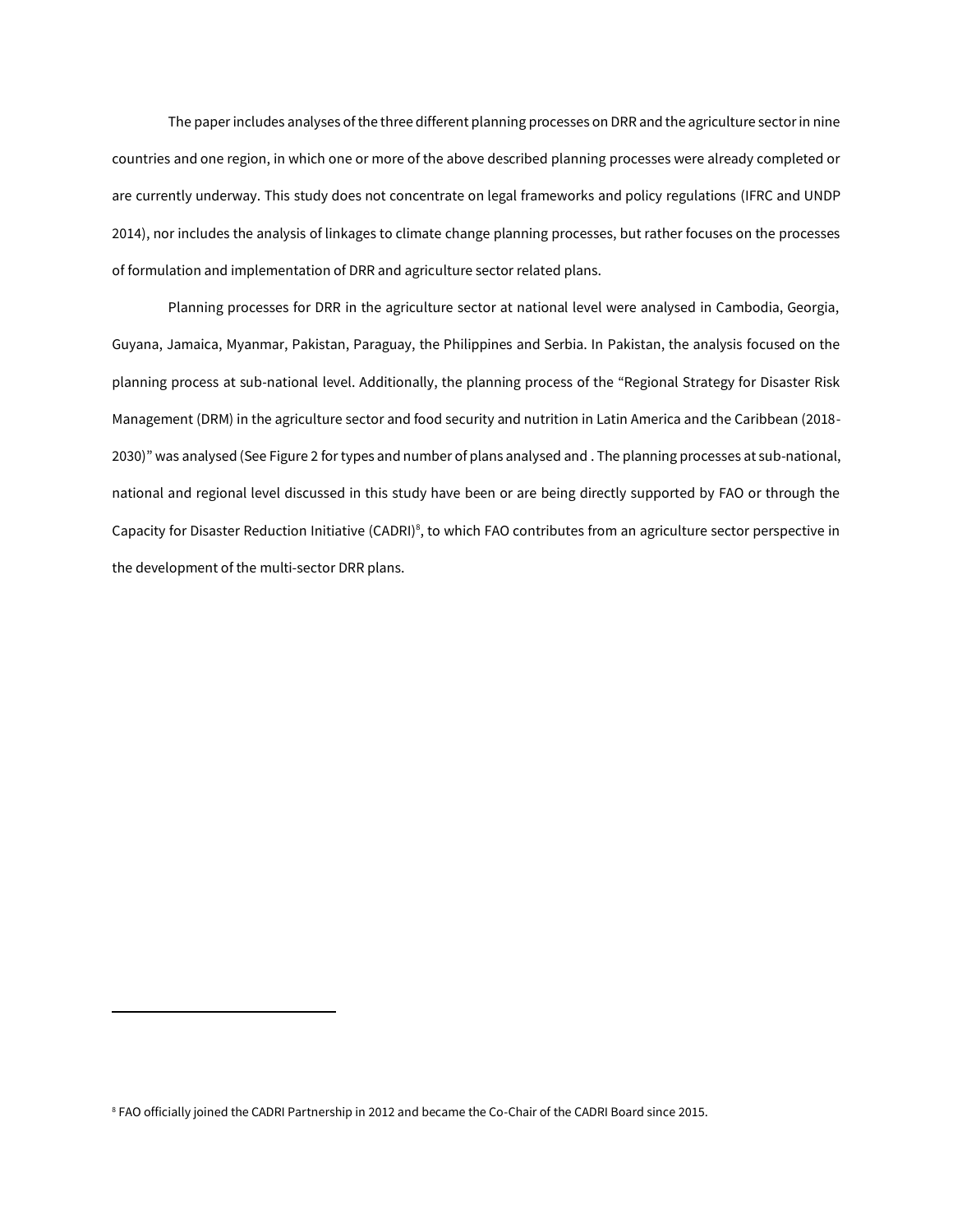<span id="page-8-0"></span>

**Figure 2. Number and type of plans analysed for the study**

Data collection included desk reviews of the available most recent national multi-sector DRR plans, the agriculture development plans and DRR-Ag plans. The analysis of these plans was complemented with a literature review on similar studies conducted for the selected countries. Simultaneously, information on the planning processes was collected through questionnaires sent out to selected government officials and FAO officers who were directly involved in or supported the development of the DRR-Ag plans. The questionnaire consisted of a combination of closed and open-ended questions to gather data on the contextual triggers for the planning process, the characteristics of the plan, the modalities of the planning process, the impact of the plan and the planning process success factors and challenges.

Based on a thorough review of the three types of plans and a thematic analysis of the questionnaire answers received from the different stakeholders involved in the DRR-Ag planning process, common "themes" were identified that suggest what factors and challenges there are during DRR planning processes in agriculture. These themes are presented and discussed in Section 4 and outlined in detail per country in th[e](#page-30-0)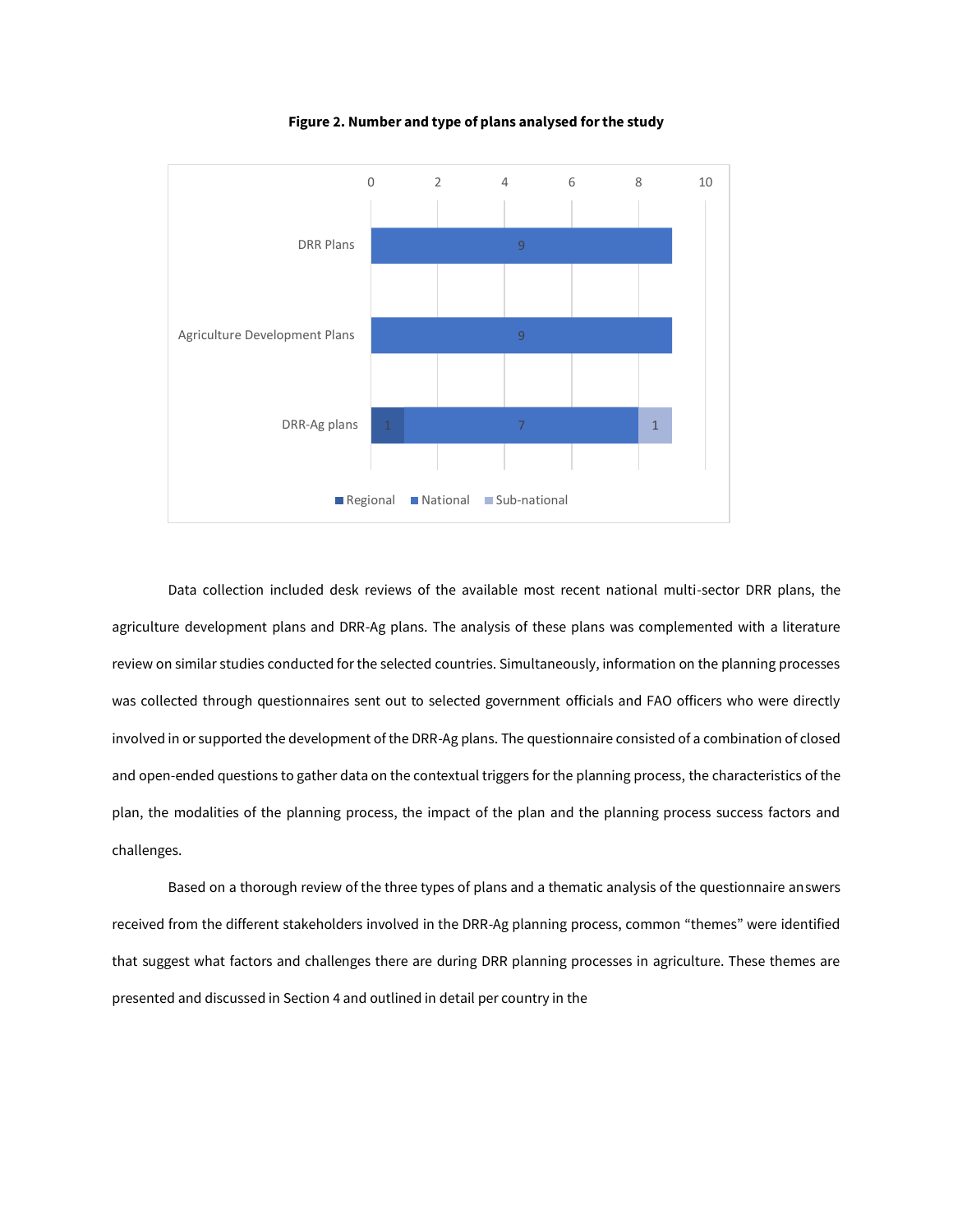[Annex 2. Success factors and challenges for DRR planning processes in agriculture, as reported by](#page-30-0) **countries**.

# **4. Results and discussion of findings**

The analysis of the (i) national DRR plans including the agriculture sector perspective, (ii) the agriculture development plans, and (iii) the specific DRR plans for the agriculture sector (DRR-Ag plans) found that in all case study countries and the Region of Latin America, agriculture sector agencies are open to apply SFDRR guidance to sectorspecific DRR planning and the mainstreaming of DRR into sectoral development planning.

The analysis of the national DRR plans shows that almost all of the national DRR plans analysed at least mention agriculture and some of them already outline DRR activities specific to the agriculture sector and/or mention the DRR-Ag plan, as can be seen in detail in [Annex 3.](#page-48-0) In regard to agriculture development planning, the study found that all agriculture development implicitly or explicitly outline DRR measures for the agriculture sector, as can be seen i[n](#page-59-0)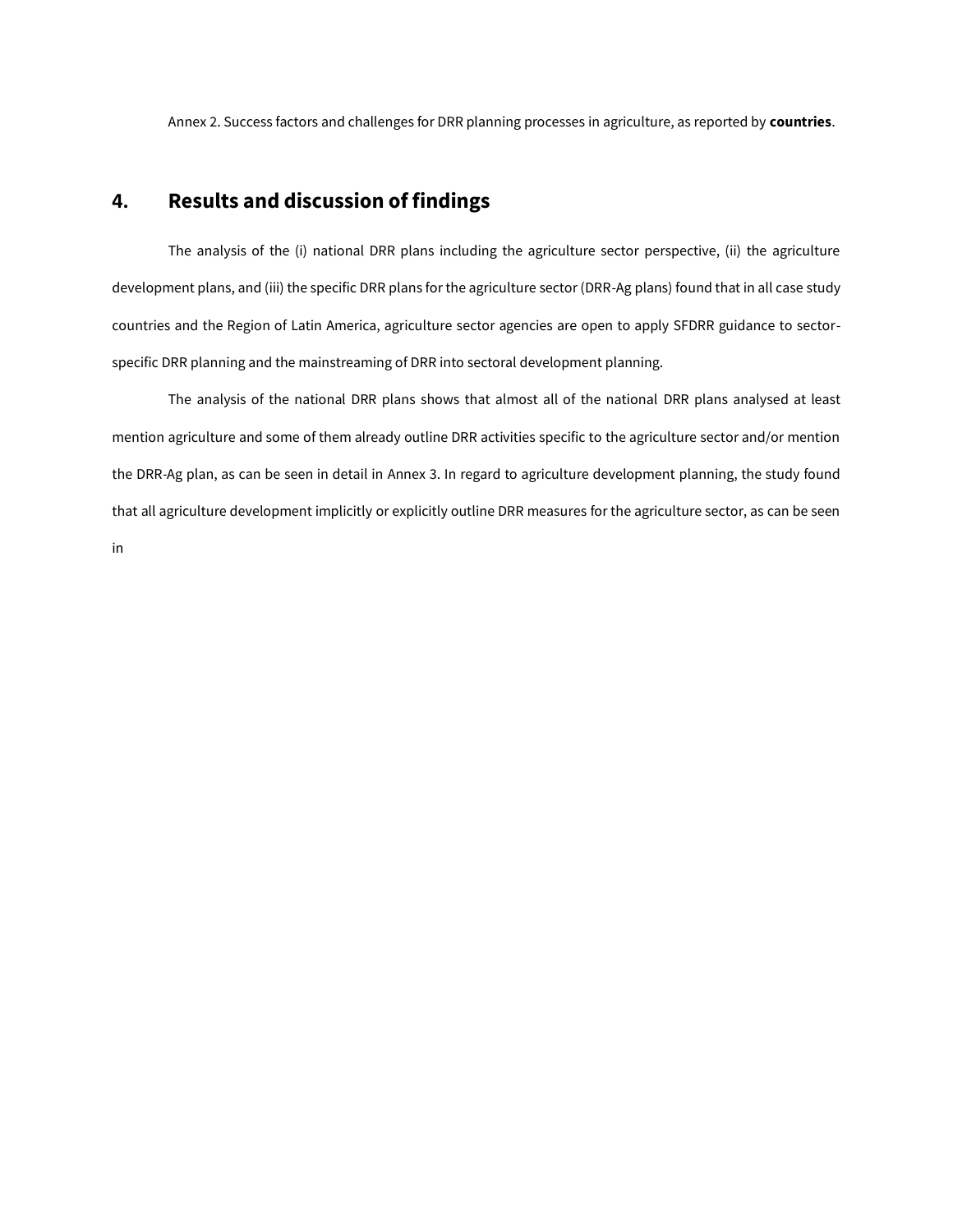[Annex](#page-59-0) *4*. This confirms that there are existing synergies between the different planning modalities.

The careful review and analysis of these types of complementary planning modalities and a thematic analysis of the answers provided by the main actors involved in the formulation and implementation of the DRR-Ag planning processes in the selected countries, helped to identify key criteria for the successful DRR planning and implementation in agriculture, which can be applied to the three types of planning processes analysed in this paper. These criteria are presented i[n Figure 3. Criteria for the successful DRR planning and implementation](#page-10-0) below and discussed in Section 4.

#### **Figure 3. Criteria for the successful DRR planning and implementation in agriculture**

<span id="page-10-0"></span>

#### *Discussion of criteria for the successful DRR planning and implementation in agriculture*

### **Understanding risk within the agriculture sector**

#### **Key messages**

- A sector-specific risk and vulnerability assessment must be undertaken to inform the DRR planning process in the agriculture sector.
- The planning process should assess and build on existing capacities to cope with disaster risks in the agriculture sector.
- Risks for agriculture vary widely across diverse agro-ecosystems. While benefitting from overarching DRR frameworks, including early warning and other information systems, systematic risk reduction in agriculture calls for situation- and context-specific, spatial analyses and tailor-made, often localized interventions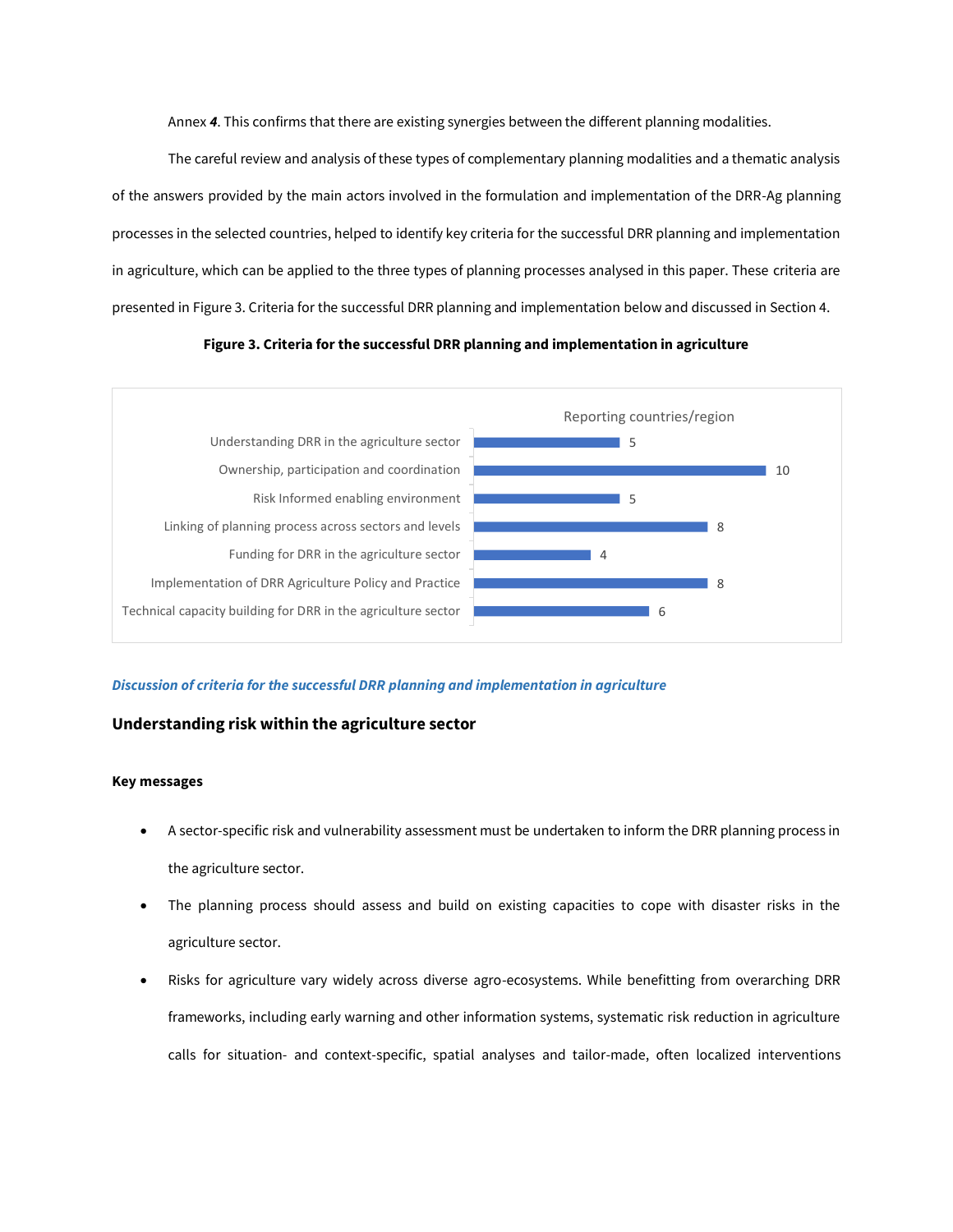thereafter. Specific measures for (vulnerable) community/target group are needed to reduce multiple hazard exposure and enhance resilience.

Priority 1 of the SFDRR on understanding disaster risks calls for any effort on DRR planning and implementation to be built around a comprehensive context, sector- and hazard-specific disaster risk analysis that takes into consideration "*all its dimensions of vulnerability, capacity, exposure of persons and assets, hazard characteristics and the environment*." This type of comprehensive risk analysis allows decision-makers to understand the negative impacts of disasters on societies and economies and identify opportunities that could derive from implementing prevention measures (Bahadur et al. 2014). Planning processes for DRR in the agriculture sector need to be based on a sector-specific risk analysis. Often there are different agro-ecological *Box 1. Development measures serving DRR in Paraguay*

zones (AEZ) in one country that create diverse risk patterns. In addition, hazards threatening agriculture, in particular

climate-related ones, can be extremely localized. While a region might suffer from a dry spell, a specific or neighbouring village can experience strong rains at the same time. Therefore, a planning process should include an analysis of observed climate variabilities, extremes and trends in different locations considered to be representative of the climate patterns in an AEZ. As reported by the Department of Agriculture and FAO officers involved in the DRR-Ag planning in the Philippines, the planning process, for instance, was informed by a range of decentralized risk and

The Agrarian Strategic Framework in Paraguay 2014- 2018 (MEA) recognises the co-benefit of development measures on DRR, e.g. "*the development and access to technologies that incorporate water management, contributes to improve competitiveness and raises productivity while reducing risks associated with climatic phenomena*" and "*setting in place an agricultural information system that integrates climatic, economic and technologic information*" among others. Additionally, other development measures that implicitly serve for DRR (or that could easily mainstream it) are being proposed, such as the "*promotion of means to adopt production systems and process to produce innocuous food that at the same time tend to minimize negative externalities*".

vulnerability assessments conducted in various regions. This provided additional insights on how small-scale climate hazards (even without manifesting as major hazards or disasters), in the present as well as in the long run, challenge agriculture communities based on their patterns/timing of occurrence/recurrence. Risk assessments in the agriculture sector also need to consider that and how the frequency and intensity of natural hazards might change in the future due to climate change. They should also go beyond climate hazards; other exposures like animal and plant pest and diseases pose equally important risks.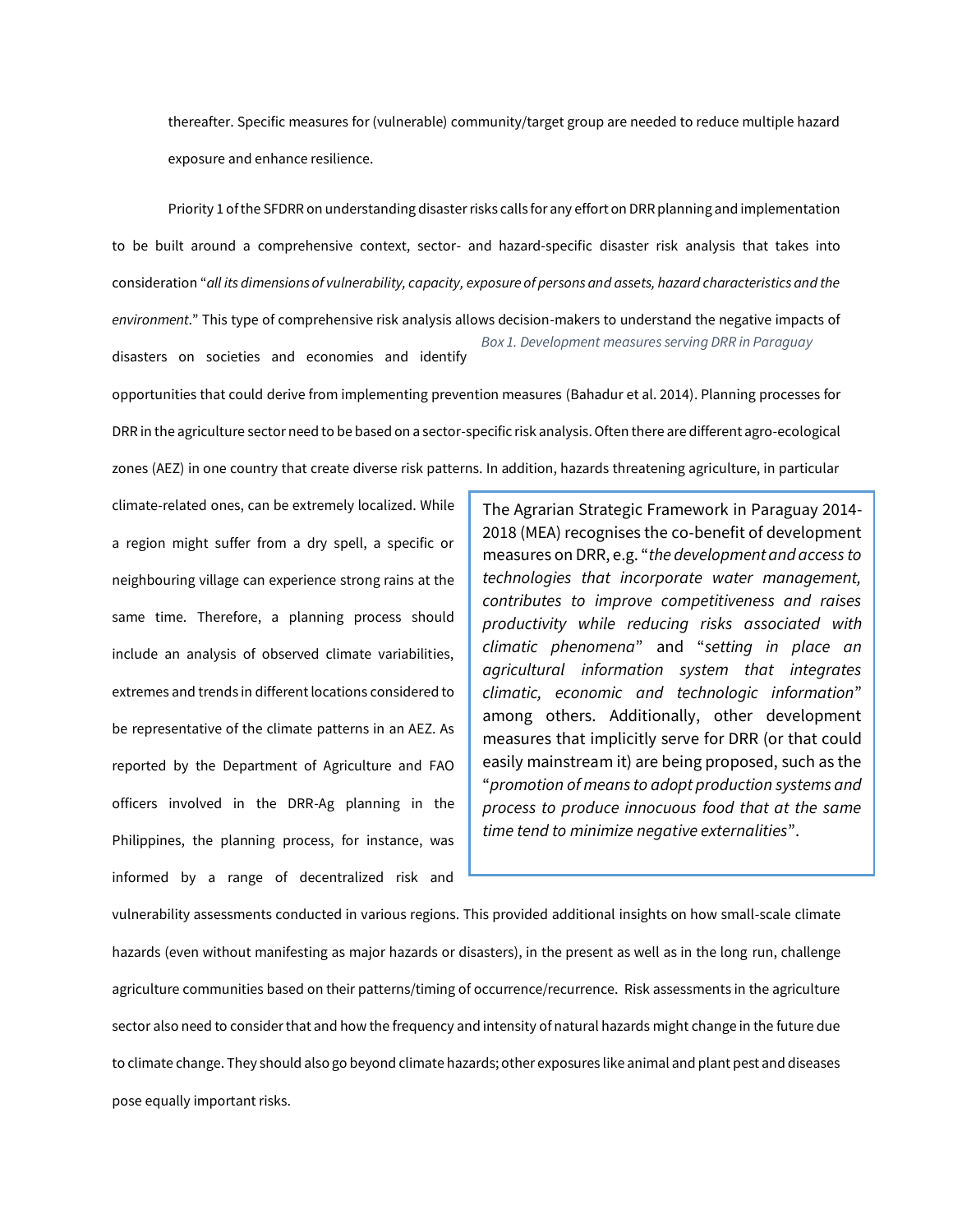In addition to assessing hazards and the exposure of people and assets, a sound understanding of existing capacities to cope with disaster risks in the agriculture sector is key. As agriculture in itself is sensitive to risks, there are often already some practices and institutional mechanisms in place that reduce disaster risks but may not always be labelled as such. Several case study countries outline in their agriculture development plans some measures that were not tagged as DRR activities, but clearly serve to reduce disaster risks, including for instance the establishment of an early warning system (e.g. Myanmar), the diversification of agricultural production (e.g. Cambodia), research on stress tolerant varieties and breeds of crops, livestock and fish (e.g. Myanmar) and the rehabilitation of irrigation and water management systems (Pakistan), more examples of development measures serving DRR for the agriculture sector can be seen in seen i[n](#page-59-0)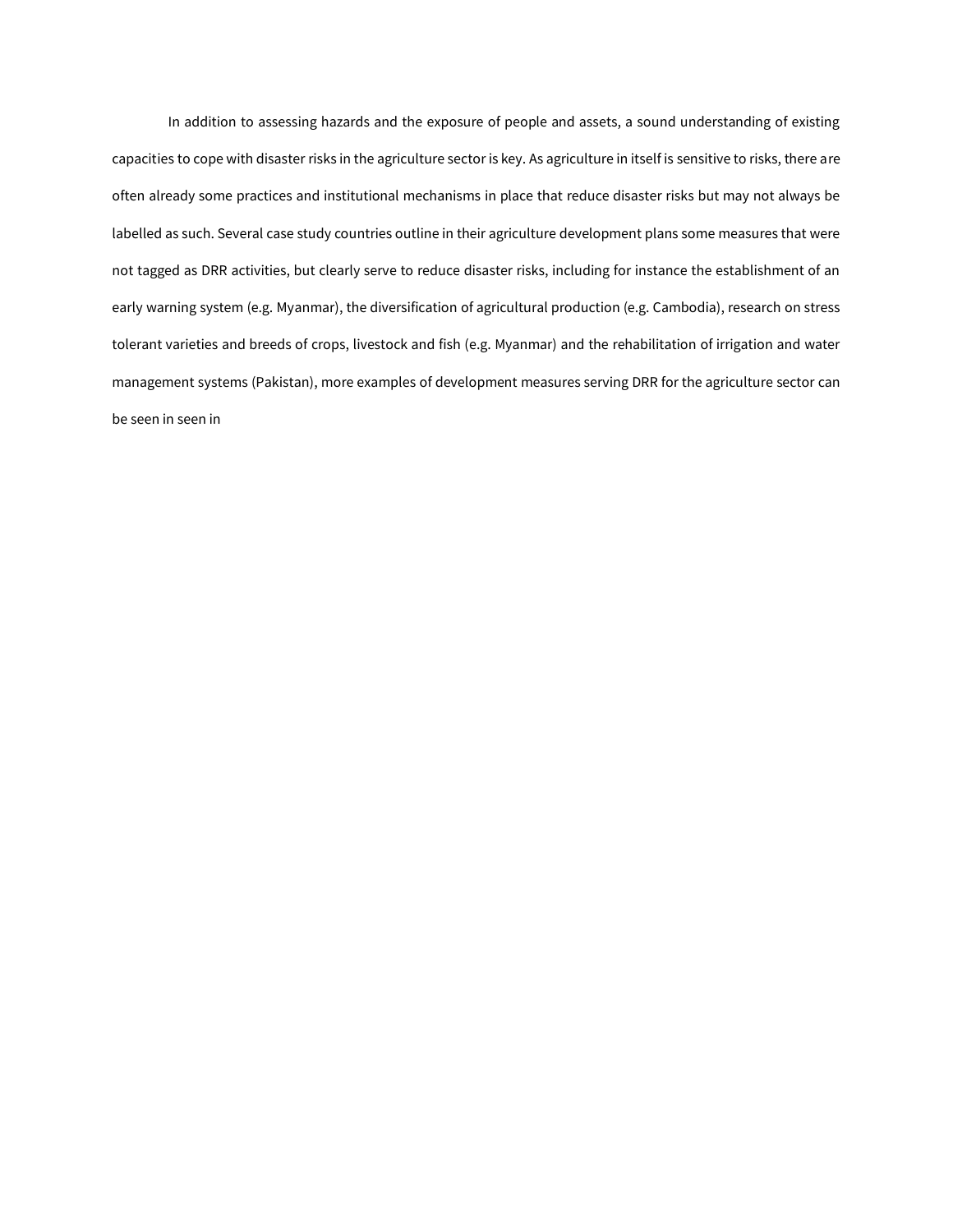[Annex](#page-59-0) *4*. The DRR for the agriculture sector planning process should take into consideration what technical capacities, tools, methods and approaches are already available within existing institutions to operationalize DRR at national and local levels. Additionally, it should be analysed what existing agricultural good practices (of either indigenous and/or scientific origin) may already be applied at local level to strengthen community resilience against climatic and other natural hazards.

However, risk awareness and an understanding of the immediate damages a disaster may cause have often not been a sufficient incentive to take up DRR planning proactively. Country experience shows that only when the negative impacts of disasters on long-term development are fully understood or felt, DRR planning in the agriculture sector is really taken up. Therefore, in addition to a sound understanding of disaster risk, additional awareness creation on the nexus between disaster risk, poverty reduction and sustainable development is a continuing precondition for the successful mainstreaming of DRR into the agriculture sector and vice versa.

# **Ownership, participation and coordination of the planning processes on DRR for the agriculture sector Key messages**

- Government ownership goes beyond a single individual/unit within the government agency. Creating implementation mechanisms throughout the planning process will increase the likelihood for plans to trigger public administration changes and facilitate implementation despite rotation of personnel or changes in institutional structures.
- The examples of the different DRR-Ag planning processes suggest that the formulation process must transcend governmental boundaries and involve not only relevant ministries, such as planning and/or finance, but also other important stakeholders including academia, non-governmental organizations, civil society organizations, and the people most vulnerable to disaster risks. This is particularly important in the agriculture sector, in which vital DRR activities take place at farm-level.

A formal government-led process is fundamental to ensure adoption and ownership of DRR planning for agriculture and its products. Externally driven formulation of planning documents, such as those mainly written by external consultants (irrespective of their usually high technical competence) are usually not fully embedded into the responsible institutions, increasing the risk of limited ownership and low implementation of the outcome products.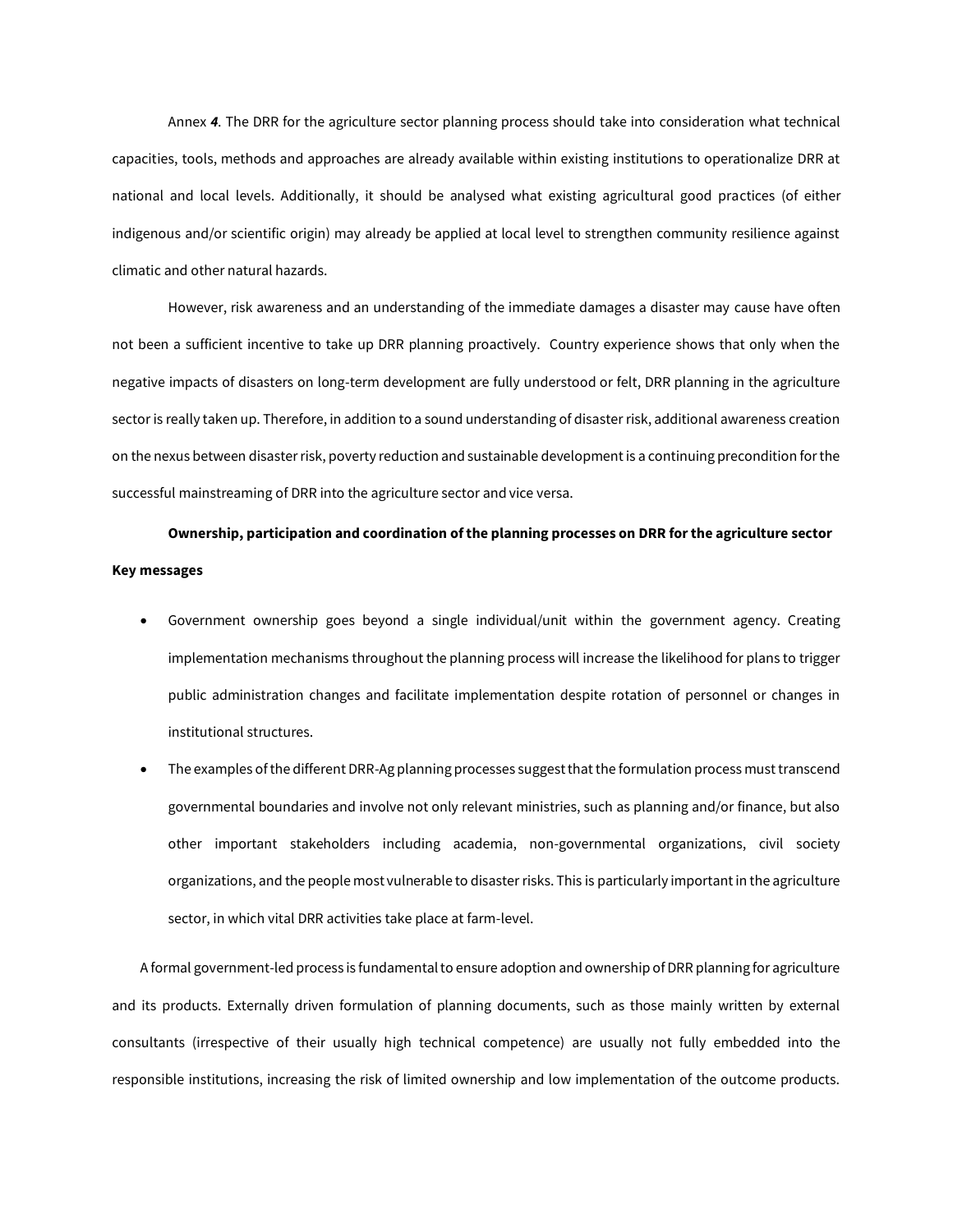Government institutions carry the main responsibility for the architecture and implementation of development pathways by defining objectives, designing the process with multi-stakeholder participation, determining humantechnical capacities and allocating economic resources. Successful coordination and implementation of planned actions are more likely, when roles are clearly defined and already outlined in the plan and responsibilities were accepted as part of the planning process. When it comes to sectoral DRR planning, the sectoral ministry should be responsible for implementing the sectoral DRR plan.

In addition to strong government ownership throughout the planning and implementation process and the

creation of institutional mechanisms for implementation, the participation of relevant other stakeholders is crucial for DRR planning processes on all levels including local, national and regional. The planning process needs to be informed by stakeholders from the public and private sectors who also play a key role in agriculture including relevant ministries and departments (agriculture, fisheries, livestock, forestry, environment and natural resource management, irrigation and water

*Box 2. Example of ownership created in the DRR-Ag planning process in Myanmar*

A key sectoral institutional milestone for DRR in Myanmar and one that has driven the DRR-AG plan formulation process was the demonstrated ownership by the government establishing the MOALI DRR Task Force. The DRR task force was formally assigned to lead the DRR-AG plan development process under the overall guidance of the MOALI DRR Focal Department within the Department of Agriculture (DA) and the Department of Planning. As a working-level entity within MOALI, the DRR Task Force is composed of junior, senior and middle-management officers and staff from all MOALI departments and chaired by the Director of the Agriculture Extension Division of the DA.

authorities, etc.), agricultural research services, extension services, cooperatives and producer organizations, agricultural academic and vocational schools, trade unions, and other NGOs/civil society organizations.

As part of the planning process, Paraguay, for example, has established an Inter-institutional Working Table composed of approximately twenty-five technical experts from academia, civil society, NGOs, INGOs, the public and private sectors that as informed by the respondents, gathered twice a week throughout the three months of the planning process. Additionally, over 40 consultations with key actors on the operation of the national risk management system, were organized.

#### **Risk-informed enabling environment**

**Key messages**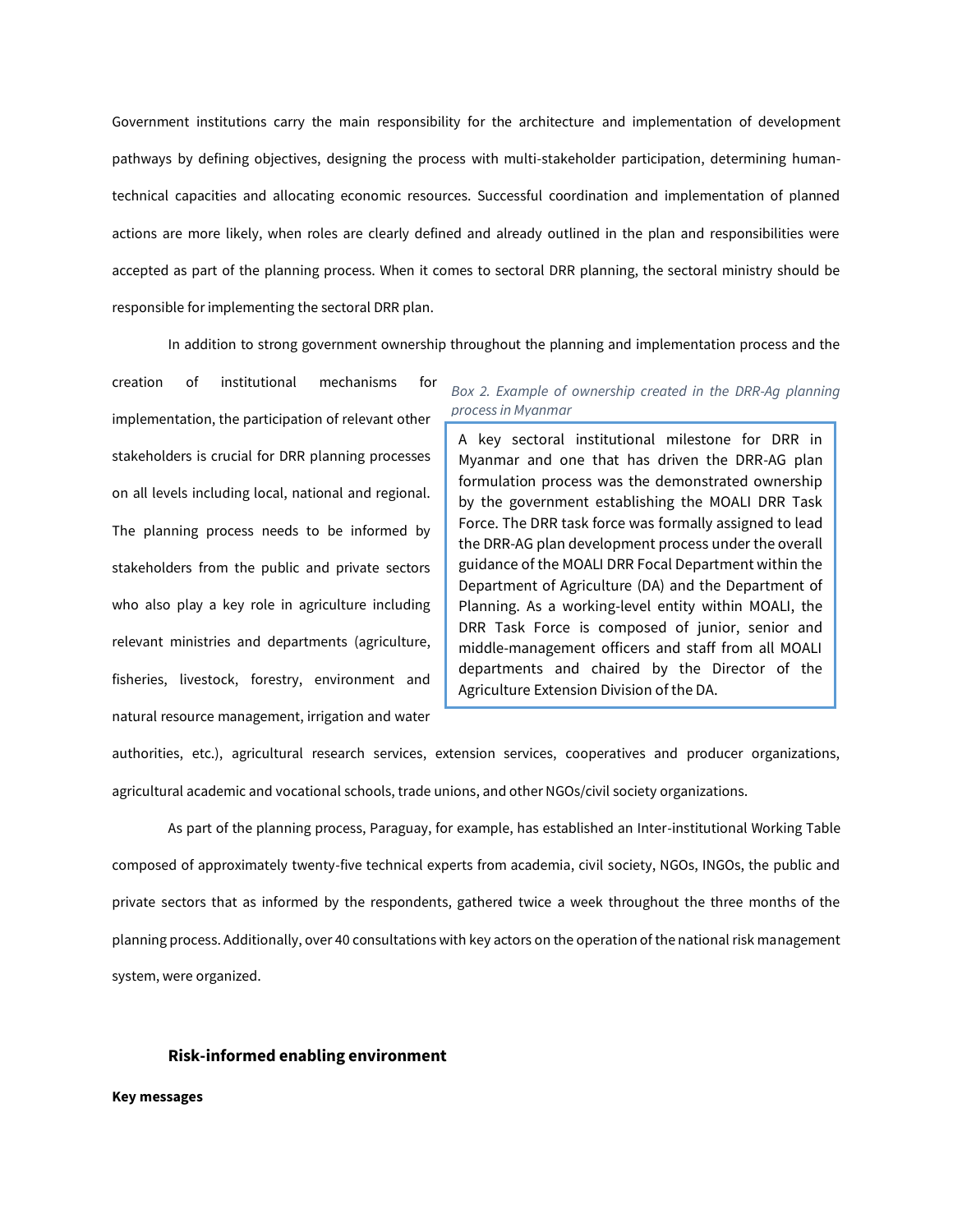- An overarching enabling policy environment for DRR is essential for the integration of DRR into agricultural development planning and the consolidation of DRR practices across sub-sectors and levels.
- Space for cross-fertilization between different planning processes on DRR must be created and timelines must be proactively coordinated to ensure the integration of DRR in different planning documents, respecting existing/pre-set planning terms of relevant key documents like biannual agriculture sector development plan.

The study understands enabling environment as the overall institutional set-up of a country, its implicit and

explicit rules, its power structures and the policy and legal environment in which individuals and organizations function

(FAO 2010). Without an enabling environment in place there would be no reference point for integrating DRR into agriculture development planning and vice versa, and thus for obtaining legitimation. While separate laws for mainstreaming DRR into agriculture are not required, DRR should be recognized as a crosscutting issue by the legal and regulatory systems of countries that face high risks. The ideal context for DRR planning in and across sectors is the availability of an overarching disaster risk management legislation recognizing the role of all

### *Box 3. Example of risk informed enabling environment for the planning of DRR for the agriculture sector*

The Philippine Disaster Risk Reduction and Management Act of 2010 (RA 10121) provided a legal basis to promote DRR and called for the development of the National DRR Framework. It specifically points to the agriculture sectors and emphasizes the State's responsibility to "mainstream DRR and CCA in development processes such as policy formulation, socioeconomic development planning, budgeting, and governance, particularly in the areas of environment, agriculture, water, energy, health, education, poverty reduction, land-use and urban planning, and public infrastructure and housing, among others" thereby laying the foundation for the Strategic Plan of Action on DRR in the Philippine Agriculture and Fisheries. The RA 10121 triggered the development of the National Action Plan for DRR agriculture, completed in 2016, and its reinforcement as/by official DAE administrative order (DAO) in 2017, thus mainstreaming and facilitating the operationalization of DRR interventions throughout all agricultural key programmes of

relevant sectors, as well as rules, regulations and codes of conduct developed in accordance with the laws (UNESCAP 2017).

the ministry.

The timing of DRR-Ag planning and careful analyses of timelines of other relevant plans/instruments (whether completed or on-going) are also important. The study has observed improvements or enhanced clarity in the articulation of agriculture sector DRR messages, for instance, in multi-sectoral development plans that were adopted after the multi-sectoral DRR strategy. This can be explained by a combination of the 'agenda-setting' function of the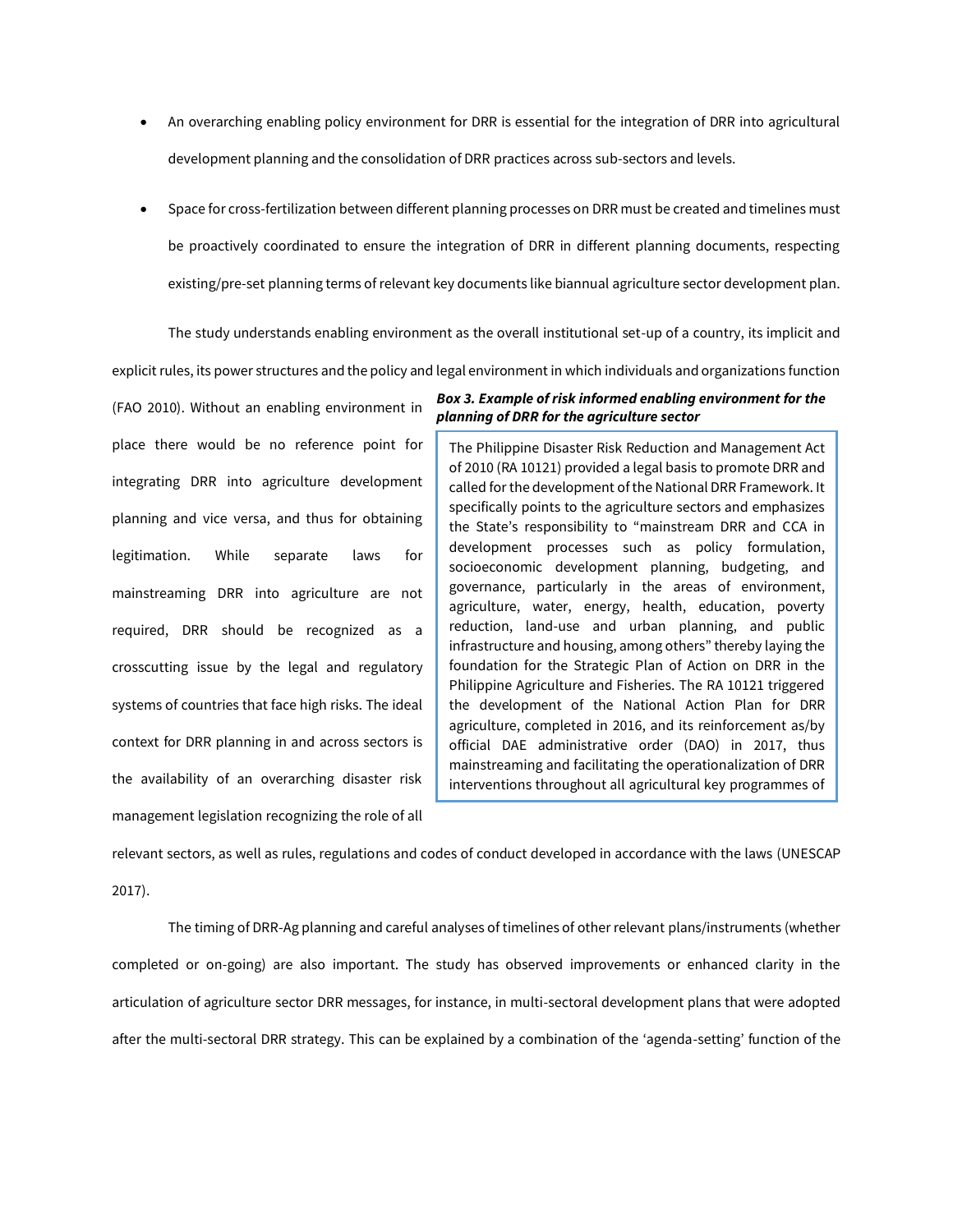multi-sectoral DRR strategy as well as evolving international and national discourse related to DRR and climate shocks and stresses.

### **Linking of planning processes across sectors and levels**

#### **Key messages**

- DRR planning in agriculture is not an isolated process; it should link to and complement other sectoral planning processes, specifically those of sustainable agricultural development and climate change.
- At country level, the alignment of DRR planning at and across sectors and levels (national, subnational and local levels) is crucial. Mainstreaming DRR across different development sectors along the four SFDRR priorities for action facilitates consistency and complementarity of planning across levels, of budget allocation, as well as the implementation of technical interventions.
- The formulation of in-depth, sector-specific DRR priorities is an indispensable step for the integration of agriculture-specific DRR issues into the sectoral development plans and cross-cutting national DRR strategies.
- Linking DRR and CCA within sector-specific planning enhances efficiency and sustainability and facilitates the integration of short/medium and long-term orientated implementation of adaptation measures and DRR activities in agriculture.

Agriculture provides multiple entry points to prevent new risks, and to reduce and manage existing ones including those exacerbated by climate change. While this study focuses on synergies between national DRR plans, agriculture development plans and DRR-Ag plans, the planning processes for DRR in agriculture must also be synchronized and linked with plans related to climate change and natural resources management, amongst other sectoral development plans.

The figure below displays the level of alignment of 14 DRR-Ag plans found over the last decade with global agendas such the HFA and/or SFDRR, climate change related processes and agendas, the Millennium Development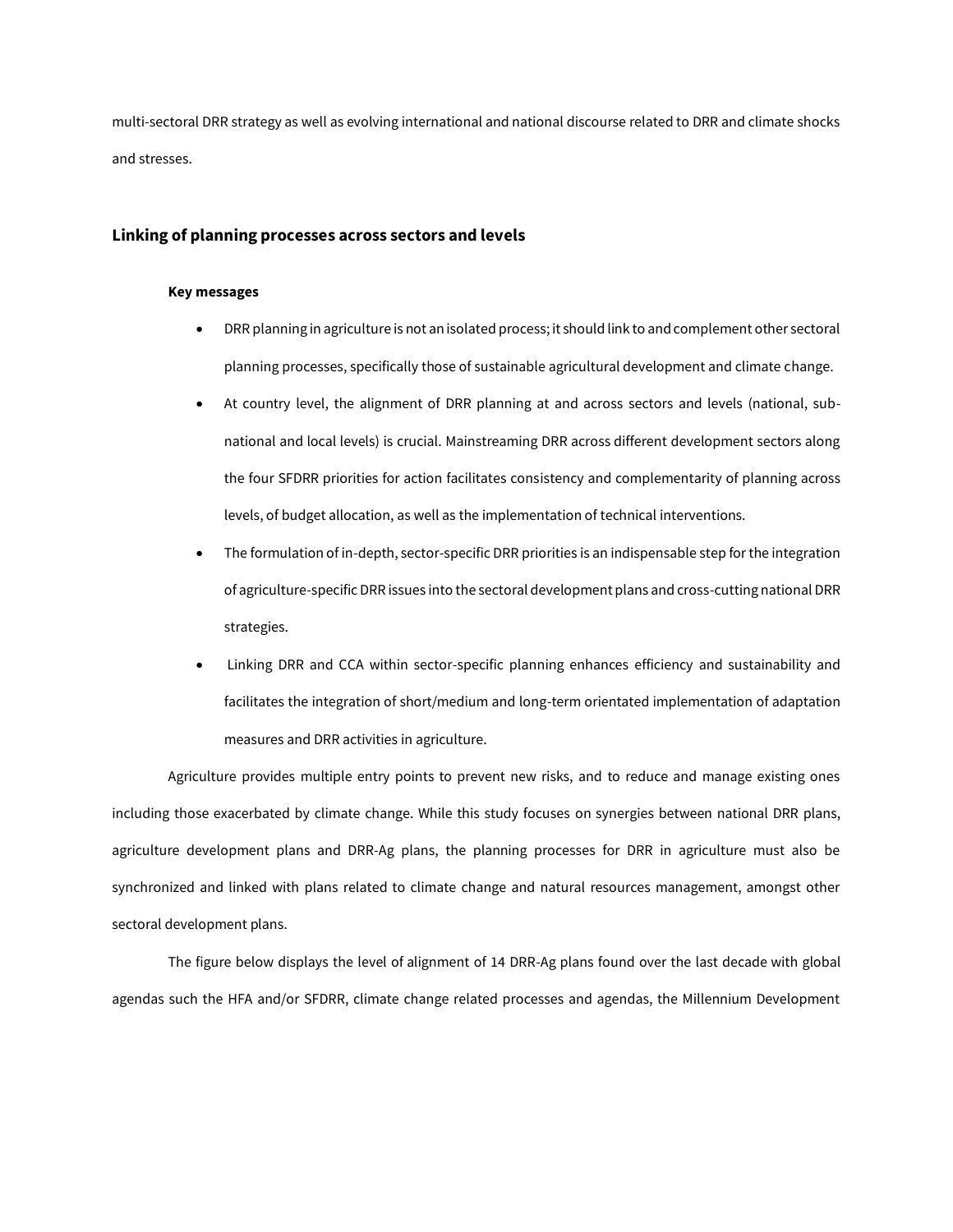Goals and the Sustainable Development Goals.<sup>9</sup> Eleven out of the 14 plans assessed included the HFA/SFDRR priorities of action as main thematic pillars, all plans made reference to HFA/SFDRR priorities of action, and thirteen plans integrated the HFA/SFDRR priorities into their outcomes (FAO 2016).



**Figure 4. Alignment of the national DRM-AG plans with global and national agenda** *(FAO 2016)*.

Based on the findings of this earlier study, the present paper has investigated how/if the more recent DRR planning processes in the agriculture sector are linked to other planning processes, in particular agriculture development plans and their alignment with the SFDRR. The analysis found that all analysed plans refer to the priorities of either the HFA or the SFDRR and at least 8 out of the ten planning processes align their targets and priorities to the structure given by the global framework.

One of the big achievements of the SFDRR has been the establishment of four priorities for action, seven targets, as well as indicators or DRR and to get countries to voluntarily report on its implementation progress. The four SFDRR priority areas also provide a suitable structure for sector-specific DRR planning. Aligning DRR planning processes

l

<sup>9</sup> Case study countries included Belize, Cambodia, Democratic People's Republic of Korea, Dominica, Guyana, Jamaica, Lao PDR, Nepal, Paraguay, Philippines, Saint Lucia, Saint Vincent and the Grenadines, Serbia and Zimbabwe.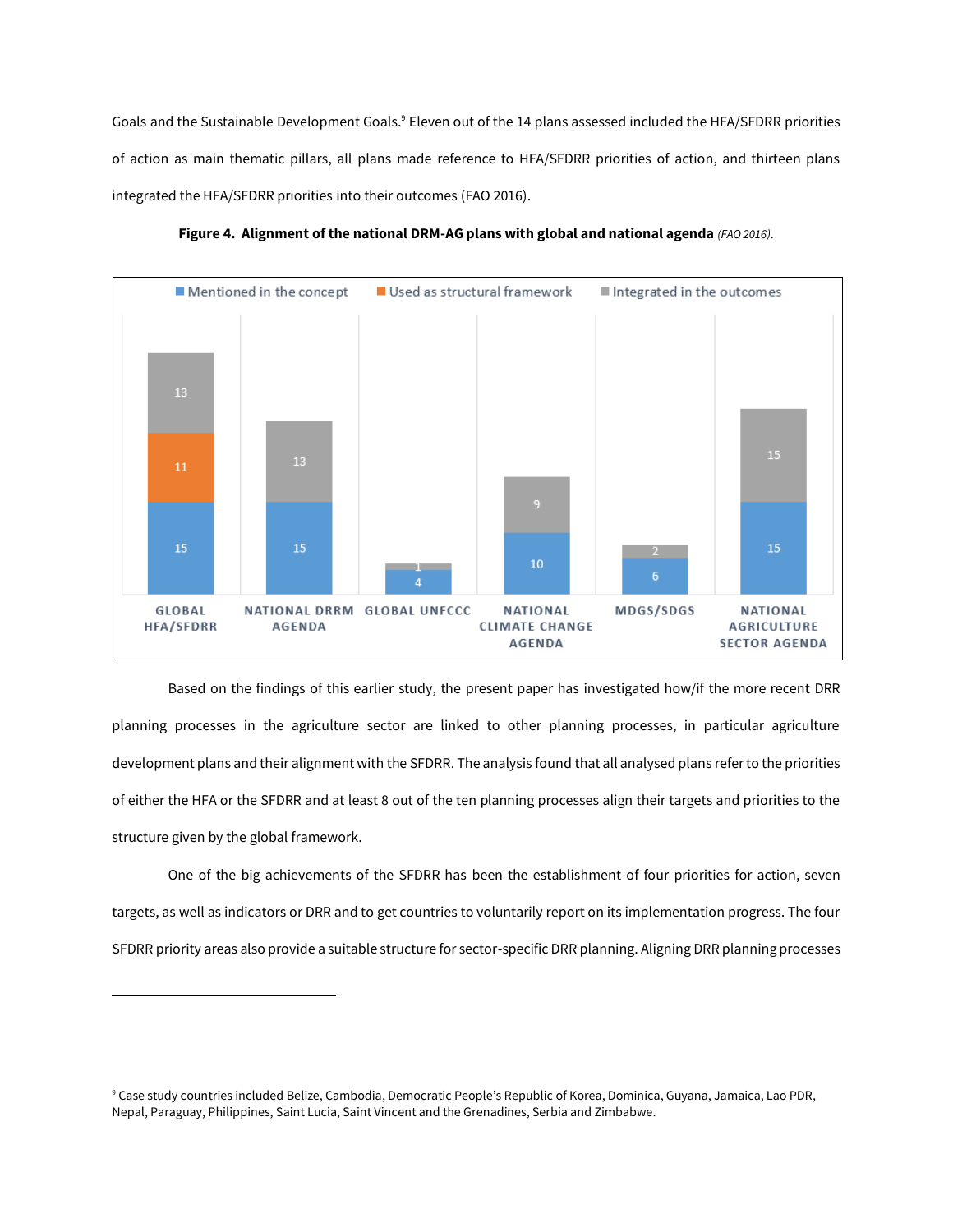to the principles and priorities of the SFDRR facilitates coherence and consistency across different planning processes and documents at different levels.

This study found that agencies actively promote the design of DRR agriculture activities along the SFDRR structure, as can be particularly observed in Paraguay and the Philippines, where specific national policies and plans instruct the alignment with the SFDRR. They all recognise that alignment with SFDRR facilitates consistent planning and allocating budgets and guidance for implementing DRR measures in a coherent and complementary manner. Some countries like Serbia are transitioning from Hyogo Framework for Action (HFA) to SFDRR by adapting their planning processes accordingly.

Aligning the planning process to the SFDRR structure, as reported by the facilitators of the Community of Latin American and Caribbean States (CELAC)'s Regional Strategy for Disaster Risk Management in the Agriculture Sector and Food and Nutrition Security, has allowed to better link the regional strategy to the respective national DRR-Ag plans in the region, ensuring collaborative action at regional, sub-regional and multi-country level. A unified planning structure across actors and sectors, and even across countries, facilitates cross-sectoral collaboration and helps reduce potential duplications.

In Jamaica, questionnaire respondents reported that the first DRR-Ag planning process did not take into consideration other plans and was therefore perceived as additional work. It was stated that, if the DRR-Ag plan had been a simple, living document, and consistent across sectors and agencies, it would have complemented the ongoing development work within and across sectors. Thus, the plan would had been more readily operationalized. This is particularly valid for small institutions, such as agricultural ministries in the Caribbean SIDS, which may struggle with limited human resources, small budgets, and often decreasing government allocations for agriculture, as compared to other sectors. As of 2018, a new process of updating the DRR-Ag plan in Jamaica is about to start. The new plan will be aligned with the SFDRR and coherence and sustainability are expected to permeate across the different levels of planning and implementation, once sub-national and local level plans have been elaborated.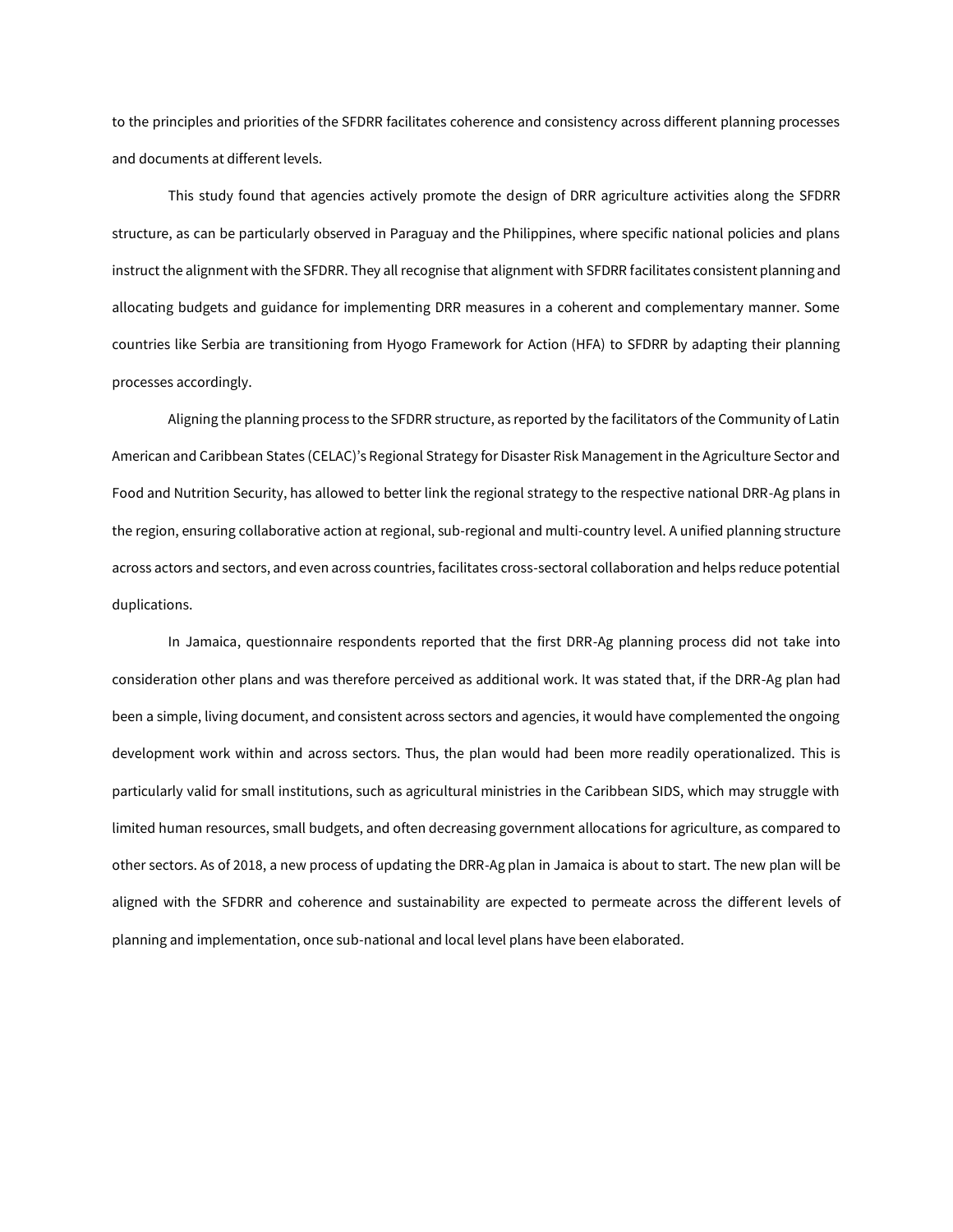The SFDDR structure has also allowed to better articulate DRR in the agriculture development plans, thus

### **Box 4. Example of alignment of local DRR plan with the SFDRR in the Philippines**

The Philippines' local governments are mandated by law to formulate their Local DRR Plan in line with the National DRR Plan and with alignment to the SFDRR, as per Sunset review 2016 for the update of the National DRR Plan. Within and inspired by this overall national DRRM framework, the Philippines' Department for Agriculture is proactively promoting a coherent DRR approach across policies, plans, programs, projects, systems and at different levels and emphasizes the need to connect national and local priorities and implementation approaches of DRR.

promoting the objective of more risk-sensitive development measures and interventions. These plans should also incorporate when/as available, the key components of the specific DRR-Ag plans, which are ideally also aligned to the SFDRR.

Additionally, due to their common aim to reduce vulnerabilities and enhance resilience to the impacts of climatological and hydrological disasters,

DRR and CCA approaches are highly interconnected and especially relevant for the agriculture sector (Gero, Méheux, and Dominey-Howes 2011). Linking DRR and CCA planning processes in the agriculture sector , including National Adaptation Plans (NAPs), Nationally Determined Contributions (NDCs), and DRR planning, contributes to a more efficient use of allocated resources, avoids duplication of efforts, bridges between different temporal and special scales and enhances consistency in capacity development approaches at national and sub-national level (Birkmann and von Teichman 2010; UNFCCC 2015). Better integrated planning across DRR and CCA could also reduce a growing "planning fatigue" , as reported by several governments often stemming from the involvement into too many planning processes done in parallel within the sector on closely related/overlaying topics.

## **Funding for DRR in the agriculture sector**

#### **Key messages**

- Besides DRR earmarked budget allocation by the National Disaster Management Authorities (NDMAs), legislation on mandatory budget allocations for DRR across sectors are highly desirable to ensure a consistent implementation of complementary DRR measures in the agriculture sector.
- The formulation of DRR action fiches as part of DRR-Ag planning helps to attract budget allocation by the Ministries of Agriculture and development partners.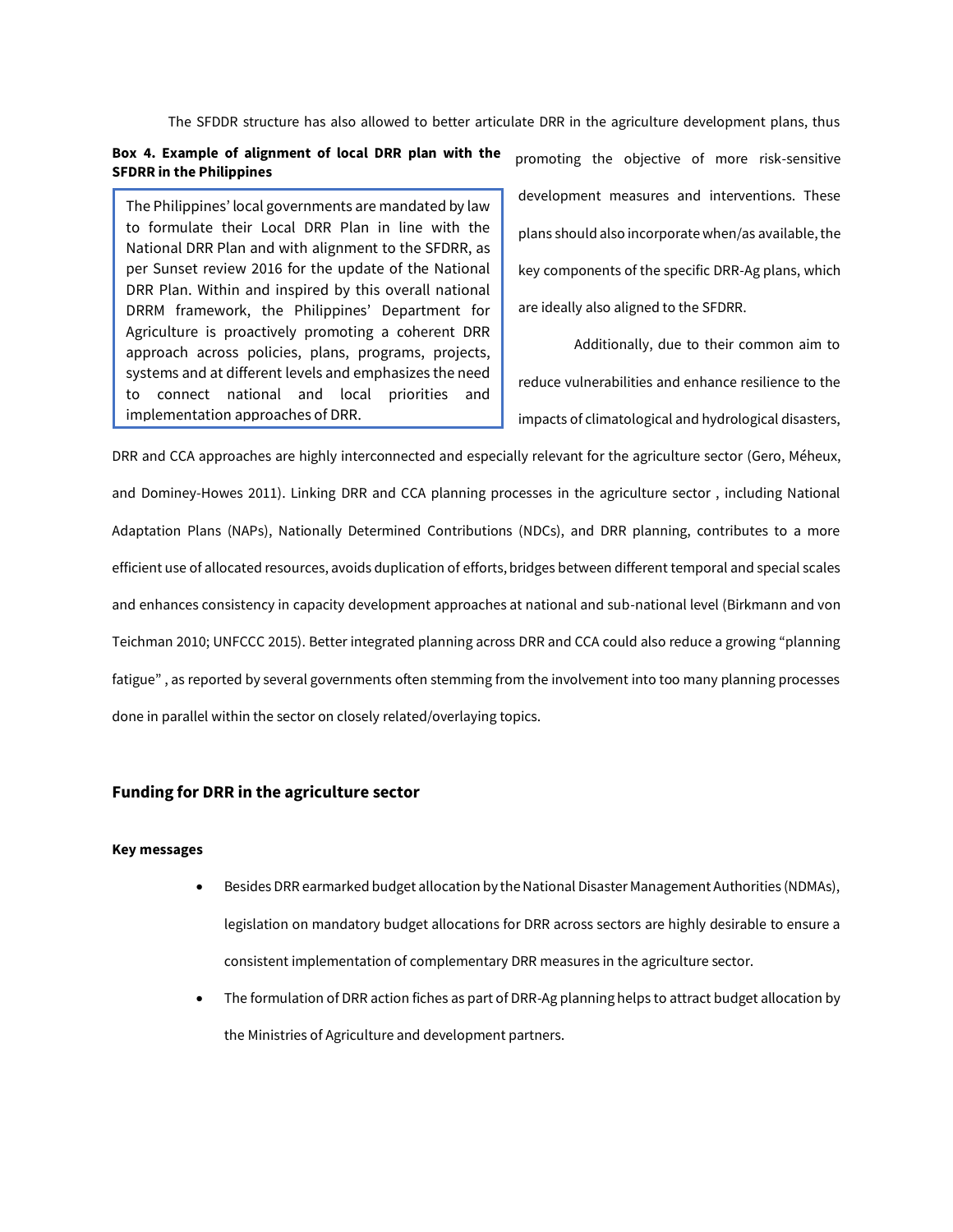In the Philippines, Serbia and Guyana, an increase in national public budget allocations was observed after the development of their respective DRR-Ag plans. It was striking that in these same countries building institutional capacities for the formulation of the plans, as well as for the piloting of farm-level DRR good practices had already been supported by international donors (FAO 2016). This points **Box 5. Example of funding created for DRR in agriculture in**  to the catalytic effects that financial support of donors at **Cambodia**

early stages of DRR planning processes, including of sectoral DRR planning processes, can have.

Similarly, external support for the DRR-Ag planning process at province levels has influenced the later budget allocation of the local governments for the implementation of DRR measures in Cambodia, Pakistan and Serbia. In Guyana, the DRR-Ag plan attracted additional financing from development partners including UNDP and the Government of Japan for strengthening institutional coordination within the

In Cambodia, the draft national budget for 2017 indicated that the Ministry of Agriculture Forestry and Fisheries (MAFF) and the Ministry of Water Resources and Meteorology (MOWRAM) received a significant increase in their budget (from just 23 million USD to 247 million USD for MoWRAM and from 46 million USD to 107 million USD for MAFF). As reported by an official from the General Directorate of Agriculture, the increase on budget is meant for CCA. For MoWRAM, the key priority is improvement of the irrigation infrastructure. In both cases, the measures will contribute to DRR issues and in particular drought and flood.

Ministry of Agriculture and for piloting DRR good practices in the agriculture sector at the community level in selected most vulnerable locations of the country.

Ideally, mainstreaming DRR into development sectors, such as agriculture, should be funded by the sectoral ministries, such as the Ministries of Agriculture, with budgets earmarked for DRR through *ad hoc* project funds. Yet, this is not necessarily a reality in all countries. The funding for DRR in agriculture continues to be a challenge in many of the

assessed countries and is mainly driven by the international community. Yet, new funding windows could be explored,

## **Box 6. Example of funding created for DRR in agriculture in**

In the Philippines, 20 percent of the Department for Agriculture total budget appropriations is earmarked for the implementation of DRR/M programmes, in the form of (a) Quick Response Fund (QRF) of the DA under the General Appropriations Act (GAA); a stand-by fund for relief and recovery programs of PHP 500 Million, (b) budget head of PHP 1.6 billion; for prevention and preparedness activities such as but not limited to training of personnel, procurement of equipment, and capital expenditures, and (c) inclusion of DRR activities/features to existing/proposed development programs that are not primarily DRR in nature such as

farm-to-market roads and irrigation projects.

if better articulation of existing DRR measures would materialize within agriculture development plans, meaning to include specific measures that contribute to DRR within the agriculture development plans and to label the agriculture development measures that contribute to DRR.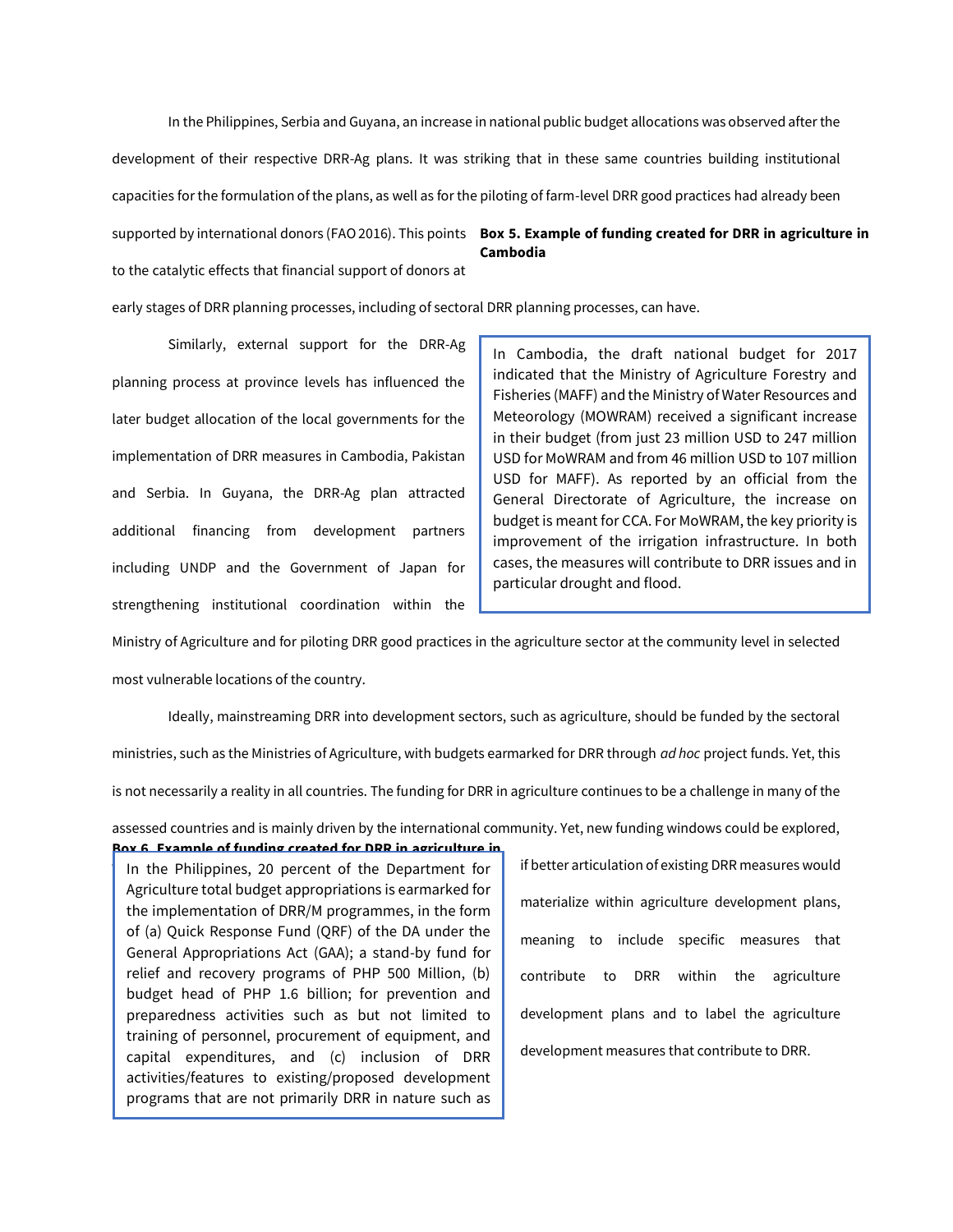Additionally, administrative orders for DRR as a precondition for projects within the agriculture sector could help not only to increase funding for DRR in agriculture but to prevent the creation of new risks, when a percentage of the total budget could be earmarked to reduce identified vulnerabilities at initial stages of any agriculture development project.

In general, budget allocation for the implementation of DRR-Ag measures is clearly facilitated, if indicative frameworks for budget requirements (and ideally allocations, if already in place) are provided as part of the plans. This is the case in Pakistan, where the plans explicitly describe specific investments for DRR in the agriculture sector. Nevertheless, the arrangements and mobilization of the funds in Pakistan is the sole responsibility of district and provincial authorities, where the district governments may use their normal development funds for the execution of plans, as reported by FAO's country office.

#### *From planning to implementation of DRR in Agriculture*

#### **Key messages**

- The planning process for DRR in agriculture should not be considered completed with the formulation of the plan, but as preparatory step for a longer term implementation of risk sensitive measures into the sustainable development of the agriculture sector.
- Capacity building for DRR in agriculture is essential, both during the formulation process to enhance the basic understanding of the topic, as well as along the implementation to ensure capacity development for the agricultural service providers at all levels.
- To enhance the implementation of DRR measures in agriculture, these should be linked to the already existing – even if often seemingly production-centric– agricultural flagship programmes, thus promoting the nexus between production, natural resources management DRR, and socio-economic sustainable development.

The planning process for DRR in agriculture is not an end in itself. While the plans serve agriculture sector planners as a roadmap for DRR, it is only when the plans are implemented at local level that real change towards more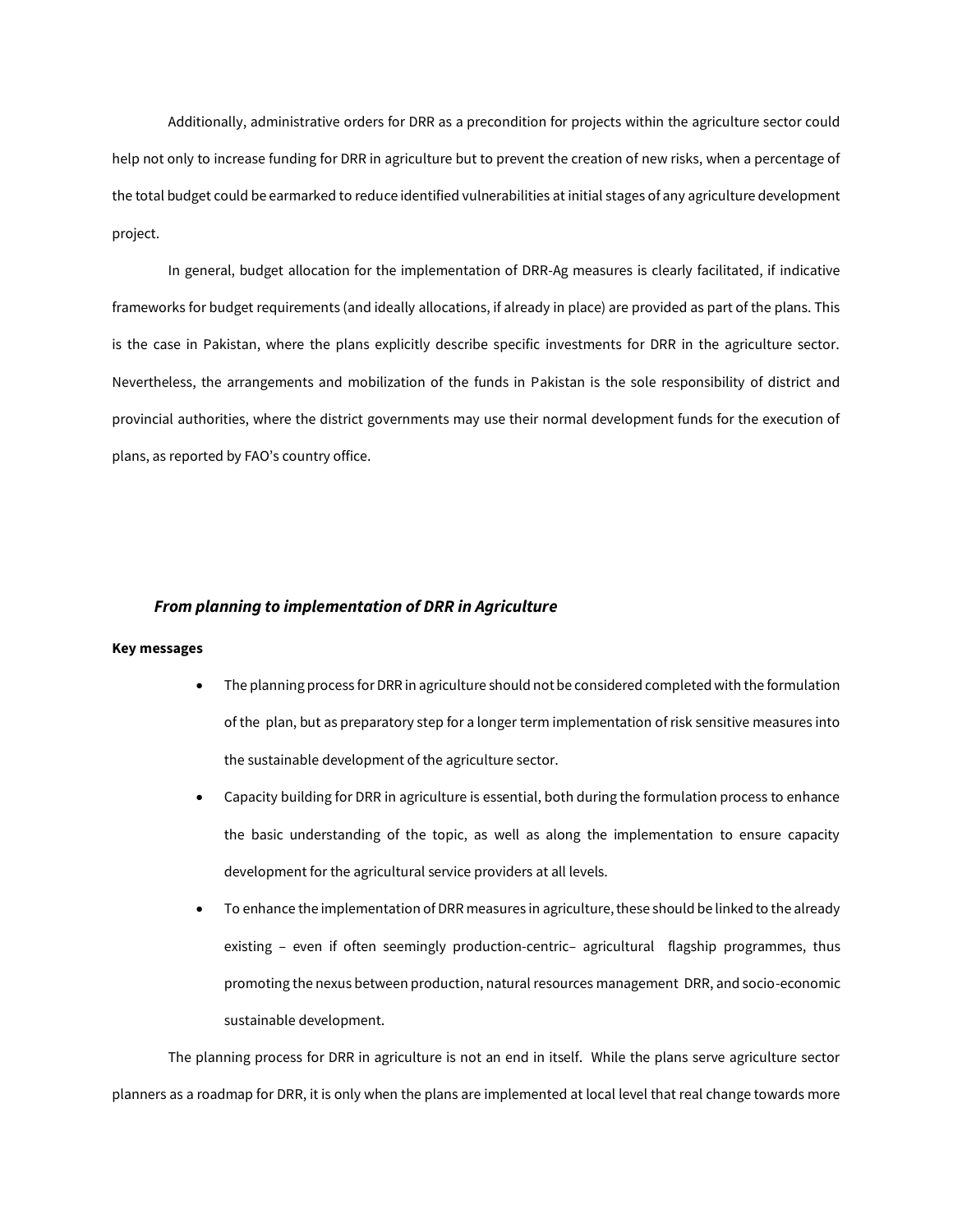risk-sensitive development can happen. In order to assess whether a planning process has been moved from the planning stage to implementation, a series of proxy indicators are suggested:

- i. The extent to which the plan or sections of the plan helped to mobilize resources or served as a guidance for development partners to allocate resources for DRR in the agriculture sector;
- i. The take-up of the plan or sections of the plan, for its implementation, through existing government agriculture flagship programmes (e.g. rice and other commodity focused programmes);
- ii. The incorporation of the DRR plan or parts of it into sectoral government development strategies.

DRR-Ag plans (or at least their prescribed actions) should be iterative and treated as 'living instruments' in order to capture and adapt to sometimes rapidly evolving policy-socio-institutional contexts/landscapes and advancements in risk information. This is especially important in countries where the current body of knowledge on disaster risk needs to improve. For instance, during the planning process of just one planning document in Myanmar, two batches of new risk datasets were generated. Interim updates of the plans during the implementation process could help to accommodate such fast-paced change.

Capacity building along the formulation and implementation process is important not only to ensure that the plan is developed on strong technical bases, but also for building/strengthening local capacities necessary for the sustainable implementation of the plan. During the DRR planning process in agriculture, capacity building serves to bring the different actors participating in the process to a minimum level of understanding of the SFDRR and its application in the agriculture sector, while at the same time, deepening their awareness of the importance of the duty, and enhancing collaboration among the different stakeholders. In Guyana, for example, "the establishment of an internal capacity for DRR within the Ministry of Agriculture and the alignment to the national DRR department was a key element both for the development of the DRR-Ag plan and the risk-informed agriculture development plan. A series of capacity development initiatives were identified to support implementation of DRR measures for the agriculture sector, including field demonstration of good practices".

In order to move from formulation to implementation, DRR planning processes in agriculture should identify entry-points within existing – even if seemingly - production-centric traditional-sounding agricultural flagship programmes (and not just in plans/strategies). Farm-level oriented DRR technologies and practices can be integrated as part of on-going commodity-based and productivity-focused programmes by articulating how such technologies and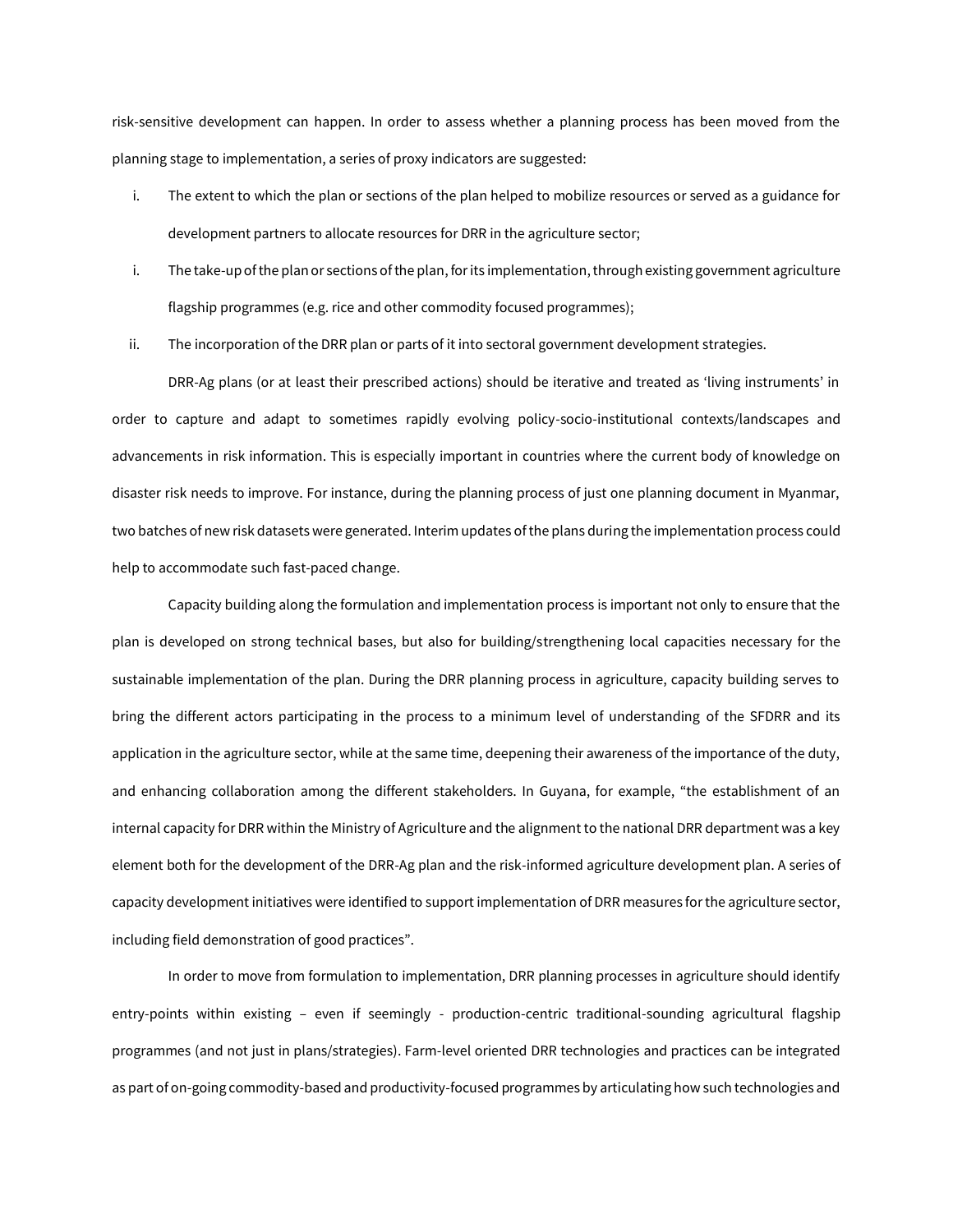practices add value. The Philippines, for example, reported DRR technologies, such as stress-tolerant varieties are - with the backing of DA's DRR action plan for agriculture (2016) and the subsequently released administrative order issued in 2017 Agriculture was formally promoted through the DA's national banner programmes on rice, corn and high-value crops. In the Myanmar Agricultural Development Strategy, resilience has been made one of the outcomes of the strategic pillar "Productivity".

Finally, DRR planning in agriculture should be catalytic and able to effectively inspire and influence other parallel or future planning and programming actions of ministries and sectoral stakeholders to be risk-sensitive regardless of their main sector goals, in addition to facilitating through regularly updated planning cycles the implementation of DRR specific activities/programmes.

However, it is important to stress that it is not essentially necessary to have stand-alone DRR-Ag plans in all situations to trigger DRR implementation at local level. When national DRR plans sufficiently incorporate the agriculture sector, or when the agriculture development plans have mainstreamed in detail DRR as part of the development measures, DRR in agriculture can also be achieved.

## **5. Conclusions and way forward**

The agriculture sector has an important role in reducing disaster risks, adapting to climate change and enhancing resilience. DRR planning processes in the agriculture sector help bridging short-term humanitarian and longterm development interventions, as emergency response on the one hand, and sustainable economic development and climate change adaptation on the other hand, cannot be achieved without resilient agricultural livelihoods able to withstand shocks, while providing food and nutrition security to the most vulnerable people.

As three-quarters of the world's poor are farmers, mainstreaming DRR into the agriculture sector and vice versa is essential for ensuring sustainable development (FAO 2017b). While the agriculture sector is at risk, it can also be the foundation upon which more resilient livelihoods are built. In fact, a cost benefit analysis of farm-level DRR has as shown, that, on average, the DRR good practices bring benefits 2.5 times higher than previously used practices under hazard conditions, making it both necessary and worthwhile to place agriculture at the heart of DRR action (FAO 2017a).

Effective DRR from the local to the global level depends on sustained political commitment and investment by governments. Mainstreaming DRR within the policies and programmes of the agriculture sector and mainstreaming of agriculture within DRR policies are indispensable steps towards more resilient agriculture development.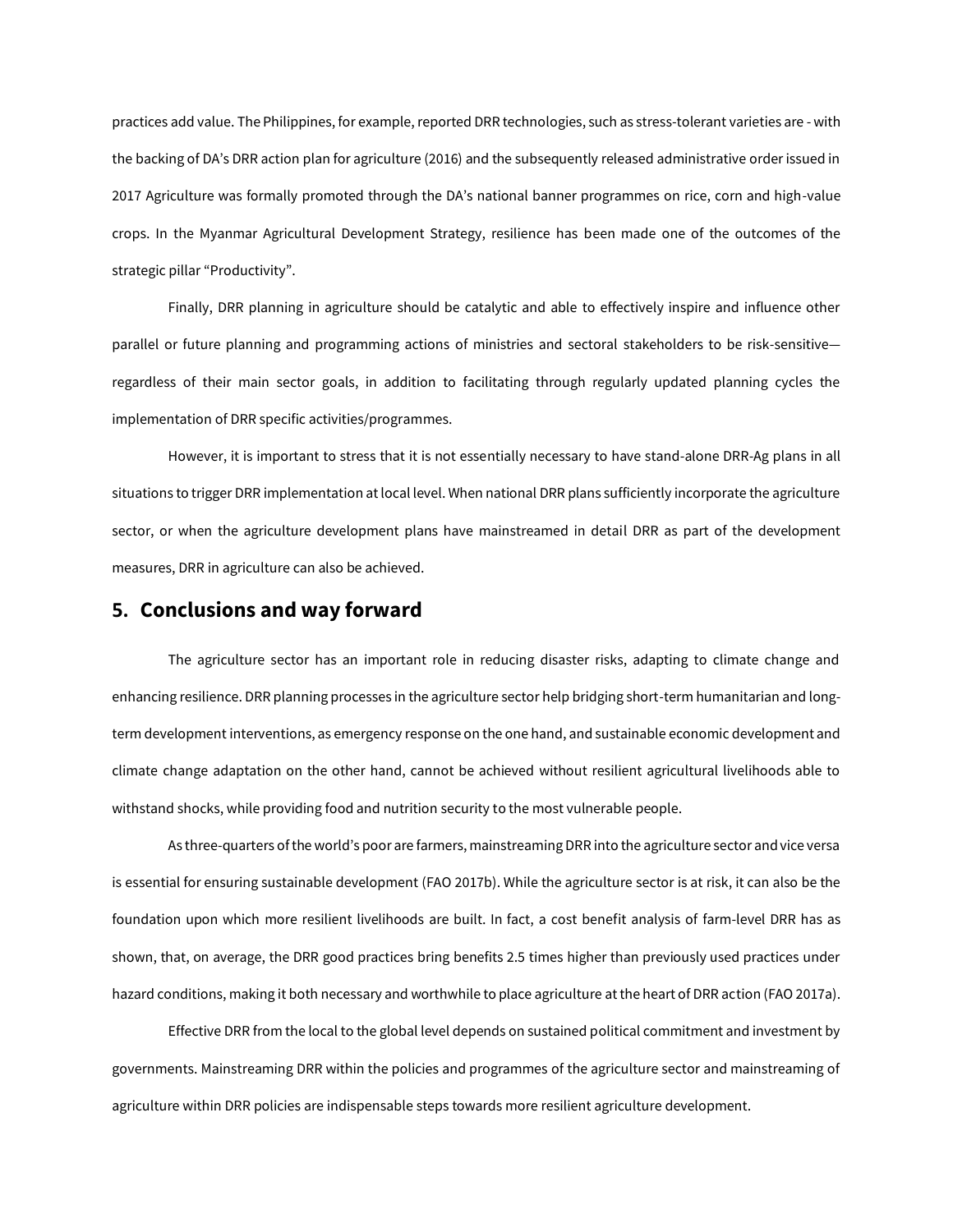This paper has analysed three different yet complementary and synergetic sectoral planning processes that influence DRR in agriculture, namely (i) national DRR plans including the agriculture sector perspective, (ii) mainstreaming of DRR into agriculture sector development plans, and the (iii) specific DRR planning in the agriculture sector, with special attention given to the planning processes of DRR-Ag planning processes, and its linkages to the other two.

Based on an in depth review of different plans and interviews with stakeholders involved in the DRR-Ag planning processes, a number of criteria for the successful mainstreaming of DRR in agriculture and vice versa could be identified, including a better understanding of disaster risks in the agriculture sector, ownership, participation and coordination of the processes, an enabling environment, planning processes that are linked across sectors and levels, ensuring funding for DRR in the agriculture sector and building capacities for the successful implementation of the plans. Key findings include:

- The spatial and temporal complexity of disaster risks for agriculture require sector-specific risk and vulnerability assessments, which take into consideration both, the often highly localized low-impact hazards, as well as the high range of different types of extreme events to which the sector is exposed in different AEZs. Both have devastating impacts on the livelihoods of farmers in the long run.
- During the planning process, strong and lasting ownership and responsibility for the implementation of the DRR plans in agriculture needs to be created. It is therefore important that focal points or units are created early on in the planning process and embedded within responsible institutions to enhance ownership throughout the process, to provide internal guidance and insights and to ensure that the plans will be implemented.
- While the different planning documents are important instruments for promoting DRR in the agriculture sector, it is the planning process itself and its ownership that is most important for the successful mainstreaming of DRR into agriculture, and vice versa, as well as its application at the local level through the implementation of DRR and vulnerability reduction measures.
- In order to integrate DRR into agricultural development, an enabling policy environment is key. Policy frameworks are particularly catalytic when they address the nexus between disaster risk, poverty reduction and sustainable development, as DRR mainstreaming process permeates more easily into development planning.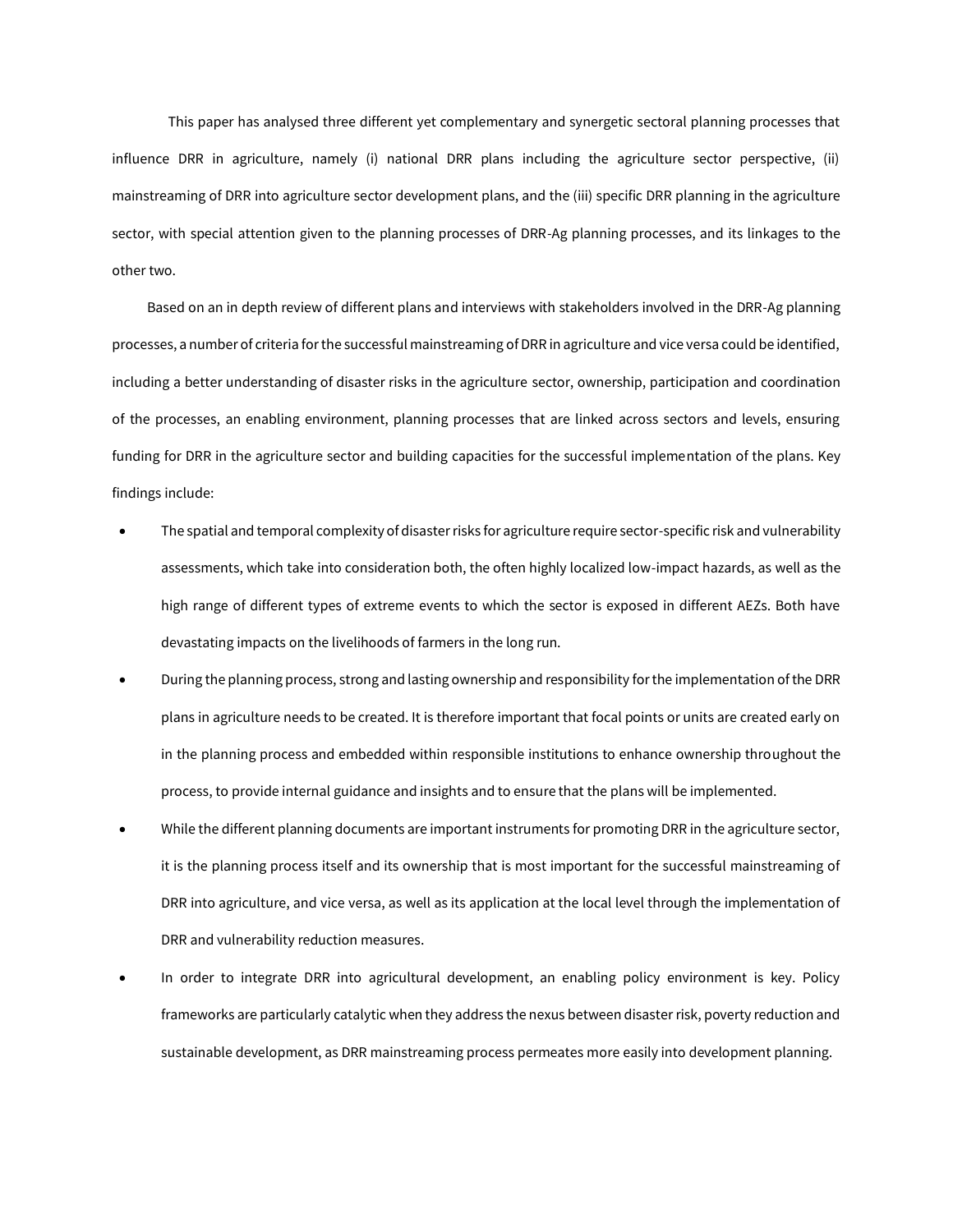- DRR planning in the agriculture sector should not be done in isolation from other planning processes. Due to its heavy reliance on climate and its vulnerability to climate extremes, the agriculture sector is particularly well placed at integrating DRR planning processes with climate change planning processes. The timing of DRR planning in agriculture and careful analyses of timelines of other plans/instruments (whether completed or ongoing) are also important.
- The availability of specific DRR-Ag plans can enhance the opportunity to include agriculture issues into the crosscutting national DRR planning efforts as well as into CCA and development plans. The inclusion of agriculture into the national DRR planning processes, and the mainstreaming of DRR within climate and development plans should always be ensured.
- Stand-alone funding for DRR in agriculture is difficult to obtain. However, agriculture might attract more resources for DRR, if legislation on mandatory budget allocations for DRR (in addition to the often already existing emergency contingency funds) across sectors were established for the implementation of resilient development pathways.
- The overarching sectoral development plans are most suitable instruments to promote, through corporate resource mobilization, the uptake of both DRR and the underlying causes of vulnerability in an integrated way including issues related to land tenure, environmental services, access to key natural resources and markets, which are all necessary to effectively address the issues that hamper agricultural smallholders from enhancing their resilience.
- There is significant scope for undertaking an even more comprehensive policy coherence review, which would take into account climate change (in particular CCA) planning processes, as DRR and CCA often overlay and reinforce each other, especially in agriculture.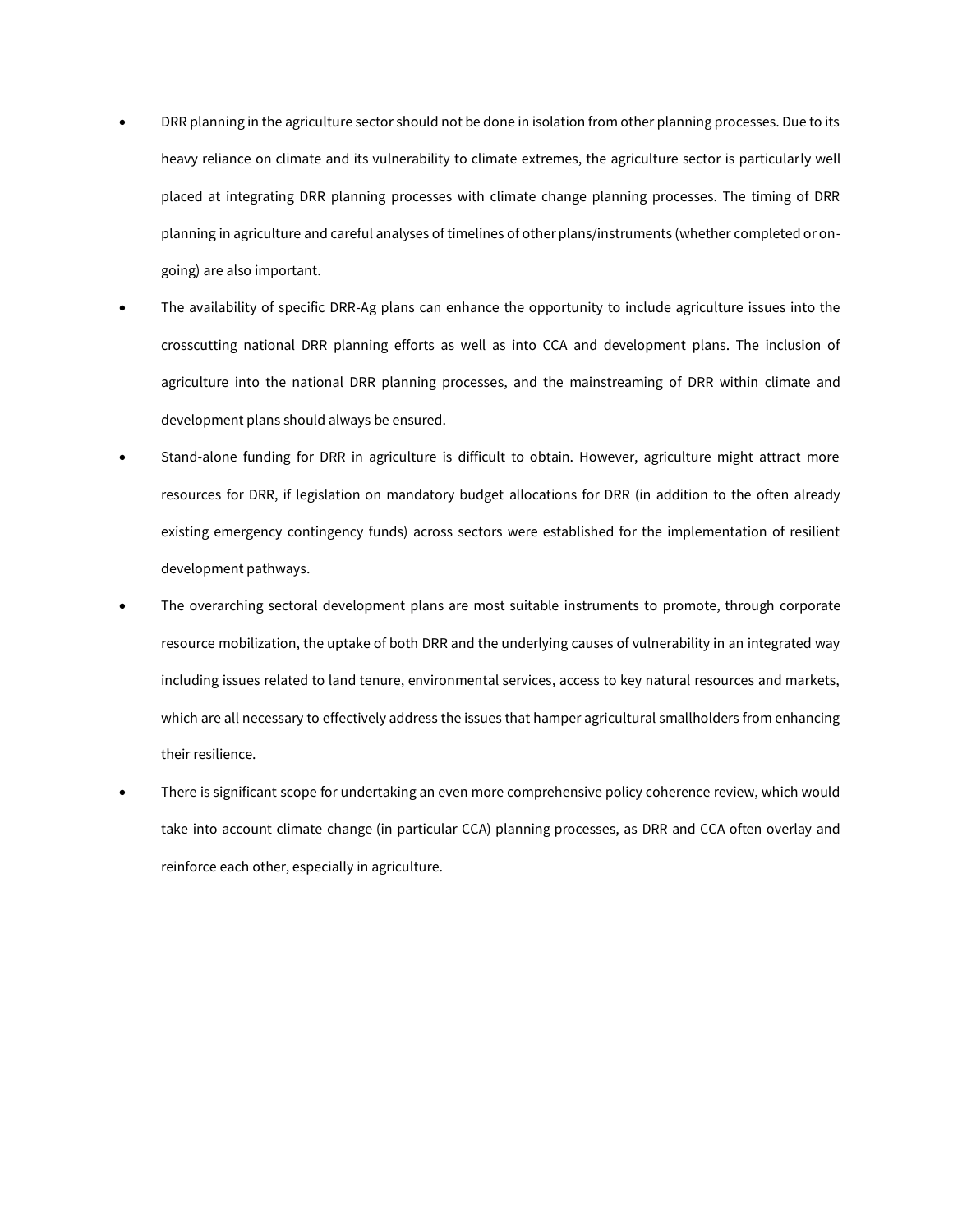## **Annex 1. List of countries and available plans interconnecting DRR and agriculture planning processes**

| <b>Country</b> | Plan                                                                                                | <b>Level</b> | <b>Sector</b>        | <b>Online</b><br><b>Availability</b> | <b>Lead Institution</b>                                                   | <b>Supported by</b> |
|----------------|-----------------------------------------------------------------------------------------------------|--------------|----------------------|--------------------------------------|---------------------------------------------------------------------------|---------------------|
|                | Strategic National Action Plan for Disaster Risk<br><b>Reduction 2008-2013</b>                      | National     | General              | <b>Available</b>                     | National Committee for<br>Disaster Management and<br>Ministry of Planning |                     |
| Cambodia       | Agriculture Sector Strategic Development Plan<br>2014 - 2018                                        | National     | Agriculture          | <b>Available</b>                     | $\overline{a}$                                                            |                     |
|                | Plan of Action for Disaster Risk Reduction in<br>Agriculture 2014-2018                              | National     | Agriculture          | Available                            | Ministry of Agriculture,<br>Forestry and<br><b>Fisheries</b>              | <b>FAO</b>          |
|                | National Disaster Risk Reduction Strategy of<br>Georgia 2017-2020                                   | National     | General              | <b>Available</b>                     |                                                                           | CADRI               |
| Georgia        | Rural Development Strategy of Georgia 2017-2020                                                     | National     | Rural<br>Development | <b>Available</b>                     | $\overline{\phantom{0}}$                                                  |                     |
| Guyana         | National Integrated Disaster Risk Management<br>Plan and Implementation Strategy for Guyana<br>2013 | National     | General              | Available                            | Civil Defence Commission                                                  |                     |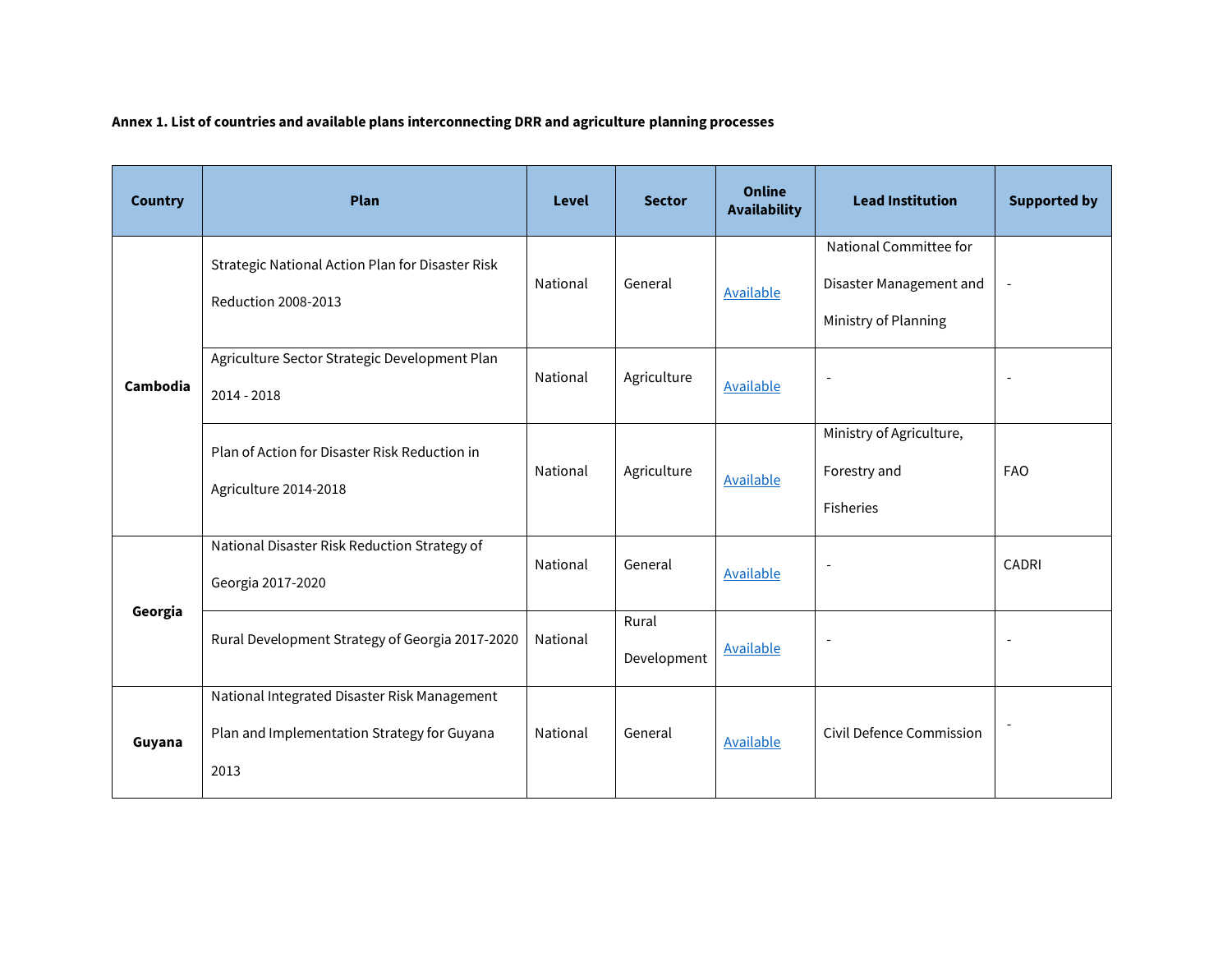| <b>Country</b>                                  | Plan                                                                                                                                                            | <b>Level</b> | <b>Sector</b> | <b>Online</b><br><b>Availability</b> | <b>Lead Institution</b>                                                     | <b>Supported by</b>      |
|-------------------------------------------------|-----------------------------------------------------------------------------------------------------------------------------------------------------------------|--------------|---------------|--------------------------------------|-----------------------------------------------------------------------------|--------------------------|
|                                                 | National Strategy for Agriculture in Guyana 2013-<br>2020                                                                                                       | National     | Agriculture   | <b>Available</b>                     | Ministry of Agriculture                                                     |                          |
|                                                 | Disaster Risk Management Plan for the<br>Agriculture Sector 2013 - 2018                                                                                         | National     | Agriculture   | <b>Available</b>                     | Ministry of Agriculture                                                     | <b>FAO</b>               |
|                                                 | National Hazard Mitigation Policy 2005                                                                                                                          | National     | General       | <b>Available</b>                     | <b>National Hazard</b><br><b>Mitigation Policy</b><br>Development Committee |                          |
| Jamaica                                         | Ministry of Agriculture and Fisheries Business<br>Plan 2014-2017                                                                                                | National     | Agriculture   | Available                            | Ministry of Agriculture and<br>Fisheries                                    |                          |
|                                                 | Agricultural Disaster Risk Management Plan 2010                                                                                                                 | National     | Agriculture   | n/a                                  | Ministry of Agriculture and<br>Fisheries                                    | <b>FAO</b>               |
| Latin<br>America<br>Regional<br><b>Strategy</b> | Regional Strategy for Disaster Risk Management<br>in the Agriculture Sector and Food and Nutrition<br>Security in Latin America and the Caribbean 2018-<br>2030 | Regional     | Agriculture   | <b>Available</b>                     | Community of Latin<br>American and Caribbean<br><b>States</b>               | FAO and<br><b>UNISDR</b> |
| <b>Myanmar</b>                                  | Myanmar Action Plan on Disaster Risk Reduction<br>2017-2020                                                                                                     | National     | General       | Available                            | <b>National Disaster</b><br>Management Committee,                           | <b>UNDP</b>              |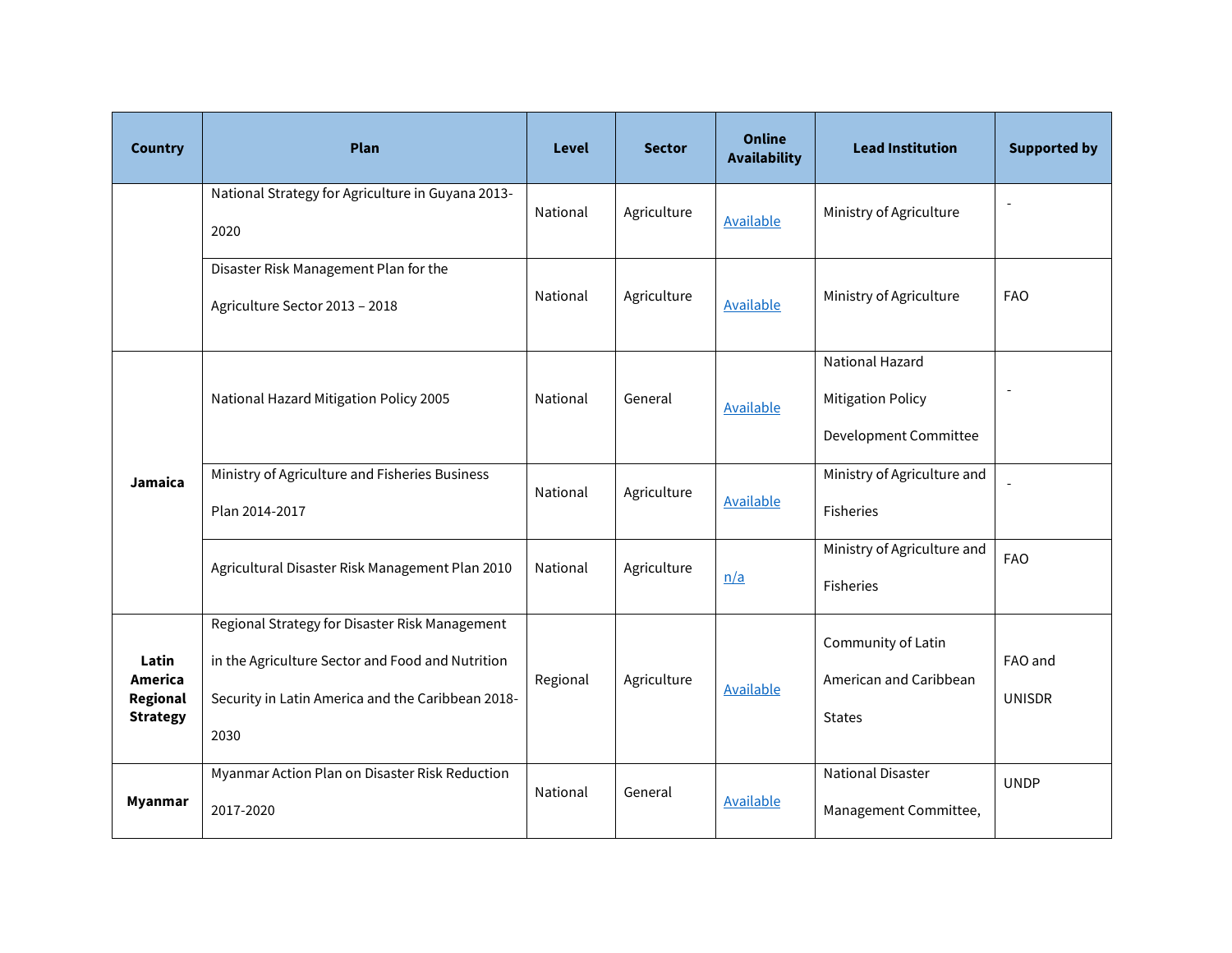| <b>Country</b> | Plan                                                                                             | <b>Level</b> | <b>Sector</b> | <b>Online</b><br><b>Availability</b>         | <b>Lead Institution</b>                                       | <b>Supported by</b>                                                |
|----------------|--------------------------------------------------------------------------------------------------|--------------|---------------|----------------------------------------------|---------------------------------------------------------------|--------------------------------------------------------------------|
|                |                                                                                                  |              |               |                                              | Ministry of Social Welfare,<br><b>Relief and Resettlement</b> |                                                                    |
|                | Myanmar Agriculture Development Strategy and<br>Investment Plan (2018-19 - 2022-23)              | National     | Agriculture   | <b>Available</b>                             | Ministry of Agriculture,<br>Livestock and Irrigation          | ADB, FAO,<br>Livelihoods and<br>Food Security<br><b>Trust Fund</b> |
|                | Agriculture Action Plan for Disaster Risk<br>Reduction                                           | National     | Agriculture   | $n/a -$<br>currently<br>under<br>development | Ministry of Agriculture,<br>Livestock and Irrigation          | <b>FAO</b>                                                         |
| Pakistan       | National Disaster Risk Reduction Policy 2013                                                     | National     | General       | Available                                    | <b>National Disaster</b><br>Management Authority              |                                                                    |
|                | National Food Security Policy in Pakistan 2018                                                   | National     | Agriculture   | <b>Available</b>                             | Ministry of National Food<br>Security and Research            | <b>FAO</b>                                                         |
|                | District Agriculture DRM Operational Plan and<br>Implementation Guidelines for Kashmore District | District     | Agriculture   | $n/a -$<br>currently<br>under<br>development | Department of Agriculture                                     | <b>FAO</b>                                                         |
| Paraguay       | Política Nacional de Gestión y Reducción de<br>Riesgos 2014                                      | National     | General       | <b>Available</b>                             | Secretaría de Emergencia<br>Nacional                          | <b>UNDP</b>                                                        |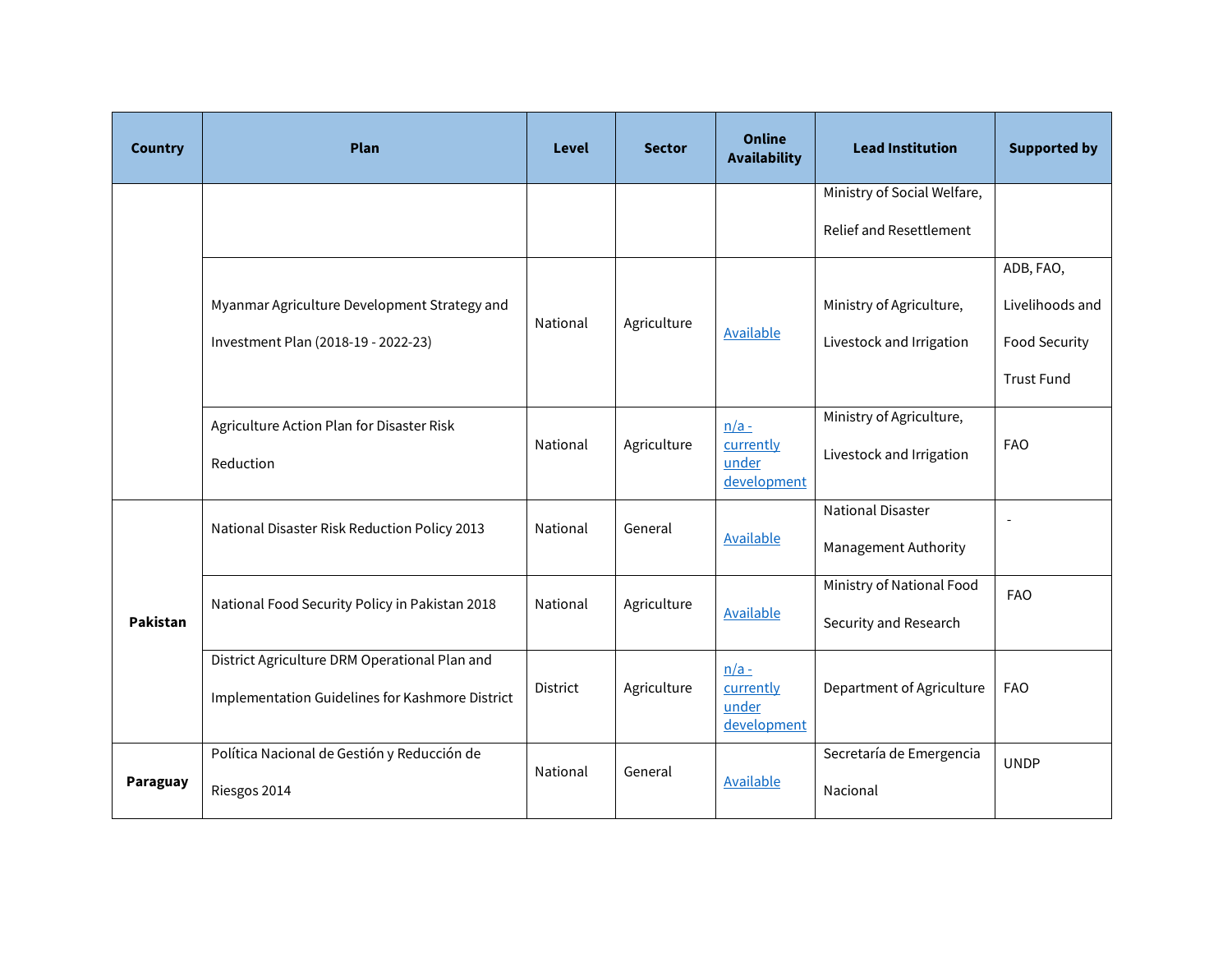| <b>Country</b>     | Plan                                                                                                                                      | <b>Level</b> | <b>Sector</b>                | <b>Online</b><br><b>Availability</b>         | <b>Lead Institution</b>                                                                           | <b>Supported by</b> |
|--------------------|-------------------------------------------------------------------------------------------------------------------------------------------|--------------|------------------------------|----------------------------------------------|---------------------------------------------------------------------------------------------------|---------------------|
|                    | Plan Nacional de Implementación del Marco de<br>Sendai 2018-2022                                                                          | National     | General                      | <b>Available</b>                             | Secretaría de Emergencia<br>Nacional                                                              | <b>UNISDR</b>       |
|                    | Marco Estratégico Agrario 2014-2018                                                                                                       | National     | Agriculture                  | <b>Available</b>                             | Ministerio de Agricultura y<br>Ganadería                                                          |                     |
|                    | Plan Nacional para la Gestión del Riesgo de<br>Desastres y Adaptación al Cambio Climático en el<br>Sector Agrícola del Paraguay 2016-2022 | National     | Agriculture                  | <b>Available</b>                             | Ministerio de Agricultura y<br>Ganadería                                                          | <b>FAO</b>          |
| <b>Philippines</b> | National Disaster Risk Reduction and<br>Management Plan (NDRRMP) 2011-2028                                                                | National     | General                      | <b>Available</b>                             | <b>National Disaster Risk</b><br>Reduction and<br>Management Council -<br>Office of Civil Defence |                     |
|                    | DRRCCA Policies and Standardization Project RA<br>10121 Sunset Review 2016                                                                | National     | General                      | n/a                                          | <b>National Disaster Risk</b><br>Reduction and<br>Management Council -<br>Office of Civil Defence | <b>UNDP</b>         |
|                    | Agriculture and Fisheries Modernization Plan<br>2018 to 2023                                                                              | National     | Agriculture<br>and Fisheries | $n/a$ -<br>currently<br>under<br>development | Department of Agriculture                                                                         | <b>FAO</b>          |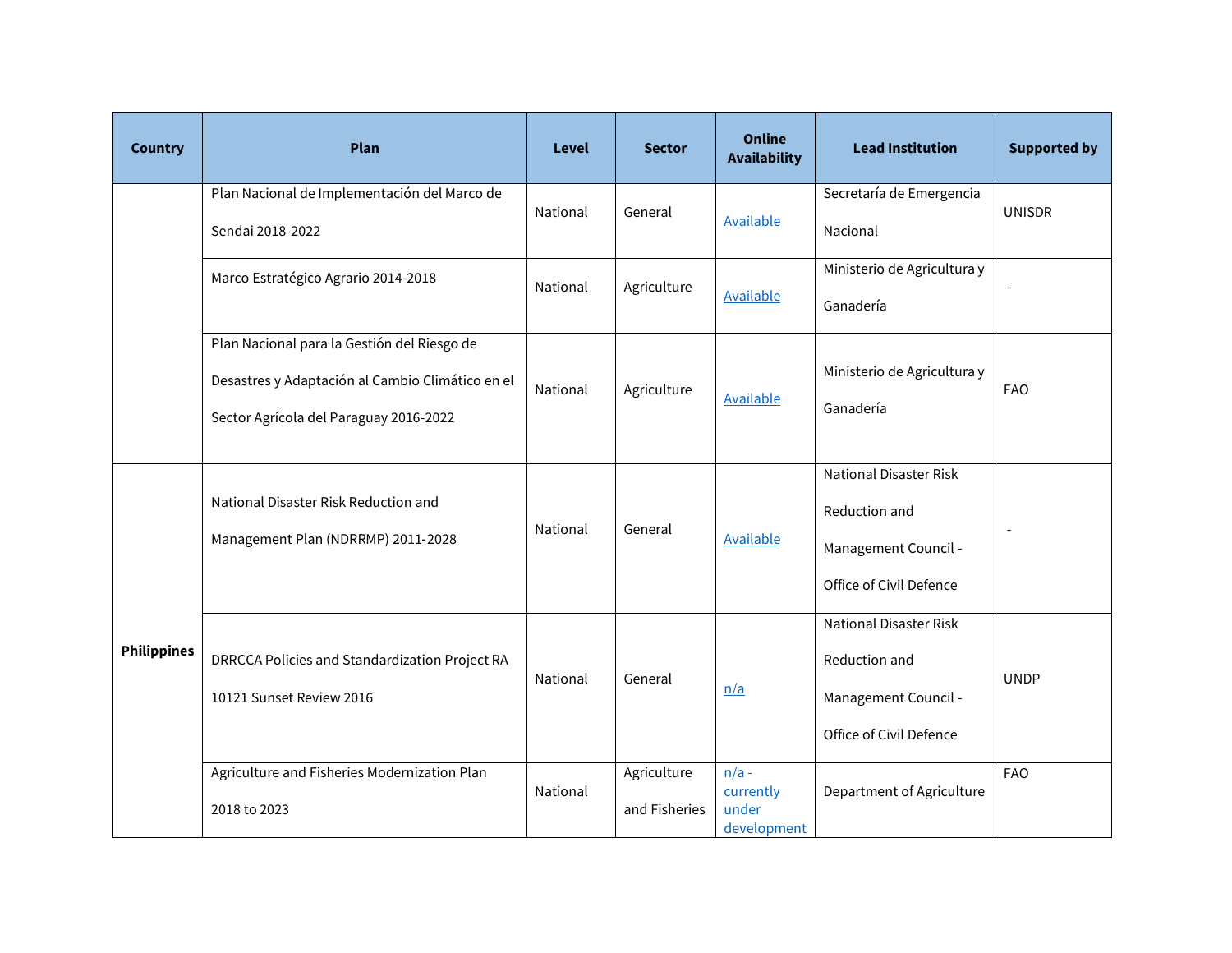<span id="page-30-0"></span>

| <b>Country</b> | <b>Plan</b>                                                                                                                     | Level    | <b>Sector</b>                | <b>Online</b><br><b>Availability</b> | <b>Lead Institution</b>                                                                   | <b>Supported by</b> |
|----------------|---------------------------------------------------------------------------------------------------------------------------------|----------|------------------------------|--------------------------------------|-------------------------------------------------------------------------------------------|---------------------|
|                | Strategic Plan of Action for DRR in Agriculture and<br><b>Fisheries 2015-2025</b>                                               | National | Agriculture<br>and Fisheries | n/a                                  | Department of Agriculture                                                                 | <b>FAO</b>          |
|                | Action Plan for the Implementation of the<br>National Disaster Risk Management Programme<br>of the Republic of Serbia 2016-2020 | National | General                      | <b>Available</b>                     | Office for Flood<br>Emergency Response and<br>Rehabilitation                              | <b>CADRI</b>        |
| <b>Serbia</b>  | The Strategy of Agriculture and Rural<br>Development of the Republic of Serbia 2014-2024                                        | National | Agriculture                  | Available                            | Ministry of Agriculture,<br>Forestry and Water<br>Management of the<br>Republic of Serbia |                     |
|                | Comprehensive analysis of the disaster risk<br>reduction and management system for the<br>agriculture sector in Serbia 2018     | National | Agriculture                  | Available                            | <b>FAO</b>                                                                                |                     |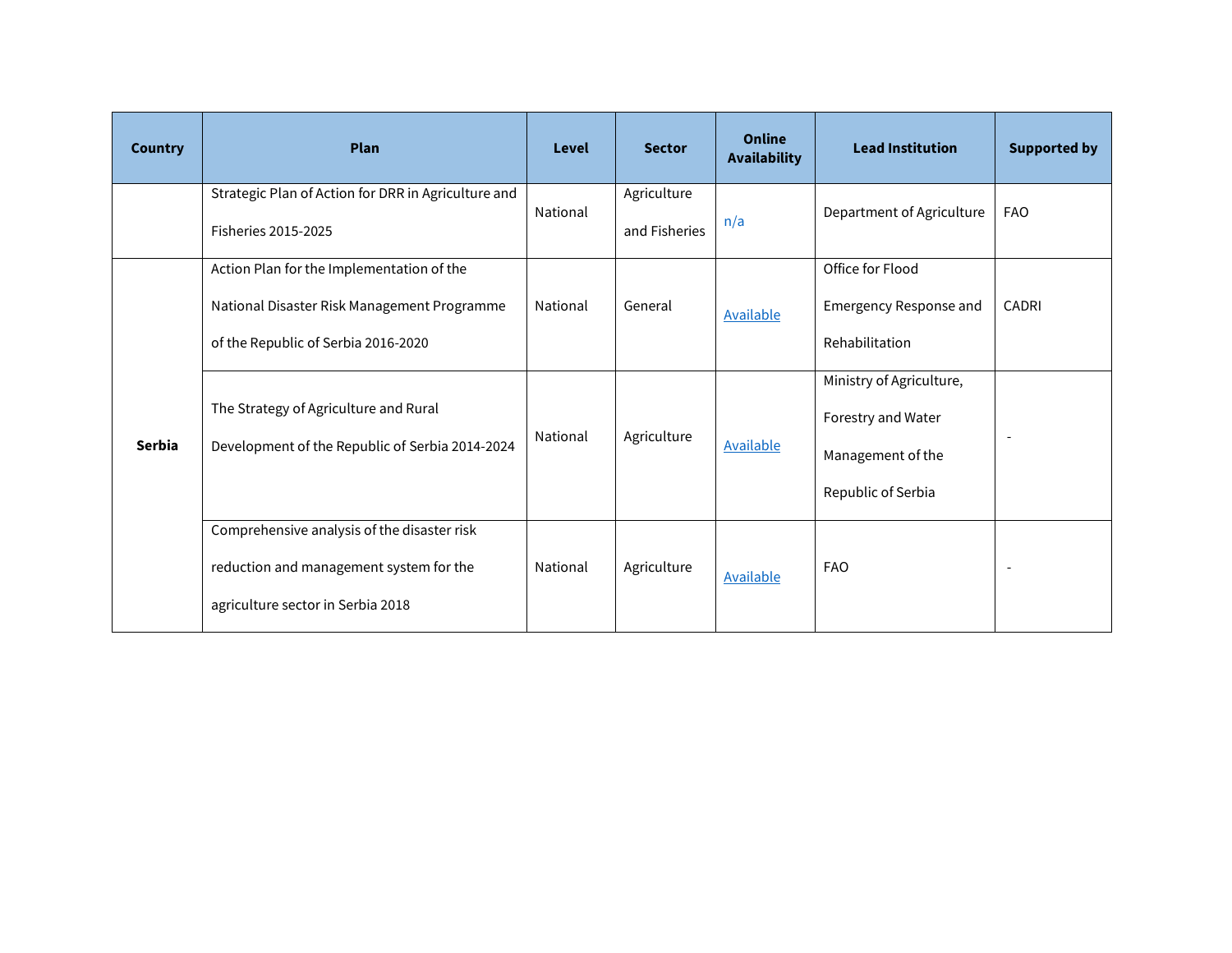## **Annex 2. Success factors and challenges for DRR planning processes in agriculture, as reported by countries**

| <b>Country</b> | <b>Criteria</b>    | <b>Success Factors and/or Challenges</b>                                                                                     |
|----------------|--------------------|------------------------------------------------------------------------------------------------------------------------------|
|                | Ownership,         | <b>Success Factors</b>                                                                                                       |
| Cambodia       | participation and  | Government-led participatory planning process with full commitment and cooperation from all sub-sectoral departments.        |
|                | coordination       | The State Secretary of the MAFF chaired the process enhancing efficient collaboration across departments.                    |
|                |                    | <b>Success Factors</b>                                                                                                       |
|                |                    | Four plans on DRR-Ag have been developed at different levels, where the national planning document serves as conceptual      |
|                | Linking of         | and thematic umbrella and makes explicit references to the existing related plans and strategies within the country. Sub-    |
| Cambodia       | planning process   | national level planning is hazard specific and with context fine-tuned prioritization.                                       |
|                | across sectors     | Additionally, DRR and CCA which form an agriculture sector perspective are highly complementary and partially identical,     |
|                | and levels         | have been integrated as crosscutting issues in the agriculture development plans, rather than isolated standalone topics,    |
|                |                    | and DRR aspects have been included into the Climate Change Priority Action Plan, covering all sub-sectors (crops, livestock, |
|                |                    | fisheries and aquaculture, and forestry).                                                                                    |
|                | Technical          | <b>Success Factors</b>                                                                                                       |
| Cambodia       | capacity building  | The plan development contributed to the capacity building of staff within MAFF and its line Technical                        |
|                | for DRR in the     | Departments/Administration, as well as sub-national departments. It was opportunity for relevant technical staff and         |
|                | agriculture sector | management of MAFF to work together to come up with the Plan.                                                                |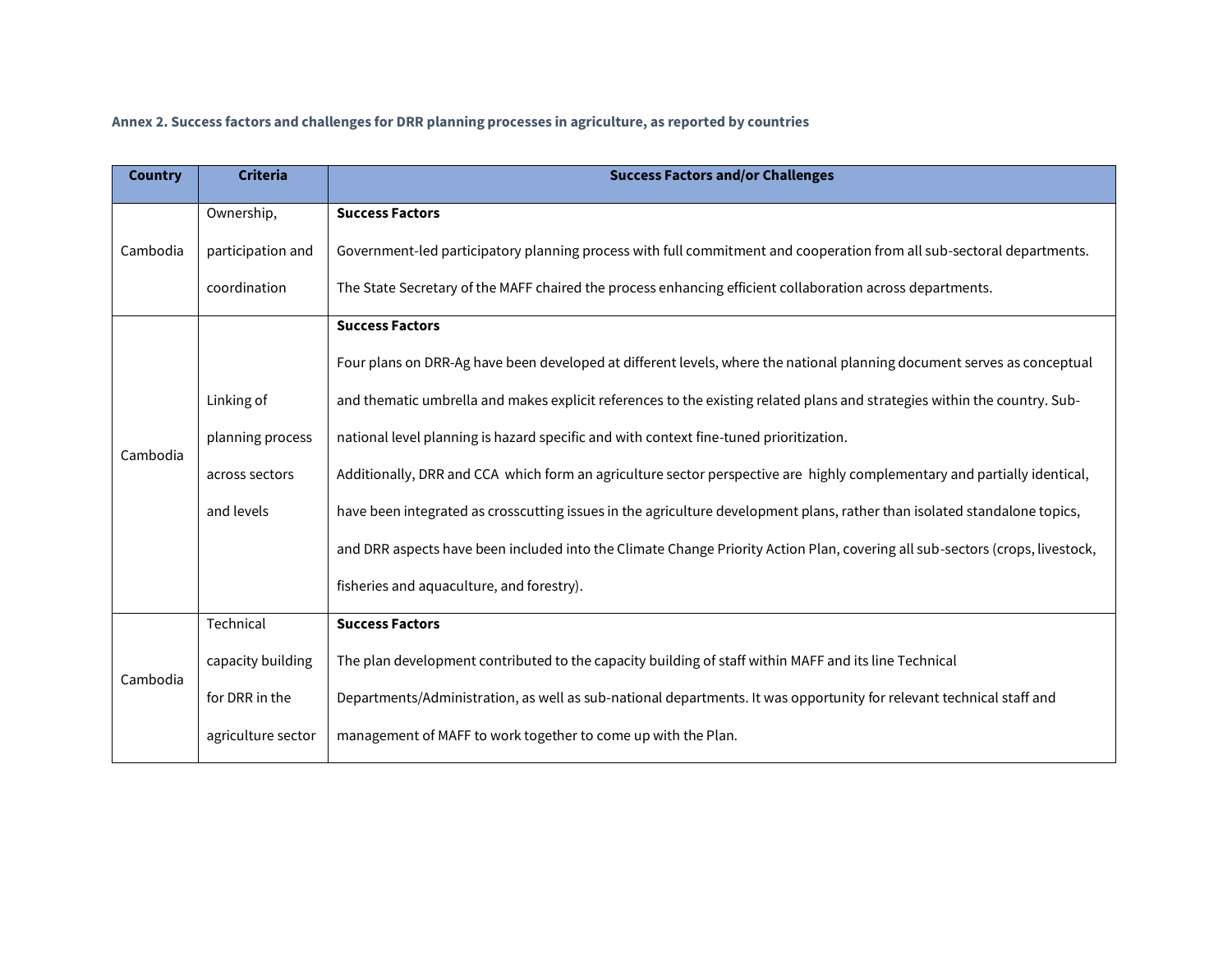| <b>Country</b> | <b>Criteria</b>    | <b>Success Factors and/or Challenges</b>                                                                                        |  |  |  |  |  |  |
|----------------|--------------------|---------------------------------------------------------------------------------------------------------------------------------|--|--|--|--|--|--|
|                |                    | <b>Success Factors</b>                                                                                                          |  |  |  |  |  |  |
|                |                    | Timely development of the DRR-Ag plans and their alignment with the global development agendas (Sendai, SDGs, and Paris         |  |  |  |  |  |  |
|                |                    | Climate Agreement) provided critical momentum to gain attention including from donors. This, together with the production       |  |  |  |  |  |  |
|                |                    | of action fiches for each priority area of the national DRR-Ag plan, helped to mobilize donor support for selected sub-sectoral |  |  |  |  |  |  |
|                | Funding for DRR    | DRR actions as part of risk sensitive development projects.                                                                     |  |  |  |  |  |  |
| Cambodia       | in the agriculture | At province level, the DRR-AG planning processes influenced the budget allocation from the local governments for the            |  |  |  |  |  |  |
|                | sector             | implementation of DRR measures.                                                                                                 |  |  |  |  |  |  |
|                |                    | <b>Challenges</b>                                                                                                               |  |  |  |  |  |  |
|                |                    | There was lack of funding to implement the full plan after its endorsement by the Government and no funding could be            |  |  |  |  |  |  |
|                |                    | mobilised for the implementation of the full DRR/CCA-Ag plan as one. Follow-up projects to support selected priority actions    |  |  |  |  |  |  |
|                |                    | could be mobilized. This however did not promote consistent implementation of DRR, but rather a piece meal approach.            |  |  |  |  |  |  |
|                |                    | <b>Success Factors</b>                                                                                                          |  |  |  |  |  |  |
|                | Implementation     | The vertical and horizontal institutional DRR/M coordination in agriculture sector was strengthened through the                 |  |  |  |  |  |  |
| Cambodia       | of DRR Agriculture | establishment of the DRR-Ag planning mechanisms. This unit was absorbed and integrated into the larger Technical Working        |  |  |  |  |  |  |
|                | Policy and         | Group on climate change at the Ministry of Agriculture, Forestry and Fisheries (MAFF) and has continued its functioning         |  |  |  |  |  |  |
|                | Practice           | beyond the planning timeframe.                                                                                                  |  |  |  |  |  |  |
|                |                    | <b>Challenges</b>                                                                                                               |  |  |  |  |  |  |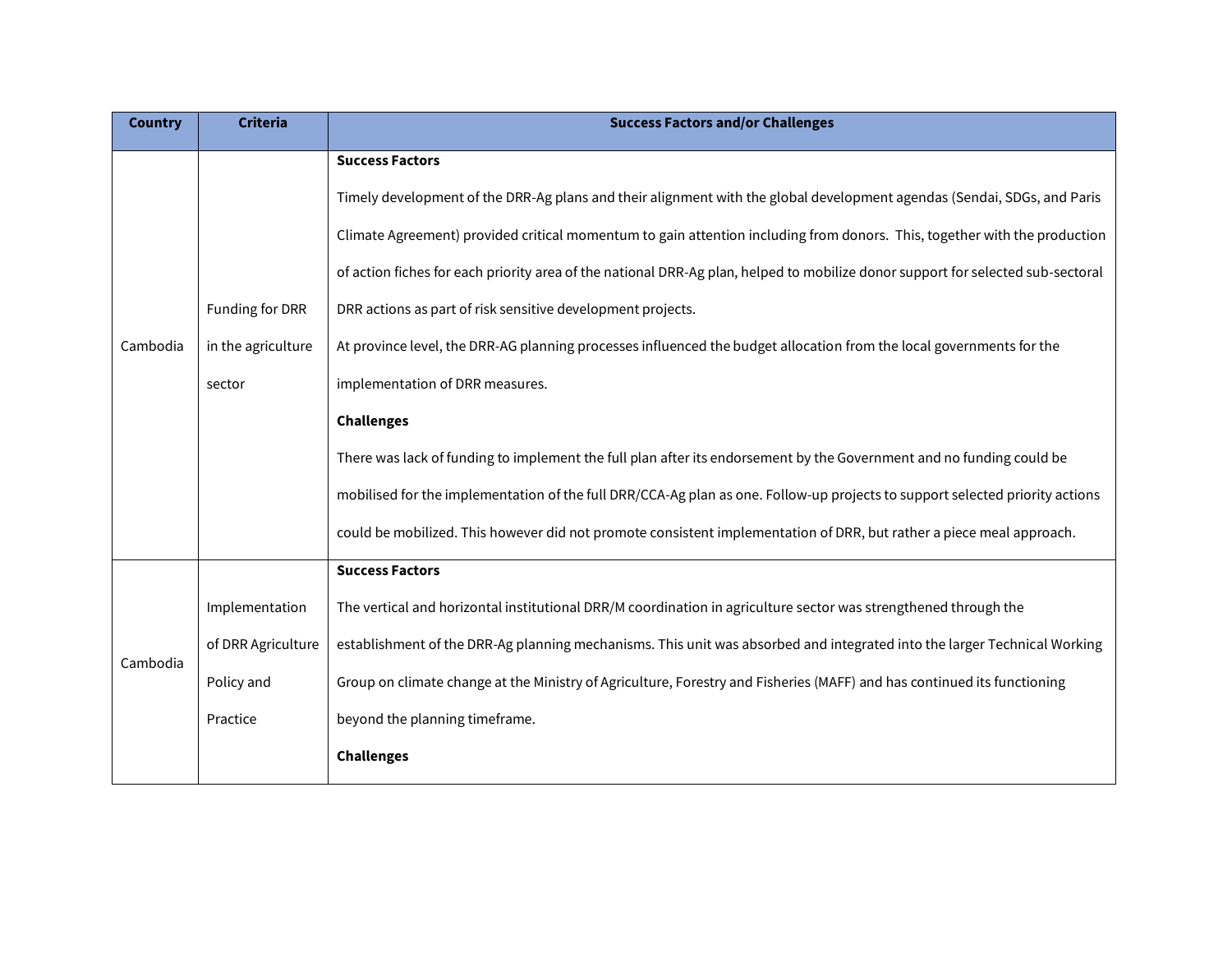| <b>Country</b> | <b>Criteria</b>                  | <b>Success Factors and/or Challenges</b>                                                                                     |
|----------------|----------------------------------|------------------------------------------------------------------------------------------------------------------------------|
|                |                                  | No review of the implementation progress of the plan. The unit serves as the main institutional mechanism for                |
|                |                                  | operationalization of DRRM activities at national and regional levels, including awareness raising, preparedness, assessment |
|                |                                  | of disaster damages and losses in agriculture, coordination of emergency response, recovery and rehabilitation at ad hoc     |
|                |                                  | basis.                                                                                                                       |
|                |                                  | <b>Success Factors</b>                                                                                                       |
|                | Understanding                    | Recognizing the exposure and vulnerability the country faces, the government made a commitment to strengthen the DRR         |
|                |                                  | system at national and local levels, and ensuring that DRR is integrated across all development strategies, plans and        |
| Georgia        | DRR in the<br>agriculture sector | frameworks. Furthermore, it was also acknowledged the process implies identification of gaps, detailed study of the existing |
|                |                                  | situation and planning of corresponding measures based on received information, with periodic updates to incorporate         |
|                |                                  | changes and constant upgrades to take advantage of innovations.                                                              |
|                |                                  | <b>Success Factors</b>                                                                                                       |
|                | Ownership,                       | The National DRR Strategy and Action Plan was developed by inter-agency working groups under the overall coordination of     |
| Georgia        | participation and                | the State Security and Crisis Management Council of Georgia, with the contribution from sectoral ministries and technical    |
|                | coordination                     | assistance from the international organizations and non-governmental organizations. By brining all multi-stakeholders to     |
|                |                                  | work together, the joint-up priority action plan was developed in a coherent and complementary manner.                       |
|                |                                  | <b>Success Factors</b>                                                                                                       |
| Georgia        | Linking of<br>planning process   | The Action Plan provides a common basis for priority setting and for the alignment of government and partners'               |
|                |                                  | interventions across sectors and governance levels under a single comprehensive framework. It identifies concrete activities |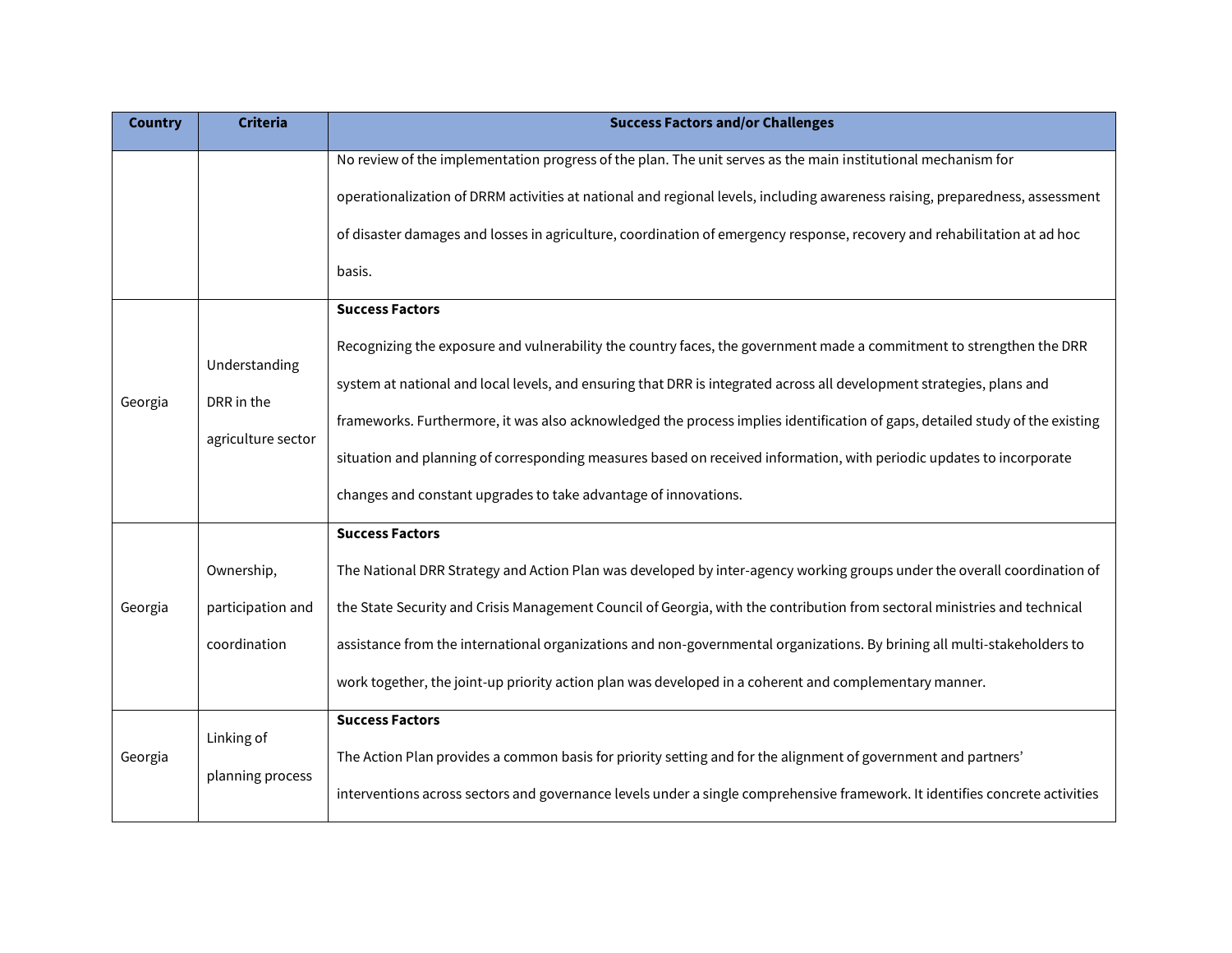| <b>Country</b> | <b>Criteria</b>                                                | <b>Success Factors and/or Challenges</b>                                                                                                                                                                                                                                                                                                                                                                                                                                                                                                                                                                                                                             |
|----------------|----------------------------------------------------------------|----------------------------------------------------------------------------------------------------------------------------------------------------------------------------------------------------------------------------------------------------------------------------------------------------------------------------------------------------------------------------------------------------------------------------------------------------------------------------------------------------------------------------------------------------------------------------------------------------------------------------------------------------------------------|
|                | across sectors                                                 | from 2017 to 2020, determines responsible partners and sets timeframe, based on the existing budget allocations and                                                                                                                                                                                                                                                                                                                                                                                                                                                                                                                                                  |
|                | and levels                                                     | additional financing needs.                                                                                                                                                                                                                                                                                                                                                                                                                                                                                                                                                                                                                                          |
| Georgia        | Implementation<br>of DRR Agriculture<br>Policy and<br>Practice | <b>Success Factors</b><br>One of the key priorities identified in the planning process was the need to establish a more comprehensive and nationwide<br>multi-hazard early warning system (MHEWS). Building on this recommendation, in February 2018, the Green Climate Fund<br>(GCF) approved a new project that will scale up MHEWS and the use of climate information across all sectors in Georgia. The<br>project aims to enhance the resilience of 1.7 million people equivalent to 40 percent of Georgia's population who are<br>currently at risk from hydro-meteorological hazards. This project has a total budget of USD 70 million (i.e., USD 27 million |
|                |                                                                | grant from the GCF, USD 5 million grant from the Swiss Government and USD 38 million in Government co-financing).                                                                                                                                                                                                                                                                                                                                                                                                                                                                                                                                                    |
|                | Understanding                                                  | <b>Success Factors</b>                                                                                                                                                                                                                                                                                                                                                                                                                                                                                                                                                                                                                                               |
| Guyana         | DRR in the                                                     | For the DRR-Ag planning process a livelihood baseline assessment was done, to inform the risk assessment and the                                                                                                                                                                                                                                                                                                                                                                                                                                                                                                                                                     |
|                | agriculture sector                                             | formulation of context-specific DRR vulnerability reduction measures.                                                                                                                                                                                                                                                                                                                                                                                                                                                                                                                                                                                                |
|                |                                                                | <b>Success Factors</b>                                                                                                                                                                                                                                                                                                                                                                                                                                                                                                                                                                                                                                               |
|                | Ownership,                                                     | A sectorial DRR-Ag committee was set in place, comprised of the DRR focal points from each of the Ministry's agencies and                                                                                                                                                                                                                                                                                                                                                                                                                                                                                                                                            |
| Guyana         | participation and                                              | departments, for the planning process.                                                                                                                                                                                                                                                                                                                                                                                                                                                                                                                                                                                                                               |
|                | coordination                                                   | The DRR-Ag planning process was participatory, bottom-up, with extensive involvement of key stakeholders from                                                                                                                                                                                                                                                                                                                                                                                                                                                                                                                                                        |
|                |                                                                | government, non-government, civil society organizations, and farmer and research organizations.                                                                                                                                                                                                                                                                                                                                                                                                                                                                                                                                                                      |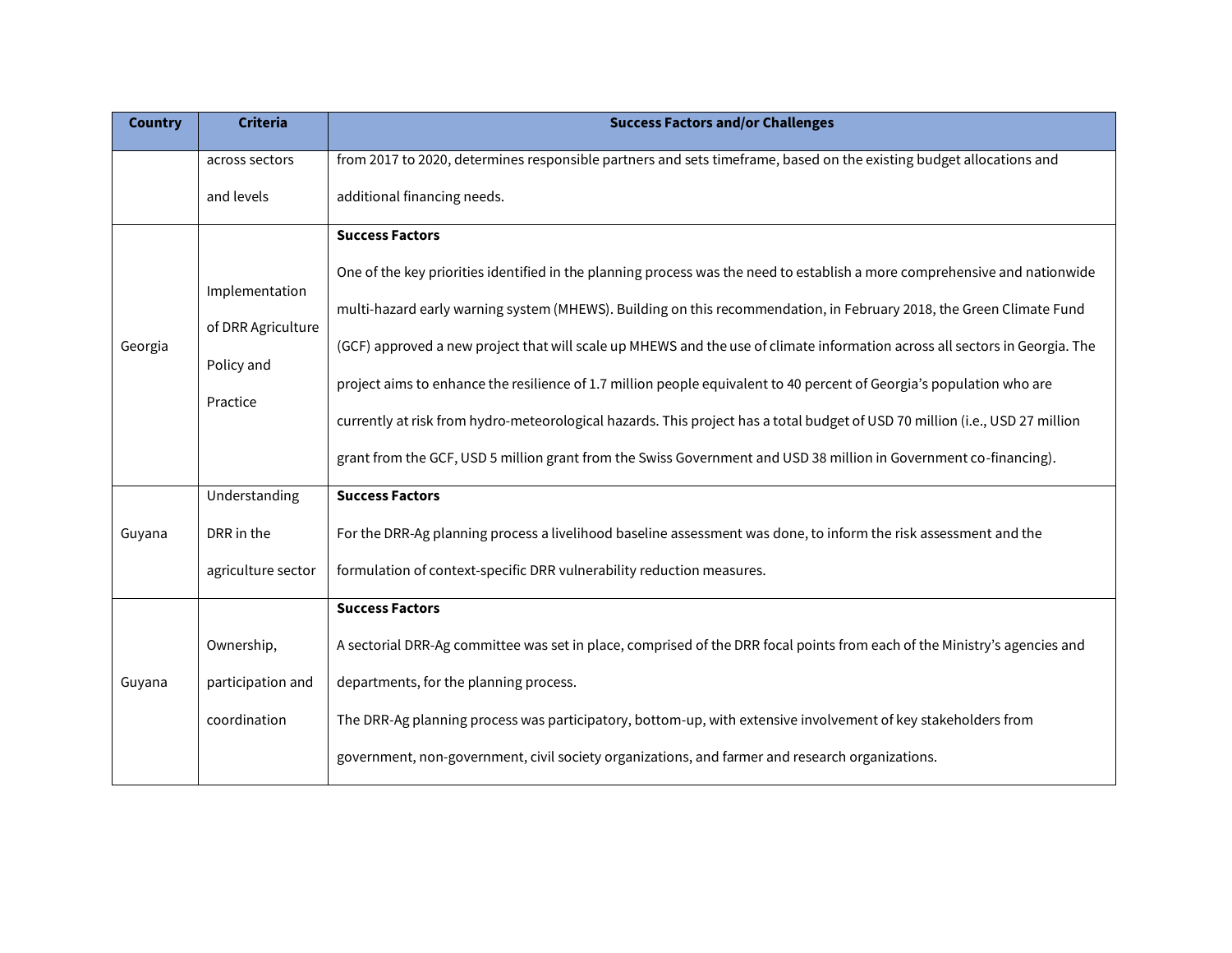| <b>Country</b> | <b>Criteria</b>                                                        | <b>Success Factors and/or Challenges</b>                                                                                                                                                                                                                                                                                                                                                                                                                                                                                                                                                                                                                                                                                                                                                                                                                                                                                                                                                                                                                              |
|----------------|------------------------------------------------------------------------|-----------------------------------------------------------------------------------------------------------------------------------------------------------------------------------------------------------------------------------------------------------------------------------------------------------------------------------------------------------------------------------------------------------------------------------------------------------------------------------------------------------------------------------------------------------------------------------------------------------------------------------------------------------------------------------------------------------------------------------------------------------------------------------------------------------------------------------------------------------------------------------------------------------------------------------------------------------------------------------------------------------------------------------------------------------------------|
| Guyana         | Linking of<br>planning process<br>across sectors<br>and levels         | <b>Success Factors</b><br>The DRR-Ag plan for Guyana is aligned to the priorities of the national agriculture and food security agenda including the<br>Vision for Agriculture 2020, National Policy on Inland Fisheries and Aquaculture, the National Water and Sewerage Act 2002,<br>the National Agricultural Research and Extension Institute Act 2010, the Guyana Livestock Development Authority Act 2010,<br>Animal Health Act 2011.<br>The priorities of the DRR-Ag are also compatible with other sectorial development frameworks, including the Guyana Low<br>Carbon Development Strategy and the regulations of the Environmental Protection Act.<br>With such alignment of the plan and priorities, the Ministry of Agriculture of Guyana aims for a coherent, integrated approach<br>to DRR for the agriculture sector. The DRR-Ag plan provides powerful tool for advocacy and commitment at the political and<br>policy levels to catalyse DRR for the agriculture sector agenda and maximize its integration within the agriculture sub-<br>sectors. |
| Guyana         | Technical<br>capacity building<br>for DRR in the<br>agriculture sector | <b>Success Factors</b><br>The establishment of an internal capacity for DRR within the ministry of agriculture and aligned to the national DRR<br>department was a key element both for the development of the DRR-Ag plan and the risk informed agriculture development<br>plan.<br>Series of capacity development initiatives were identified to support implementation of DRR measures for the agriculture<br>sector, including field demonstration of good practices.                                                                                                                                                                                                                                                                                                                                                                                                                                                                                                                                                                                             |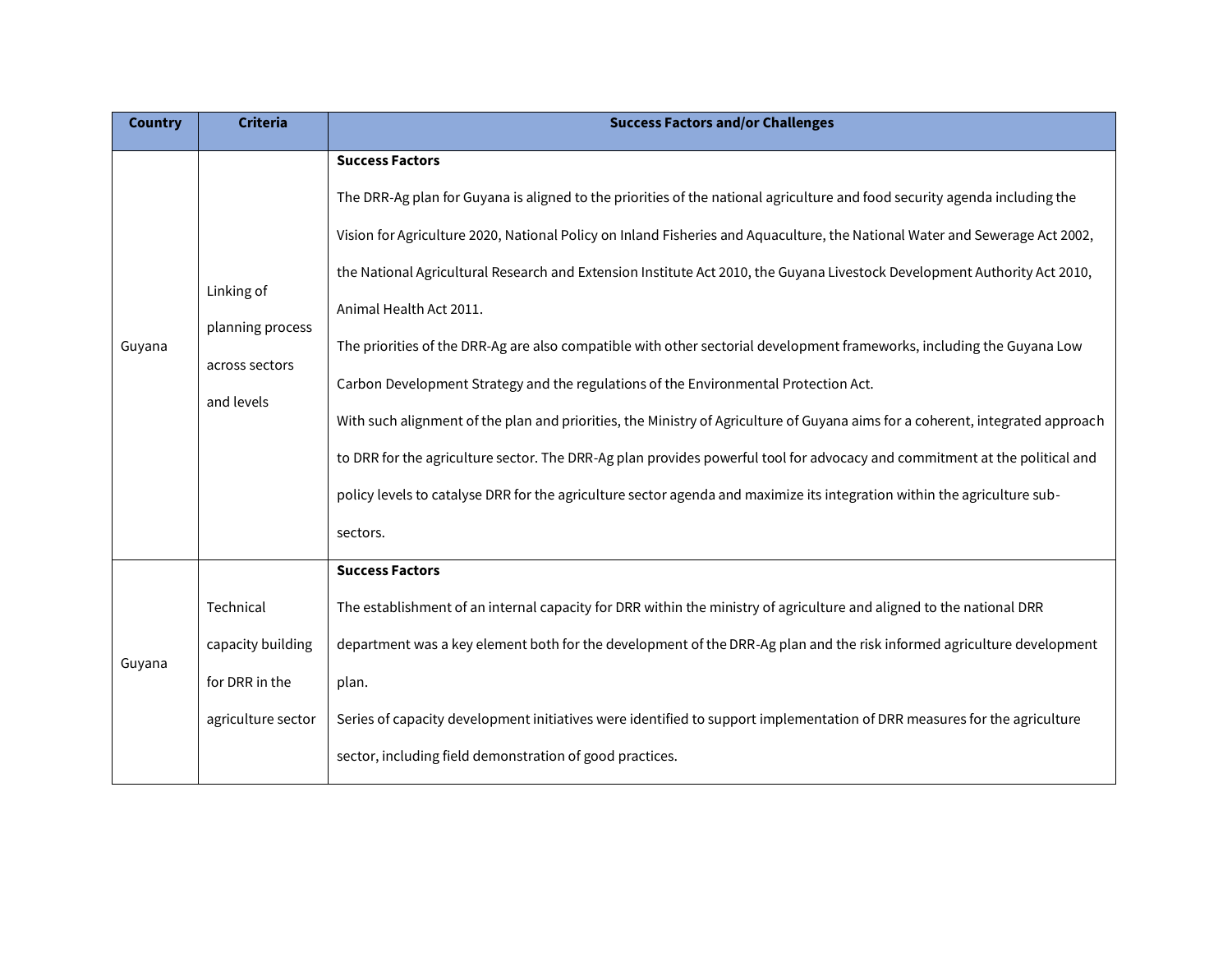| <b>Country</b> | <b>Criteria</b>                                                | <b>Success Factors and/or Challenges</b>                                                                                                                                                                                                                                                                                                                                                                                                                                                                                                                                                                                                                                                                                                                                                                                                                                                            |
|----------------|----------------------------------------------------------------|-----------------------------------------------------------------------------------------------------------------------------------------------------------------------------------------------------------------------------------------------------------------------------------------------------------------------------------------------------------------------------------------------------------------------------------------------------------------------------------------------------------------------------------------------------------------------------------------------------------------------------------------------------------------------------------------------------------------------------------------------------------------------------------------------------------------------------------------------------------------------------------------------------|
| Guyana         | Funding for DRR<br>in the agriculture<br>sector                | <b>Success Factors</b><br>The simple availability of a DRR-Ag plan, demonstrating government commitment to the issue attracted additional financing<br>from development partners such as UNDP and Government of Japan for strengthening institutional coordination within the<br>Ministry of Agriculture and the demonstration of DRR good practices in agriculture sector at the community level.                                                                                                                                                                                                                                                                                                                                                                                                                                                                                                  |
| Guyana         | Implementation<br>of DRR Agriculture<br>Policy and<br>Practice | <b>Success Factors</b><br>The implementation of DRR for agriculture was supported by the establishment of a DRR-Ag Coordinator with key role of<br>driving the DRM mainstreaming process in the agriculture sector at national level. The DRR-Ag coordinator and his/her<br>assistant will form a DRM Secretariat which will submit quarterly reports on ADRM plan implementation to the Chair of the<br>Sectorial ADRM Committee.<br><b>Challenges</b><br>In Guyana, the DRR-Ag plan implementation progress assessment (FAO, 2016) highlighted that further action is required in<br>appointing the DRR-Ag Coordinator and one-person secretariat at the Ministry of Agriculture Head Office. Moreover, the DRR-<br>Ag Oversight Committee established in 2014 should focus on the DRR-Ag plan implementation, rather than on reporting on<br>activities/achievements of the individual entities. |
| Jamaica        | Ownership,<br>participation and<br>coordination                | <b>Success Factors</b><br>A new process of updating the DRR-Ag plan in Jamaica is about to start in 2018. The new plan will be aligned with the SFDRR<br>and coherence and sustainability are expected to permeate across the different levels of planning and implementation.<br><b>Challenges</b>                                                                                                                                                                                                                                                                                                                                                                                                                                                                                                                                                                                                 |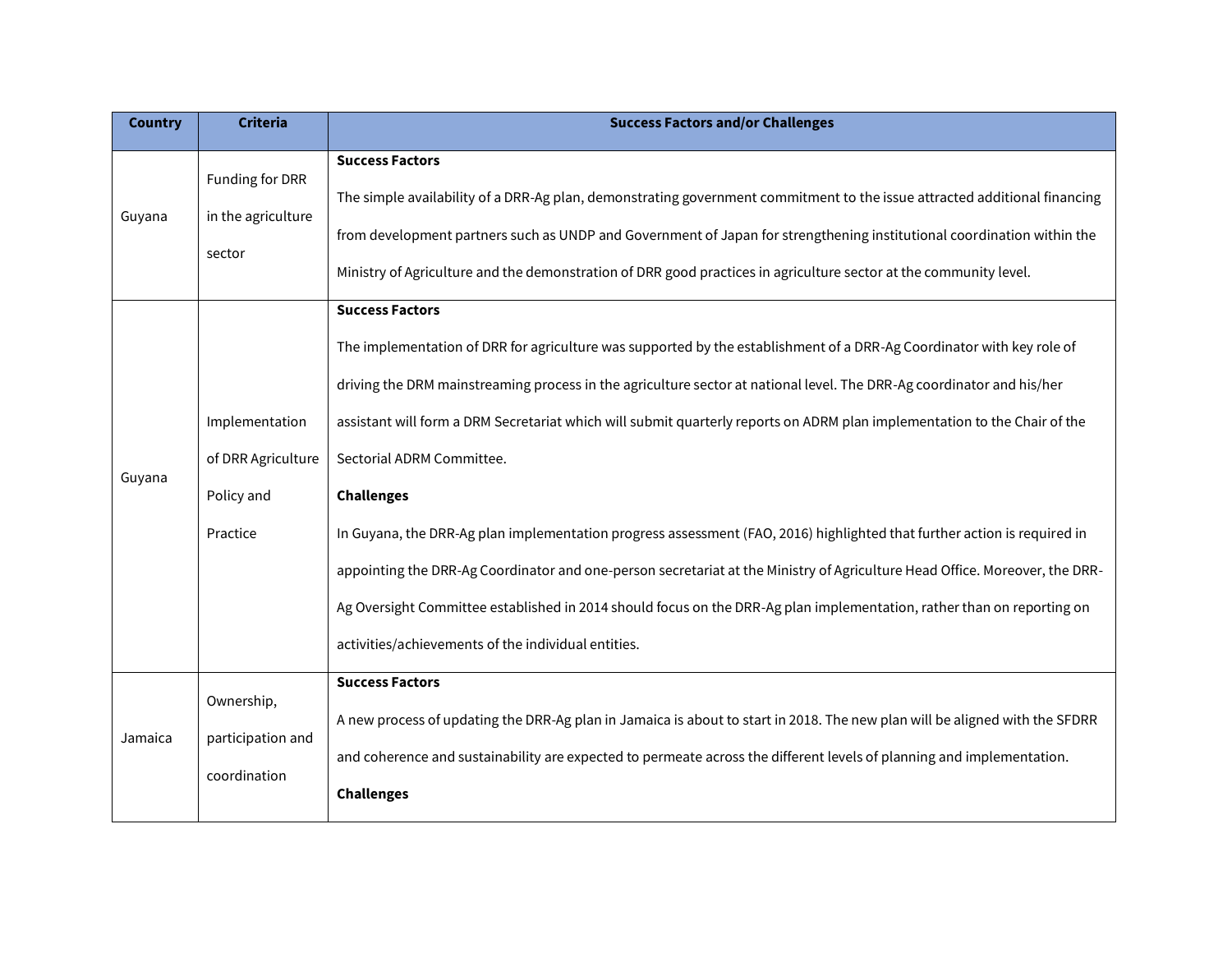| <b>Country</b> | <b>Criteria</b>    | <b>Success Factors and/or Challenges</b>                                                                                    |
|----------------|--------------------|-----------------------------------------------------------------------------------------------------------------------------|
|                |                    | The 2009 DRR-Ag plan was developed by a consultant who undertook an assessment, developed the plan's components             |
|                |                    | through some participatory consultation and held a validation workshop to get feedback from stakeholders, which was then    |
|                |                    | incorporated in the final version of the plan.                                                                              |
|                |                    | <b>Success Factors</b>                                                                                                      |
|                |                    | The DRR-Ag plan aimed to build on existing disaster functions of the Ministry of Agriculture and Fisheries as well as other |
|                | Linking of         | agencies that have a role to play in agricultural DRR, taking into account existing measures such as the Drought Management |
|                | planning process   | Plan, the ODPEM Community Training Manual, the National Animal Disease Preparedness Plan and the National Agricultural      |
| Jamaica        | across sectors     | Good Practices for the Mitigation of Hydro-meteorological hazards.                                                          |
|                | and levels         | <b>Challenges</b>                                                                                                           |
|                |                    | The first DRR-Ag planning process was developed independently from other plans and was therefore perceived as additional    |
|                |                    | work.                                                                                                                       |
|                | Technical          | <b>Success Factors</b>                                                                                                      |
| Jamaica        | capacity building  | Accompanying the development of the DRR-Ag plan, there was training in the FAO Livelihood Assessment (LAT) Toolkit to       |
|                | for DRR in the     | undertake baseline assessments and help agriculture extension officers to do damage assessment. Additionally a manual       |
|                | agriculture sector | was created.                                                                                                                |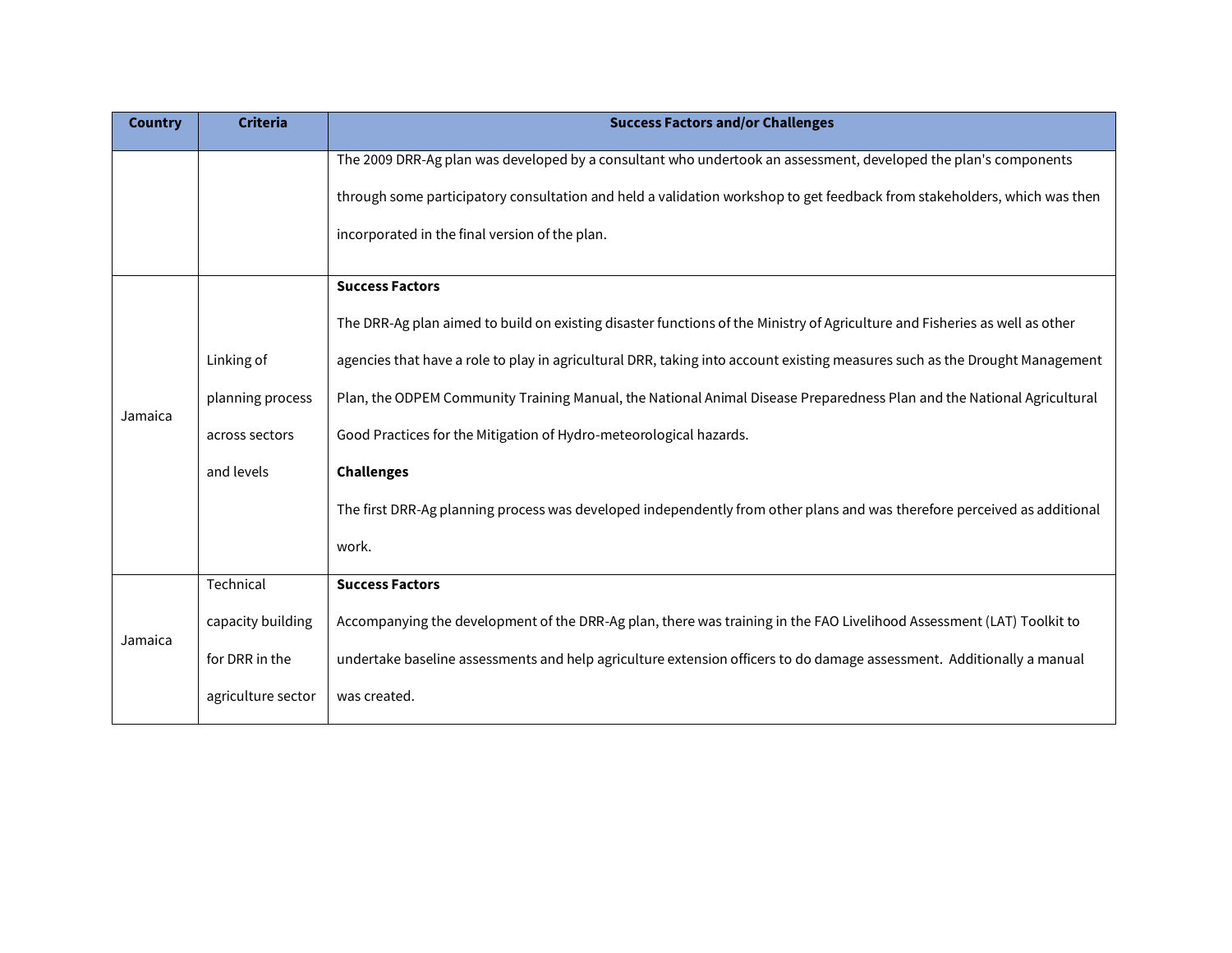| <b>Country</b>                           | <b>Criteria</b>                                                | <b>Success Factors and/or Challenges</b>                                                                                                                                                                                                                                                                                                                                                                                                                                                                                                                                                                                                                                      |
|------------------------------------------|----------------------------------------------------------------|-------------------------------------------------------------------------------------------------------------------------------------------------------------------------------------------------------------------------------------------------------------------------------------------------------------------------------------------------------------------------------------------------------------------------------------------------------------------------------------------------------------------------------------------------------------------------------------------------------------------------------------------------------------------------------|
| Jamaica                                  | Implementation<br>of DRR Agriculture<br>Policy and<br>Practice | <b>Success Factors</b><br>In order to ensure that institutional arrangements were also in place to sustain the implementation of the plan, a DRR-Ag<br>dedicated unit within the Division of Technology, Training and Technical Information of Rural Agricultural Development<br>Authority was established to coordinate activities related to DRR-Ag plan.<br><b>Challenges</b><br>Thereafter, the plan was adopted at the senior technical level of the ministry. There was strong ownership by the<br>government project focal point, however, when the individual left the government service, the ownership and responsibility<br>for the plan implementation were lost. |
| Latin<br>America<br>Regional<br>Strategy | Ownership,<br>participation and<br>coordination                | <b>Success Factors</b><br>The document is the result of a process initiated in April 2016 with the technical support of the United Nations Food and<br>Agriculture Organization (FAO) and the United Nations Office for Disaster Risk Reduction (UNISDR). This process involved<br>several rounds of technical and political consultations in the development of the document. A Technical Committee" was<br>established in February 2017 with the task of drafting the strategy, submitted to the Ministries of Agriculture and DRM or Civil<br>Protection authorities of CELAC's 33 national delegations, for final technical validation in September 2017.                 |
| Latin<br>America<br>Regional<br>Strategy | Implementation<br>of DRR Agriculture<br>Policy and<br>Practice | <b>Success Factors</b><br>The Working Group on Family Farming and Rural Development (WG-FF), through its designated officials and with the support<br>of FAO and UNISDR, will provide strategic advice to the process of implementing the Regional Strategy on DRM in the<br>Agriculture Sector and FNS in LAC.                                                                                                                                                                                                                                                                                                                                                               |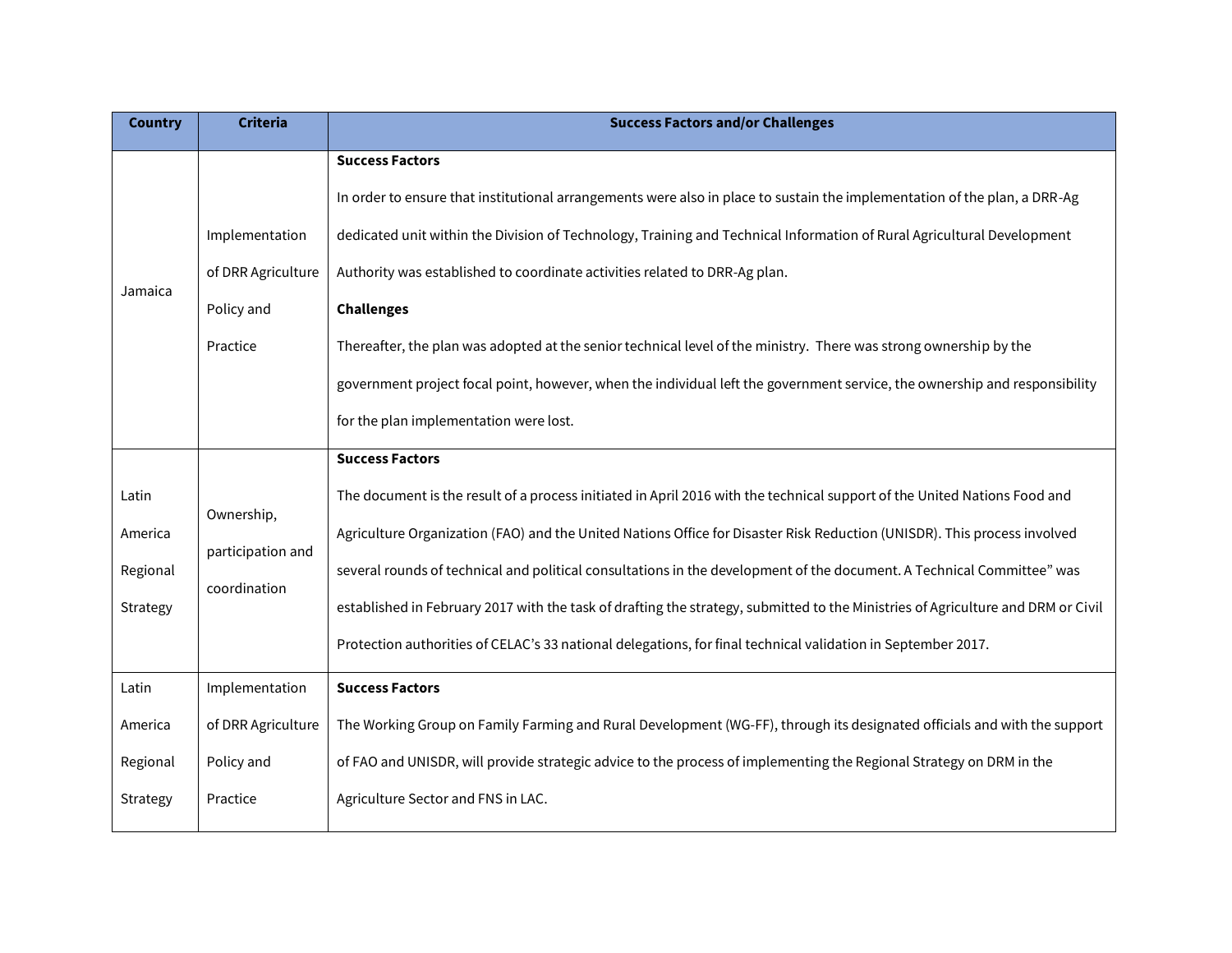| <b>Country</b> | <b>Criteria</b>                                   | <b>Success Factors and/or Challenges</b>                                                                                                                                                                                                                                                                                                                                                                                                                                                                                                                                                                                                                                                                                                                                                                                                    |
|----------------|---------------------------------------------------|---------------------------------------------------------------------------------------------------------------------------------------------------------------------------------------------------------------------------------------------------------------------------------------------------------------------------------------------------------------------------------------------------------------------------------------------------------------------------------------------------------------------------------------------------------------------------------------------------------------------------------------------------------------------------------------------------------------------------------------------------------------------------------------------------------------------------------------------|
|                |                                                   | Based on the proposals derived from the process of developing the Strategy, work will continue with the DRM focal points of<br>the Ministries of Agriculture through the ad hoc Technical Committee. With FAO and UNISDR support, this committee will be<br>responsible for (a) managing the operational mechanisms for the Strategy's implementation; (b) periodically reporting to the<br>WG-FF on the Strategy's progress; and the (c) establishing an Advisory Group composed of international cooperation<br>agencies and research institutions that can support, at the request of the ad hoc Technical Committee, the implementation<br>of the Regional Strategy.                                                                                                                                                                    |
| Myanmar        | Understanding<br>DRR in the<br>agriculture sector | <b>Success Factors</b><br>The planning processes were based on sound knowledge of the local conditions, taking into consideration previous disaster<br>experiences, taking into account emerging future hazards and building good practices on DRR and CCA.                                                                                                                                                                                                                                                                                                                                                                                                                                                                                                                                                                                 |
| Myanmar        | Ownership,<br>participation and<br>coordination   | <b>Success Factors</b><br>The MoALI initiated an internal planning process to develop the Agricultural Action Plan for Disaster Risk Reduction (AAPDRR)<br>which was consolidated at Union level through the active contribution of all 13 departments across MOALI. This Union-level<br>consolidation based on sub-sectoral inputs from the different MOALI departments was intended to enhance coherence and<br>avoid the risk of over planning and potential duplications between or across departments.<br>A key sectoral institutional milestone for DRR in Myanmar was the establishment of the MOALI DRR Task Force which was<br>formally assigned with the task to lead the DRR-Ag planning process under the overall guidance of the Department of<br>Agriculture (the MOALI DRR Focal Department) and the Department of Planning. |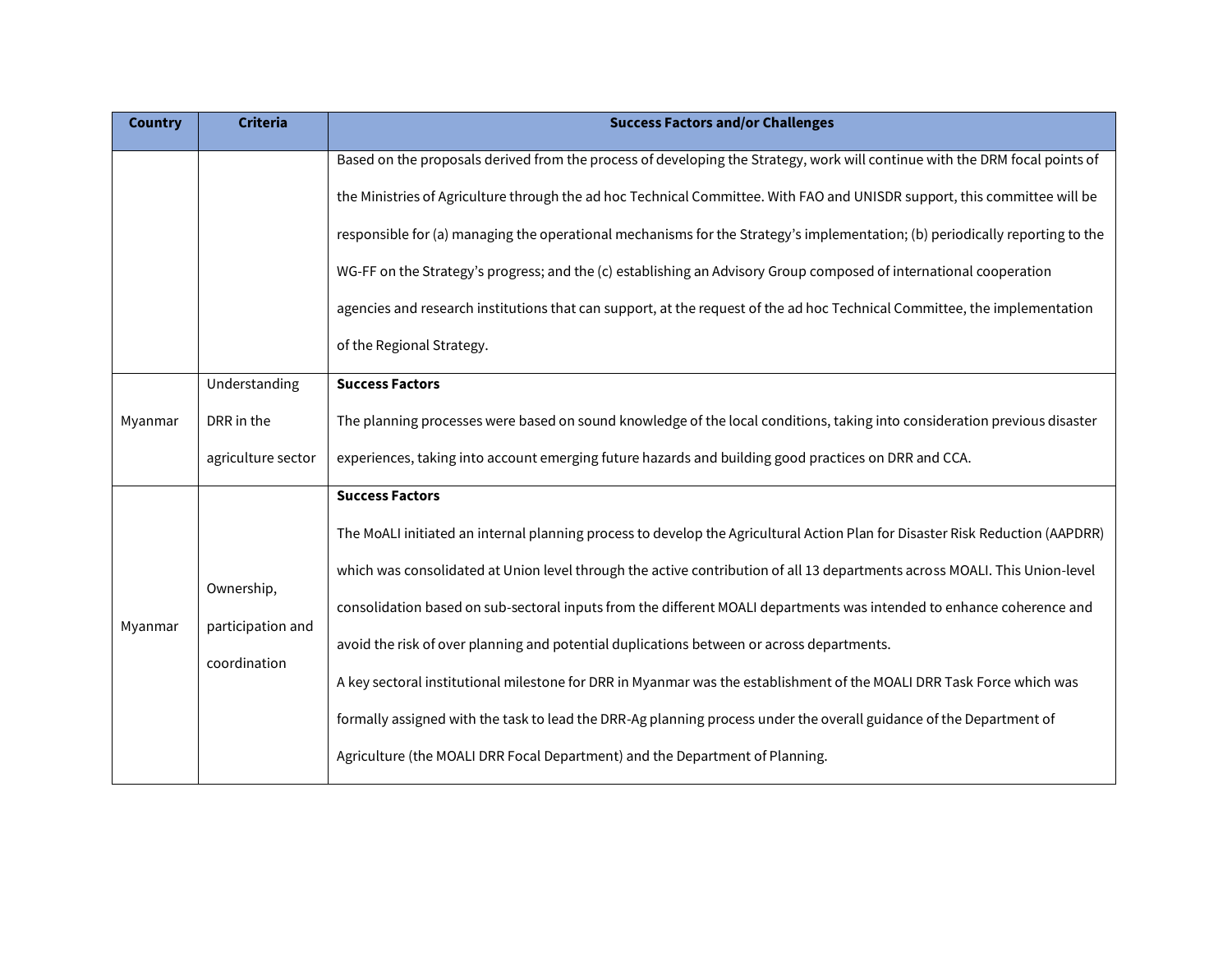| <b>Country</b> | <b>Criteria</b>                                                | <b>Success Factors and/or Challenges</b>                                                                                                                                                                                                                                                                                                                                                                                                                                                                                                                                                                                                                                                                                                                         |
|----------------|----------------------------------------------------------------|------------------------------------------------------------------------------------------------------------------------------------------------------------------------------------------------------------------------------------------------------------------------------------------------------------------------------------------------------------------------------------------------------------------------------------------------------------------------------------------------------------------------------------------------------------------------------------------------------------------------------------------------------------------------------------------------------------------------------------------------------------------|
| Myanmar        | Enabling<br>environment                                        | <b>Success Factors</b><br>The development of the Agriculture Action Plan for Disaster Risk Reduction (AAPDRR) was in line with Priority Action 2.4<br>Strengthening Disaster Management Systems at National and sub-national levels in line with Disaster Management Law, 2013<br>and Rules, 2015 of the new 2017 Myanmar Action Plan for DRR. This priority action calls for the development of sector-<br>specific plans, including multi-hazard Disaster Risk Management plans and the establishment of DRR focal sections in each<br>department.                                                                                                                                                                                                             |
| Myanmar        | Implementation<br>of DRR Agriculture<br>Policy and<br>Practice | <b>Challenges</b><br>Clear coordination mechanisms are to be established to promote regular information sharing/feedback gathering, including<br>timely reporting of sectoral accomplishments.                                                                                                                                                                                                                                                                                                                                                                                                                                                                                                                                                                   |
| Pakistan       | Ownership,<br>participation and<br>coordination                | <b>Success Factors</b><br>All the process was carried out with the support of local level district administration, District Disaster management Authority<br>(DDMA), agricultures sector representatives (crops, livestock, irrigation, forest, fisheries etc.) I/NGOs and local level civil<br>society organizations. They all were invited for the consultation through local administrations/DDMAs. The results/findings of<br>the study were shared and validated through organizing workshop and their feedback were incorporated in to the document<br>before sending it to the district authorities who endorsed the document after further improvement of the plan.<br><b>Challenges</b><br>Engaging all stakeholders in a meaningful way was challenge. |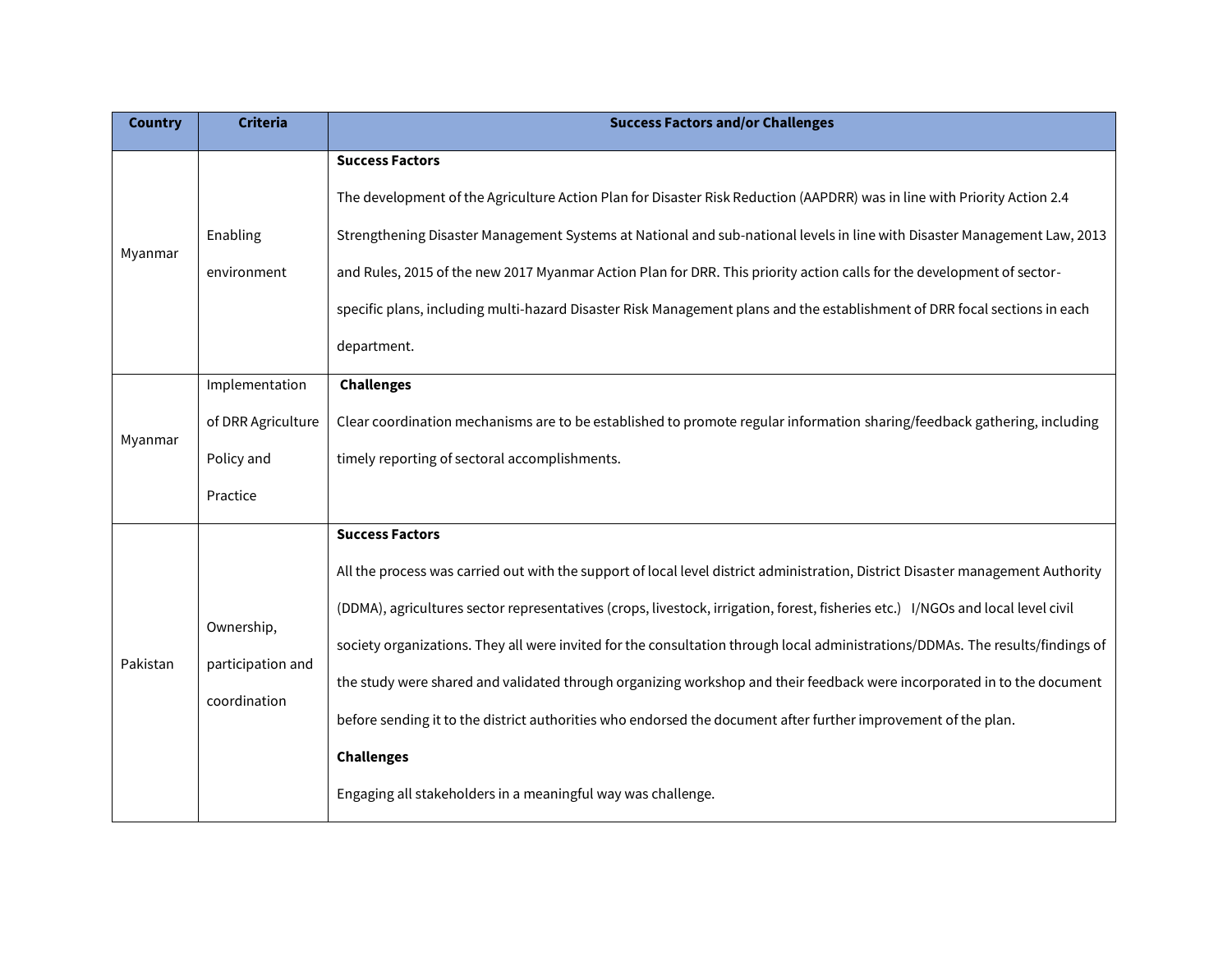| <b>Country</b> | <b>Criteria</b>                                                        | <b>Success Factors and/or Challenges</b>                                                                                                                                                                                                                                                                                                                                                                                                                                                                                                                                                                                                                                                                                                                                                |
|----------------|------------------------------------------------------------------------|-----------------------------------------------------------------------------------------------------------------------------------------------------------------------------------------------------------------------------------------------------------------------------------------------------------------------------------------------------------------------------------------------------------------------------------------------------------------------------------------------------------------------------------------------------------------------------------------------------------------------------------------------------------------------------------------------------------------------------------------------------------------------------------------|
| Pakistan       | Enabling<br>environment                                                | <b>Success Factors</b><br>After the establishment of the NDMA 2010 a National Disaster Risk Reduction Policy was approved in 2013 which underscore<br>the need for localized disaster management. The National Disaster Risk Management Plan calls for the development of sector<br>specific district-level plans to ensure that most vulnerable sectors are made more resilient.                                                                                                                                                                                                                                                                                                                                                                                                       |
| Pakistan       | Technical<br>capacity building<br>for DRR in the<br>agriculture sector | <b>Success Factors</b><br>The devolution of planning and operationalizing disaster risk management to local governments, had as first step the<br>empowerment of Provincial Disaster Management Authorities that coordinate with District Disaster Management Authorities<br>to ensure that existing protocols, programmes, and plans are executed and there is coordination among multiple district-<br>level departments.<br><b>Challenges</b><br>While developing ADRMOP, it was observed that the stakeholders from government department(s) require capacity building<br>in terms of disaster risk management. The government departments were involved from the onset of the initiative and hands<br>on knowledge on tools/methodology were imparted to develop their capacities. |
| Pakistan       | Implementation<br>of DRR Agriculture<br>Policy and<br>Practice         | <b>Challenges</b><br>Clear coordination mechanisms for the implementation of DRR measures for the agriculture sector are to be established to<br>promote regular information sharing/feedback gathering, including timely reporting of sectoral accomplishments.                                                                                                                                                                                                                                                                                                                                                                                                                                                                                                                        |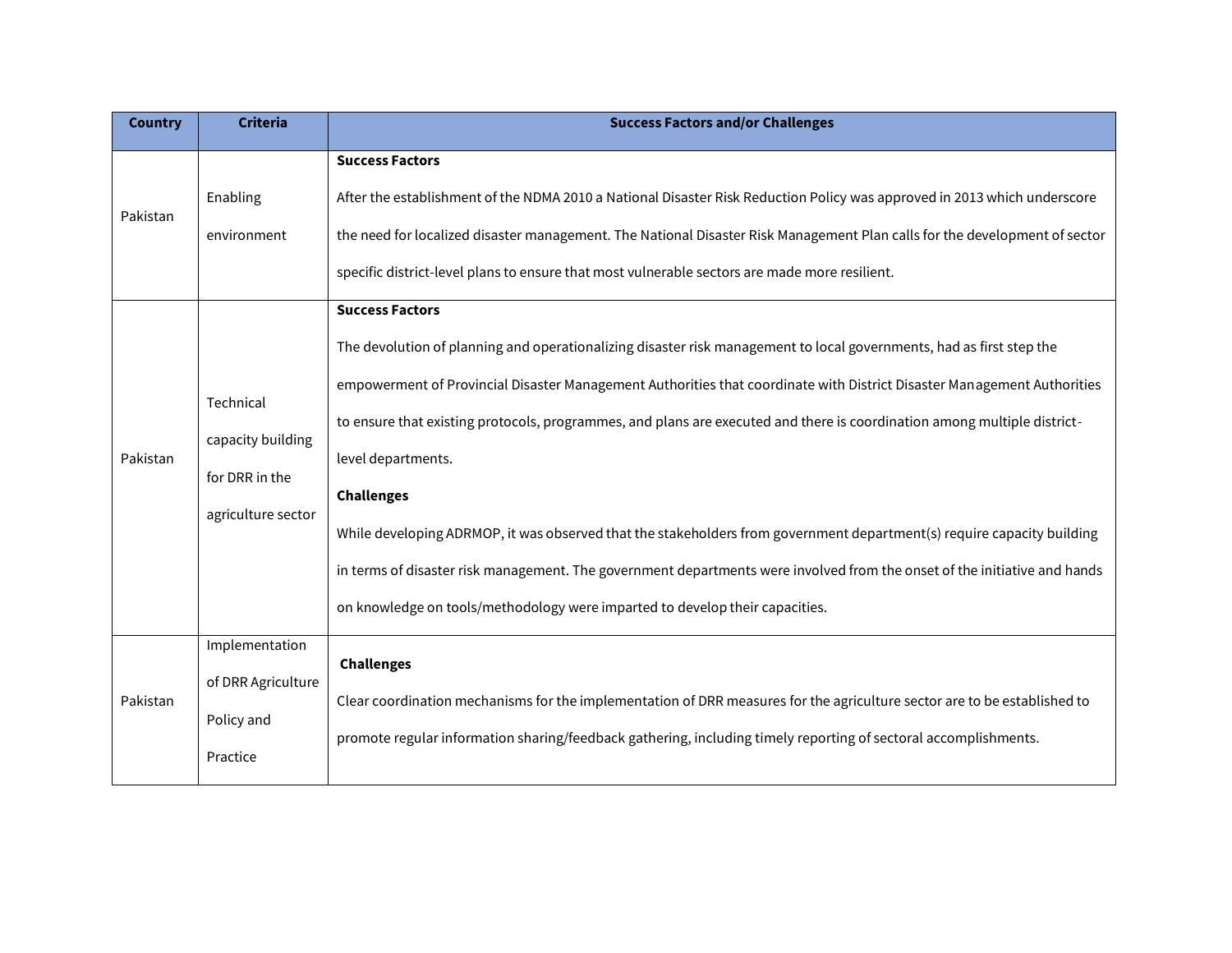| <b>Country</b> | <b>Criteria</b>                                                | <b>Success Factors and/or Challenges</b>                                                                                                                                                                                                                                                                                                                                                                                                                                                                                                                                                                                                                                                                                                                                                                                    |
|----------------|----------------------------------------------------------------|-----------------------------------------------------------------------------------------------------------------------------------------------------------------------------------------------------------------------------------------------------------------------------------------------------------------------------------------------------------------------------------------------------------------------------------------------------------------------------------------------------------------------------------------------------------------------------------------------------------------------------------------------------------------------------------------------------------------------------------------------------------------------------------------------------------------------------|
| Paraguay       | Ownership,<br>participation and<br>coordination                | <b>Success Factors</b><br>The plan was developed in a participatory fashion, under the demand of the Government of Paraguay through the Ministry of<br>Agriculture and Livestock, specifically the Risk Management Unit (UGR / MAG) and the General Directorate of Planning - DGP /<br>MAG, with support from FAO.<br>For the plan formulation an inter-institutional working table was established. It was conformed by approximately 25<br>technical experts from academia, civil society, NGOs, INGOs, the public and private sectors.                                                                                                                                                                                                                                                                                   |
| Paraguay       | Enabling<br>environment                                        | <b>Success Factors</b><br>The National plan for the implementation of the Sendai Framework 2018-2022 encourages public entities to incorporate DRR<br>and the preservation of ecosystem functions across sectors and levels in the planning of development in a coherent manner.<br>It suggests consequent adjustments of national frames, local laws, regulations, public policies, budgets and responsibilities,<br>in line with the SFDRR four priorities. In doing so, it promotes the implementation of contextualised strategies and plans,<br>with the objectives to avoid creating new risks, reduce existing risks and increase economic, social, and environmental<br>resilience. In this way, it contributes to the safety, well-being, quality of life of people and sustainable development in the<br>country. |
| Paraguay       | Linking of<br>planning process<br>across sectors<br>and levels | <b>Success Factors</b><br>The plan aims to implement measures to reduce the risk of disasters and to adapt to climate change across agriculture<br>sectors (crops, livestock, fisheries and aquaculture, and forestry) in Paraguay. The plan links to other national development<br>plans, policies and strategies across sectors such as the Agrarian Strategic Framework 2014-2018 and the National Strategy                                                                                                                                                                                                                                                                                                                                                                                                              |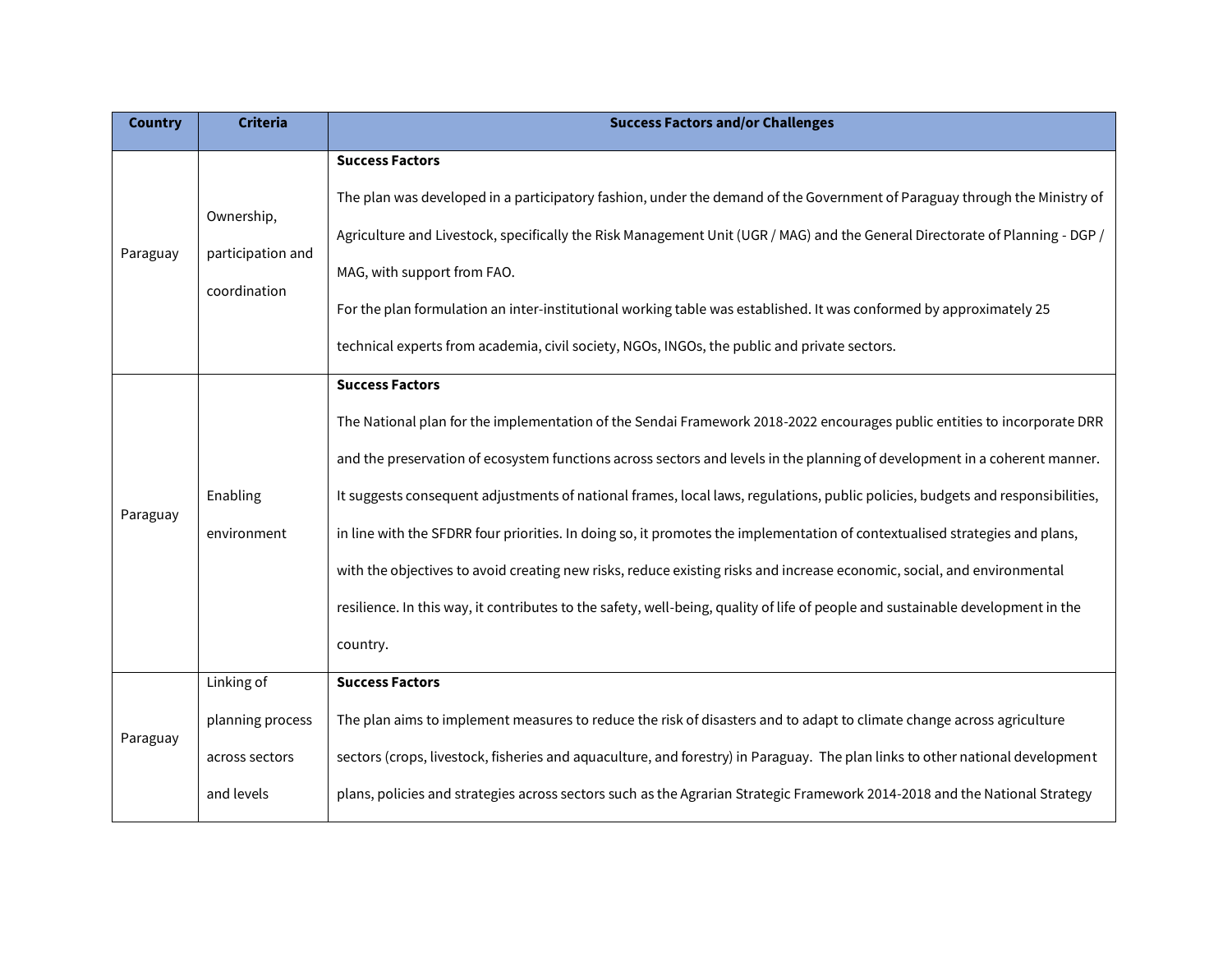| <b>Country</b> | <b>Criteria</b>    | <b>Success Factors and/or Challenges</b>                                                                                       |
|----------------|--------------------|--------------------------------------------------------------------------------------------------------------------------------|
|                |                    | for Adaptation to Climate Change, coordinated with the Ministry of Environment and Sustainable Development (former             |
|                |                    | Secretary of the Environment).                                                                                                 |
|                |                    | <b>Challenges</b>                                                                                                              |
|                |                    | Paraguay does not have DRR plans for the agricultural sector at the regional and/or local level. The national DRR-Ag plan will |
|                |                    | be the anchor to sub-national plans.                                                                                           |
|                | Technical          | <b>Success Factors</b>                                                                                                         |
|                | capacity building  | Capacity building was simultaneously taking place while developing the plan not only addressing technical capacities, but      |
| Paraguay       | for DRR in the     | also capacities related to the planning process. During the process, it became apparent that a better knowledge and            |
|                | agriculture sector | understanding of global frameworks was needed to guide the formulation of the sectoral plan.                                   |
|                | Funding for DRR    | <b>Success Factors</b>                                                                                                         |
| Paraguay       | in the agriculture | Having a DRR-Ag plan has facilitated the identification of potential donors for the different sections of the plan.            |
|                | sector             |                                                                                                                                |
|                |                    | <b>Success Factors</b>                                                                                                         |
|                | Implementation     | Two ministerial resolutions were issued by the Ministry of Agriculture and Livestock; the first for the approval of the plan   |
|                | of DRR Agriculture | (Resolution of 2017), and the second for the formalization of the "Working Group" as implementer of the plan (Resolution of    |
| Paraguay       | Policy and         | February 2018). This was instrumental for the creation of links with third parties, to support implementation.                 |
|                | Practice           | <b>Challenges</b>                                                                                                              |
|                |                    | No systematic monitoring of the implementation has taken place.                                                                |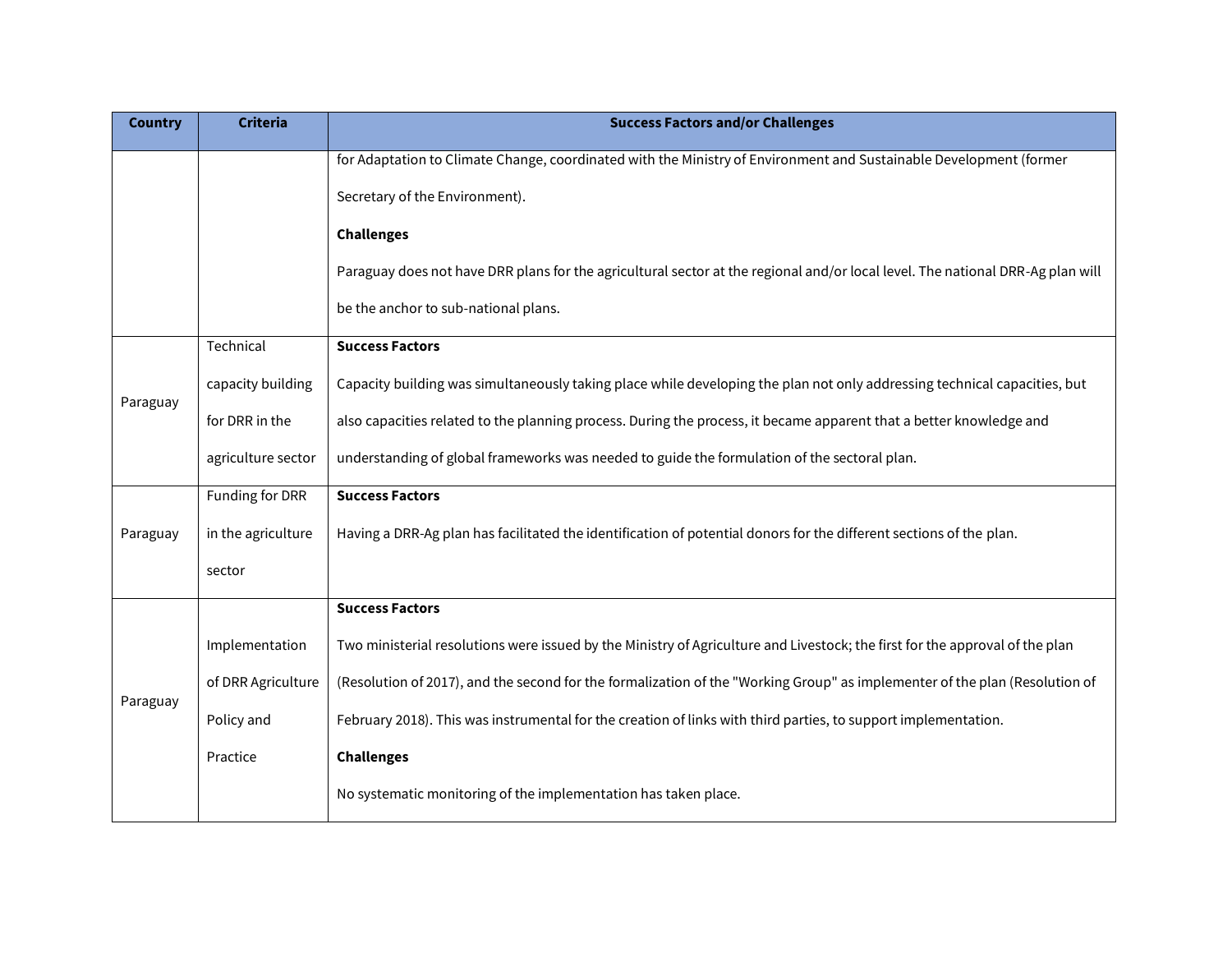| <b>Country</b> | <b>Criteria</b>                                                | <b>Success Factors and/or Challenges</b>                                                                                                                                                                                                                                                                                                                                                                                                                                                                                                                                                                                                                                                                                                                                                                                                                                                                                             |
|----------------|----------------------------------------------------------------|--------------------------------------------------------------------------------------------------------------------------------------------------------------------------------------------------------------------------------------------------------------------------------------------------------------------------------------------------------------------------------------------------------------------------------------------------------------------------------------------------------------------------------------------------------------------------------------------------------------------------------------------------------------------------------------------------------------------------------------------------------------------------------------------------------------------------------------------------------------------------------------------------------------------------------------|
| Philippines    | Understanding<br>DRR in the<br>agriculture sector              | <b>Success Factors</b><br>During the planning process, there was clear understanding that disasters impact negatively on development gains, food<br>security and nutrition, and that DRR and CCA are essential for enhancing resilience and contribute to the sustainable<br>development. Therefore, the national and sub-national development plans as well as the agriculture development plan have<br>strong emphasis on resilience building mainstreaming DRR and CCA.<br><b>Challenges</b><br>At the core of DRR is addressing the underlying causes of people's vulnerability - social, economic, physical and<br>environmental. More effort are needed to understand context-specific hazards and vulnerabilities and build capacities<br>towards resilient agricultural livelihoods.                                                                                                                                         |
| Philippines    | Linking of<br>planning process<br>across sectors<br>and levels | <b>Success Factors</b><br>For the promotion of coherence across policies, plans, programs, projects, systems at different levels of the DA organization,<br>the DRR-Ag plan is aligned to the national DRR framework, and its priority areas and strategies are in line with the four<br>priorities of the SFDRR.<br>Aiming to build on and seek synergies with existing structures, processes, strategies, projects, knowledge, and capacities<br>across levels, the DRR-Ag plan links with the agriculture and fisheries sector development goals and adopts complementary<br>approaches such as ecosystem-based DRR, the sustainable livelihoods approach and other multi-disciplinary approaches.<br>In order to connect national and local priorities and implementation approaches of DRR, the DRR-Ag plan serves as umbrella<br>for sub-national action plans for disaster risk reduction, enhancing coherence across levels. |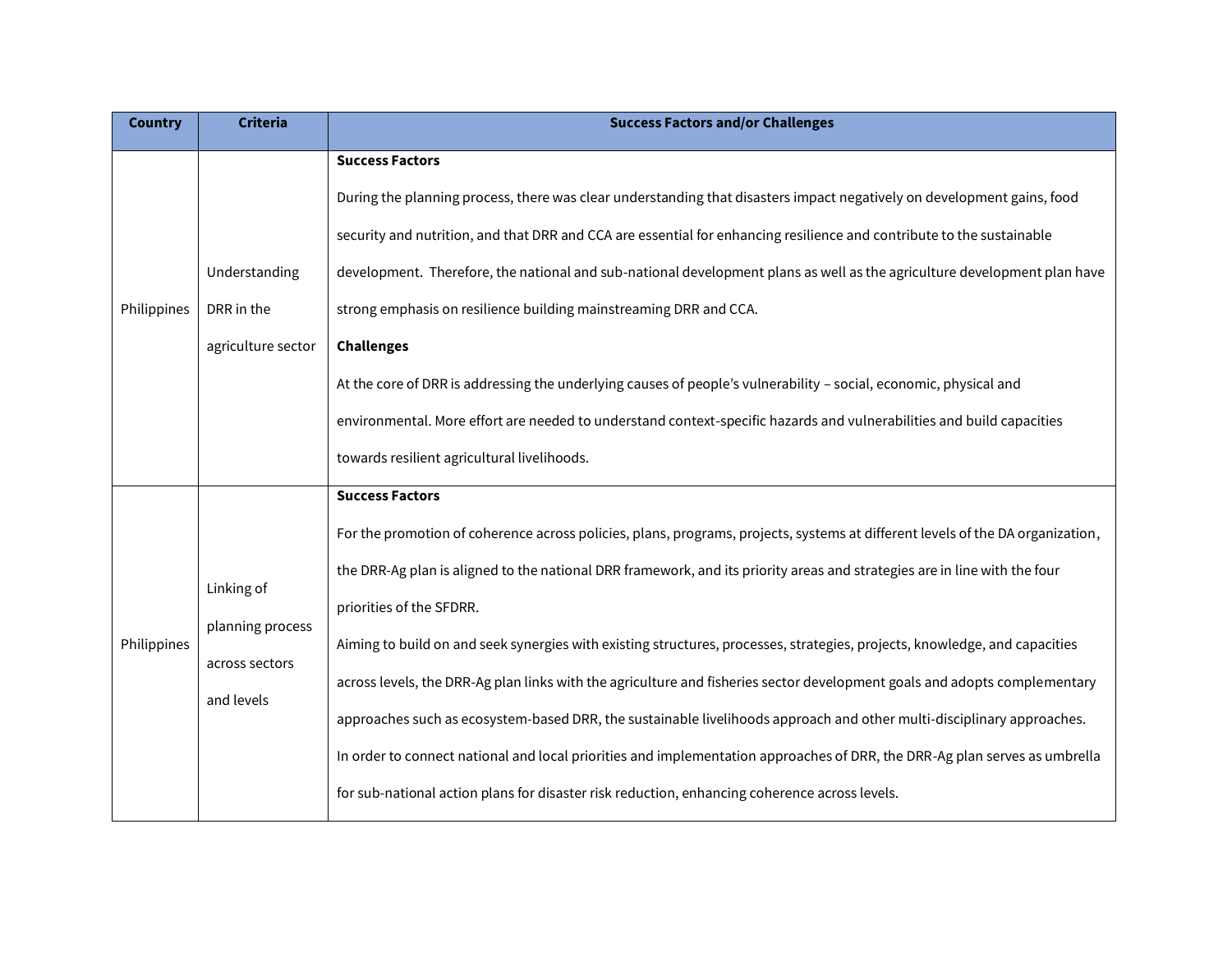| <b>Country</b> | <b>Criteria</b>                                                | <b>Success Factors and/or Challenges</b>                                                                                                                                                                                                                                                                                                                                                                                                                                                                                                                                                                                                                                                                                                                                                                                                                                                                                                                                                                                                                               |
|----------------|----------------------------------------------------------------|------------------------------------------------------------------------------------------------------------------------------------------------------------------------------------------------------------------------------------------------------------------------------------------------------------------------------------------------------------------------------------------------------------------------------------------------------------------------------------------------------------------------------------------------------------------------------------------------------------------------------------------------------------------------------------------------------------------------------------------------------------------------------------------------------------------------------------------------------------------------------------------------------------------------------------------------------------------------------------------------------------------------------------------------------------------------|
|                |                                                                | <b>Challenges</b><br>DRRM needs to consider the shifting risks associated with climate change. There is need to find better ways to: (1)<br>understand CCA and DRRM as complementary and not as competitive; (2) reduce overlaps while putting synergies at work.<br><b>Success Factors</b>                                                                                                                                                                                                                                                                                                                                                                                                                                                                                                                                                                                                                                                                                                                                                                            |
| Philippines    | Funding for DRR<br>in the agriculture<br>sector                | The law RA 10121 required the formulation of DRR plans also mandated national and local government agencies to set aside<br>a portion of their budget for Quick Response Fund and for National Disaster Risk Reduction and management Fund. The<br>same law also created funds for quick response and rehabilitation. Therefore, the plans serve as basis for the mobilization of<br>these funds, along with sectoral and spatial plans, if and where available.<br>For the agriculture sector, the implementation of the DRR-Ag plan is to be supported by both public and private resources,<br>where the Department of Agriculture's cost of implementing DRRM programs shall be at least twenty percent (20%) of the<br>DA's total budget appropriations. The allocation is to be in the form of (a) quick Response Fund of the DA under the General<br>Appropriations Act; (b) budget head; and (c) inclusion of DRR activities/features to existing/proposed development programs<br>that are not primarily DRR in nature such as FMRs, and irrigation projects. |
| Philippines    | Implementation<br>of DRR Agriculture<br>Policy and<br>Practice | <b>Success Factors</b><br>The mechanism for coordination and implementation builds upon existing institutional frameworks of the Department of<br>Agriculture (DA) and the National DRRM Council, thus, allowing an easy integration of DRR into regular planning and<br>operations. The DA bears the institutional arrangements and mechanisms to provide the leadership, guidance and the<br>coordination for the implementation, monitoring and evaluation of the Plan.                                                                                                                                                                                                                                                                                                                                                                                                                                                                                                                                                                                             |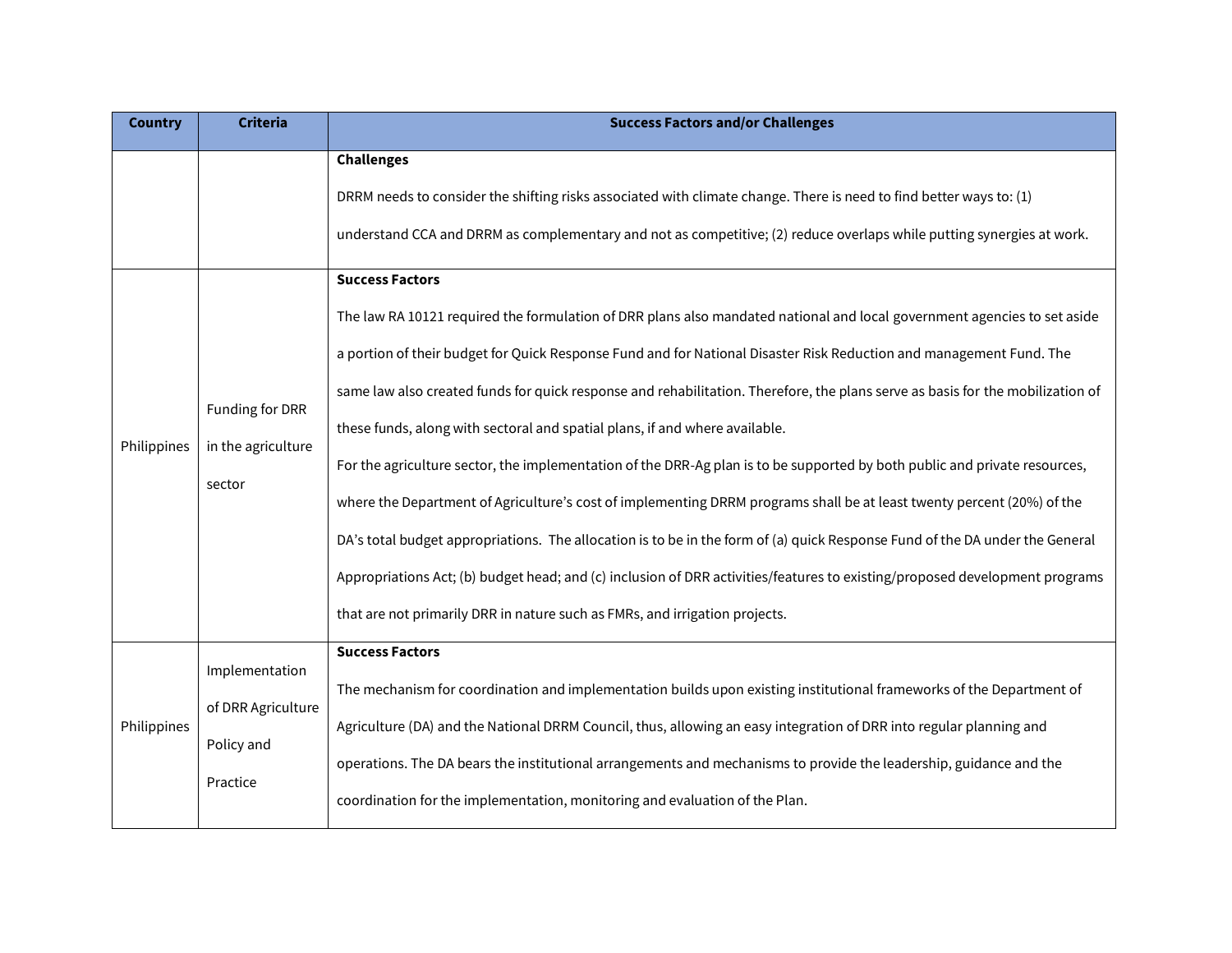| <b>Country</b> | <b>Criteria</b>                                   | <b>Success Factors and/or Challenges</b>                                                                                                                                                                                                                                                                                                                                                                                                                                                                                                                                                                                                                                                                                                                                                                                                                                                                                                                                                                                                                                                                                                                   |
|----------------|---------------------------------------------------|------------------------------------------------------------------------------------------------------------------------------------------------------------------------------------------------------------------------------------------------------------------------------------------------------------------------------------------------------------------------------------------------------------------------------------------------------------------------------------------------------------------------------------------------------------------------------------------------------------------------------------------------------------------------------------------------------------------------------------------------------------------------------------------------------------------------------------------------------------------------------------------------------------------------------------------------------------------------------------------------------------------------------------------------------------------------------------------------------------------------------------------------------------|
|                |                                                   | <b>Challenges</b><br>While considerable work has been done for the implementation of the DRRM framework, the gap between policy and practice<br>remains considerable. Rehabilitation and recovery still takes precedence over prevention, preparedness and mitigation.<br><b>Success Factors</b>                                                                                                                                                                                                                                                                                                                                                                                                                                                                                                                                                                                                                                                                                                                                                                                                                                                           |
| Serbia         | Understanding<br>DRR in the<br>agriculture sector | The Ministry of Agriculture and Environmental Protection has stepped up its efforts in conducting risk assessments in<br>agriculture, water management, forestry, veterinary, water resources and environmental protection, for the following<br>activities: development of a CCA plan and a national strategy (led by the Ministry of Environmental Protection); undertaking<br>vulnerability and risk maps for floods and forest fires; setting up a database on the movement of animals, risks of animal<br>diseases including outbreak prevention and monitoring; and setting up a database for food safety (led by the Ministry of<br>Agriculture).<br>Local level vulnerability assessments are being slowly developed, after the development of the National multi-sector<br>vulnerability assessment.<br><b>Challenges</b><br>There is still lack of understanding of the DRR for the agriculture sector, and hence, the recognition of role of various<br>institutions in DRR in agriculture.<br>Few municipalities have adopted these assessments formally. DRR action plans should be also developed based on the<br>vulnerability assessments. |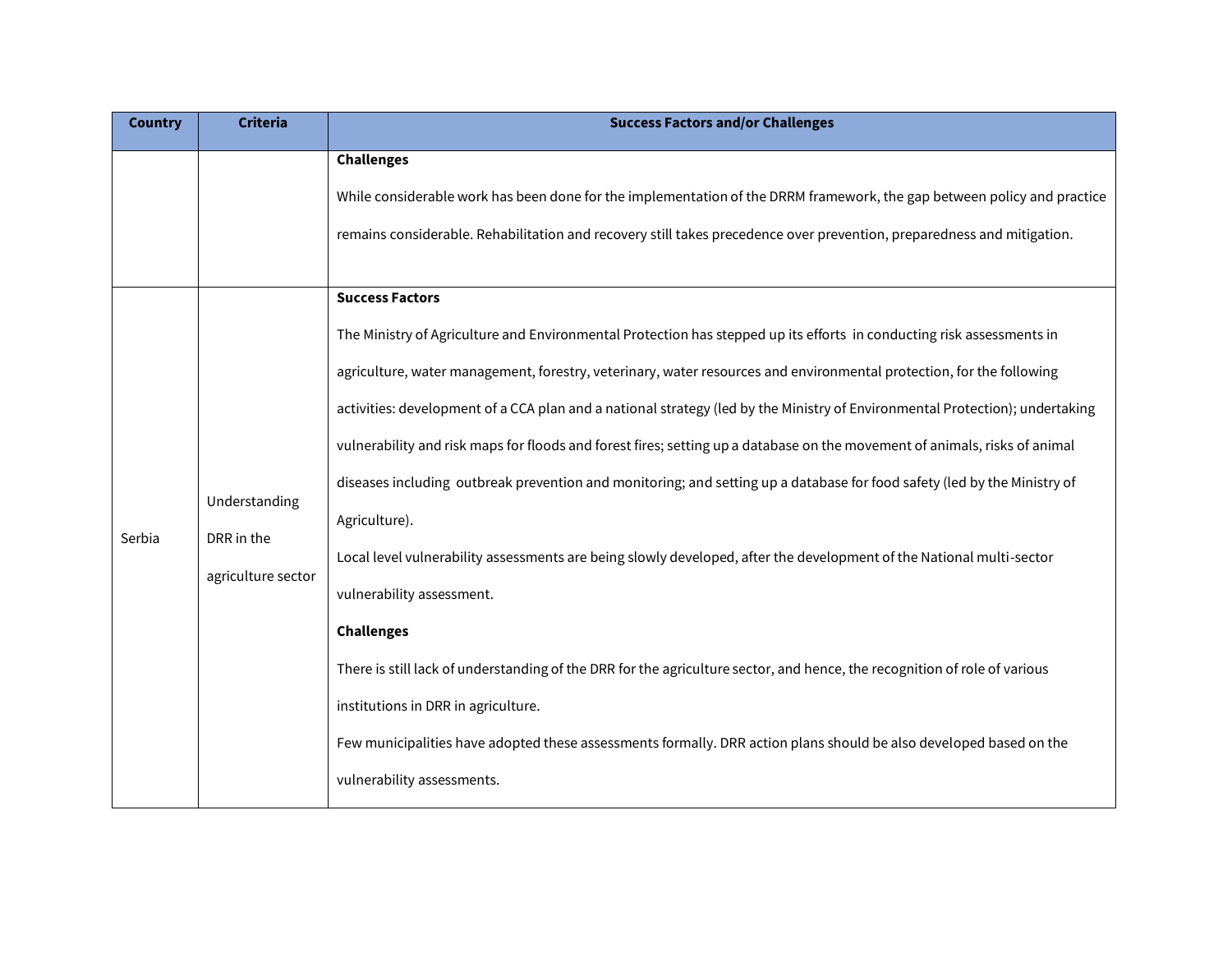| <b>Country</b> | <b>Criteria</b>    | <b>Success Factors and/or Challenges</b>                                                                                      |
|----------------|--------------------|-------------------------------------------------------------------------------------------------------------------------------|
|                |                    | <b>Success Factors</b>                                                                                                        |
|                | Ownership,         | The Public Investment Management Office and the Ministry of Agriculture with the support from the UN system led the step-     |
| Serbia         | participation and  | by-step process, ranging from raising awareness and building the capacities on DRR/M in the agriculture sectors to applying   |
|                | coordination       | the knowledge gained from the capacity development activities to the Action Plan development, this way creating the           |
|                |                    | ownership of the whole process.                                                                                               |
|                |                    | <b>Success Factors</b>                                                                                                        |
|                |                    | A series of training workshops were facilitated to build the capacities of the ministry on "Strengthening preparedness and    |
|                | Technical          | planning of DRRM measures in agriculture in Republic of Serbia". This served to guide participants in defining DRR activities |
|                | capacity building  | and setting priorities where the agriculture sector should focus as part of the National DRRM Action Plan. The capacity       |
| Serbia         | for DRR in the     | building process not only increased participants' knowledge and understanding of DRR in the context of agriculture sector     |
|                | agriculture sector | and SFDRR, but also resulted in better collaboration among Ministry of Agriculture and Environmental Protection's sub-        |
|                |                    | sectors in joint DRR activities, created ownership on DRR in agriculture, and strengthened its partnership with the Public    |
|                |                    | Investment Management Office.                                                                                                 |
|                | Implementation     | <b>Success Factors</b>                                                                                                        |
| Serbia         | of DRR Agriculture | A few development proposals were successfully submitted to donors to support the implementation of specific planned           |
|                | Policy and         | activities. Some of these include the development of a methodology for Post Disaster Needs Assessment (PDNA) in               |
|                | Practice           | agriculture and the revision of the disaster damage and loss assessment methodology for the agriculture sectors, with         |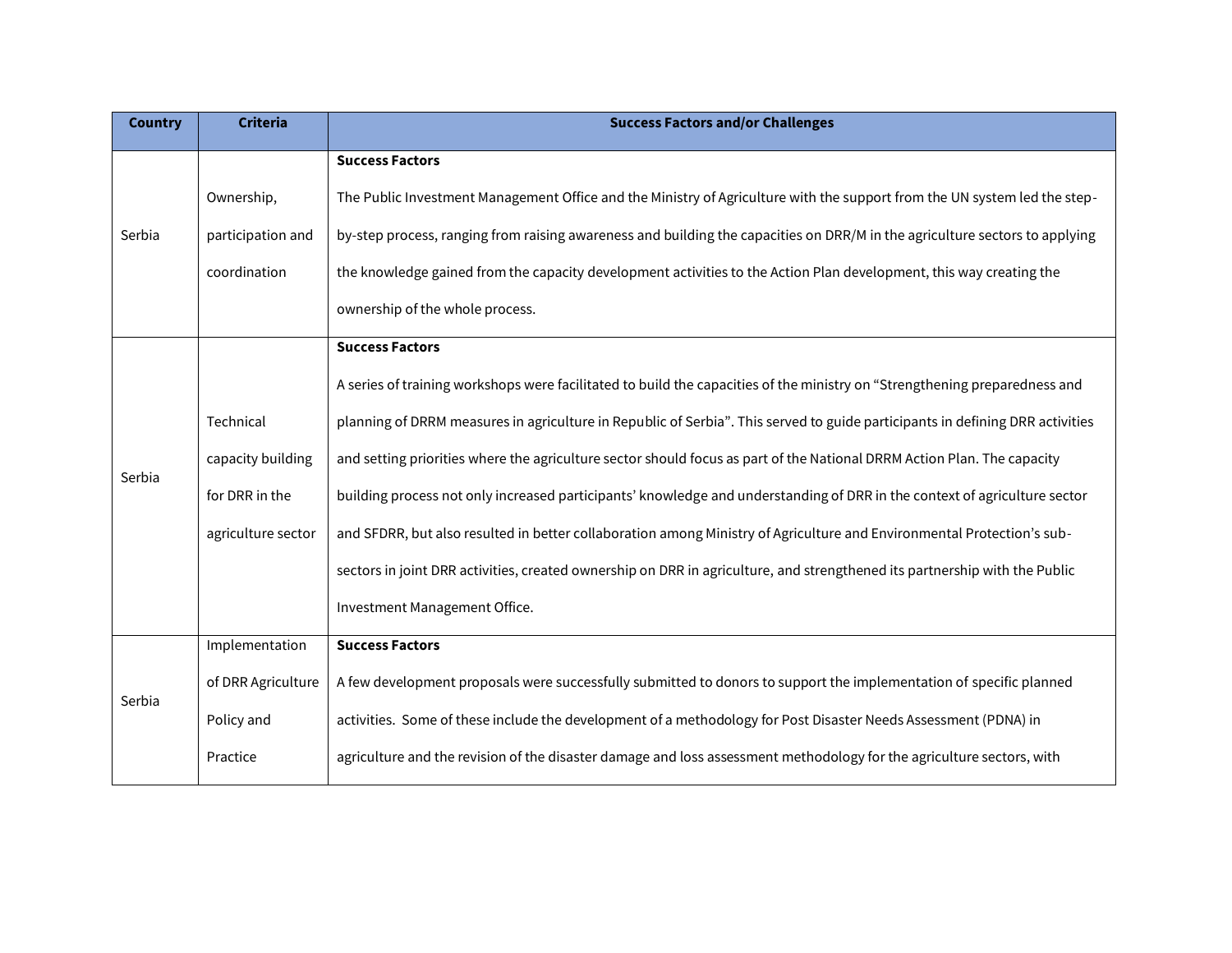| <b>Country</b> | <b>Criteria</b> | <b>Success Factors and/or Challenges</b>                                                                                                                                           |
|----------------|-----------------|------------------------------------------------------------------------------------------------------------------------------------------------------------------------------------|
|                |                 | participation of the Public Investment Management Office, the Ministry of Agriculture, the Statistical Office, local government<br>authorities and agriculture extension services. |

## **Annex 3. Inclusion of the agriculture sector in national DRR plans**

| <b>Country</b> | <b>Plan</b>                                                                                    | <b>Description</b>                                                                                                                                                                                                                                                                                                                                                                                                                                                                                                                                                                                                           | <b>Recognizes</b><br>the impact<br>of NH on<br>the Ag<br>sector | <b>Outlines</b><br>priorities<br>for the Ag<br>sector,<br>along the<br><b>SFDRR</b> | <b>Makes</b><br>reference<br>to a DRR-<br>Ag plan |
|----------------|------------------------------------------------------------------------------------------------|------------------------------------------------------------------------------------------------------------------------------------------------------------------------------------------------------------------------------------------------------------------------------------------------------------------------------------------------------------------------------------------------------------------------------------------------------------------------------------------------------------------------------------------------------------------------------------------------------------------------------|-----------------------------------------------------------------|-------------------------------------------------------------------------------------|---------------------------------------------------|
| Cambodia       | Strategic<br>National Action<br><b>Plan for Disaster</b><br><b>Risk Reduction</b><br>2008-2013 | The objective of the plan is to reduce the vulnerability of its people, especially the poor, to<br>the effects of natural, environmental and human-induced hazards, by strengthening the<br>disaster management system and incorporating a DRR perspective into the policies,<br>strategies and plans of government in all sectors and at all levels.<br>The action plan was conceived and formulated to serve as the "road map" or guide for<br>strengthening and undertaking DRR in Cambodia. Implementation of the activities and<br>projects identified in the plan aim to contribute significantly to the attainment of | yes                                                             | yes                                                                                 | yes                                               |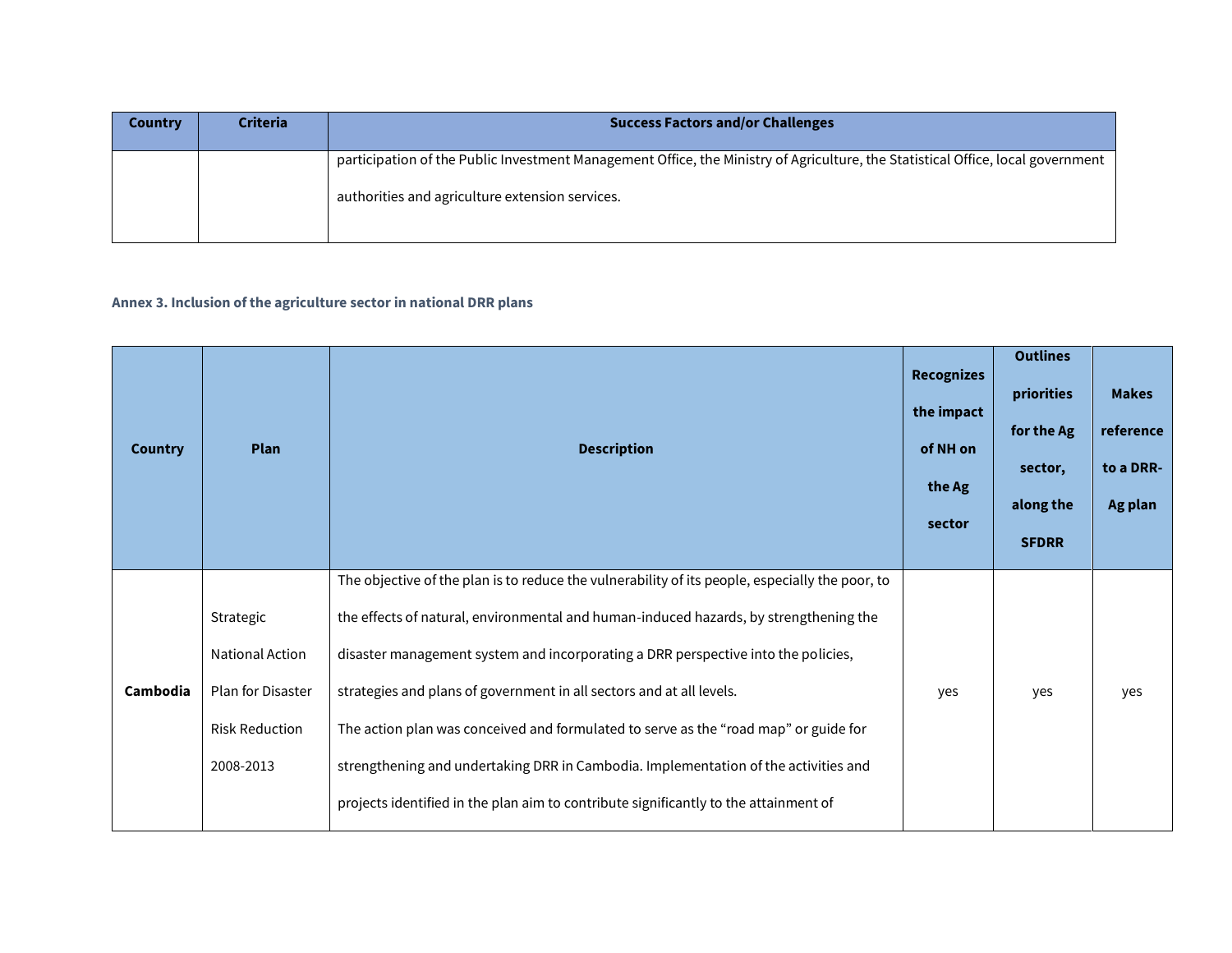| <b>Country</b> | <b>Plan</b> | <b>Description</b>                                                                        | <b>Recognizes</b><br>the impact<br>of NH on<br>the Ag<br>sector | <b>Outlines</b><br>priorities<br>for the Ag<br>sector,<br>along the<br><b>SFDRR</b> | <b>Makes</b><br>reference<br>to a DRR-<br>Ag plan |
|----------------|-------------|-------------------------------------------------------------------------------------------|-----------------------------------------------------------------|-------------------------------------------------------------------------------------|---------------------------------------------------|
|                |             | government's primary objective of poverty reduction.                                      |                                                                 |                                                                                     |                                                   |
|                |             | The action plan has the following specific objectives; (i) Contribute to a common         |                                                                 |                                                                                     |                                                   |
|                |             | understanding, knowledge and awareness of disaster risk reduction; (ii) Provide a         |                                                                 |                                                                                     |                                                   |
|                |             | comprehensive framework to guide and monitor the implementation of disaster risk          |                                                                 |                                                                                     |                                                   |
|                |             | reduction initiatives in the country; (iii) 3. Create a conducive environment for the     |                                                                 |                                                                                     |                                                   |
|                |             | mainstreaming of disaster risk reduction into development plans, policies and projects of |                                                                 |                                                                                     |                                                   |
|                |             | the government; (iv) 4. Enhance coordination and cooperation between disaster             |                                                                 |                                                                                     |                                                   |
|                |             | management and development stakeholders; (v) 5. Improve the efficiency of resource        |                                                                 |                                                                                     |                                                   |
|                |             | allocation and utilisation in disaster reduction; and (vi) Orient donor support in DRR to |                                                                 |                                                                                     |                                                   |
|                |             | government-identified priorities.                                                         |                                                                 |                                                                                     |                                                   |
|                |             | The national strategy for DRR has among its components the mainstreaming of DRR into      |                                                                 |                                                                                     |                                                   |
|                |             | policies and programmes of relevant government ministries, including agriculture,         |                                                                 |                                                                                     |                                                   |
|                |             | through the development of sector specific contingency programmes, development and        |                                                                 |                                                                                     |                                                   |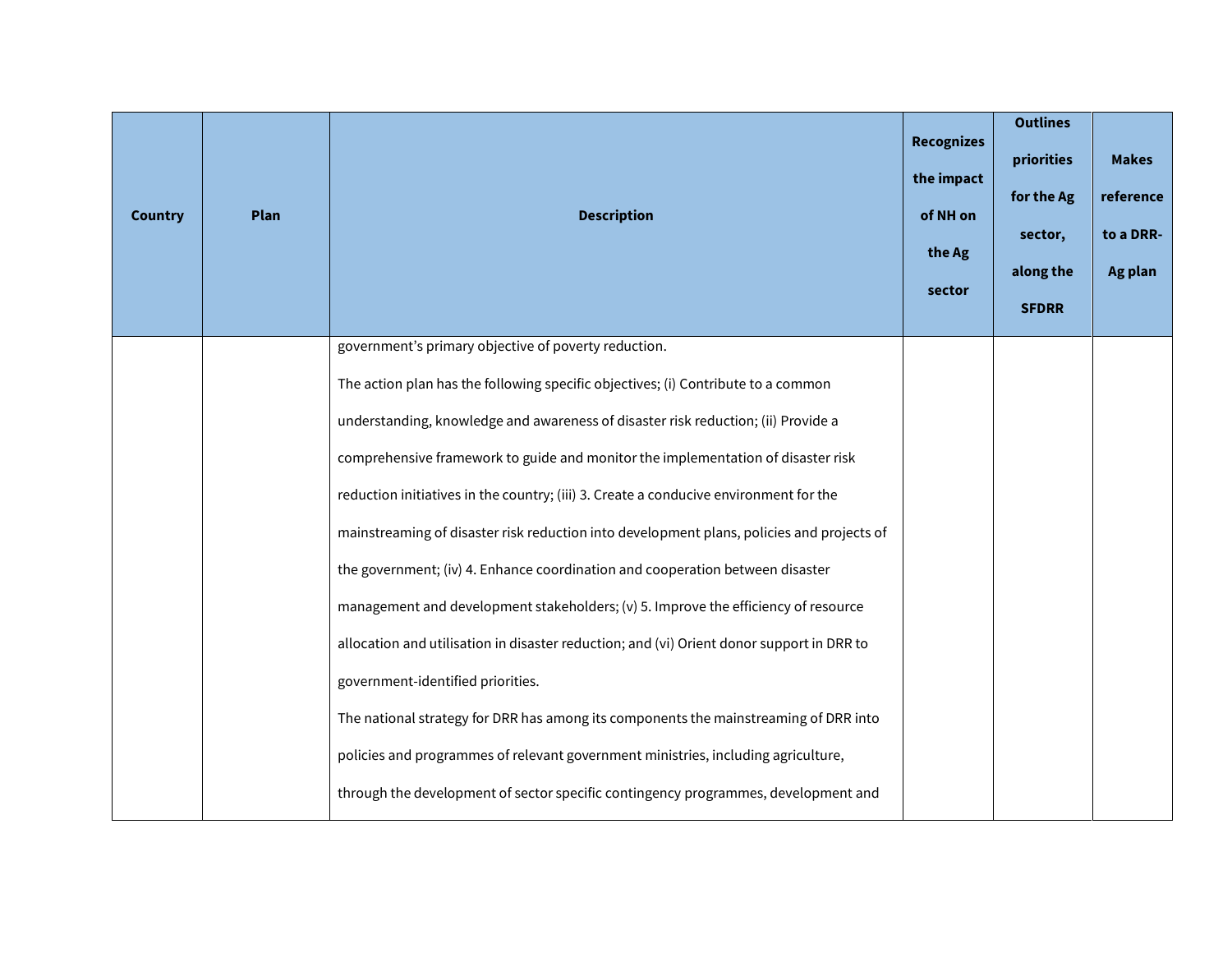| <b>Country</b> | <b>Plan</b>                                | <b>Description</b>                                                                                                                                                               | <b>Recognizes</b><br>the impact<br>of NH on<br>the Ag<br>sector | <b>Outlines</b><br>priorities<br>for the Ag<br>sector,<br>along the<br><b>SFDRR</b> | <b>Makes</b><br>reference<br>to a DRR-<br>Ag plan |
|----------------|--------------------------------------------|----------------------------------------------------------------------------------------------------------------------------------------------------------------------------------|-----------------------------------------------------------------|-------------------------------------------------------------------------------------|---------------------------------------------------|
|                |                                            | implementation of vulnerability reduction measures, income diversification and insurance<br>and credit schemes.                                                                  |                                                                 |                                                                                     |                                                   |
|                |                                            | The strategy outlines institutional arrangements, where the Ministries of Interior and Rural                                                                                     |                                                                 |                                                                                     |                                                   |
|                |                                            | Development are responsible of providing the overall facilitation and coordination, and                                                                                          |                                                                 |                                                                                     |                                                   |
|                |                                            | delegating the responsibility for implementation to the relevant government ministries                                                                                           |                                                                 |                                                                                     |                                                   |
|                |                                            | and local governments, in collaboration with other relevant government institutions.                                                                                             |                                                                 |                                                                                     |                                                   |
|                | National Disaster<br><b>Risk Reduction</b> | Developed in response to the legal requirement of the National Threat Assessment<br>Document 2015-2018 which translates the national Sendai framework commitment into<br>action. |                                                                 |                                                                                     |                                                   |
| Georgia        | Strategy of                                | Seeks to establish a unified, coordinated and multi-stakeholder DRR system at all                                                                                                | yes                                                             | no                                                                                  | no                                                |
|                | Georgia 2017-                              | governance levels.                                                                                                                                                               |                                                                 |                                                                                     |                                                   |
|                | 2020                                       | Places a strong emphasis on well-established disaster preparedness and response                                                                                                  |                                                                 |                                                                                     |                                                   |
|                |                                            | practices, prevention and resilience building.                                                                                                                                   |                                                                 |                                                                                     |                                                   |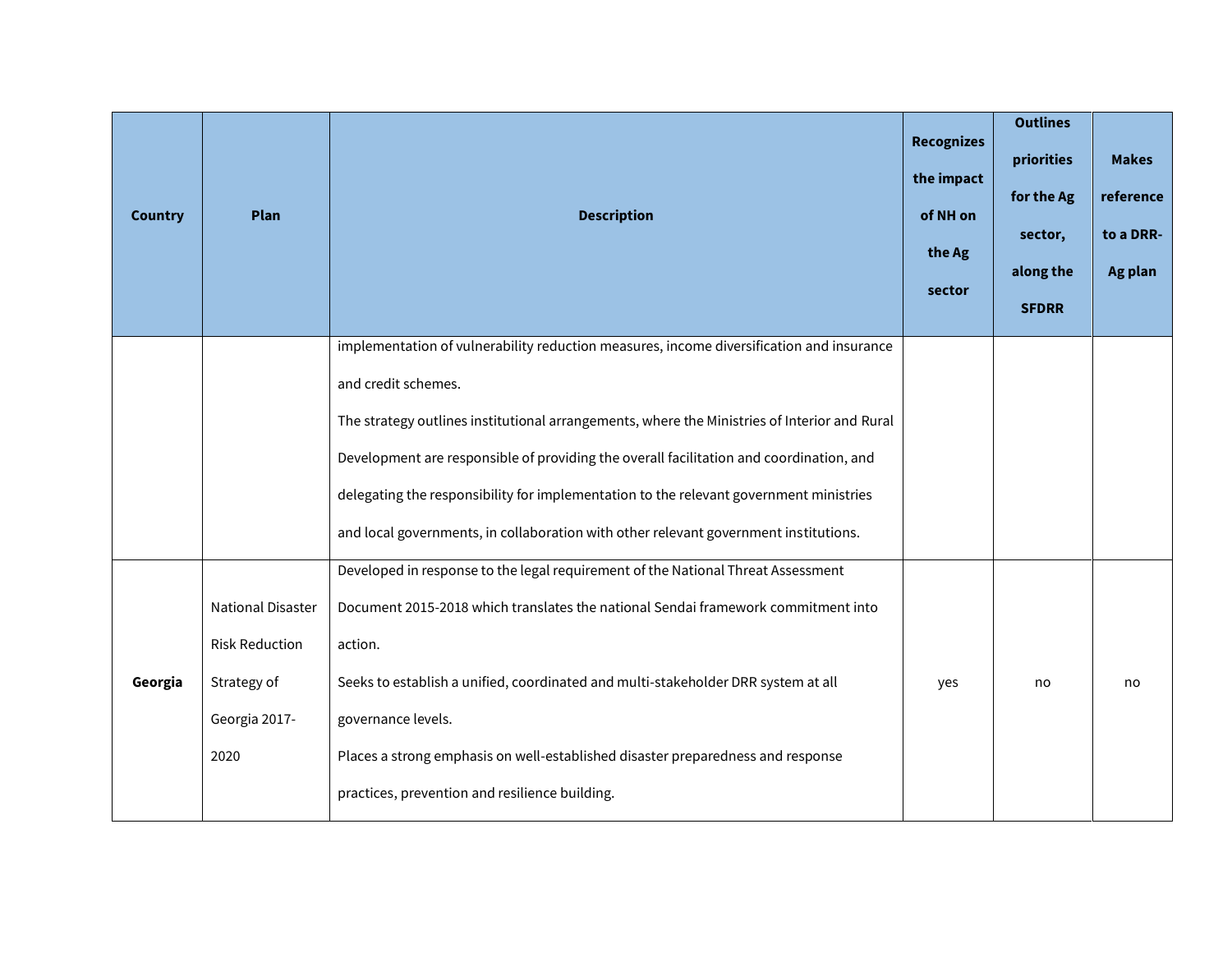| <b>Country</b> | Plan                                                             | <b>Description</b>                                                                                                                                                                                                                                                                                                                                                                                                                                                                                                                                                                                  | <b>Recognizes</b><br>the impact<br>of NH on<br>the Ag<br>sector | <b>Outlines</b><br>priorities<br>for the Ag<br>sector,<br>along the<br><b>SFDRR</b> | <b>Makes</b><br>reference<br>to a DRR-<br>Ag plan |
|----------------|------------------------------------------------------------------|-----------------------------------------------------------------------------------------------------------------------------------------------------------------------------------------------------------------------------------------------------------------------------------------------------------------------------------------------------------------------------------------------------------------------------------------------------------------------------------------------------------------------------------------------------------------------------------------------------|-----------------------------------------------------------------|-------------------------------------------------------------------------------------|---------------------------------------------------|
|                |                                                                  | Provides a common basis for priority setting and for the alignment of government's and<br>partners' interventions under a single comprehensive framework. It identifies concrete<br>activities for the strategy implementation across sectors from 2017 to 2020, determines<br>responsible and supporting institutions/agencies and sets implementation timeframes<br>and sources of financing.<br>The strategy recognises the different types of hazards that affect the agriculture sector,<br>yet, no concrete activities are mention in order to reduce the risks of the agriculture<br>sector. |                                                                 |                                                                                     |                                                   |
| Guyana         | National<br>Integrated<br>Disaster Risk<br>ManagementPlan<br>and | Recognizes the severe impact of natural hazards on the agricultural sector. Highlights<br>governmental awareness of the high economic loss and damages due to floods and the<br>costs of emergency response for the agricultural sector. Strong focus on vulnerability<br>reduction in line with sustainable development across sectors, with specific inputs aimed<br>to reduce the risk of the agriculture sector along the four SFDRR priorities. The                                                                                                                                            | yes                                                             | yes                                                                                 | yes                                               |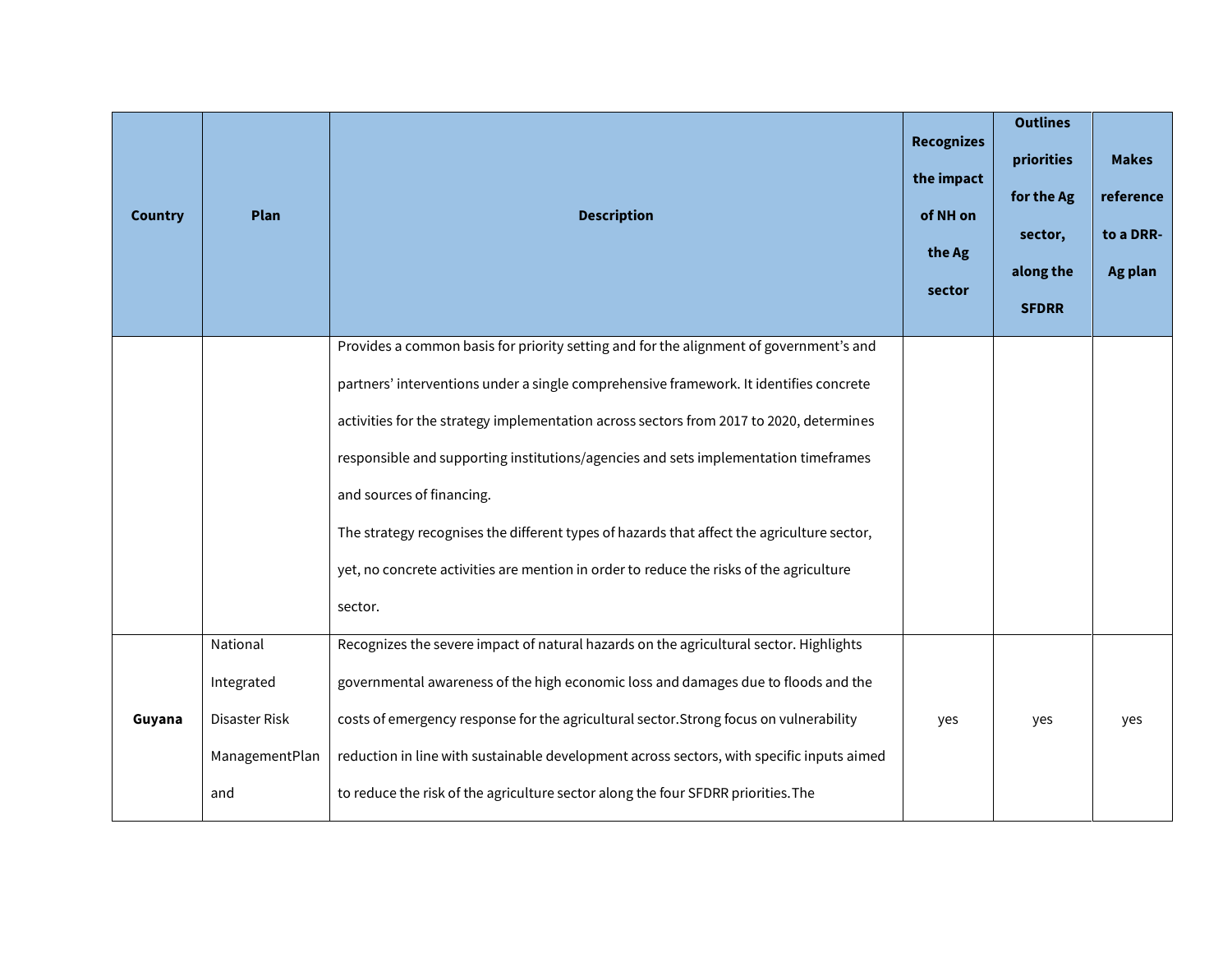| <b>Country</b> | Plan                                                | <b>Description</b>                                                                                                                                                                                                                                                                                                                                                                                                                                                                                                                                                                                                                             | <b>Recognizes</b><br>the impact<br>of NH on<br>the Ag<br>sector | <b>Outlines</b><br>priorities<br>for the Ag<br>sector,<br>along the<br><b>SFDRR</b> | <b>Makes</b><br>reference<br>to a DRR-<br>Ag plan |
|----------------|-----------------------------------------------------|------------------------------------------------------------------------------------------------------------------------------------------------------------------------------------------------------------------------------------------------------------------------------------------------------------------------------------------------------------------------------------------------------------------------------------------------------------------------------------------------------------------------------------------------------------------------------------------------------------------------------------------------|-----------------------------------------------------------------|-------------------------------------------------------------------------------------|---------------------------------------------------|
|                | Implementation<br>Strategy for<br>Guyana 2013       | development of the plan counted with the involvement of the Ministry of Agriculture, who<br>leads the "Agriculture, Industry/Commerce" disaster sub-committee, and contributes to<br>the Mitigation, and the preparedness-response sub-committees. The strategy outlines<br>ongoing DRM projects for Guyana, with defined timeframes and budgets for<br>implementation, including one on mangrove reforestation. The Strategy makes reference<br>to the National Land Use Plan for the implementation of prevention and mitigation<br>measures and to the Agriculture Disaster Risk Management Plan and Strategy agriculture<br>response plan. |                                                                 |                                                                                     |                                                   |
| Jamaica        | National Hazard<br><b>Mitigation Policy</b><br>2005 | The policy recognizes that over the last two decades Jamaica economic growth and<br>development has been persistently hampered by the impact of natural hazards, being the<br>agriculture sector one of the most affected and vulnerable, setting back the development<br>achievements and putting food security under threat.                                                                                                                                                                                                                                                                                                                 | yes                                                             | no                                                                                  | no                                                |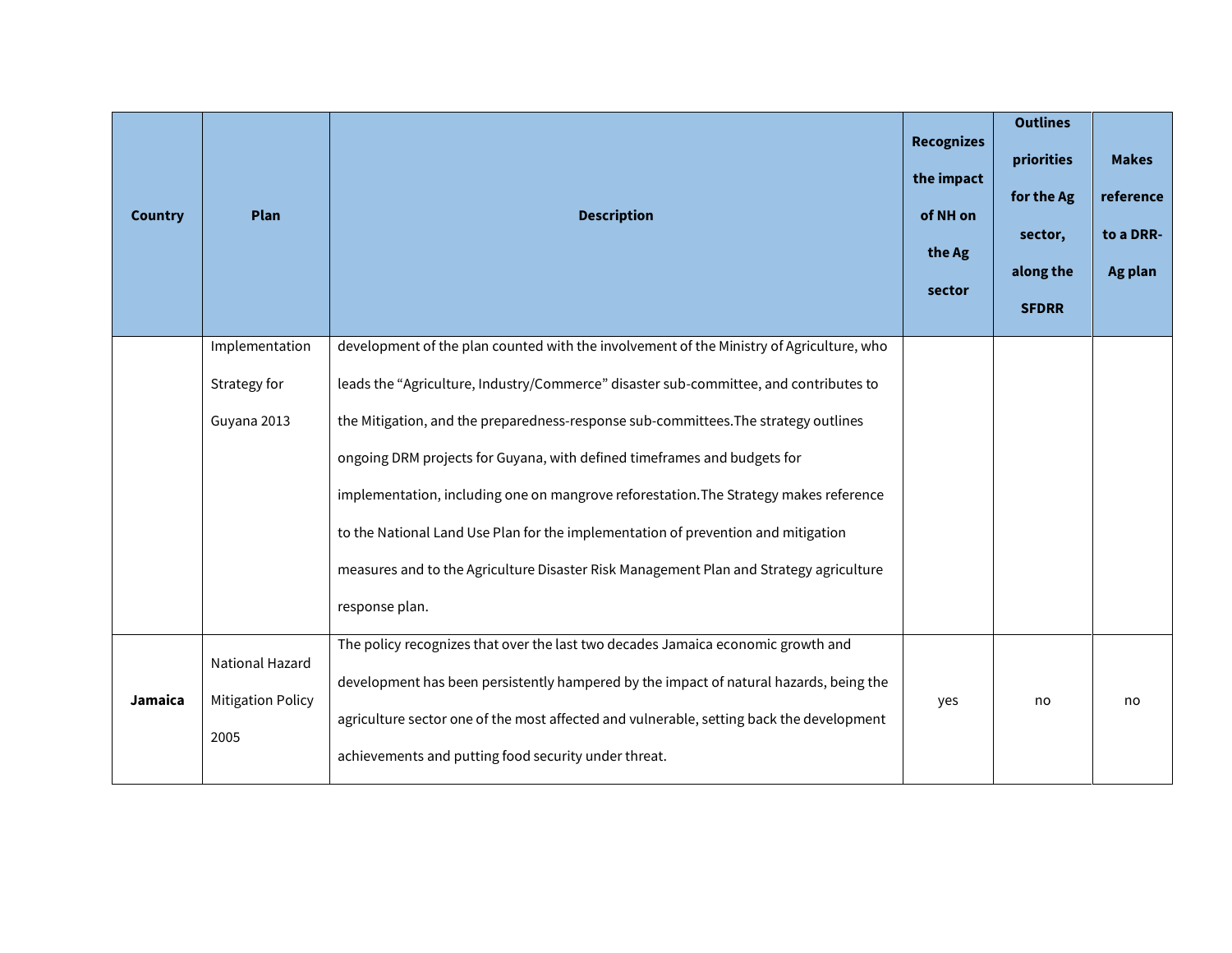| <b>Country</b> | Plan                                                                            | <b>Description</b>                                                                                                                                                                                                                                                                                                                                                                                                                                                                                                                                                                                                                                                                                 | <b>Recognizes</b><br>the impact<br>of NH on<br>the Ag<br>sector | <b>Outlines</b><br>priorities<br>for the Ag<br>sector,<br>along the<br><b>SFDRR</b> | <b>Makes</b><br>reference<br>to a DRR-<br>Ag plan |
|----------------|---------------------------------------------------------------------------------|----------------------------------------------------------------------------------------------------------------------------------------------------------------------------------------------------------------------------------------------------------------------------------------------------------------------------------------------------------------------------------------------------------------------------------------------------------------------------------------------------------------------------------------------------------------------------------------------------------------------------------------------------------------------------------------------------|-----------------------------------------------------------------|-------------------------------------------------------------------------------------|---------------------------------------------------|
|                |                                                                                 | Stresses the importance of investing in disaster prevention and preparedness to make<br>economy more resilient.                                                                                                                                                                                                                                                                                                                                                                                                                                                                                                                                                                                    |                                                                 |                                                                                     |                                                   |
| Myanmar        | <b>Myanmar Action</b><br>Plan on Disaster<br><b>Risk Reduction</b><br>2017-2020 | Strong focus on the agriculture sector.<br>Recognizes the important role of Myanmar's Ministry of Agriculture, Livestock and<br>Irrigation (MOALI) in DRM and has involved the agriculture sector, amongst others, during<br>the formulation process.<br>The agriculture sub-sectors, in particular crops, livestock, fishery/aquaculture and<br>irrigation are featured in various priority actions of the plan.<br>Planed activities ranging from risk assessments link developing an agricultural drought<br>monitoring system, to risk governance activities like including DRR/CCA into small village<br>development plans, considering community infrastructure, livelihoods and agriculture | yes                                                             | yes                                                                                 | no                                                |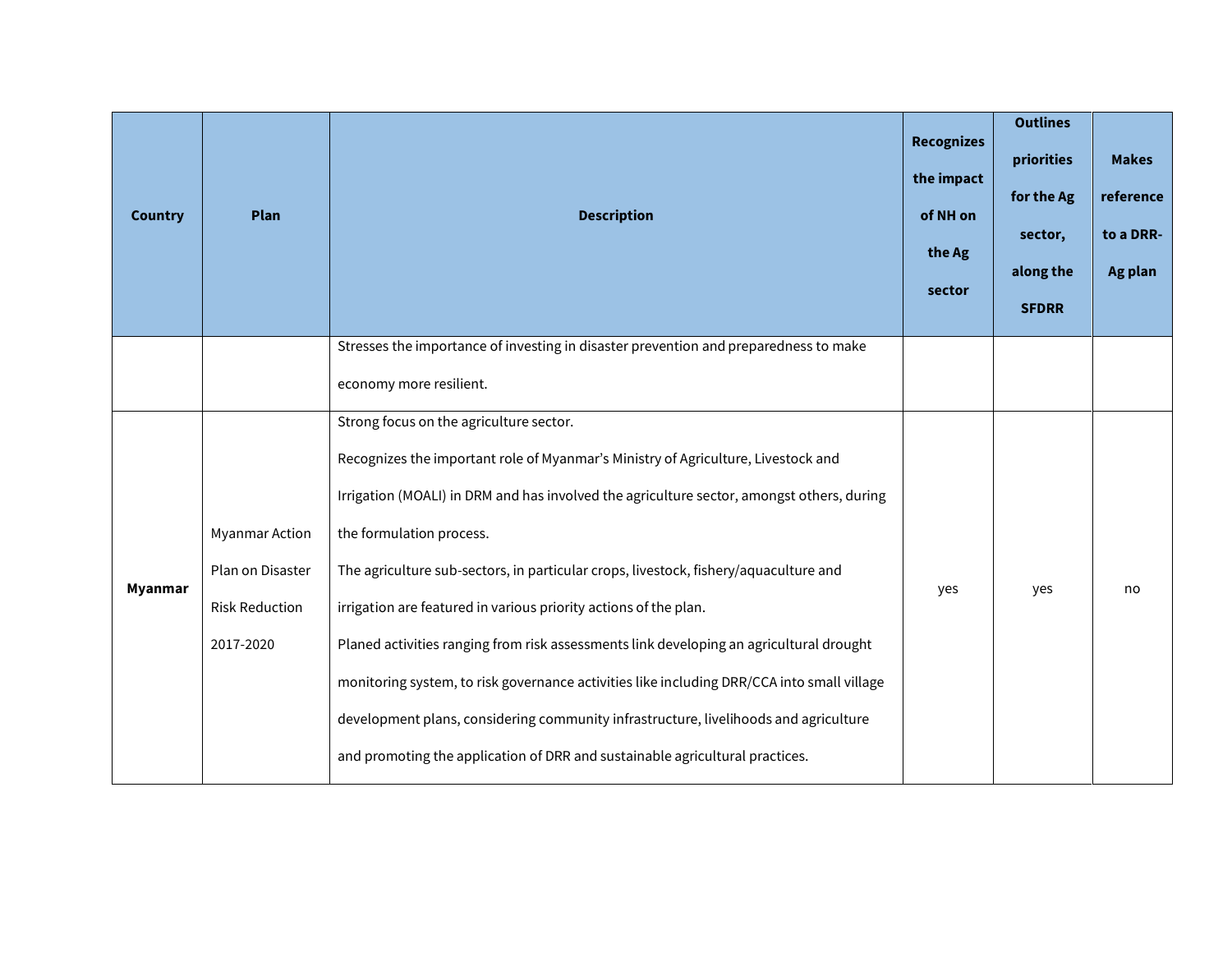| <b>Country</b> | Plan                                                             | <b>Description</b>                                                                                                                                                                                                                                                                                                                                                                                                                                                                                                                                                                                                                                                                                                                                                                                                                  | <b>Recognizes</b><br>the impact<br>of NH on<br>the Ag<br>sector | <b>Outlines</b><br>priorities<br>for the Ag<br>sector,<br>along the<br><b>SFDRR</b> | <b>Makes</b><br>reference<br>to a DRR-<br>Ag plan |
|----------------|------------------------------------------------------------------|-------------------------------------------------------------------------------------------------------------------------------------------------------------------------------------------------------------------------------------------------------------------------------------------------------------------------------------------------------------------------------------------------------------------------------------------------------------------------------------------------------------------------------------------------------------------------------------------------------------------------------------------------------------------------------------------------------------------------------------------------------------------------------------------------------------------------------------|-----------------------------------------------------------------|-------------------------------------------------------------------------------------|---------------------------------------------------|
| Pakistan       | <b>National Disaster</b><br><b>Risk Reduction</b><br>Policy 2013 | Agriculture does not play a role in the 2013 National Disaster Risk Reduction Policy, but<br>lays the foundation for the existing Agriculture DRR Plan, as it prescribes "sectoral and<br>hazard-specific plans" as one of its three instruments for implementation.<br>The need for sectoral plans for DRR in agriculture stems from Pakistan's National Disaster<br>Risk Reduction Policy 2013. Acknowledges the roles of reducing risks and mainstream a<br>proactive approach to increase the adaptive capacity to withstand disasters triggered by<br>natural hazards.<br>National policies and acts (such as the National Disaster Management (NDM) Act 2010)<br>provide the overarching framework for risk reduction, yet the division of roles and<br>responsibilities is foremost a provincial and district-level subject. | yes                                                             | no                                                                                  | yes                                               |
| Paraguay       | Política Nacional<br>de Gestión y                                | The main objective is to install the theme of DRRM at the various levels of the government,<br>its institutions, civil society, the private sector and the community.                                                                                                                                                                                                                                                                                                                                                                                                                                                                                                                                                                                                                                                               | no                                                              | no                                                                                  | no                                                |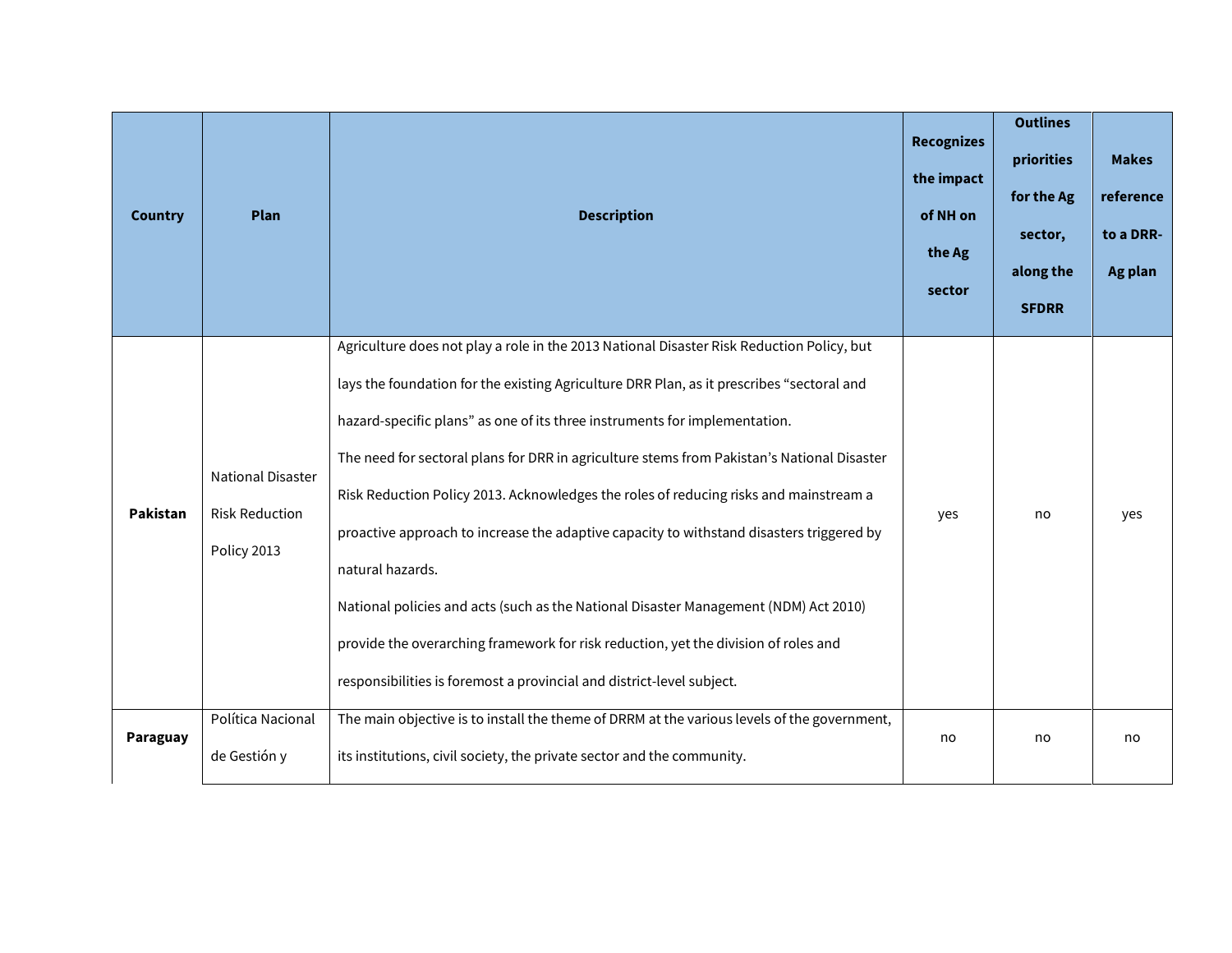| <b>Country</b> | Plan                                                                   | <b>Description</b>                                                                                                                                                                                                                                                                                                                                                                                                                                                                                                                                                                                                                                                                                                                                                                                                                                                                                                                                                                                                             | <b>Recognizes</b><br>the impact<br>of NH on<br>the Ag<br>sector | <b>Outlines</b><br>priorities<br>for the Ag<br>sector,<br>along the<br><b>SFDRR</b> | <b>Makes</b><br>reference<br>to a DRR-<br>Ag plan |
|----------------|------------------------------------------------------------------------|--------------------------------------------------------------------------------------------------------------------------------------------------------------------------------------------------------------------------------------------------------------------------------------------------------------------------------------------------------------------------------------------------------------------------------------------------------------------------------------------------------------------------------------------------------------------------------------------------------------------------------------------------------------------------------------------------------------------------------------------------------------------------------------------------------------------------------------------------------------------------------------------------------------------------------------------------------------------------------------------------------------------------------|-----------------------------------------------------------------|-------------------------------------------------------------------------------------|---------------------------------------------------|
|                | Reducción de                                                           | Attempt to mainstream DRR in the formulation and implementation of public policies as                                                                                                                                                                                                                                                                                                                                                                                                                                                                                                                                                                                                                                                                                                                                                                                                                                                                                                                                          |                                                                 |                                                                                     |                                                   |
|                | Riesgos 2014                                                           | well as development programmes.                                                                                                                                                                                                                                                                                                                                                                                                                                                                                                                                                                                                                                                                                                                                                                                                                                                                                                                                                                                                |                                                                 |                                                                                     |                                                   |
|                | Plan Nacional de<br>Implementación<br>del Marco de<br>Sendai 2018-2022 | Medium and long-term multi-sectoral planning tool for the achievement of SFDRR<br>priorities and targets, in order to strengthen resilience in the country. Invites public<br>entities to incorporate DRR and the preservation of ecosystem functions across sectors<br>and levels in the planning of development in a coherent manner. Considers the<br>consequent modifications to national frames, local laws, regulations, public policies, with<br>plans, budgets and responsibilities, across sectors, in line with the four SFDRR<br>priorities.Aims for the implementation of contextualised strategies and plans, in order to<br>avoid creating risks, reduce existing risks and increase economic, social, health resilience<br>and environmental, and, in this way, contribute to the safety, well-being, quality of life of<br>the people and sustainable development of the country. The National Plan harmonised its<br>strategies and actions in compliance with the constitutional mandate and it is supported | yes                                                             | yes                                                                                 | yes                                               |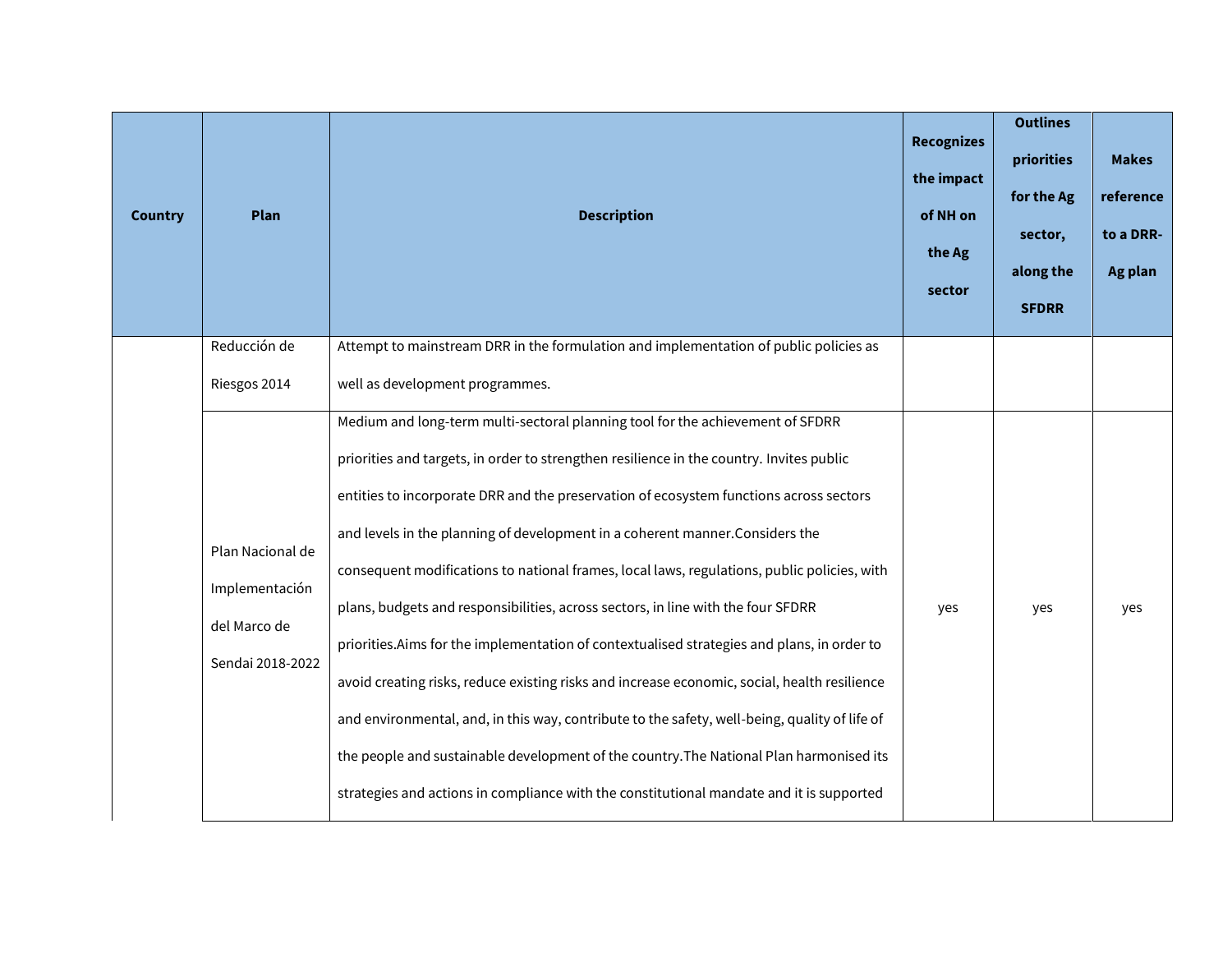| <b>Country</b>     | Plan                                                                                       | <b>Description</b>                                                                                                                                                                                                                                                                                                                                                                                                                                                                                                                                                                                             | <b>Recognizes</b><br>the impact<br>of NH on<br>the Ag<br>sector | <b>Outlines</b><br>priorities<br>for the Ag<br>sector,<br>along the<br><b>SFDRR</b> | <b>Makes</b><br>reference<br>to a DRR-<br>Ag plan |
|--------------------|--------------------------------------------------------------------------------------------|----------------------------------------------------------------------------------------------------------------------------------------------------------------------------------------------------------------------------------------------------------------------------------------------------------------------------------------------------------------------------------------------------------------------------------------------------------------------------------------------------------------------------------------------------------------------------------------------------------------|-----------------------------------------------------------------|-------------------------------------------------------------------------------------|---------------------------------------------------|
|                    |                                                                                            | by the national policy on DRR and the National Development Plan Paraguay 2030, to<br>contribute to the achievement of the 2030 Agenda for Sustainable DevelopmentFor its<br>implementation different sources of funding are considered, and among those the General<br>Expense Budget of the Nation, budgets of binational entities, international cooperation<br>and public-private partnerships.                                                                                                                                                                                                             |                                                                 |                                                                                     |                                                   |
| <b>Philippines</b> | National Disaster<br><b>Risk Reduction</b><br>and Management<br>Plan (NDRRMP)<br>2011-2028 | The plan calls for a comprehensive, multi-hazards, multi-sectoral, inter-agency and<br>community-based approach to DRRM, serving as the principal guide to DRRM efforts in the<br>Philippines.<br>It provides the legal basis for policies, plans and programs to deal with disasters,<br>recognising the importance of mainstreaming DRRM and CCA in the development<br>processes such as policy formulation, socio-economic development planning, budgeting<br>and governance, across sectors, including agriculture.<br>The plan sets down the expected outcomes, outputs, key activities, indicators, lead | no                                                              | yes                                                                                 | yes                                               |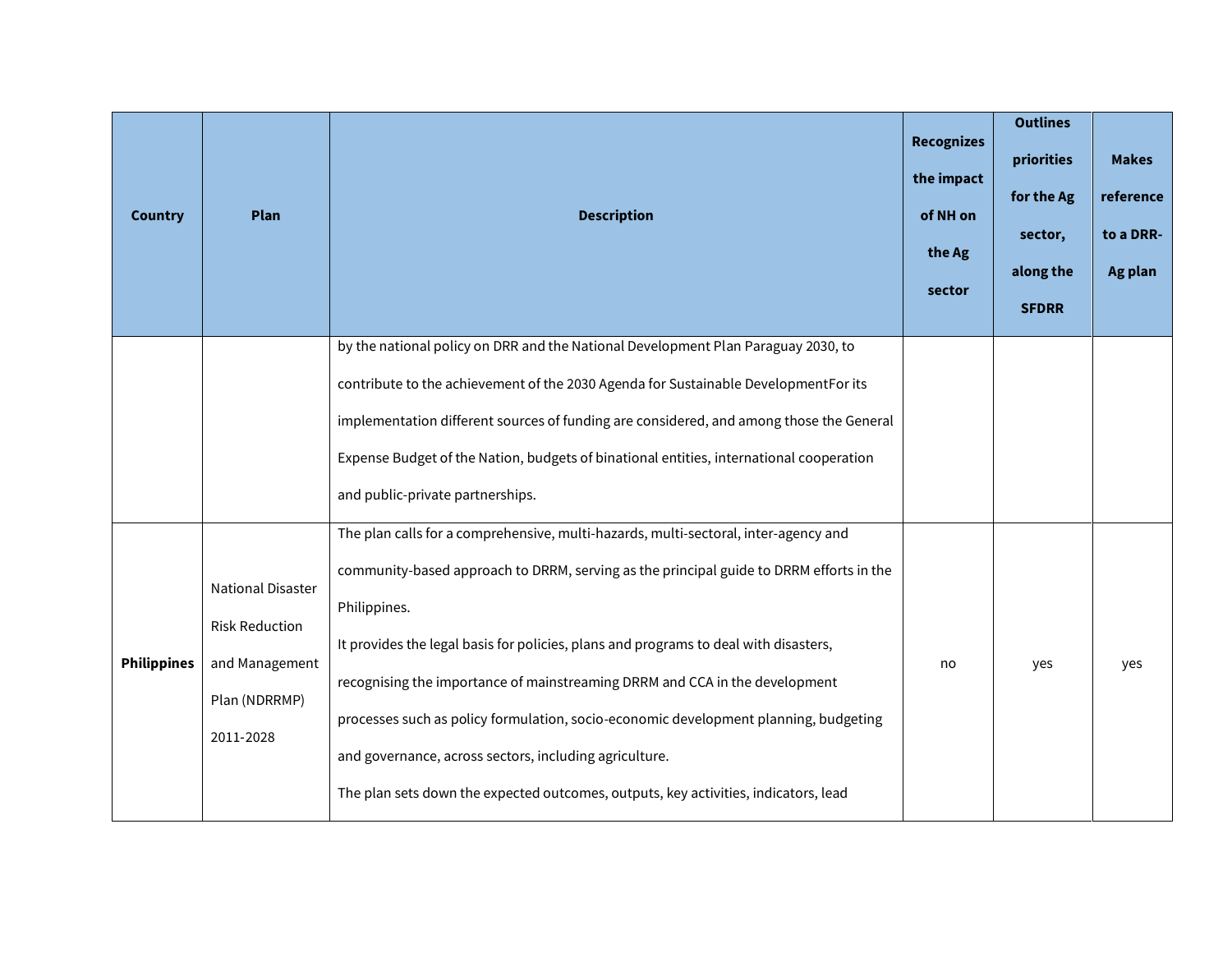| <b>Country</b> | Plan                                                                                                 | <b>Description</b>                                                                                                                                                                                                                                                                                                                                                                                                                                                                                                                                                                                                                                                                                                                                    | <b>Recognizes</b><br>the impact<br>of NH on<br>the Ag<br>sector | <b>Outlines</b><br>priorities<br>for the Ag<br>sector,<br>along the<br><b>SFDRR</b> | <b>Makes</b><br>reference<br>to a DRR-<br>Ag plan |
|----------------|------------------------------------------------------------------------------------------------------|-------------------------------------------------------------------------------------------------------------------------------------------------------------------------------------------------------------------------------------------------------------------------------------------------------------------------------------------------------------------------------------------------------------------------------------------------------------------------------------------------------------------------------------------------------------------------------------------------------------------------------------------------------------------------------------------------------------------------------------------------------|-----------------------------------------------------------------|-------------------------------------------------------------------------------------|---------------------------------------------------|
|                |                                                                                                      | agencies, implementing partners and timelines under each of the four distinct yet<br>mutually reinforcing thematic areas in line with the HFA and structured along four<br>thematic areas of the DRR cycle; (i) prevention and mitigation; (ii) disaster preparedness;<br>(iii) disaster response and (iv) disaster rehabilitation and recovery.                                                                                                                                                                                                                                                                                                                                                                                                      |                                                                 |                                                                                     |                                                   |
|                | <b>DRRCCA Policies</b><br>and<br>Standardization<br>Project RA 10121<br><b>Sunset Review</b><br>2016 | The sunset review aims to harmonize Philippine policies, frameworks and strategies and<br>standardize tools and methodologies for integrated DRR/M and CCA at the national and<br>local level, including mainstreaming gender approaches in all project activities to ensure<br>the participation and involvement of women in managing risks from natural hazards and<br>CC.<br>The review consistent on a series of sectoral consultations, involving participants<br>representing the interests of people with disabilities, women and girls, children and youth,<br>senior citizens, the urban poor, agriculture and fisheries, environment, infrastructure,<br>economic development, civil society organizations, and emergency responders at the | no                                                              | yes                                                                                 | yes                                               |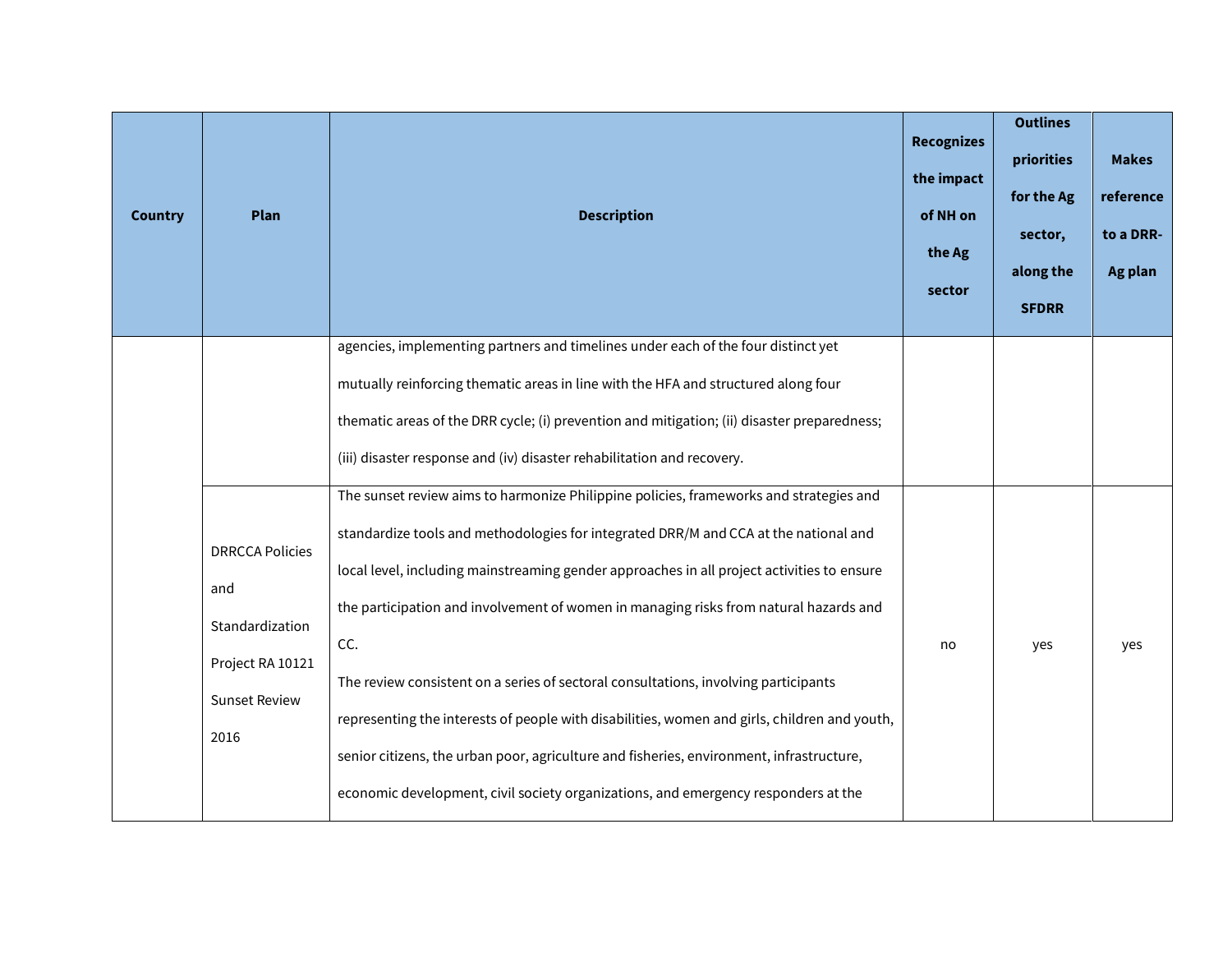| <b>Country</b> | Plan             | <b>Description</b>                                                                         | <b>Recognizes</b><br>the impact<br>of NH on<br>the Ag<br>sector | <b>Outlines</b><br>priorities<br>for the Ag<br>sector,<br>along the<br><b>SFDRR</b> | <b>Makes</b><br>reference<br>to a DRR-<br>Ag plan |
|----------------|------------------|--------------------------------------------------------------------------------------------|-----------------------------------------------------------------|-------------------------------------------------------------------------------------|---------------------------------------------------|
|                |                  | national and local level.                                                                  |                                                                 |                                                                                     |                                                   |
|                |                  | Each group identified issues, challenges and policy recommendations for the assigned       |                                                                 |                                                                                     |                                                   |
|                |                  | assessment areas in relation to RA 10121 and related issuances, rules and regulations.     |                                                                 |                                                                                     |                                                   |
|                | Action Plan for  | The National DRR Programme represents a general framework for the development of a         |                                                                 |                                                                                     |                                                   |
|                | the              | comprehensive disaster protection programme and for coordinating, directing and            |                                                                 |                                                                                     |                                                   |
|                | Implementation   | managing DRR funds and implementing DRR related activities in the Republic of              |                                                                 |                                                                                     |                                                   |
|                | of the National  | Serbia. The Action Plan for the implementation of National DRR Programme (2016-2020) is    |                                                                 |                                                                                     |                                                   |
| <b>Serbia</b>  | Disaster Risk    | a strategic and long-term investment in DRM system. Serves as the basis for cooperation    | yes                                                             | yes                                                                                 | no                                                |
|                | Management       | among key stakeholders from different institutions, and lays out a concrete foundation for |                                                                 |                                                                                     |                                                   |
|                | Programme of     | their joint work on DRRM and efficient response to disasters. The objective of the Action  |                                                                 |                                                                                     |                                                   |
|                | the Republic of  | Plan is that, by 2020, the Republic of Serbia would have an effective DRM system           |                                                                 |                                                                                     |                                                   |
|                | Serbia 2016-2020 | developed and a solid inter-institutional coordination system established. Hence, the      |                                                                 |                                                                                     |                                                   |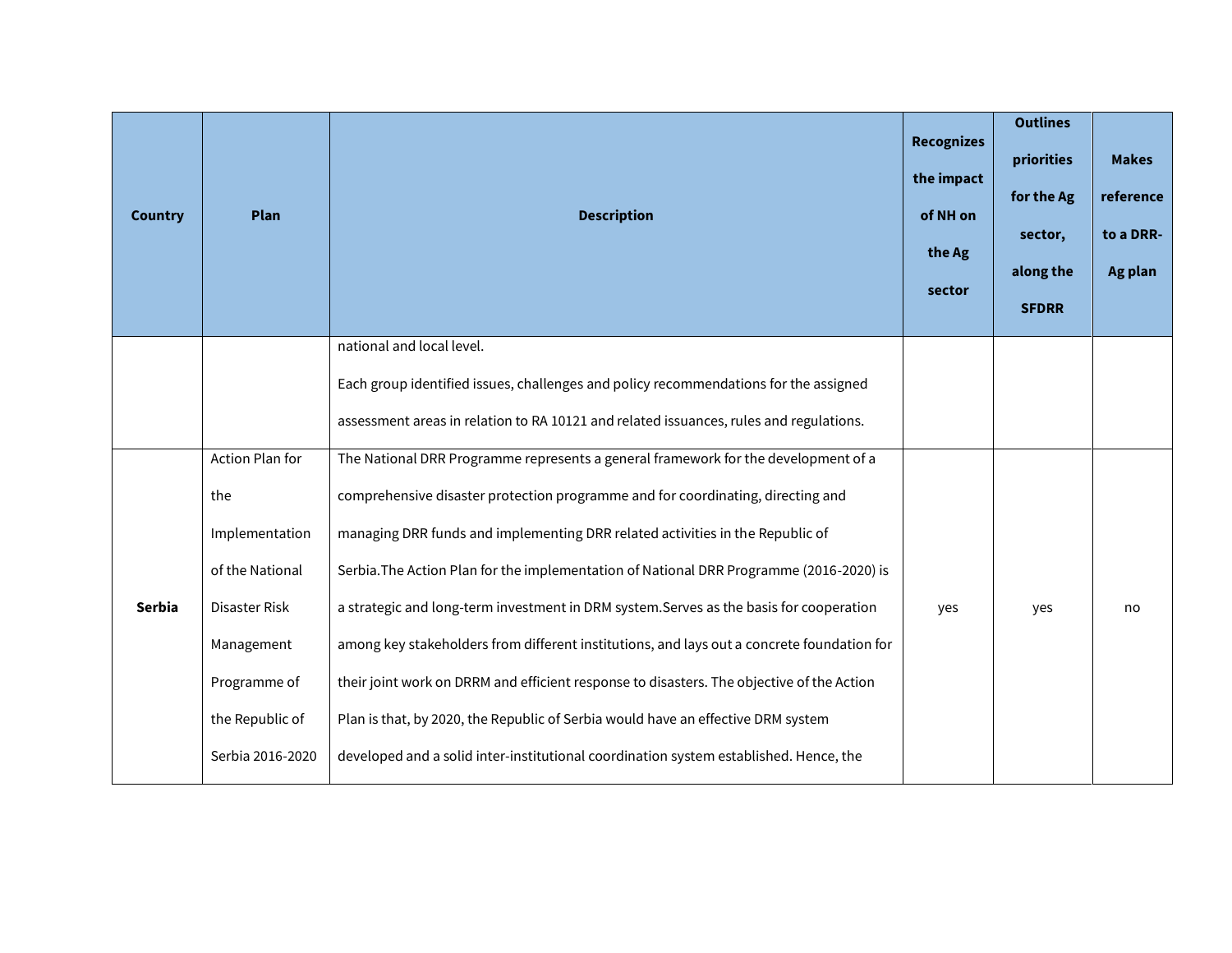| <b>Country</b> | Plan | <b>Description</b>                                                                                                                                      | <b>Recognizes</b><br>the impact<br>of NH on<br>the Ag<br>sector | <b>Outlines</b><br>priorities<br>for the Ag<br>sector,<br>along the<br><b>SFDRR</b> | <b>Makes</b><br>reference<br>to a DRR-<br>Ag plan |
|----------------|------|---------------------------------------------------------------------------------------------------------------------------------------------------------|-----------------------------------------------------------------|-------------------------------------------------------------------------------------|---------------------------------------------------|
|                |      | country will increase its resilience to disasters and other hazards, and will be capable of<br>retrofitting after disaster or any other hazard strikes. |                                                                 |                                                                                     |                                                   |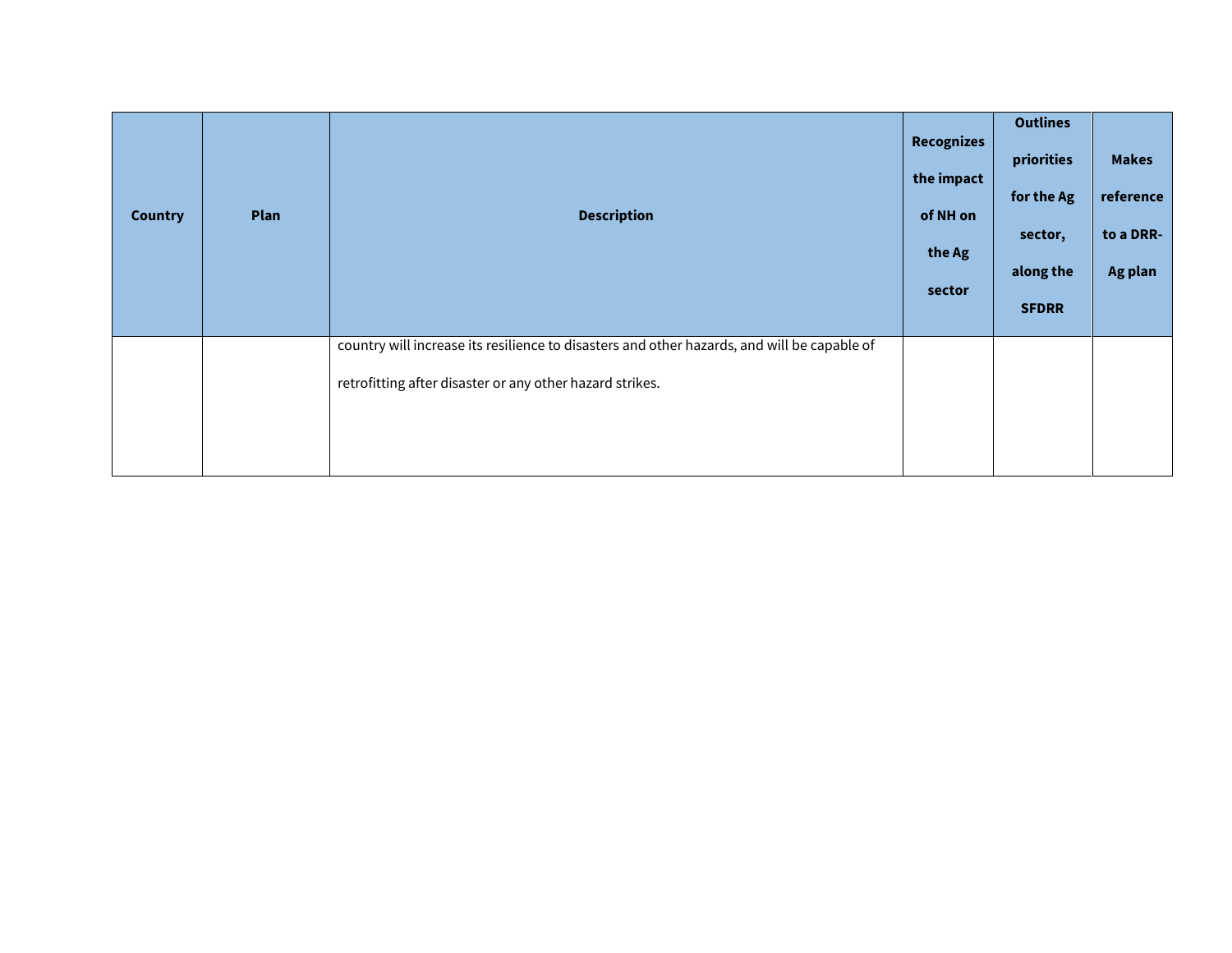## **Annex 4. Agriculture development measures serving DRR for the agriculture sector**

| <b>Country</b> | <b>Document</b>                                                   | <b>Development Program/Topic</b>                                                                                                                                                                                                                             | <b>Action in AG DRR plan</b>                                                                                                                                                                                                                                                                                                                                                                                                                                                                                                                                                                                                                                                                                      |
|----------------|-------------------------------------------------------------------|--------------------------------------------------------------------------------------------------------------------------------------------------------------------------------------------------------------------------------------------------------------|-------------------------------------------------------------------------------------------------------------------------------------------------------------------------------------------------------------------------------------------------------------------------------------------------------------------------------------------------------------------------------------------------------------------------------------------------------------------------------------------------------------------------------------------------------------------------------------------------------------------------------------------------------------------------------------------------------------------|
| Cambodia       | Agricultural Sector<br>Strategic<br>Development Plan<br>2014-2018 | Sub-Program 1.2: Promote Sustainable<br>Management of Agricultural Land<br>Resources<br>Sub-Program 1.3: Promote Rice Production<br>Development<br>Sub-Program 1.6: Strengthen the<br>Development and Utilization of Agricultural<br>Machinery and Equipment | • Capacity building and upgrading of climate change adaptive research activities for<br>agricultural production systems.<br>• Identification of vulnerable areas prone to disasters such as flood, drought and salt-<br>water penetrating area.<br>. Preparation of strategic plan and work plan for risk mitigating in agriculture sector.<br>• Conduct research, development, production and extension of potential and high<br>quality horticultural seed and secondary crop seed adaptive to climate change and<br>market needs.<br>. Improvement of cultivation land and on farm irrigation system following technical<br>norm in order to increase productivity and profit and resilient to climate change. |
|                |                                                                   | Sub-Program 1.7: Enhance Plant<br>Protection, Sanitary and Phyto-sanitary<br>Measure                                                                                                                                                                         | . Improve agricultural productivity, quality and safety through capacity building on<br>good agricultural practices (GAP) and monitoring & evaluation of potential risk.<br>• Risk prevention on pest composition within Cambodia through the acceleration of<br>monitoring and evaluation on importation of goods and agricultural product, which is<br>the subject matter phyto-sanitary inspection in conformity with standard phyto-<br>sanitary measure in force.                                                                                                                                                                                                                                            |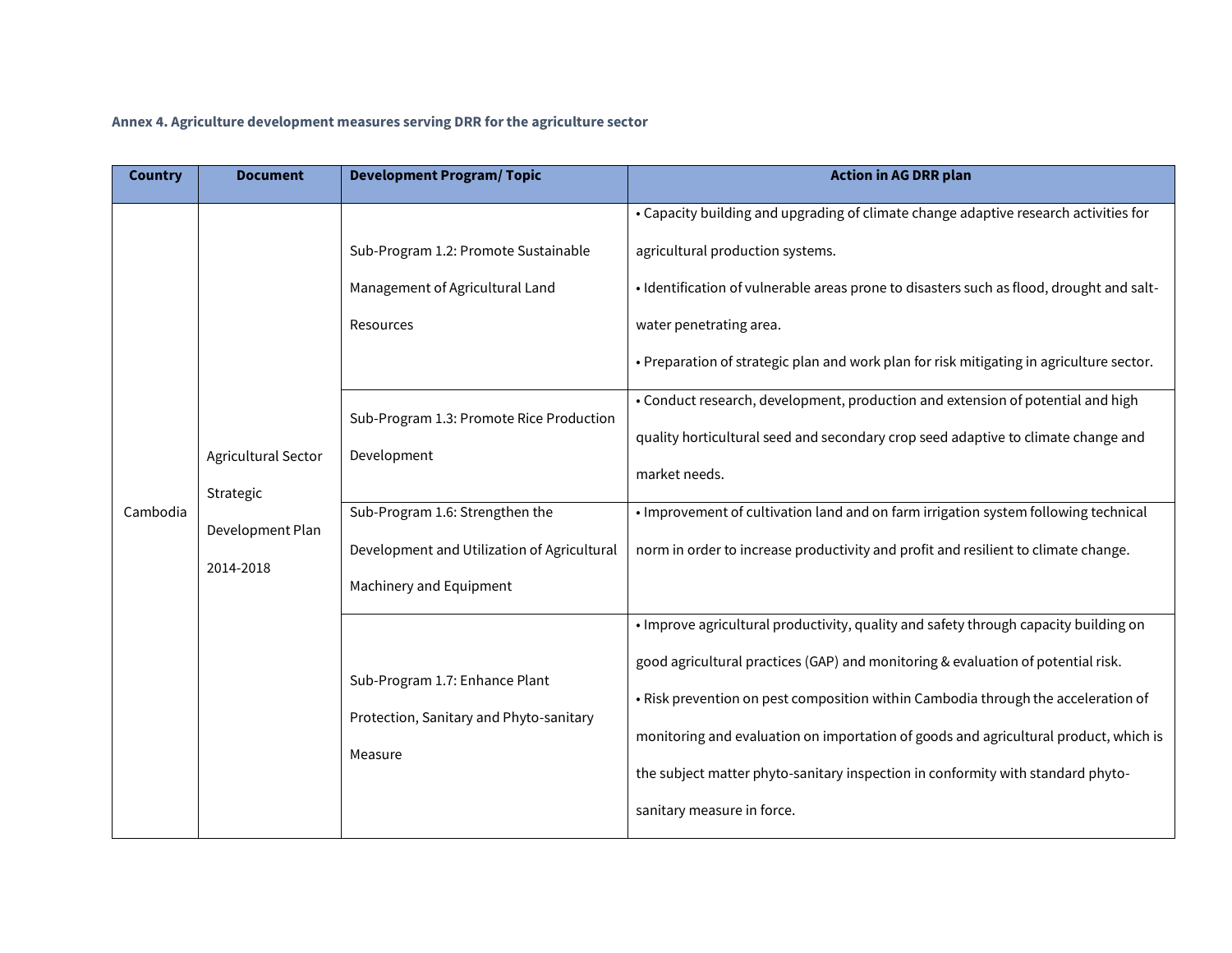| <b>Country</b> | <b>Document</b> | <b>Development Program/Topic</b>                                                                                                   | <b>Action in AG DRR plan</b>                                                                                                                                                                                                                                                                                                                                                             |
|----------------|-----------------|------------------------------------------------------------------------------------------------------------------------------------|------------------------------------------------------------------------------------------------------------------------------------------------------------------------------------------------------------------------------------------------------------------------------------------------------------------------------------------------------------------------------------------|
|                |                 | Sub-Programme 2.2: Strengthening of<br>Animal Health Services and Infectious<br><b>Disease Prevention</b>                          | . Research for identification of the risk areas of infectious disease.<br>• Strengthen staffs' capacity and stakeholders on technique, veterinary rules and<br>animal health management.<br>• Conduct, monitor and evaluate nationwide animal infectious vaccination campaign.<br>• Manage animal health situation, prevent animal infectious disease and implement<br>veterinary rules. |
|                |                 | Sub-Programme 2.3: Strengthening the<br>Inspection Works and Quarantines                                                           | • Establish animal quarantine stations and operating expenses.                                                                                                                                                                                                                                                                                                                           |
|                |                 | Sub-Programme 2.4: Improvement of<br>Public Health, Strengthening<br>Slaughterhouse Management, and<br>Zoonotic Disease Prevention | • Prevention and protection animal disease transmit from human to animal and vice<br>versa and public health.                                                                                                                                                                                                                                                                            |
|                |                 | Sub-Programme 3.2: Fisheries Domain<br>Management                                                                                  | • Promoting Climate Change Resilience of wild fisheries resources.<br>. Enhancing the Climate Change Responses in fisheries sector.<br>Sources.                                                                                                                                                                                                                                          |
|                |                 | Sub-Programme 3.3. Aquaculture<br>Development                                                                                      | • Promoting Aquaculture Production Systems and Practices that are more adaptive to<br>climate change.                                                                                                                                                                                                                                                                                    |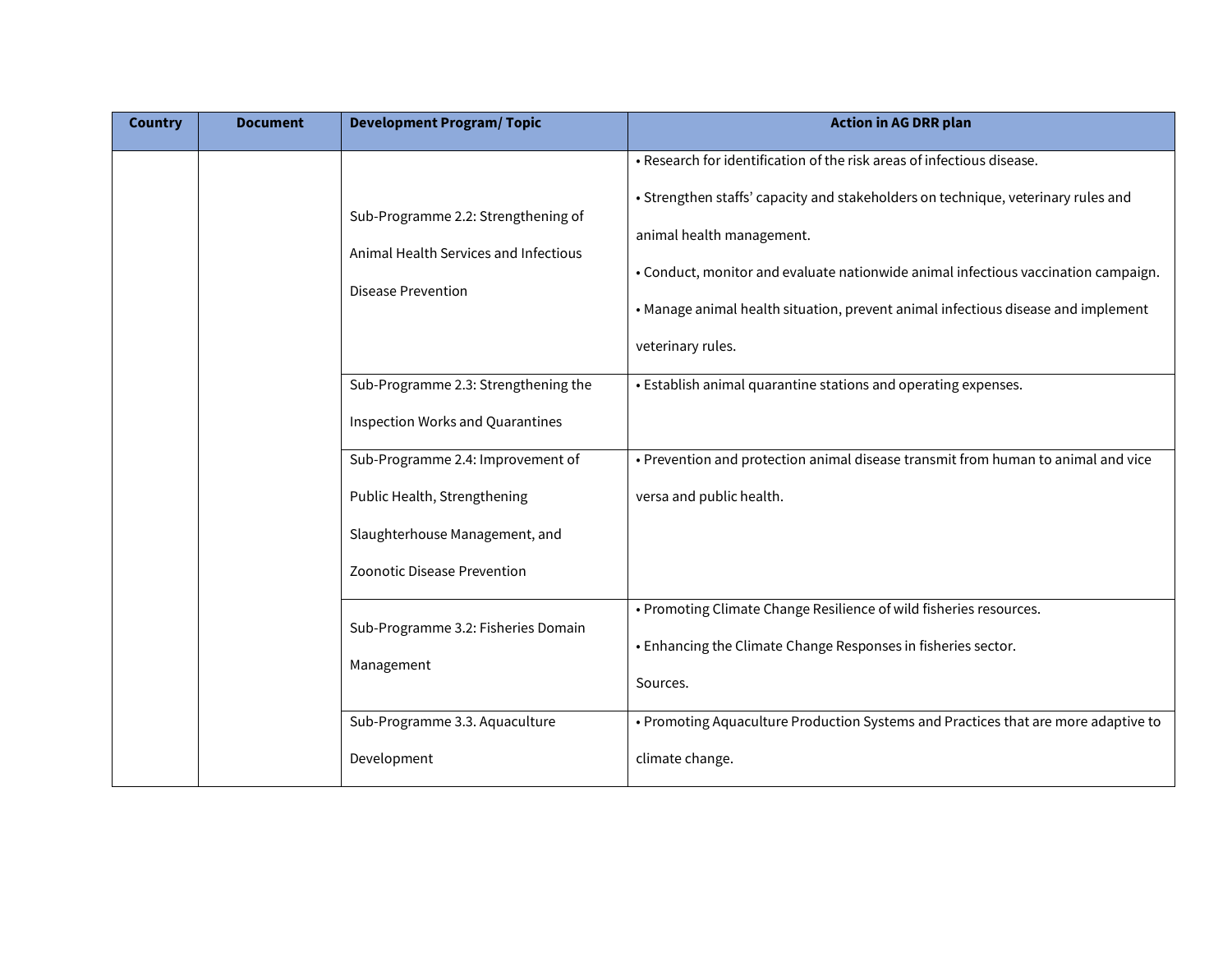| <b>Country</b> | <b>Document</b>               | <b>Development Program/ Topic</b>                                                                                           | <b>Action in AG DRR plan</b>                                                                                                                                                                                                                                                                                                                                                                                                                                                                                                                                                                          |
|----------------|-------------------------------|-----------------------------------------------------------------------------------------------------------------------------|-------------------------------------------------------------------------------------------------------------------------------------------------------------------------------------------------------------------------------------------------------------------------------------------------------------------------------------------------------------------------------------------------------------------------------------------------------------------------------------------------------------------------------------------------------------------------------------------------------|
|                |                               | Sub-Programme 4.1: Forest Development<br>and Management and Community Forestry<br>Sub-Programme 4.4: Saving, Restoring Bio- | • Conduct awareness on forest fire protection, publish signboards and administrative<br>letters.<br>• Conduct training on Mapping and GIS<br>• Prevent forest fires.                                                                                                                                                                                                                                                                                                                                                                                                                                  |
|                |                               | diversity, Breeding, and Releasing Wildlife                                                                                 |                                                                                                                                                                                                                                                                                                                                                                                                                                                                                                                                                                                                       |
|                | <b>National Strategic</b>     | Improved productivity, diversification and<br>commercialization.<br>A. Policy Priorities for the Fifth Legislature          | • Farmers diversify into crops other than rice, such as corn, cassava, sugarcane,<br>cashew nut, pepper and others.<br>. Investing in irrigation and rationalizing water use.<br>• Improvement of collection and storage facilities.<br>. Enhancing soil fertility management to combat land degradation and desertification.<br>. Assessing and classifying land for crop zoning and land use plan.                                                                                                                                                                                                  |
|                | Development Plan<br>2014-2018 | Water resources and irrigation system<br>management<br>A. Policy Priorities during the Fifth<br>Legislature                 | • Expansion of irrigation systems through mobilizing public and other resources in<br>order to rationally increase irrigation capacity, focusing on enhancing standards and<br>quality of irrigation infrastructure, effectiveness of investment and construction of<br>water storage reservoirs, and development of a fully extended irrigation system, with<br>attention on needed preparations for adaptation to climate change.<br>. Improving flood management and prevention by developing water release<br>infrastructure, flood prevention dams, water storage reservoirs and water diversion |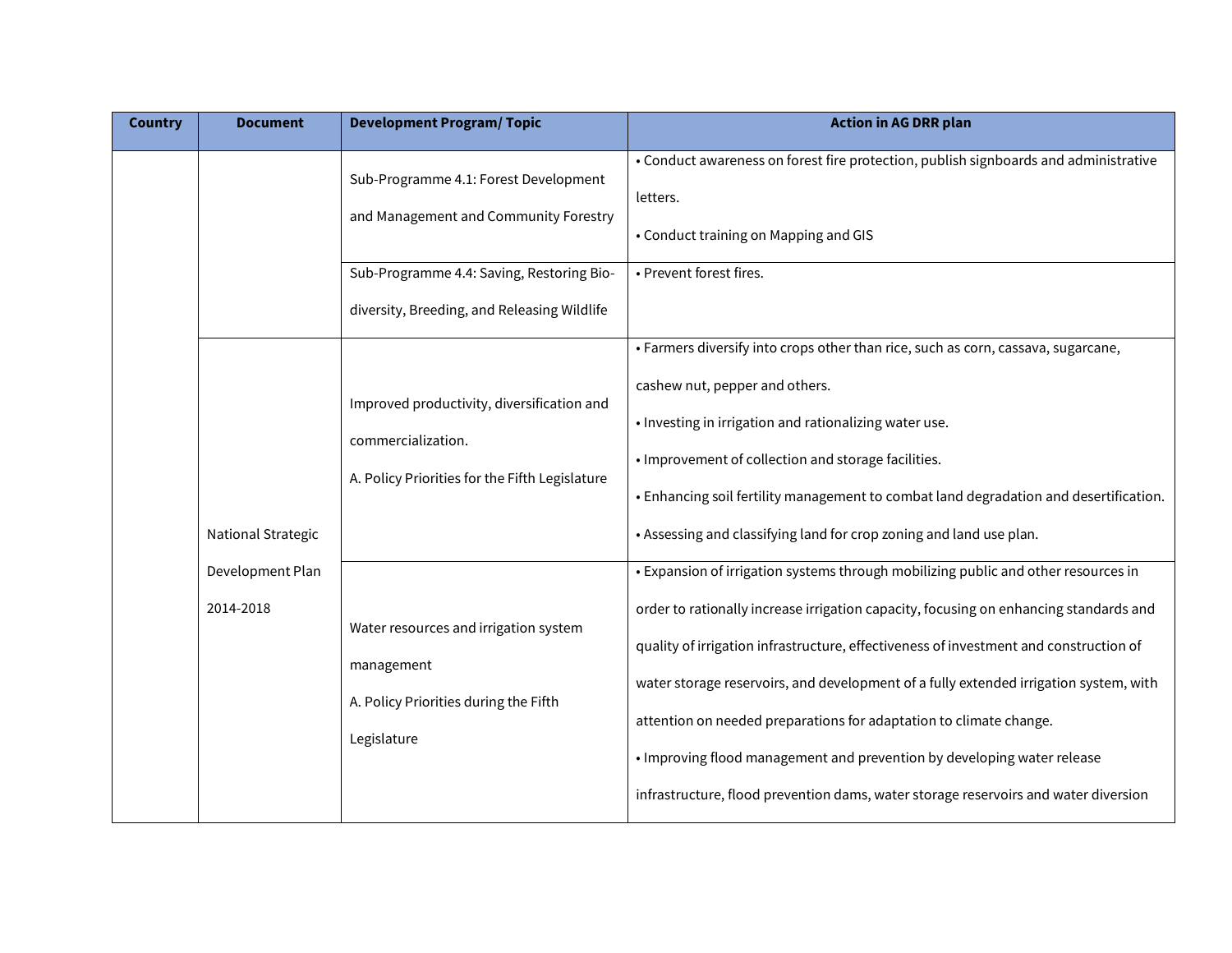| <b>Country</b> | <b>Document</b> | <b>Development Program/Topic</b>                                                                                          | <b>Action in AG DRR plan</b>                                                                                                                                                                                                                                                                                                                                                                                                                                                                                                                                                                                                                                                                                                                                                                                                                                                                                                                                                                                                                                                                                                             |
|----------------|-----------------|---------------------------------------------------------------------------------------------------------------------------|------------------------------------------------------------------------------------------------------------------------------------------------------------------------------------------------------------------------------------------------------------------------------------------------------------------------------------------------------------------------------------------------------------------------------------------------------------------------------------------------------------------------------------------------------------------------------------------------------------------------------------------------------------------------------------------------------------------------------------------------------------------------------------------------------------------------------------------------------------------------------------------------------------------------------------------------------------------------------------------------------------------------------------------------------------------------------------------------------------------------------------------|
|                |                 | Water resources and irrigation system<br>management<br>B. Planned Actions to Implement the<br><b>Prioritized Policies</b> | channels to reduce impact from floods.<br>• Strengthening and expansion of monitoring, forecasting and institutional<br>mechanism for dissemination of timely and more accurate hydrological and<br>meteorological information in particular, to ensure safety of cultivation and to<br>prepare for adverse effect of disasters.<br>. Water resources management and development of irrigation systems.<br>• Flood and drought management.<br>. Rehabilitation and construction of irrigation schemes and drainage system.<br>• Maintenance and expansion of reservoirs, lacks, ponds, intake canals and drainage<br>system.<br>• River basin development planning in short, medium and long term with the<br>consideration of changing of water discharge, water current, and aquifers to ensure<br>the sue of water resources.<br>• Construct flood-control and drainage structures for minimizing disasters caused by<br>floods.<br>• Encourage people and institutions to participate in flood mitigation: identifying<br>flood safe grounds; providing materials and machineries, education; and<br>disseminating new technologies. |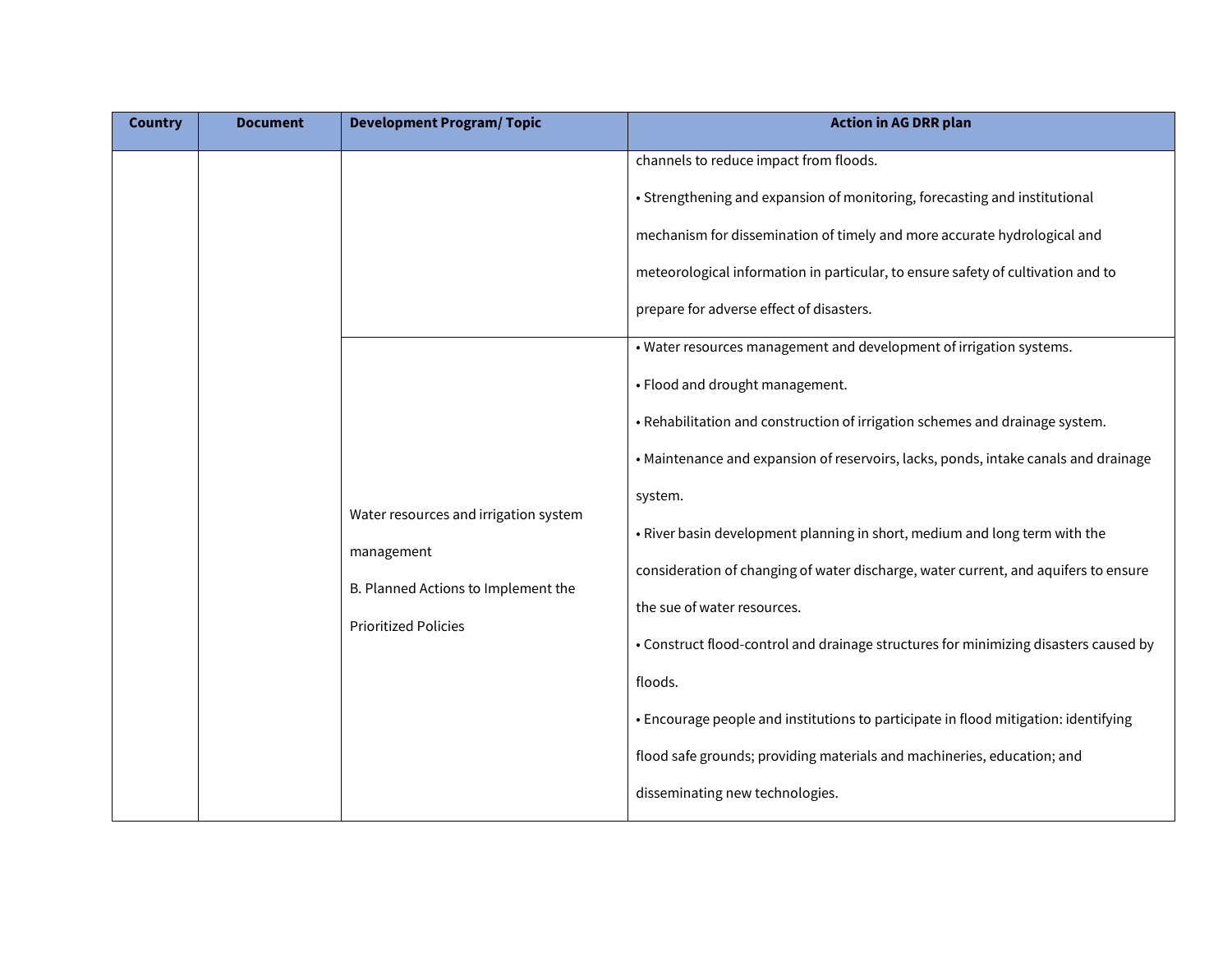| <b>Country</b> | <b>Document</b>     | <b>Development Program/Topic</b>          | <b>Action in AG DRR plan</b>                                                            |
|----------------|---------------------|-------------------------------------------|-----------------------------------------------------------------------------------------|
|                |                     |                                           | • Participate in national and international programs aimed at mitigating the impact of  |
|                |                     |                                           | flood disasters.                                                                        |
|                |                     |                                           | • Preparedness for pumping water to rescue paddy crops in areas facing water            |
|                |                     |                                           | shortage, especially those near water sources but not covered by irrigation systems.    |
|                |                     |                                           | • Forecast and announce emergencies to people living in areas affected by droughts,     |
|                |                     |                                           | floods and other fragilities.                                                           |
|                |                     |                                           | • Set up meteorological and hydrological stations, rain gauge stations, and water staff |
|                |                     |                                           | gauges at important locations and rivers.                                               |
|                |                     |                                           | • Provide to public, weather forecast information, advice and education to enhance      |
|                |                     |                                           | their understanding on how to minimize the impact of natural events: storm,             |
|                |                     |                                           | lightening, storm, flood etc.                                                           |
|                |                     |                                           | . Develop geographical map for irrigation systems, flood control systems, polders,      |
|                |                     |                                           | river basins, inundated land areas, and water resources management.                     |
|                | Rural Development   | Priority Area 3: Environmental Protection | . Objective 3: Climate Change. Activities used to mitigate the negative impact of       |
| Georgia        | Strategy of Georgia | and the Sustainable Management of         | climate change.                                                                         |
|                | 2017-2020           | <b>Natural Resources</b>                  |                                                                                         |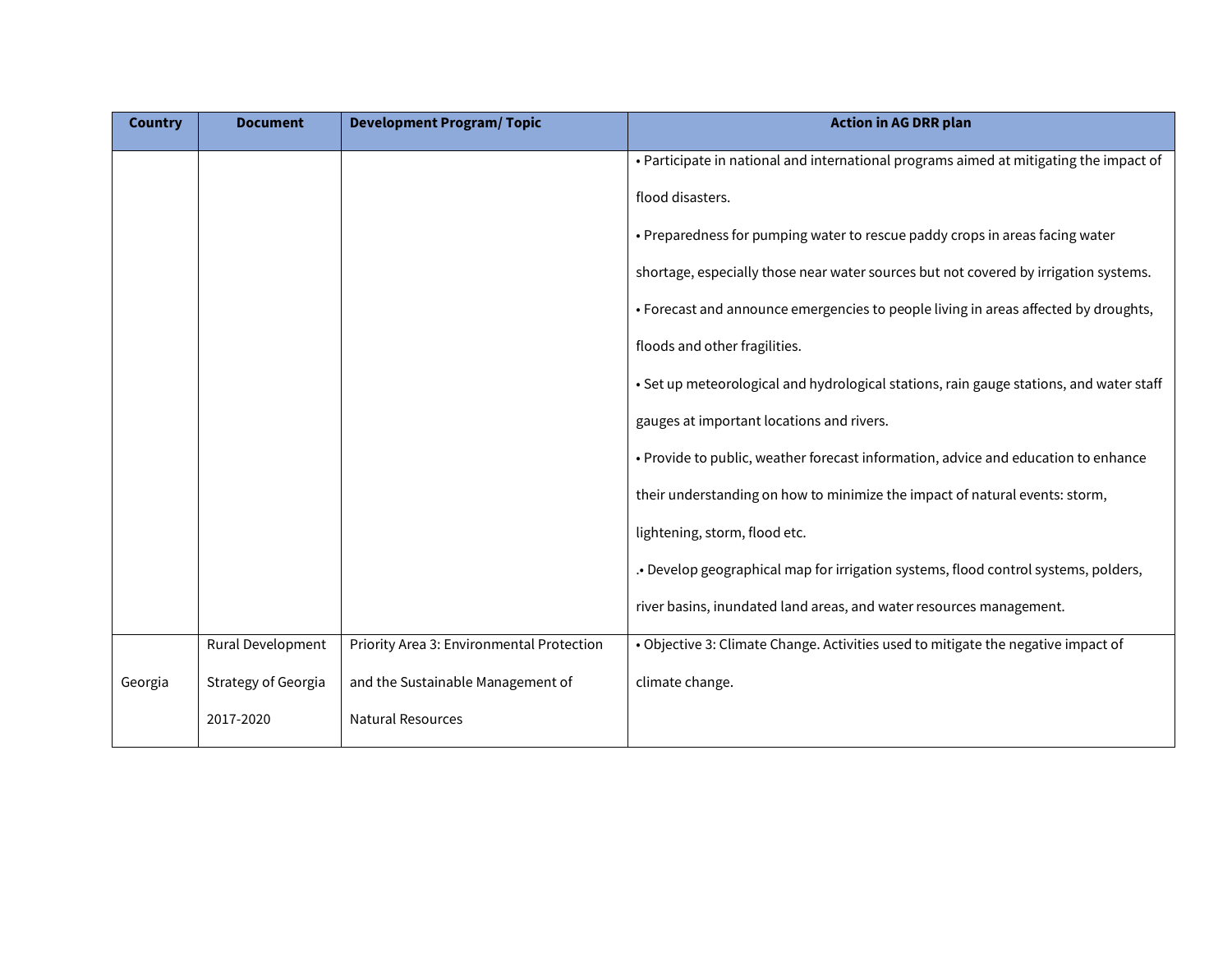| <b>Country</b> | <b>Document</b>                                                    | <b>Development Program/Topic</b>                                                                                                                                                                                                                                                                                                                                                                  | <b>Action in AG DRR plan</b>                                                                                                                                                                                                                                                                                                                                                                                                                                                                                                                                                                                                                                                           |                                            |
|----------------|--------------------------------------------------------------------|---------------------------------------------------------------------------------------------------------------------------------------------------------------------------------------------------------------------------------------------------------------------------------------------------------------------------------------------------------------------------------------------------|----------------------------------------------------------------------------------------------------------------------------------------------------------------------------------------------------------------------------------------------------------------------------------------------------------------------------------------------------------------------------------------------------------------------------------------------------------------------------------------------------------------------------------------------------------------------------------------------------------------------------------------------------------------------------------------|--------------------------------------------|
| Guyana         | <b>National Strategy</b><br>for agriculture in<br>Guyana 2013-2020 | Priority area 1: Sustaining and expanding<br>Guyana's agro-diversity policy and<br>programme<br>Priority area 3: Further advancing water<br>security and water management drainage<br>and irrigation system expansion and<br>strengthening<br>Priority area 11: Increased production and<br>diversification of crops, with priority and<br>new crops<br>Priority area 18: Promoting environmental | • Establish a Crop Development and Diversification Unit at NAREI.<br>• Establish an Agriculture Mapping Program for Guyana using GIS/GPS technology and<br>techniques.<br>. Develop and implementation of a portfolio of drainage and irrigation infrastructure<br>development projects. This inventory will be developed into works, service and goods<br>packages.<br>• Develop and implement a Flood Prevention Strategy.<br>. An Annual Report from NDIA to capture all flood situations and analysis for flood<br>losses.<br>• Establish a crop development and diversification unit at NAREI<br>. Develop a manual of techniques and technology for soil nutrient management and |                                            |
|                |                                                                    |                                                                                                                                                                                                                                                                                                                                                                                                   | sustainability                                                                                                                                                                                                                                                                                                                                                                                                                                                                                                                                                                                                                                                                         | carbon sequestration promoting techniques. |
|                |                                                                    | Priority area 19: Further develop<br>agriculture disaster risk reduction and<br>disaster risk management                                                                                                                                                                                                                                                                                          | . Objective 3: Climate Change. Activities used to mitigate the negative impact of<br>climate change.<br>. Develop and promote institutional mechanism to coordinate and implement DRM at<br>the Ministry of Agriculture.                                                                                                                                                                                                                                                                                                                                                                                                                                                               |                                            |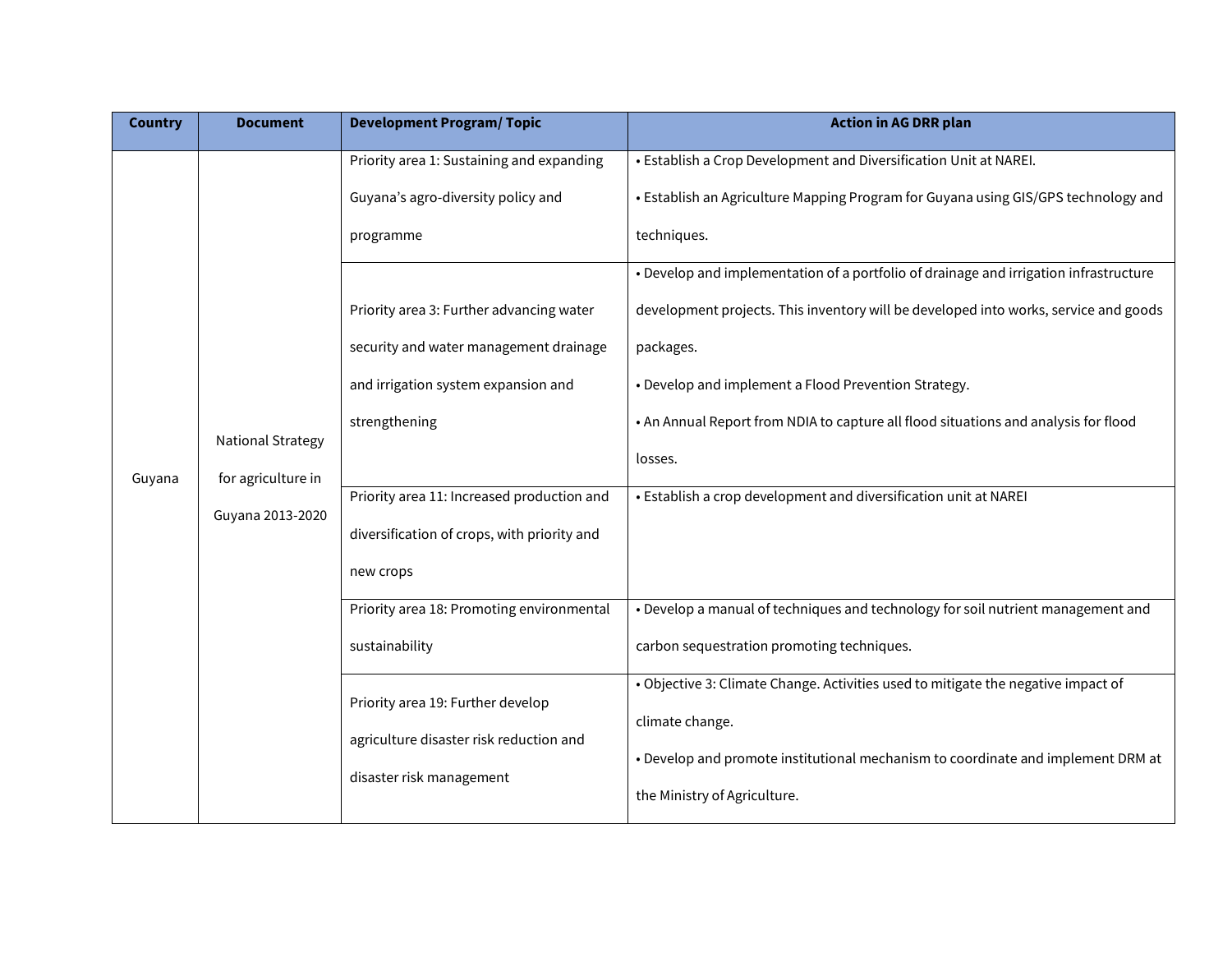| <b>Country</b> | <b>Document</b> | <b>Development Program/Topic</b>                                               | <b>Action in AG DRR plan</b>                                                          |
|----------------|-----------------|--------------------------------------------------------------------------------|---------------------------------------------------------------------------------------|
|                |                 |                                                                                | • Design and implement risk transfer instruments to improve the recovery potential of |
|                |                 |                                                                                | farmers and fisher-folk.                                                              |
|                |                 |                                                                                | • Develop and implement EWS for proactive mitigation and responses.                   |
|                |                 |                                                                                | • Develop policies and programs on DRR and CC designed to promote resilience to       |
|                |                 |                                                                                | hazards.                                                                              |
|                |                 |                                                                                | • Develop resources for DRM.                                                          |
|                |                 |                                                                                | . Develop DRR and CCA Guidelines for use at community levels.                         |
|                |                 |                                                                                | • Enable Hydromet to work effectively and benefit from regional and international     |
|                |                 | Priority area 20: Enhancing                                                    | context of weather and climate.                                                       |
|                |                 |                                                                                | • Informing the public, special users, such as aviation and marine communities, of    |
|                |                 |                                                                                | short term weather conditions and warn them of potential bad weather.                 |
|                |                 | • Development and provision of clear and precise, user targeted information on |                                                                                       |
|                |                 | hydrometeorology and weather forecasting                                       | weather, climate and water, and awareness of farmers and other user groups to the     |
|                |                 |                                                                                | benefits of using weather and climate forecast in decision-making.                    |
|                |                 |                                                                                | • Enhanced capacity to monitor climate conditions of Guyana and associated changes    |
|                |                 |                                                                                | by filling gaps in network data and employing scientific staff to undertake analysis. |
| Jamaica        |                 | National Strategy Goal 9: Strong economic                                      | • Ensure adequate and safe water supply and sanitation services.                      |
|                |                 | infrastructure                                                                 |                                                                                       |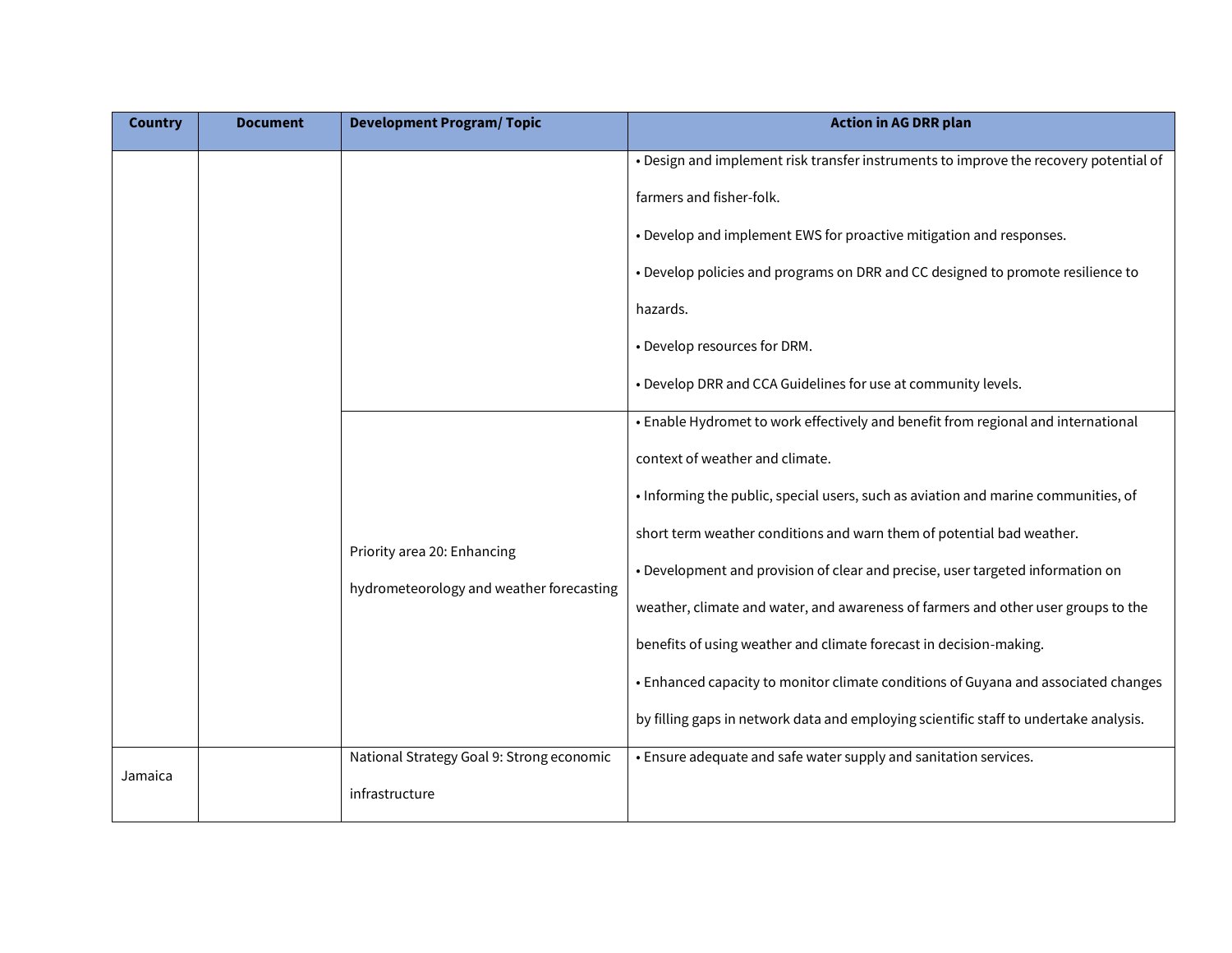| <b>Country</b> | <b>Document</b>           | <b>Development Program/Topic</b>          | <b>Action in AG DRR plan</b>                                                             |                                                                                    |
|----------------|---------------------------|-------------------------------------------|------------------------------------------------------------------------------------------|------------------------------------------------------------------------------------|
|                |                           | National Strategies Goal 14: Hazard Risk  | · Improve resilience to all forms of hazards.                                            |                                                                                    |
|                | National                  | Reduction and Adaptation to Climate       | · Improve emergency response capacity.                                                   |                                                                                    |
|                | Development Plan          | Change                                    | • Develop measures to adapt to climate change.                                           |                                                                                    |
|                | 2030                      | National Strategies Goal 15 - Sustainable | • Ensure safe, sanitary and affordable shelter for all.                                  |                                                                                    |
|                |                           | Urban and Rural Development               |                                                                                          |                                                                                    |
|                | Ministry of               | GOJ/Adaptation Fund: Enhancing the        | • Construction of small water catchment structures and distribution systems.             |                                                                                    |
|                | Agriculture and           | Resilience of the Agricultural Sector and | • Establishment of Water User Groups (WUG).                                              |                                                                                    |
|                | <b>Fisheries Business</b> | Coastal Areas to Protect Livelihoods &    |                                                                                          |                                                                                    |
|                | Plan                      | <b>Improve Food Security</b>              |                                                                                          |                                                                                    |
|                |                           | Outputs on Irrigation and Water           | • Rehabilitate small dam irrigation systems.                                             |                                                                                    |
|                | Agriculture               |                                           | Management                                                                               | . Establish medium pond/recharge basins that store water and recharge groundwater, |
|                |                           |                                           | for use by both irrigation and water supply.                                             |                                                                                    |
|                | Development               |                                           | • Ensure adequate and safe water supply and sanitation services.                         |                                                                                    |
| Myanmar        | Strategy and              |                                           | • Conduct research on stress tolerant varieties and breeds of crops, livestock and fish  |                                                                                    |
|                | Investment Plan           |                                           | for the development of climate resilient agriculture that are at the same time higher in |                                                                                    |
|                |                           | Outputs on Resilience                     | yield.                                                                                   |                                                                                    |
|                |                           |                                           | • Establish climate information and weather indexation systems designed to provide       |                                                                                    |
|                |                           |                                           | information to farmers. This will include building capacity of the Meteorology           |                                                                                    |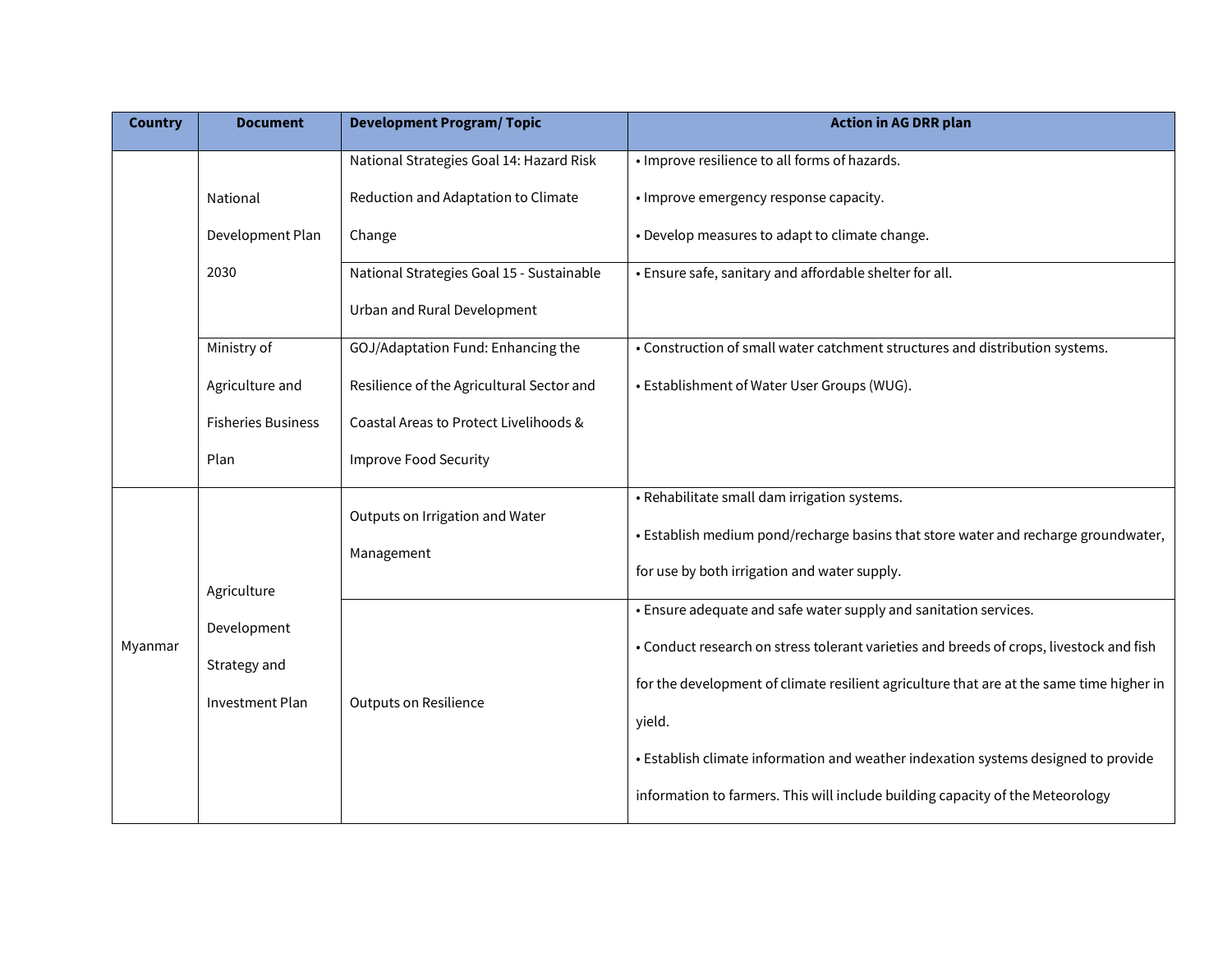| <b>Country</b> | <b>Document</b>     | <b>Development Program/ Topic</b>      | <b>Action in AG DRR plan</b>                                                          |
|----------------|---------------------|----------------------------------------|---------------------------------------------------------------------------------------|
|                |                     |                                        | Department to provide weather risk indexation at local levels (as described for       |
|                |                     |                                        | agricultural insurance), and building capacity for crop yield forecasting based on    |
|                |                     |                                        | weather indexation.                                                                   |
|                |                     |                                        | • Strengthen the food reserve system to cope with emergency and food safety           |
|                |                     |                                        | distribution to targeted farm households.                                             |
|                |                     |                                        | • Improve capacity of extension staff and farmers in climate smart agricultural       |
|                |                     |                                        | practices through training, farmer field schools (FFS) and demonstrations.            |
|                |                     |                                        | . Implement programme to in-build mitigation factors and resilience of livestock      |
|                |                     |                                        | farmers to climate change, disasters triggered by natural hazards and other           |
|                |                     |                                        | uncertainties.                                                                        |
|                |                     |                                        | • Increased climate smart and conservation-oriented livestock utilization practices   |
|                |                     |                                        | and conservation farming.                                                             |
|                |                     |                                        | • Establish a fund for preparedness and response to droughts, flood, epidemics and    |
|                |                     |                                        | emergencies affecting rural areas and farmers not covered by agricultural insurance.  |
|                |                     |                                        | • Carry out Community Based Disaster Risk Management (CBDRM) capacity building.       |
|                |                     | Outputs on Rural Infrastructure        | . Improve rural road infrastructure consistently with master plan for transportation. |
|                | Agricultural Action | Strategic Approach for the Agriculture | . Increased levels of food security and rehabilitation of rural livelihoods.          |
| Pakistan       | Plan                | Sector                                 | • Resilience capacity of affected communities and public sector to anticipate, absorb |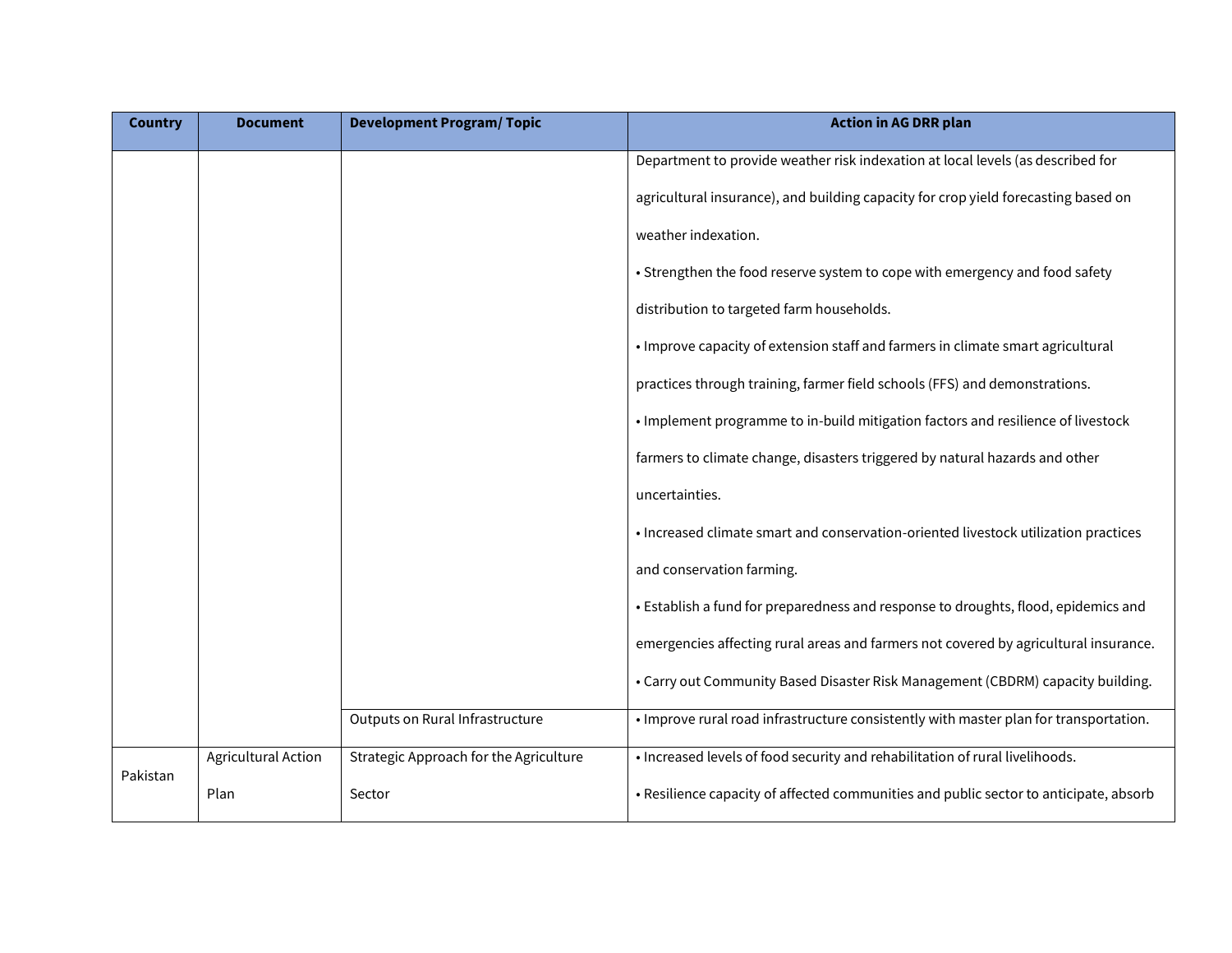| <b>Country</b> | <b>Document</b>                        | <b>Development Program/Topic</b>       | <b>Action in AG DRR plan</b>                                                          |
|----------------|----------------------------------------|----------------------------------------|---------------------------------------------------------------------------------------|
|                |                                        |                                        | and recover from external pressures, shocks and crisis - including potential conflict |
|                |                                        |                                        | and unrest.                                                                           |
|                |                                        | Rehabilitation of Irrigation and Water | . Repair and rehabilitation of community managed water courses/irrigation schemes.    |
|                |                                        | Management Systems                     | • Rehabilitation of water harvesting structures.                                      |
|                |                                        |                                        | • Development and access to technologies that incorporate integrated water            |
|                |                                        |                                        | management for the improvement of competitiveness, increasing production while        |
|                | Marco Estratégico<br>Agrario 2014-2018 |                                        | reducing risks associated with climatic phenomena.                                    |
|                |                                        |                                        | • Setting in place an agricultural information system that integrates climatic,       |
|                |                                        |                                        | economic and technologic information.                                                 |
|                |                                        |                                        | • The promotion and facilitation of the means for the adoption of systems and         |
| Paraguay       |                                        | Axis 1. Agricultural competitiveness   | production processes that generate harmless food and at the same time tend to         |
|                |                                        |                                        | minimize negative externalities.                                                      |
|                |                                        |                                        | • Promote the establishment of public-private partnerships to facilitate the adoption |
|                |                                        |                                        | of appropriate technologies by producers.                                             |
|                |                                        |                                        | • Strengthen public and private education and agricultural training services.         |
|                |                                        |                                        | • Establish an agricultural information system that integrates climate, economic and  |
|                |                                        |                                        | technological information.                                                            |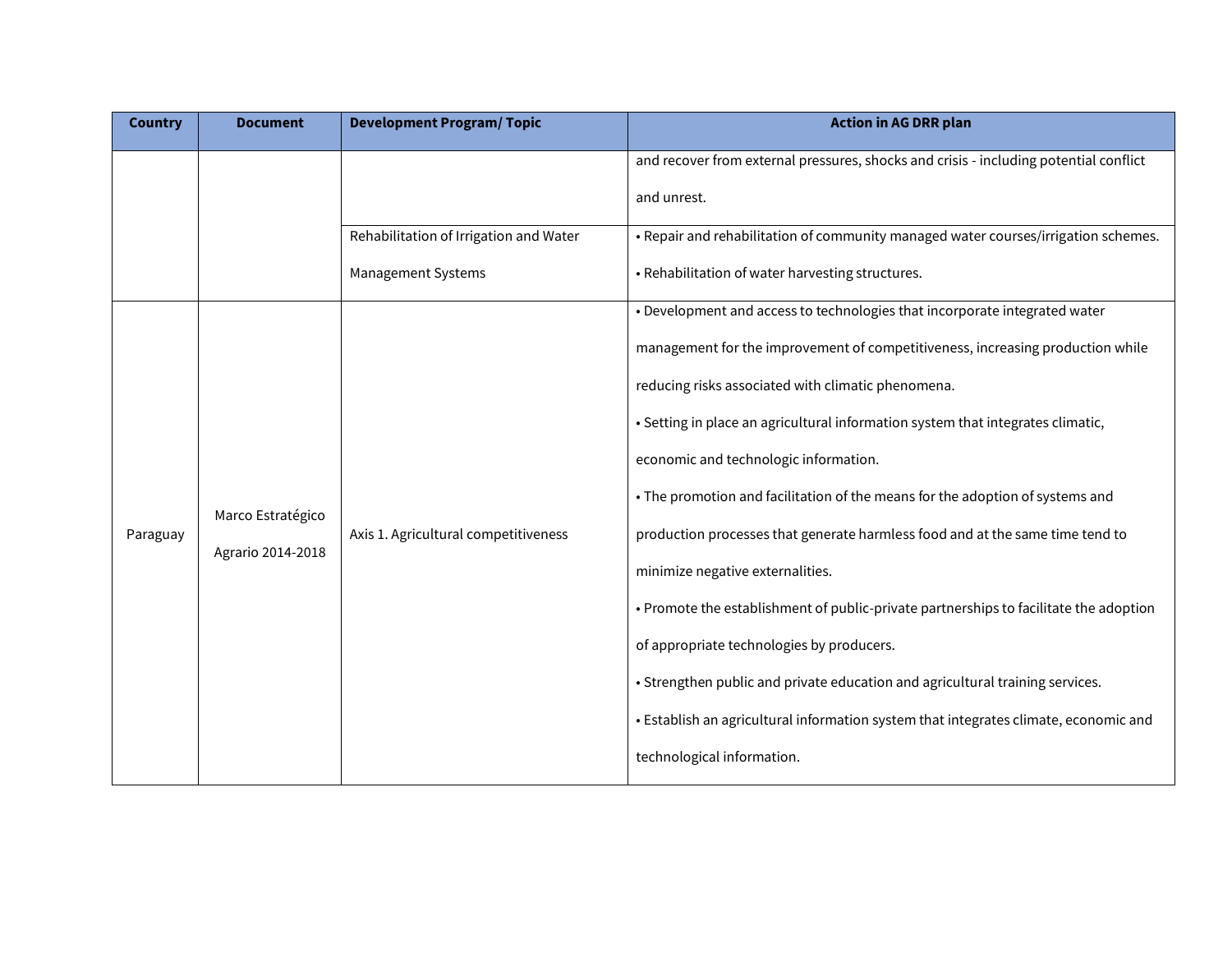| <b>Country</b> | <b>Document</b> | <b>Development Program/ Topic</b>                          | <b>Action in AG DRR plan</b>                                                           |
|----------------|-----------------|------------------------------------------------------------|----------------------------------------------------------------------------------------|
|                |                 |                                                            | • Improve natural resource management.                                                 |
|                |                 |                                                            | • The integral planning of the new settlements under the format of sustainable         |
|                |                 |                                                            | development projects.                                                                  |
|                |                 |                                                            | • Promote the titling of lands, cadastral sanitation and legal regularization of rural |
|                |                 |                                                            | settlements.                                                                           |
|                |                 |                                                            | • Adoption of sustainable measures and the promotion and diffusion of alternative      |
|                |                 |                                                            | productive systems, such as agro-forestry, organic production, agro-ecological         |
|                |                 | Axis 2. Development of family farming and<br>food security | production, among others.                                                              |
|                |                 |                                                            | • The impulse to the formation of the producers so that they undertake activities      |
|                |                 |                                                            | generating non-agrarian goods and services to supplement income, as is the case of     |
|                |                 |                                                            | tourism in the rural area, among others.                                               |
|                |                 |                                                            | • Increase and diversification of food production.                                     |
|                |                 |                                                            | • Establish risk management mechanisms in production processes, to enhance their       |
|                |                 |                                                            | resilience in the face of climate and other contingencies.                             |
|                |                 |                                                            | • Implement soil management and recovery programs.                                     |
|                |                 | • Reduce production losses in the post-harvest phase.      |                                                                                        |
|                |                 |                                                            | • Address the adequate provision of seeds for food production.                         |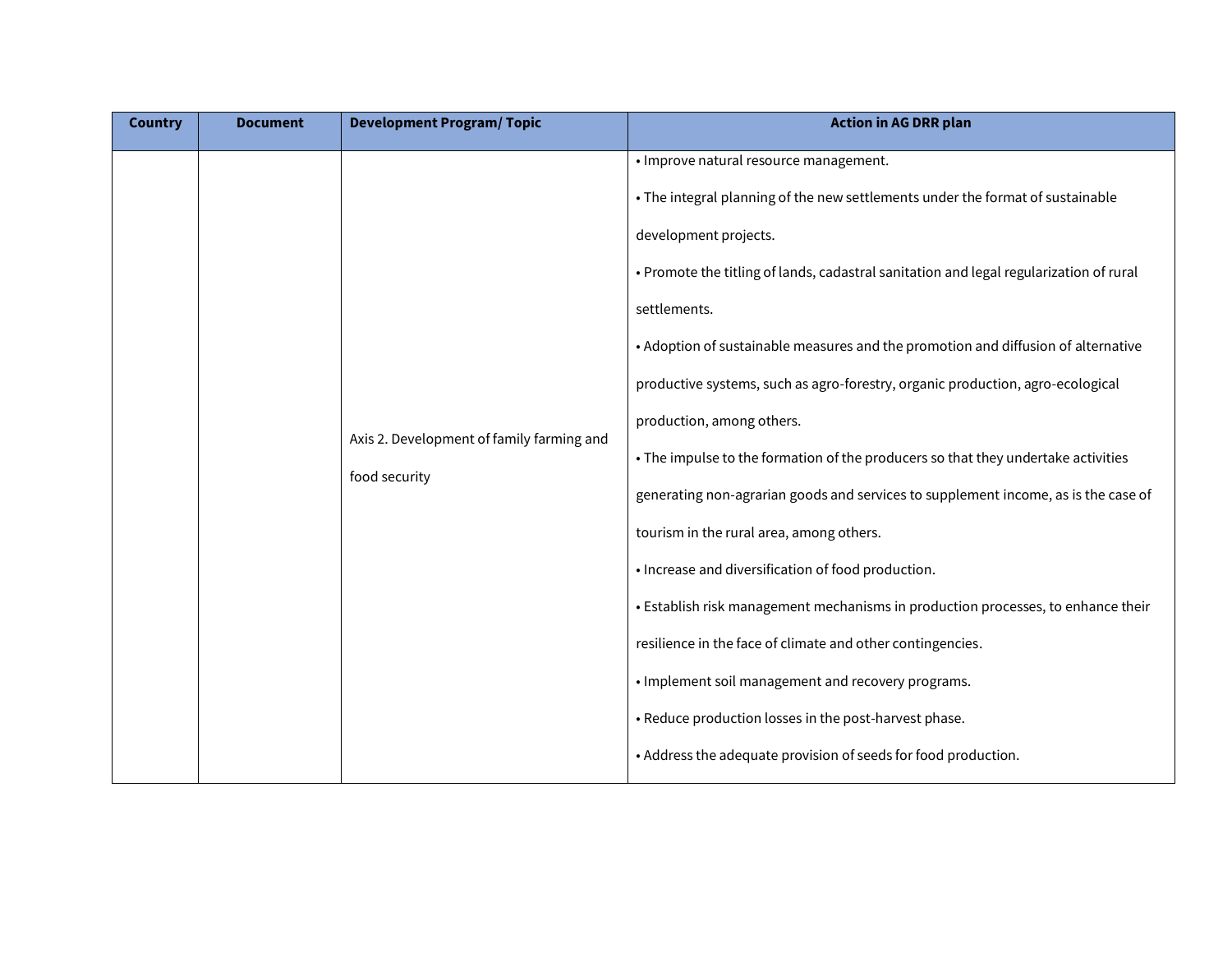| <b>Country</b> | <b>Document</b>                                                                   | <b>Development Program/Topic</b>                                                      | <b>Action in AG DRR plan</b>                                                         |
|----------------|-----------------------------------------------------------------------------------|---------------------------------------------------------------------------------------|--------------------------------------------------------------------------------------|
|                | Axis 3. Sustainable forest development and<br>provision of environmental services |                                                                                       | • Promote and sustainably develop forest resources, by enhancing protection of       |
|                |                                                                                   | watersheds; soil conservation; the conservation of biodiversity and the protection of |                                                                                      |
|                |                                                                                   | different terrestrial ecosystems.                                                     |                                                                                      |
|                |                                                                                   |                                                                                       | • Reverse the process of forest loss and degradation and promote the sustainable     |
|                |                                                                                   |                                                                                       | management of forest ecosystems based on land use planning.                          |
|                |                                                                                   | • Promote and encourage public and private investment in afforestation,               |                                                                                      |
|                |                                                                                   |                                                                                       | reforestation, agroforestry and the recovery of degraded natural forests.            |
|                |                                                                                   |                                                                                       | . Improve the production, productivity and quality of native forests and forest      |
|                |                                                                                   |                                                                                       | plantations through sustainable forest management plans.                             |
|                |                                                                                   | Axis 4. Livestock development                                                         | . Improve the productivity, the genetic quality, the sanitary status and the         |
|                |                                                                                   |                                                                                       | diversification of the major and minor livestock, with environmental sustainability. |
|                |                                                                                   |                                                                                       | · Dissemination of technologies and protocols on traceability, safety, quality and   |
|                |                                                                                   |                                                                                       | health of livestock and farmer production.                                           |
|                |                                                                                   |                                                                                       | • Establishment of disease monitoring and control programs.                          |
|                |                                                                                   |                                                                                       | • Compliance with standards and protocols for the maintenance and improvement of     |
|                |                                                                                   |                                                                                       | the sanitary status of livestock and farmer production.                              |
|                |                                                                                   |                                                                                       | • Adaptation and modernization of the laboratory system applied to the improvement   |
|                |                                                                                   |                                                                                       | of animal health and quality.                                                        |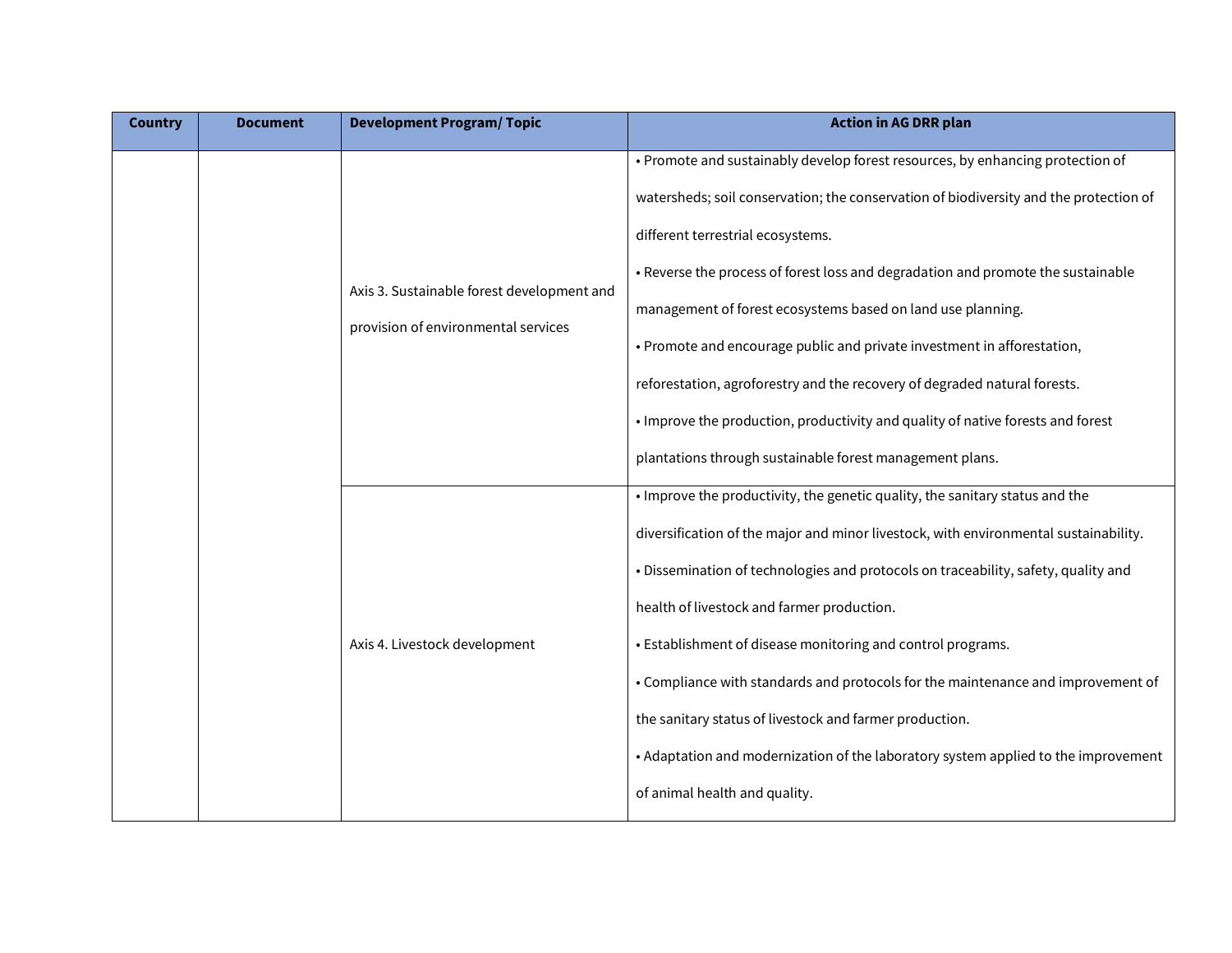| <b>Country</b> | <b>Document</b> | <b>Development Program/Topic</b>       | <b>Action in AG DRR plan</b>                                                           |
|----------------|-----------------|----------------------------------------|----------------------------------------------------------------------------------------|
|                |                 |                                        | . Develop an agro-meteorological information system with a territorial approach.       |
|                |                 |                                        | • Development and adoption of technological packages that incorporate risk             |
|                |                 |                                        | management.                                                                            |
|                |                 |                                        | • Development of institutional mechanisms that stimulate good silvopastoril practices  |
|                |                 |                                        | and that are complemented with access to adequate instruments for managing             |
|                |                 |                                        | climate risks.                                                                         |
|                |                 |                                        | • Enhance rational and sustainable productive use of water.                            |
|                |                 |                                        | • Introduction of irrigation in productive systems as a factor of competitiveness and  |
|                |                 | Axis 5. Risk reduction associated with | risk reduction.                                                                        |
|                |                 | climate variability and change         | • Enhance capacities in risk management and integrated water management.               |
|                |                 |                                        | . Improve the knowledge of producers regarding the climatic factors.                   |
|                |                 |                                        | • Development of institutional mechanisms for forecasting and compensating for         |
|                |                 |                                        | losses.                                                                                |
|                |                 |                                        | • Development of financing lines in adequate and accessible conditions that facilitate |
|                |                 |                                        | the reduction and mitigation of risks.                                                 |
|                |                 |                                        | . Develop a national system of information and climate forecast that allows the        |
|                |                 |                                        | construction of projected scenarios to be applied to agricultural activities.          |
|                |                 |                                        | . Increase capacities in risk management for the agricultural sector.                  |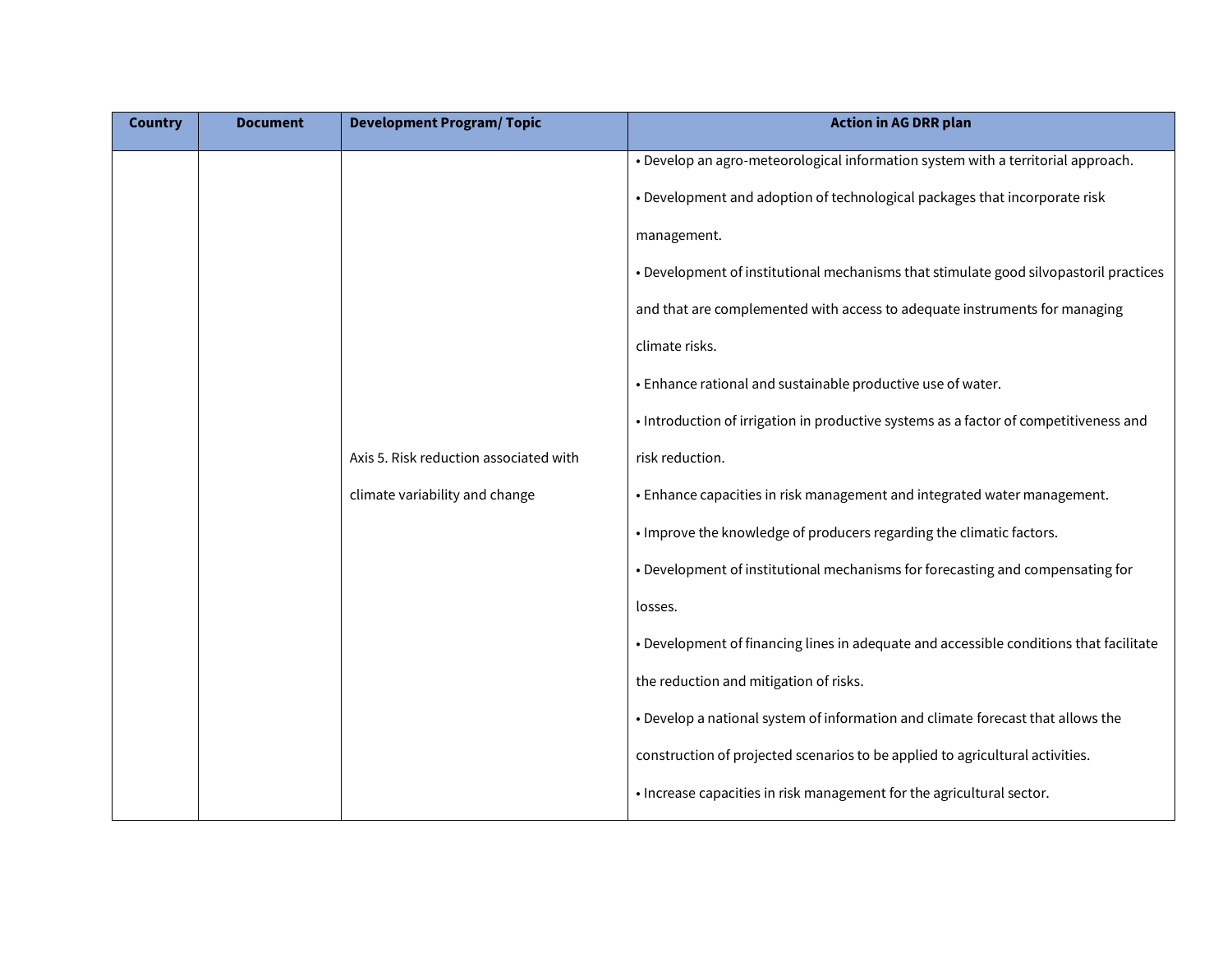| <b>Country</b> | <b>Document</b>                             | <b>Development Program/Topic</b>      | <b>Action in AG DRR plan</b>                                                          |
|----------------|---------------------------------------------|---------------------------------------|---------------------------------------------------------------------------------------|
|                |                                             |                                       | • Incorporate forecasting and mitigation systems for climate change.                  |
|                |                                             |                                       | • Develop protective technologies for the prevention and mitigation of risks          |
|                |                                             |                                       | associated with climate variability.                                                  |
|                |                                             |                                       | • Promote the dissemination and appropriation of technological packages.              |
|                |                                             |                                       | • Formulate and implement policies that allow the sustainable management of water     |
|                |                                             |                                       | resources for productive agricultural use.                                            |
|                |                                             |                                       | • Adapt the normative and institutional bases for water management.                   |
|                |                                             |                                       | • Formulate and implement a National Irrigation Plan.                                 |
|                |                                             |                                       | . Implement early warning systems that allow actors in the productive chain to        |
|                |                                             |                                       | implement preventive and mitigation actions and / or procedures.                      |
|                |                                             |                                       | • Design and implement an agricultural insurance system.                              |
|                |                                             |                                       | • Create a contingency fund for cases of climate emergency of agrarian impact.        |
|                |                                             |                                       | . Implement financing lines for the adoption of risk prevention and mitigation        |
|                |                                             |                                       | technologies.                                                                         |
| Philippines    | Philippine<br>Development Plan<br>2017-2022 | Strategies to Reduce Vulnerability of | . Roll out climate and disaster vulnerability and risk assessment nationwide.         |
|                |                                             | <b>Individuals and Families</b>       | . Develop facilities for adaptation including risk transfer mechanisms (RTM).         |
|                |                                             | Strategies to Reduce Vulnerability of | . Provide adequate transition houses and livelihood opportunities to disaster victims |
|                |                                             | <b>Individuals and Families</b>       | during the early rehabilitation and recovery period.                                  |
|                |                                             |                                       |                                                                                       |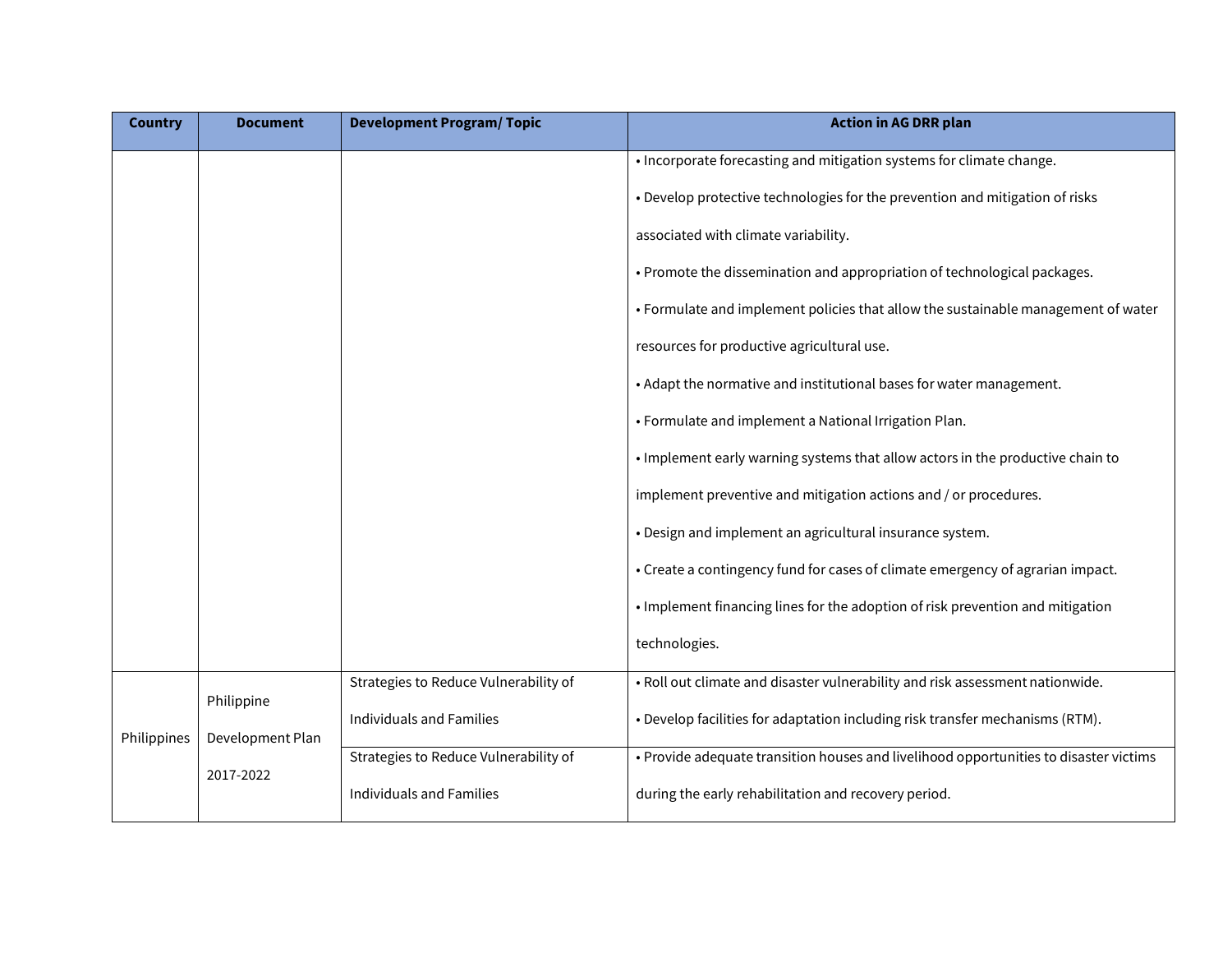| <b>Country</b> | <b>Document</b>                                                                                     | <b>Development Program/Topic</b>                                                                                         | <b>Action in AG DRR plan</b>                                                                                                                                                                                                                  |
|----------------|-----------------------------------------------------------------------------------------------------|--------------------------------------------------------------------------------------------------------------------------|-----------------------------------------------------------------------------------------------------------------------------------------------------------------------------------------------------------------------------------------------|
|                |                                                                                                     | Strategies to Accelerate Infrastructure<br>Development                                                                   | • Formulation of an irrigation master plan to set the direction for irrigation<br>development and a framework for capital and financing of irrigation projects.<br>· Flood management initiatives will continue to be undertaken.             |
|                |                                                                                                     | Strategies to Ensure Ecological Integrity,<br>Clean and Healthy Environment                                              | • Strengthen the implementation of CCA and DRR across sectors, particularly at the<br>local level.• Strengthen institutional response to disasters.• Strengthen the monitoring<br>and evaluation of the effectiveness of CC and DRRM actions. |
|                |                                                                                                     | Priority area 2. Establishing the efficient<br>agriculture and rural development<br>financing system and risk management | . Improved insurance system, adjusted to the needs of agriculture.                                                                                                                                                                            |
| Serbia         | The strategy of<br>agriculture and<br>rural development<br>of the Republic of<br>Serbia (2014-2024) | Priority area 3. Efficient land management<br>and improved accessibility of land<br>resources                            | • Decrease in loss and land degradation.                                                                                                                                                                                                      |
|                |                                                                                                     | Priority area 6. Adjustment to and<br>alleviation of the climate change effects                                          | • Improvement and adjustment of production technology.<br>• Raising awareness on climate change, its consequences and needs for addressing<br>them.                                                                                           |
|                |                                                                                                     | Priority area 9. Protection and<br>improvement of environment and<br>preserving of the natural resources                 | • Increased application of environment favourable agricultural practices.                                                                                                                                                                     |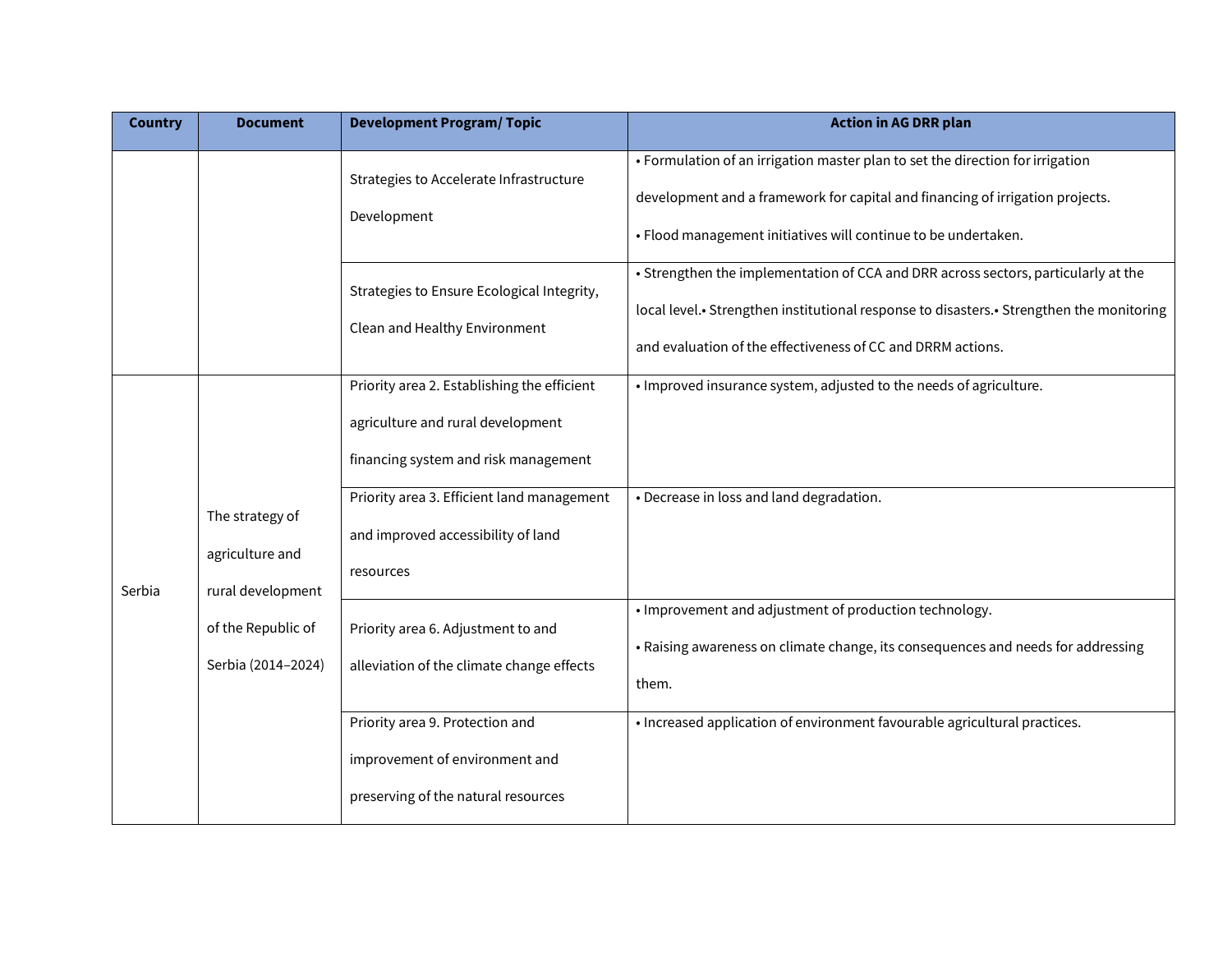## **References**

ADPC. 2010. Mainstreaming Disaster Risk Reduction. Urban Governance and Community Resilience Guides 4.

Bahadur, Aditya, Amy Kirbyshire, Dina Khan, and Mihir Bhatt. 2014. 'What Does It Take to Mainstream Disaster Risk Management in Key Sectors', no. April. https://cdkn.org/wpcontent/uploads/2014/04/CDKN\_Guide\_Mainstreaming\_dr\_management\_final\_rev\_web-res.pdf.

Birkmann, Jörn, and Korinna von Teichman. 2010. 'Integrating Disaster Risk Reduction and Climate Change Adaptation: Key Challenges-Scales, Knowledge and Norms' 5 (2): 171–84. https://doi.org/10.1007/s11625-010-0108-y.

CELAC. 2018. 'Regional Strategy for Disaster Risk Management in the Agriculture Sector and Food and Nutrition Security in Latin America and the Caribbean 2018-2030'. http://www.fao.org/3/i8919en/I8919EN.pdf.

Cooperative Republic of Guyana. 2013a. 'Disaster Risk Management Plan for the Agriculture Sector 2013 – 2018'. Ministry of Agriculture. http://www.un.org.gy/index.php?option=com\_k2&view=item&id=144:disasterrisk-management-plan-for-the-agriculture-sector-2013-2018&Itemid=740.

- ———. 2013b. 'National Integrated Disaster Risk Management Plan and Implementation Strategy for Guyana 2013'. Civil Defence Commission. http://cdc.gy/wp-content/uploads/2016/05/Document-for-Website/3.%20National%20Integrated%20Disaster%20Risk%20Management%20Plan%20for%20Guyan a.pdf.
- ———. 2013c. 'National Strategy for Agriculture in Guyana 2013-2020'. Ministry of Agriculture. https://caricom.org/documents/11264-moa\_agriculture\_strategy\_2013-2020\_-\_cd.pdf.

Fanzo, Jessica. 2017. 'From Big to Small: The Significance of Smallholder Farms in the Global Food System' 1 (1): 15–16.

FAO. Under development. 'Agriculture Disaster Risk Management Operational Plan and Implementation Guidelines. District Kashmore, Pakistan'. Department of Agriculture.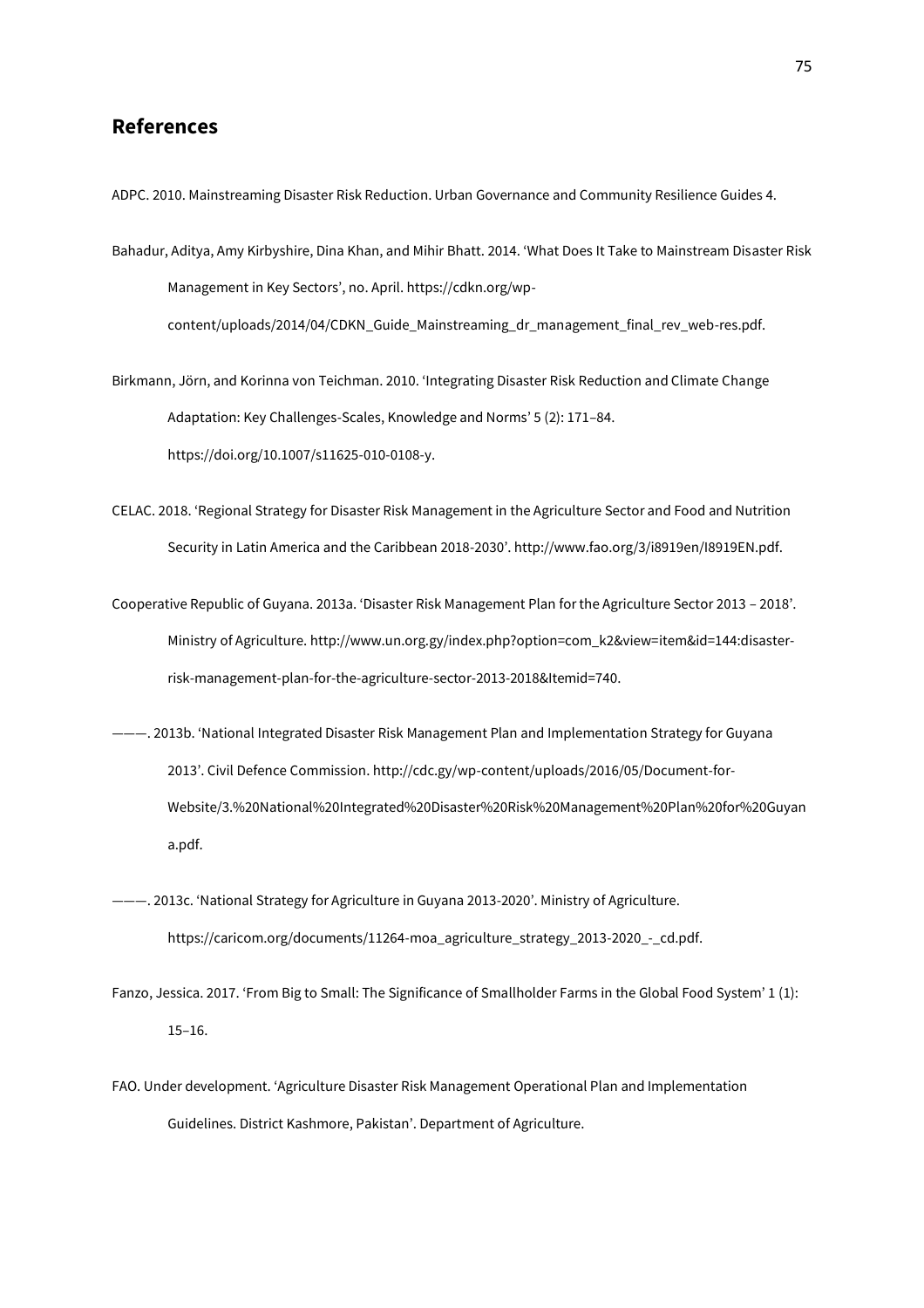- ———. 2010. Enhancing FAO's Practices for Supporting Capacity Development of Member Countries. FAO Capacity Development, Learning Module 1. http://www.fao.org/3/a-i1998e.pdf.
- ———. 2016. 'Status of Development and Implementation of Agriculture Disaster Risk Reduction/Management Plans. Case Study from Selected Countries. Internal Report.'
- ———. 2017a. Benefits of Farm Level Disaster Risk Reduction Practices in Agriculture. Preliminary Findings. Rome. http://www.fao.org/3/a-i7319e.pdf.
- ———. 2017b. 'Strategic Work of FAO to Increase the Resilience of Livelihoods'. http://www.fao.org/3/a-i6463e.pdf.
- ———. 2018a. 'Comprehensive Analysis of the Disaster Risk Reduction and Management System for the Agriculture Sector in Serbia'. http://www.fao.org/3/i8364en/I8364EN.pdf.
- ———. 2018b. 'Saving Livelihoods Saves Lives'. http://www.fao.org/3/i8463en/I8463EN.pdf.
- ———. 2018c. 'The Impact of Disasters and Crises on Agriculture and Food Security'. http://www.fao.org/3/I8656EN/i8656en.pdf.
- Georgia. 2017a. 'National Disaster Risk Reduction Strategy of Georgia 2017-2020. Appendix No.1'. https://www.preventionweb.net/files/54533\_drrstrategy2017annex1eng.pdf.
- ———. 2017b. 'Rural Development Strategy of Georgia 2017 2020'. http://enpard.ge/en/wpcontent/uploads/2015/05/Rural-Development-Strategy-of-Georgia-2017-2020.pdf.
- Gero, A, K Méheux, and D Dominey-Howes. 2011. 'Integrating Community Based Disaster Risk Reduction and Climate Change Adaptation: Examples from the Pacific' 11: 101–13. https://doi.org/10.5194/nhess-11- 101-2011, 2011.
- Gomm, Roger, Martyn Hammersley, and Peter Foster. 2009. Case Study Method. SAGE Publications. http://dx.doi.org/10.4135/9780857024367.
- Government of Jamaica. 2005. 'National Hazard Mitigation Policy 2005'. http://www.caribank.org/wpcontent/uploads/2012/03/FinalDraft\_NHMPolicyJam\_CDBedits\_141205\_cleancopy\_Dec19vers.pdf.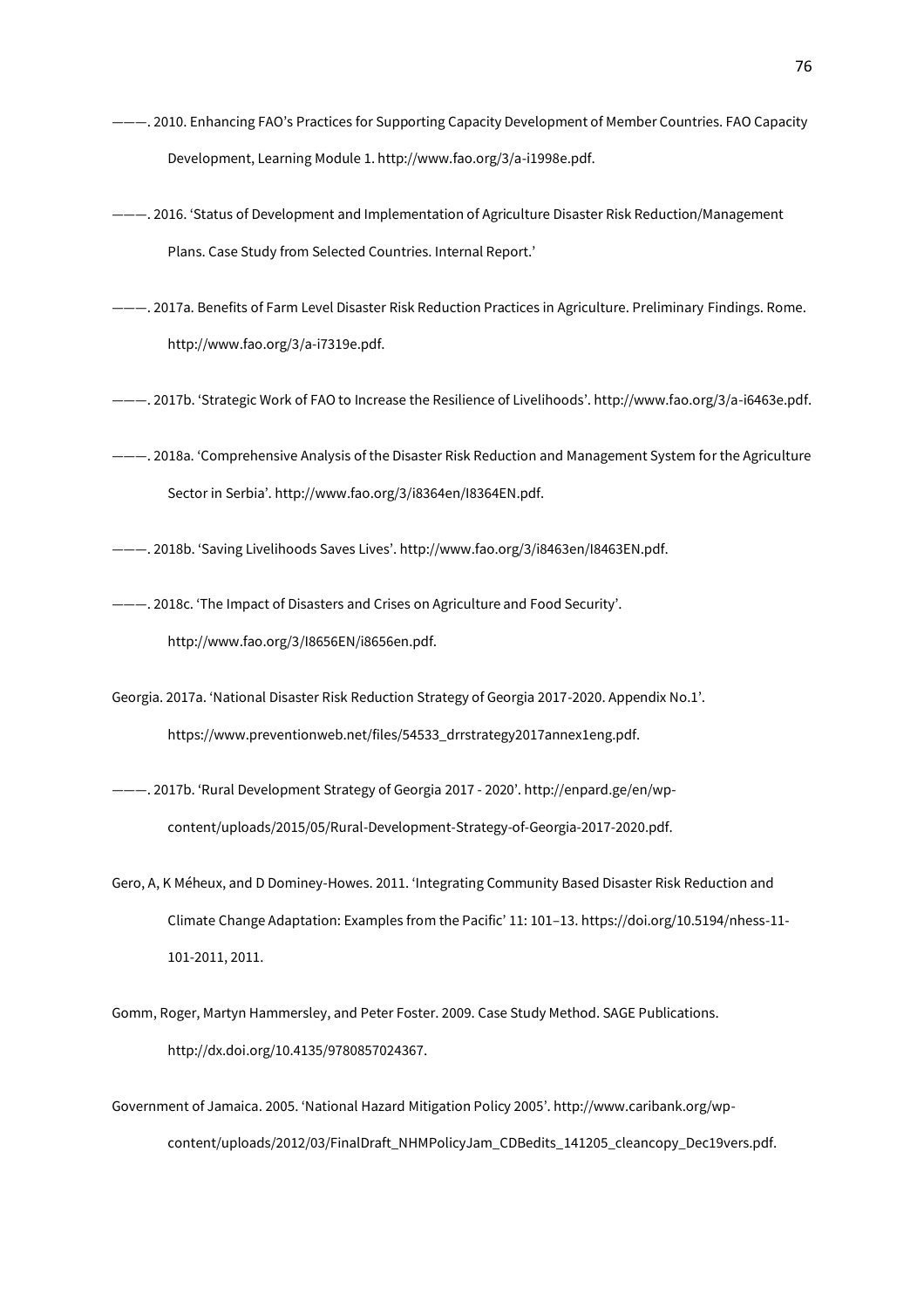———. 2010. 'Agricultural Disaster Risk Management Plan 2010'.

- ———. 2014. 'Ministry of Agriculture and Fisheries Business Plan 2014-2017'. http://moa.gov.jm/AboutUs/MoAF-Strategic-Business-Plan-2014-2017.pdf.
- Government of Pakistan. 2013. 'National Disaster Risk Reduction Policy 2013'. Ministry of Climate Change, National Disaster Management Authority. http://www.ndma.gov.pk/plans/drrpolicy2013.pdf.
- ———. 2018. 'National Food Security Policy'. Ministry of National Food Security and Researchhority. http://www.mnfsr.gov.pk/userfiles1/file/National%20Food%20Security%20Policy%20%202018%20(1).p df.
- Harrison, Helena, Melanie Birks, Richard Franklin, and Jane Mills. 2017. 'Case Study Research: Foundations and Methodological Orientations', Forum: Qualitative Social Research, 18 (1). http://dx.doi.org/10.17169/fqs-18.1.2655.
- IFAD, and UN Environment. 2013. Smallholders, Food Security and the Environment. Rome. https://www.researchgate.net/publication/322820581\_Smallholders\_food\_security\_and\_the\_environm ent.
- IFRC, and UNDP. 2014. Effective Law and Regulation for Disaster Risk Reduction: A Multi-Country Report. New York. http://www.drr-law.org/resources/drr-full-report.pdf.
- IPCC. 2012. 'Managing the Risks of Extreme Events and Disasters to Advance Climate Change Adaptation. Special Report of the Intergovernmental Panel on Climate Change'. https://www.ipcc.ch/pdf/specialreports/srex/SREX\_Full\_Report.pdf.
- Kingdom of Cambodia. 2008. Strategic National Action Plan for Disaster Risk Reduction 2008-2013. http://extwprlegs1.fao.org/docs/pdf/cam152530.pdf.
- ———. 2013. 'Plan of Action for Disaster Risk Reduction in Agriculture 2014-2018'. http://www.fao.org/3/aau652e.pdf.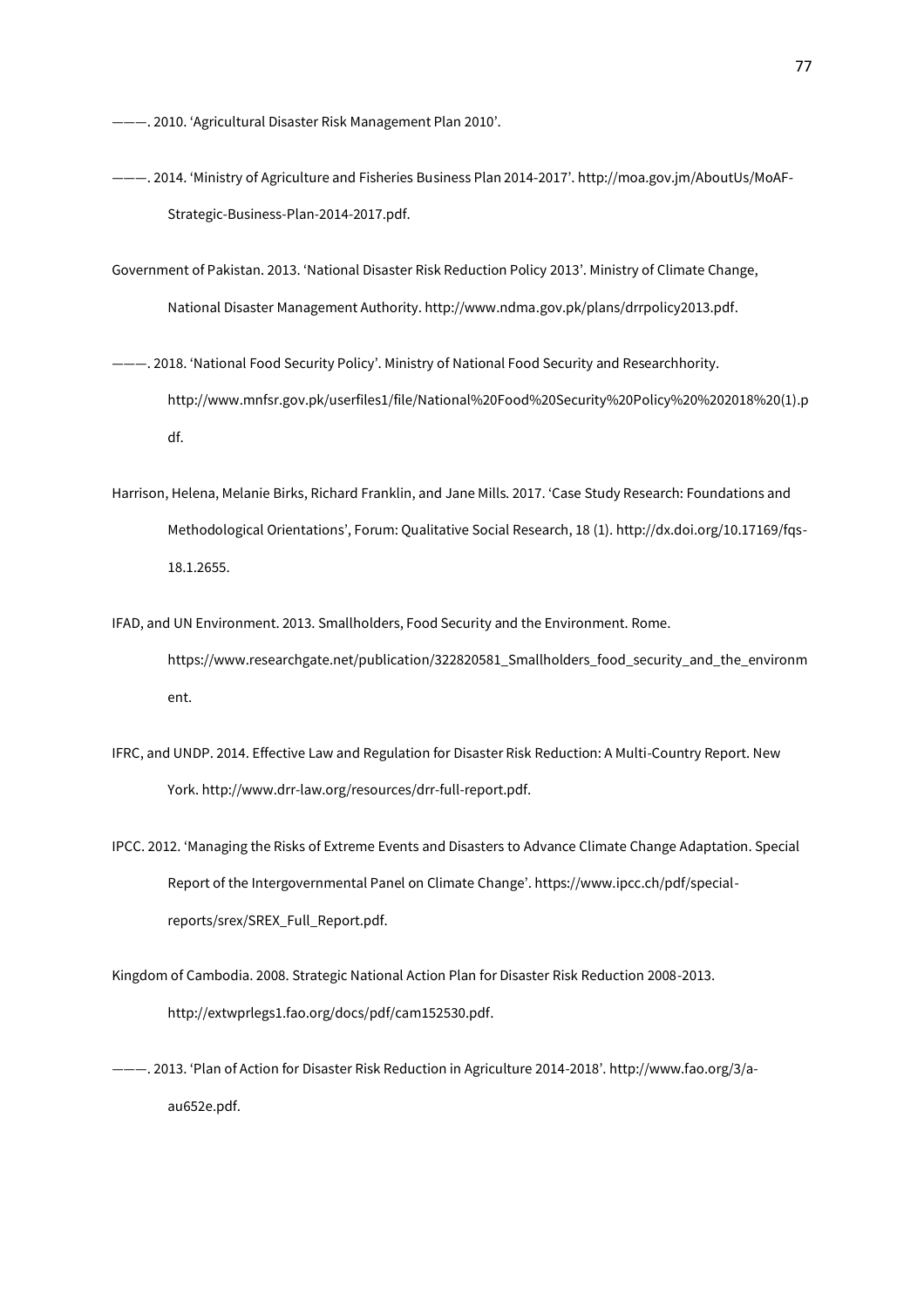———. 2015. 'Agriculture Sector Strategic Development Plan 2014 - 2018'.

http://extwprlegs1.fao.org/docs/pdf/cam155661.pdf.

- MOALI. Under development. 'Agriculture Action Plan for Disaster Risk Reduction'. Ministry of Agriculture, Livestock and Irrigation. Government of the Republic of the Union of Myanmar.
- ———. 2018. 'Myanmar Agriculture Development Strategy and Investment Plan (2018-19 2022-23)'. Ministry of Agriculture, Livestock and Irrigation. Government of the Republic of the Union of Myanmar. https://www.lift-fund.org/sites/lift-

fund.org/files/publication/MOALI\_ADS\_June2018\_compressed\_EN.pdf.

National Disaster Management Committee, Republic of the Union of Myanmar. 2017. 'Myanmar Action Plan on Disaster Risk Reduction 2017-2020'. http://www.mm.undp.org/content/dam/myanmar/docs/Publications/EnvEngy/UNDP\_MM\_MAPDDR\_20

17\_ENG\_web.pdf.

Republic of Serbia. 2013. 'The Strategy of Agriculture and Rural Development of the Republic of Serbia 2014-2024'. Ministry of Agriculture, Forestry and Water Managemen.

https://www.cadri.net/sites/default/files/SERBIA-National-Plan-DRR-final-29-02-16-ENG.pdf.

———. 2016. 'Action Plan for the Implementation of the National Disaster Risk Management Programme of the Republic of Serbia 2016-2020'. Office for Flood Emergency Response and Rehabilitation. https://www.cadri.net/sites/default/files/SERBIA-National-Plan-DRR-final-29-02-16-ENG.pdf.

Republic of the Philippines. Under development. 'Agriculture and Fisheries Modernization Plan 2018 to 2023'. Department of Agriculture.

- ———. 2010. 'National Disaster Risk Reduction and Management Plan (NDRRMP) 2011‐2028'. National Disaster Risk Reduction and Management Council (NDRRMC)- Office of Civil Defence (OCD). http://www.ndrrmc.gov.ph/attachments/article/41/NDRRM\_Plan\_2011-2028.pdf.
- ———. 2015. 'Strategic Plan of Action for Disaster Risk Reduction in Agriculture and Fisheries 2015-2025'.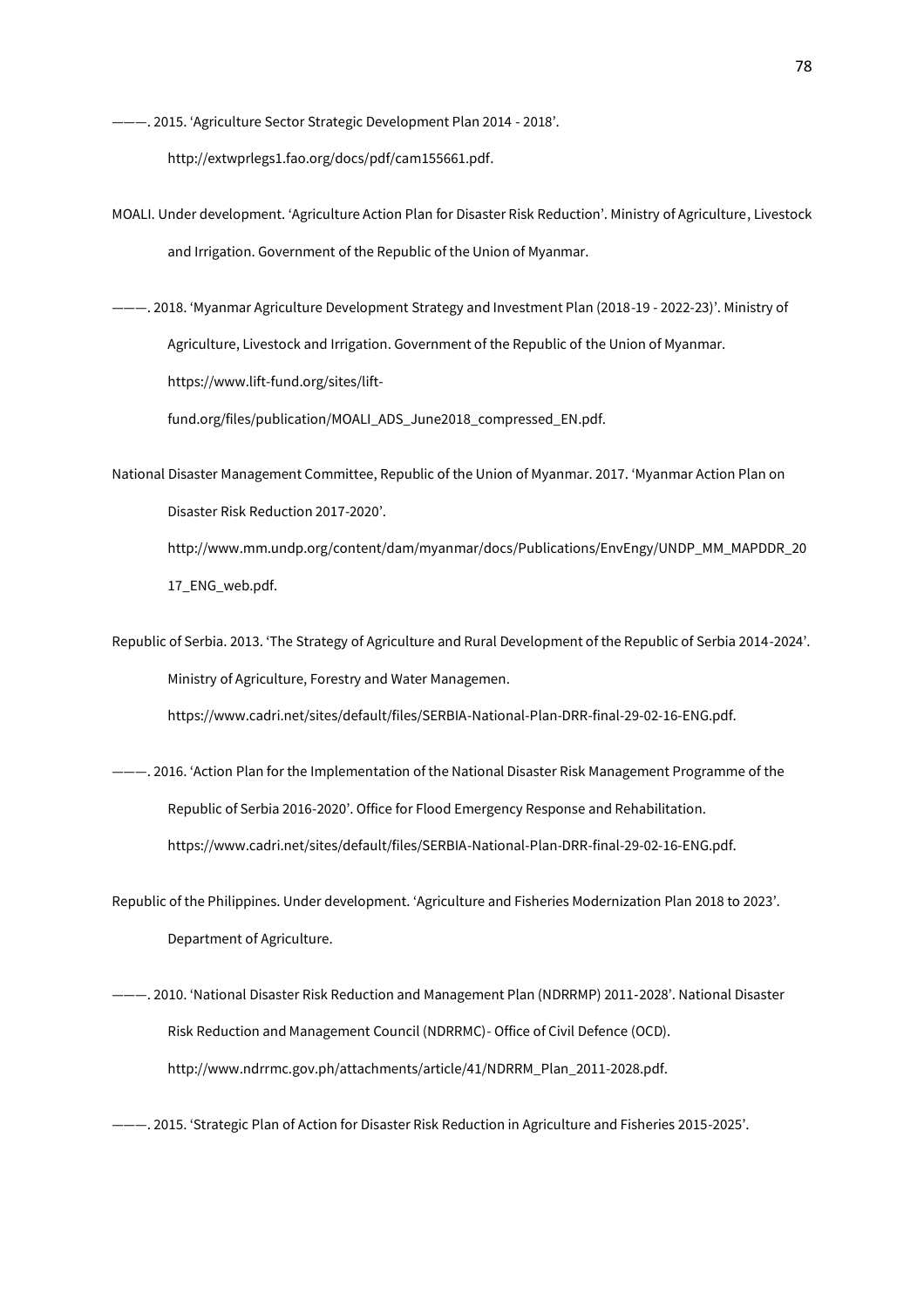- ———. 2016. 'Disaster Risk Reduction and Climate Change Adaptation Policies and Standardization Project RA 10121 Sunset Review 2016'. National Disaster Risk Reduction and Management Council (NDRRMC)- Office of Civil Defence (OCD).
- República del Paraguay. 2013. 'Marco Estratégico Agrario. Directrices Básicas 2014-2018'. Ministerio de Agricultura y Ganadería. http://www.mag.gov.py/Publicaciones/Marco%20Ampliado.pdf.
- ———. 2014. 'Política Nacional de Gestión y Reducción de Riesgos 2014'. Secretaría de Emergencia Nacional. http://www.ifrc.org/docs/IDRL/paraguayPNGRR%20-%20SEN\_drht72rp.pdf.
- ———. 2016. 'Plan Nacional Para La Gestión Del Riesgo de Desastres y Adaptación Al Cambio Climático En El Sector Agrícola Del Paraguay 2016-2022'. Ministerio de Agricultura y Ganadería. http://www.mag.gov.py/UGR/PLAN%20NACIONAL.pdf.
- ———. 2018. 'Plan Nacional de Implementación Del Marco de Sendai 2018-2022'. Secretaría de Emergencia Nacional. http://www.sen.gov.py/archivos/documentos/PNIMS%202018- 2022%20-%20final\_webhd\_j72r4ggy.pdf.
- Smit, Barry, I Burton, R J T Klein, and R Street. 1999. 'The Science of Adaptation: A Framework for Assessment' 4: 199–213.
- Smit, Barry, and Mark W Skinner. 2002. 'Adaptation Options in Agriculture to Climate Change: A Typology' 7: 85– 114.

Stake, R E. 1995. The Art of Case Study Research. Thousand Oaks, CA: SAGE Publications.

- UNESCAP. 2017. 'Mainstreaming Disaster Risk Reduction for Sustainable Development. A Guidebook for the Asia-Pacific'.
- UNFCCC. 2015. Best Practices and Lessons Learned in Addressing Adaptation in the Least Developed Countries. LDC Expert Group. Vol. 3. http://www4.unfccc.int/nap/Documents%20NAP/50301\_LEG\_UNFCCC\_BPLL\_vol3.pdf.